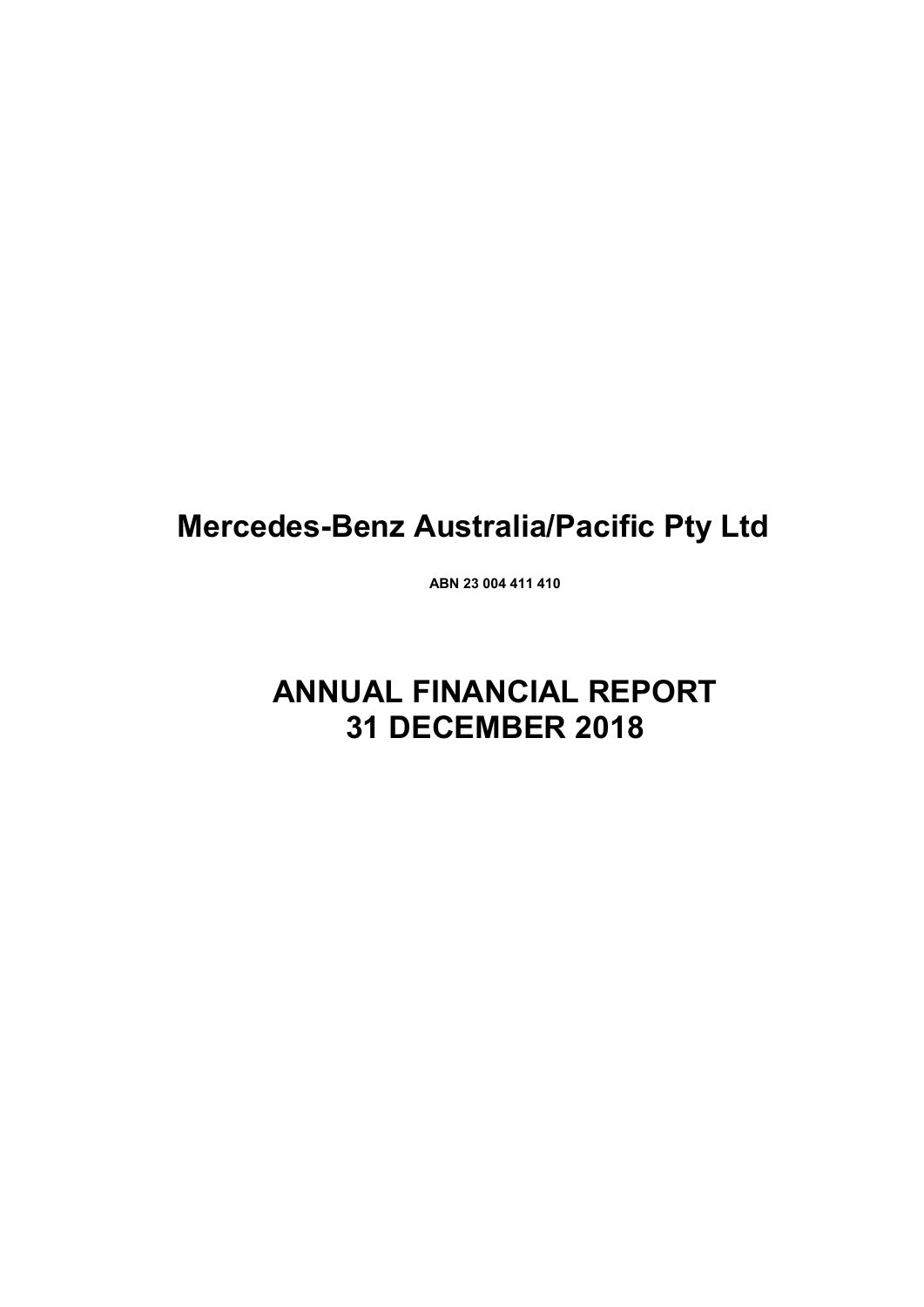# *Mercedes-Benz Australia/Pacific Pty Ltd Year ended 31 December 2018*

# **Contents**

|                                                          | Page      |
|----------------------------------------------------------|-----------|
| Directors' Report                                        | $1 - 3$   |
| Independent Audit Report                                 | $4 - 7$   |
| Lead Auditor's Independence Declaration                  | 8         |
| Directors' Declaration                                   | 9         |
| <b>Statement of Financial Position</b>                   | 10        |
| Statement of Profit or Loss & Other Comprehensive Income | 11        |
| Statement of Changes in Equity                           | 12        |
| <b>Statement of Cash Flows</b>                           | 13        |
| Notes to the Financial Statements                        | $14 - 71$ |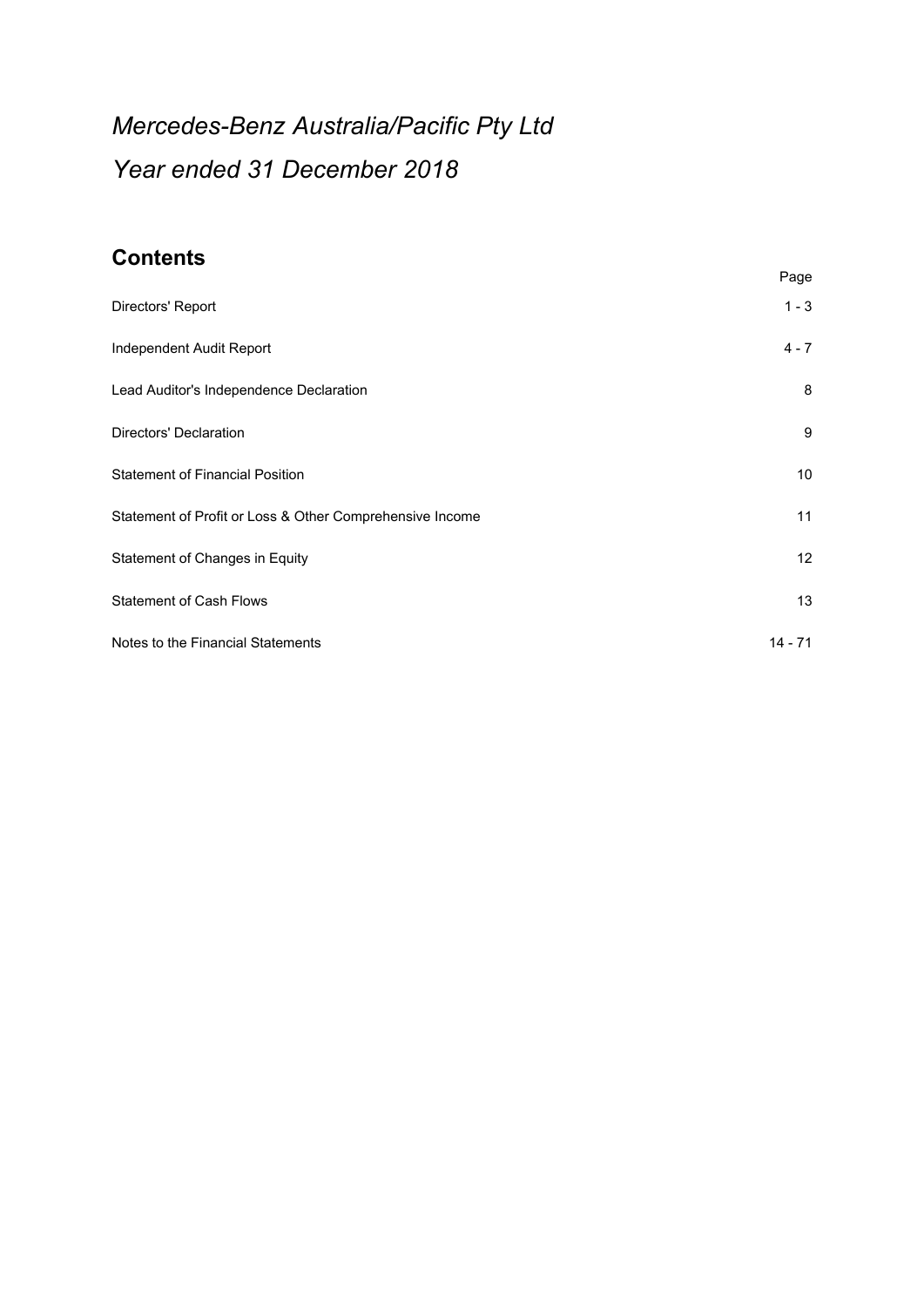#### **Mercedes-Benz Australia/Pacific Pty Ltd Directors' Report 31 December 2018**

<span id="page-2-0"></span>The directors present their report together with the financial report of Mercedes-Benz Australia/Pacific Pty Ltd ("the Company") for the year ended 31 December 2018 and the auditor's report thereon.

#### **Directors**

Mr. Horst von Sanden (CEO) Director since 17 December 2013

- Mr. Volker Malzahn (CFO) Director since 1 August 2018
- Mr. Klaus Ebinger (CFO) Resigned 1 August 2018

#### **Officers who were previously partners of the audit firm**

There were no officers of the Company during the financial year who were previously partners of the current audit firm, KPMG, at a time when KPMG undertook an audit of the Company.

#### **Principal activities**

The principal activities of the Company during the course of the financial year were the importation, marketing and distribution of passenger vehicles and their component parts.

The Company is also involved in financing activities for its working capital management and on behalf of itself and some other related parties of the local Daimler group.

Significant changes in the nature of the Company's activities during the year are noted below.

#### **Operating and financial review**

The Company made a profit, after income tax, from continuing operations for the year ended 31 December 2018 of \$43.529 million (2017: \$39.273 million).

#### **Dividends - Mercedes-Benz Australia/Pacific Pty Ltd**

Dividends paid or declared by the Company to members since the end of the previous financial year were: (2017: \$114.0 million)

|                              | <b>Cents per</b><br>share | Total amount     | Franked/<br>unfranked | Date of<br>payment |
|------------------------------|---------------------------|------------------|-----------------------|--------------------|
| Final 2018 ordinary dividend | \$571.43                  | \$200.000.000.00 | Unfranked             | 07.12.2018         |

#### **Significant changes in the state of affairs**

In the opinion of the Directors there was a significant change in the state of affairs of the Company that occurred during the financial year under review. On 1 October 2017, the business relating to Truck and Bus products was transferred to newly incorporated Daimler Truck and Bus Australia Pty Ltd; and Van products (including ute/pickup) was transferred to newly incorporated Mercedes-Benz Vans Australia/Pacific Pty Ltd. As a result, the comparative period balances for the nine months from 1 January 2017 to 30 September 2017 include the results of Daimler Truck and Bus & Van products which will impact the comparability between the 2018 and prior period results.

The Company applies AASB 15 for the first time for the financial year beginning on 1 January 2018. First-time adoption has been conducted retrospectively. The figures reported for the previous year have been adjusted by the effects arising from the adoption of AASB 15.

#### **Environmental regulation**

The Company's operations are not subject to any significant environmental regulations under either Commonwealth or State legislation. However, the Board believes that the Company has adequate systems in place for the management of its environmental requirements and is not aware of any breach of those environmental requirements as they apply to the Company.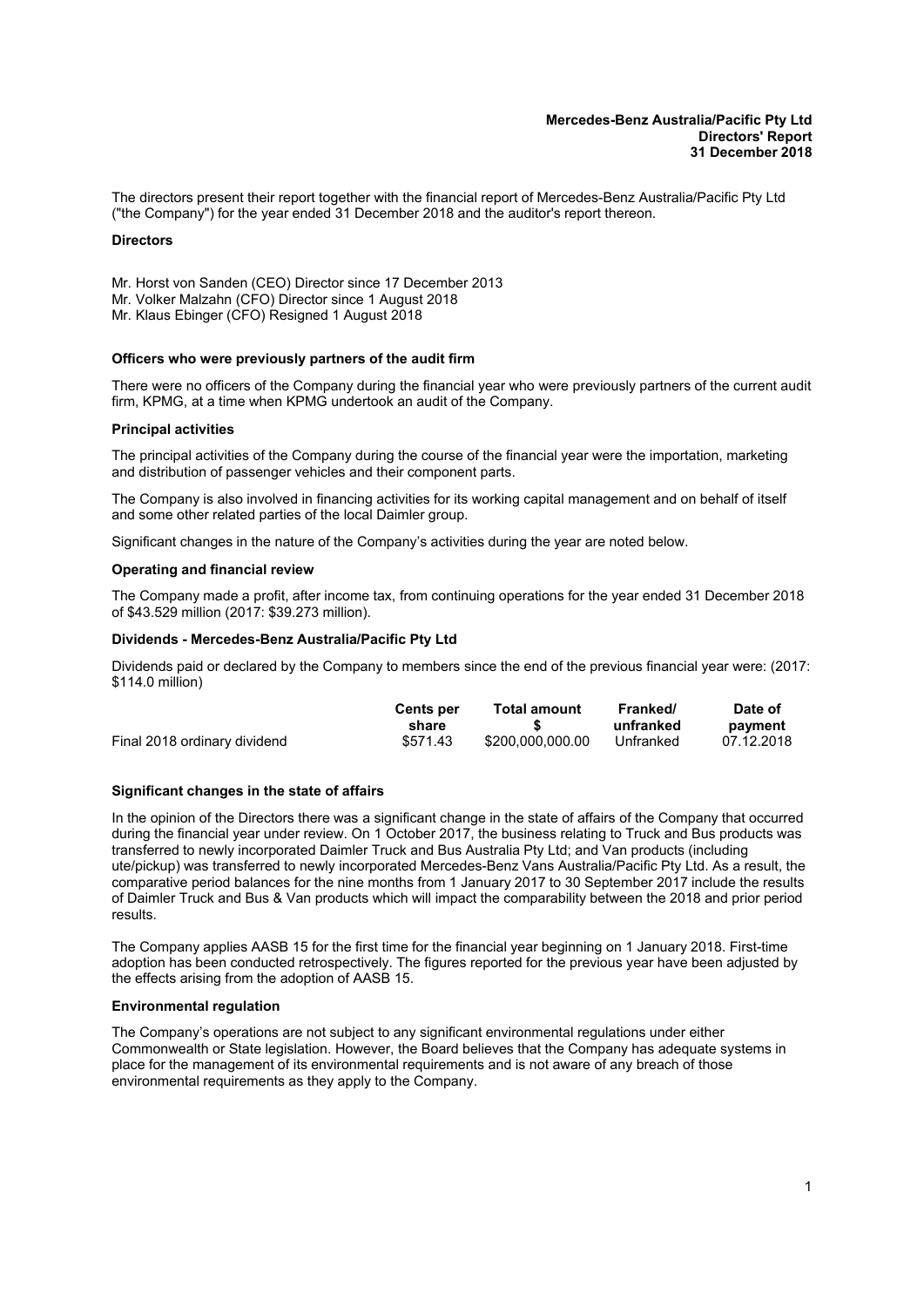**Mercedes-Benz Australia/Pacific Pty Ltd Directors' Report 31 December 2018** (continued)

#### **Events subsequent to reporting date**

Subsequent to 31 December 2018, there has not arisen in the interval between the end of the financial year and the date of this report, any item, transaction or event, in the opinion of the directors of the Company, to affect significantly the operations of the Company, the results of those operations, or the state of affairs of the Company, in future financial years.

#### **Likely developments**

#### *Operations*

The Company will continue to pursue its policy of increasing its key market share as well as maintaining its contribution to the Daimler global organisation.

The Company's financing activities for other related parties of the local Daimler group are expected to continue depending on the requirements of these related parties.

#### **Indemnification and insurance of officers and auditors**

#### *Indemnification*

The Company has agreed to indemnify all directors and officers of the Company against all liabilities to another person (other than the Company or a related party) that may arise from their positions as directors or officers of the Company, except where the liability arises out of conduct involving a liability owed to the Company or a Related Body Corporate, a liability for a pecuniary penalty order under section 1317G, a compensation order under section 1317H of the Law, or a lack of good faith. The agreement stipulates that the Company will meet the full amount of any such liabilities, including all costs and expenses as permitted by law.

The Company has not indemnified or made any agreements to indemnify any person for a liability who is or has been an auditor of the Company.

#### *Insurance premiums*

For the period 1 April 2018 to 1 April 2019, the Company has paid insurance premiums of \$2,972 (2017: \$3,430) in respect of directors' and officers' liability and legal expenses insurance. This insurance was renewed in April 2019 to provide coverage for the remainder of the year ending 31 December 2019.

The insurance contracts insure against certain liability (subject to specific exclusions) persons who are or have been directors or executive officers of the Company.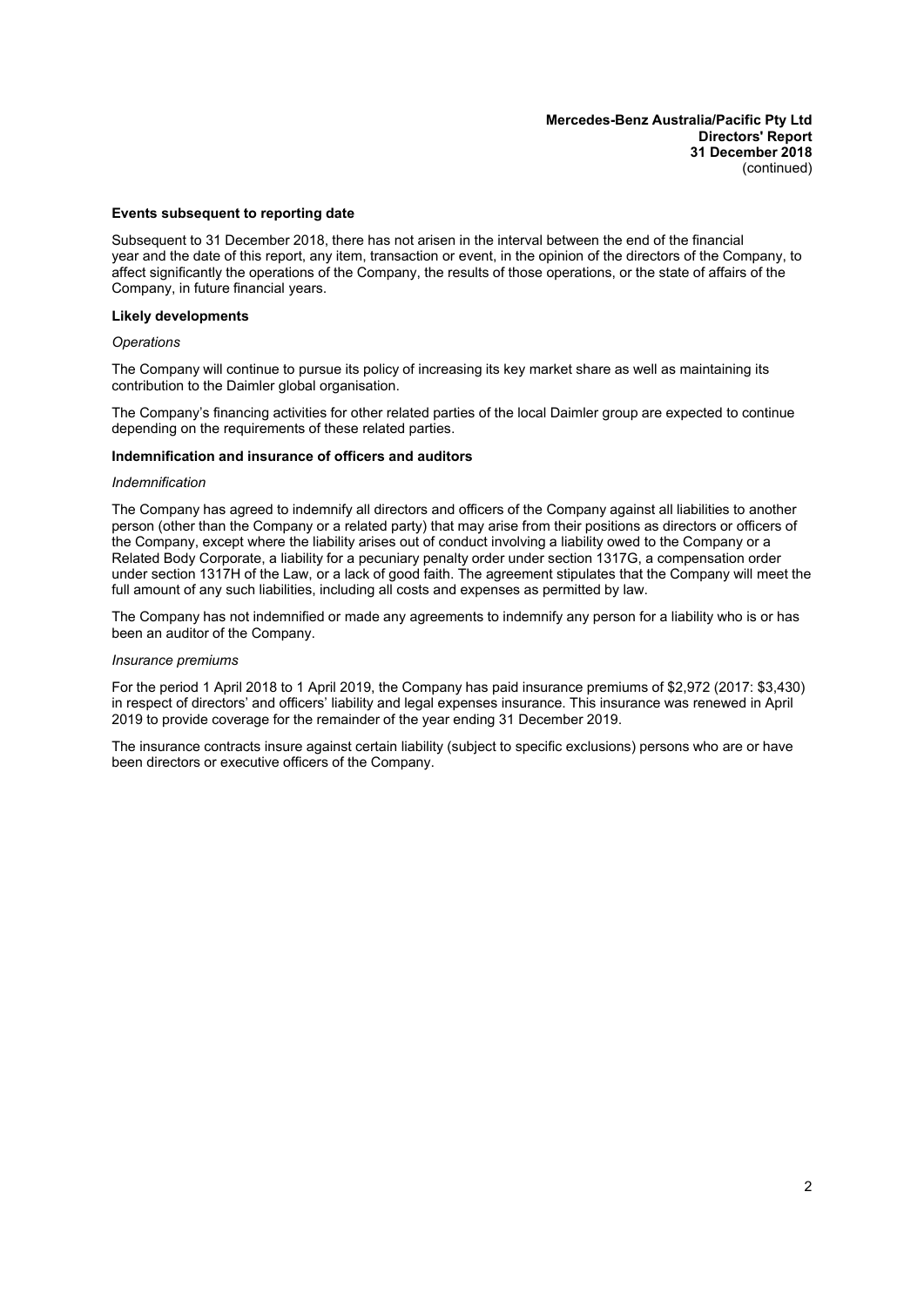**Mercedes-Benz Australia/Pacific Pty Ltd Directors' Report 31 December 2018**  (continued)

#### **Lead auditor's independence declaration**

The lead auditor's independence declaration is set out on page 8 and forms part of the Directors' report for the financial year ended 31 December 2018.

#### **Rounding of amounts**

The Company is of a kind referred to in ASIC Corporations (Rounding in Financial/ Directors' Reports) Instrument *20161191* and in accordance with that, amounts in the financial report and directors' report have been rounded off to the nearest thousand dollars, unless otherwise stated.

Signed in accordance with a resolution of the directors:

 $u$ 

Mr. Horst von Sanden CEO and Director

Melbourne<sub>, 30/04/19</sub>

Welk

Mr. Volker Malzahn CFO and Director

Melbourne  $30/04/2019$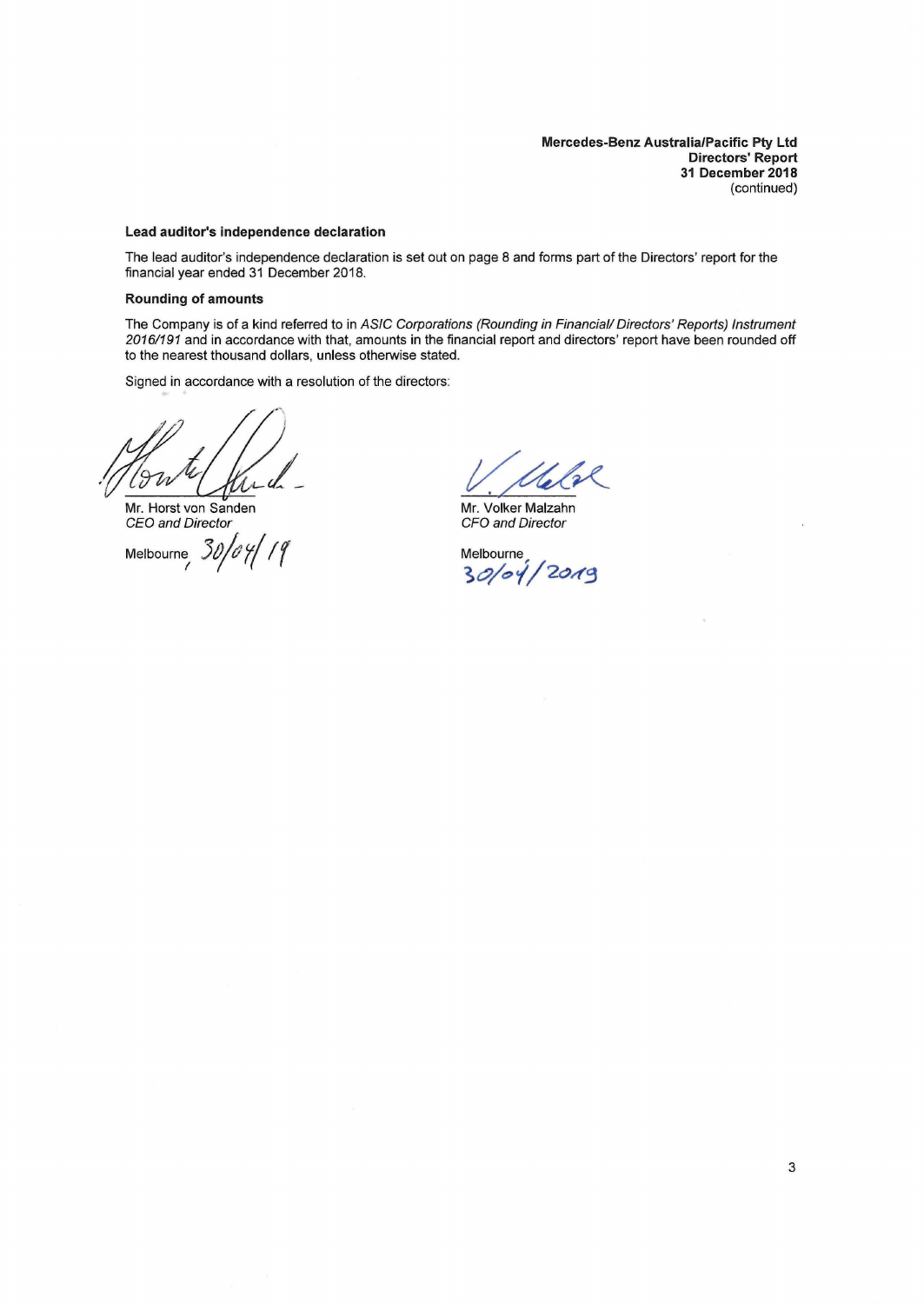

# Independent Auditor's Report

# To the members of Mercedes-Benz Australia/Pacific Pty Ltd

# **Opinion**

We have audited the *Financial Report* of Mercedes-Benz Australia/Pacific Pty Ltd (the Company).

In our opinion, the accompanying Financial Report of the Company is in accordance with the *Corporations Act 2001*, including:

• giving a true and fair view of the *Company's* financial position as at 31 December 2018 and of its financial performance for the year ended on that date; and

• complying with *Australian Accounting Standards* and the *Corporations Regulations 2001*.

The Financial Report comprises:

- *Statement of financial position* as at 31 December 2018;
- *Statement of profit or loss and other comprehensive income, Statement of changes in equity, and Statement of cash flows* for the year then ended;
- Notes including a summary of significant accounting policies; and
- *Directors' Declaration.*

# **Basis for opinion**

We conducted our audit in accordance with *Australian Auditing Standards*. We believe that the audit evidence we have obtained is sufficient and appropriate to provide a basis for our opinion.

Our responsibilities under those standards are further described in the *Auditor's responsibilities for the audit of the Financial Report* section of our report.

We are independent of the Company in accordance with *the Corporations Act 2001* and the ethical requirements of the *Accounting Professional and Ethical Standards Board's APES 110 Code of Ethics for Professional Accountants* (the Code) that are relevant to our audit of the Financial Report in Australia. We have fulfilled our other ethical responsibilities in accordance with the Code.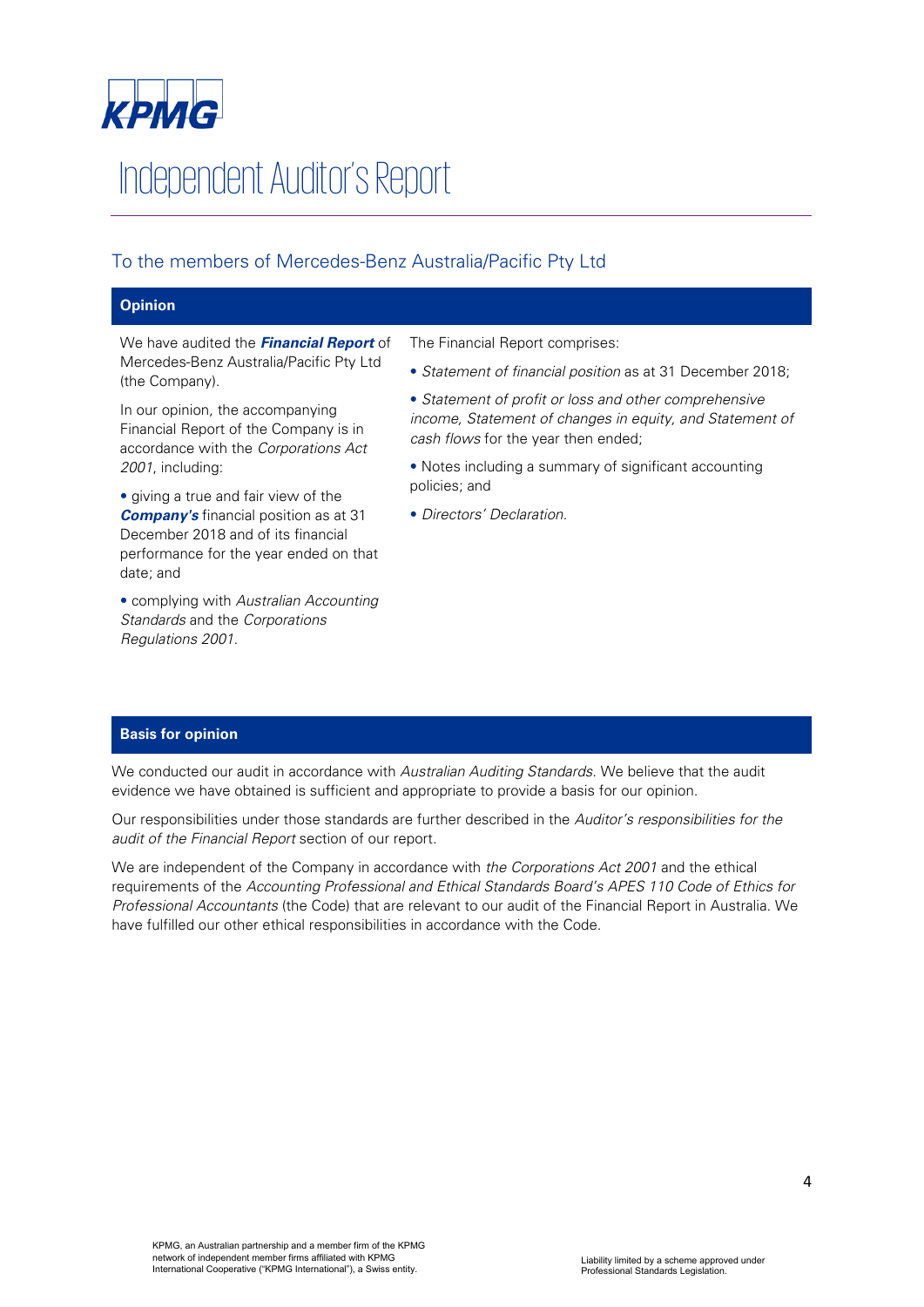

# **Key Audit Matters**

The *Key Audit Matter* identified was the *Completeness of the provision for warranty claims.* 

*Key Audit Matters* are those matters that, in our professional judgement, were of most significance in our audit of the Financial Report of the current period.

This matter was addressed in the context of our audit of the Financial Report as a whole, and in forming our opinion thereon, and we do not provide a separate opinion on this matter.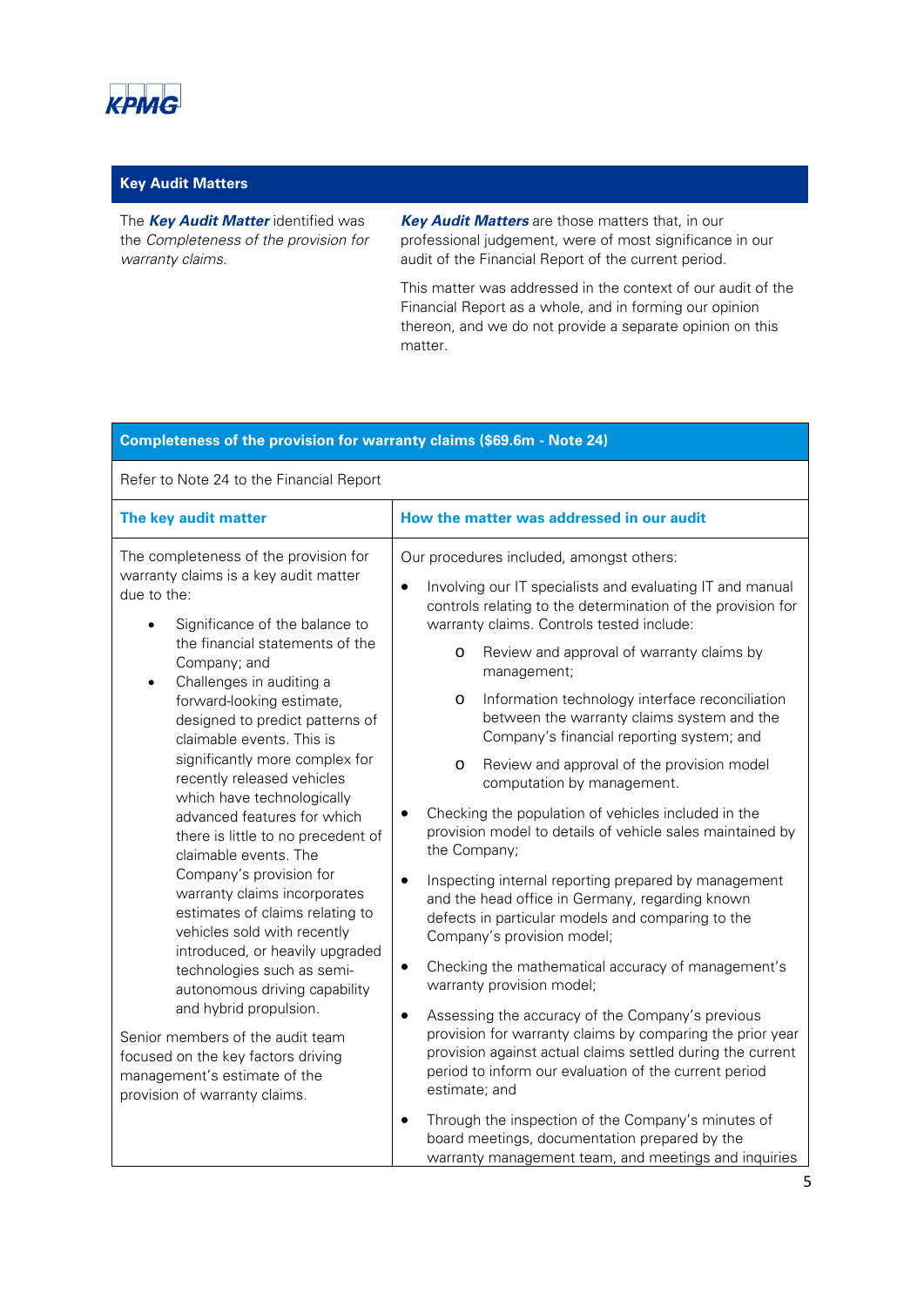

| with senior management, we assessed the factors the<br>Company considered when determining the provision for<br>warranty claims for new vehicle models. Key factors<br>considered included claims experience since the vehicle<br>has been on the market in Australia and other countries,<br>and claims experience from other models with<br>comparable specification and equipment. We checked<br>for existence and consistency of these factors in the<br>provision for warranty claims. |
|---------------------------------------------------------------------------------------------------------------------------------------------------------------------------------------------------------------------------------------------------------------------------------------------------------------------------------------------------------------------------------------------------------------------------------------------------------------------------------------------|
|                                                                                                                                                                                                                                                                                                                                                                                                                                                                                             |

#### **Other Information**

Other Information is financial and non-financial information in Mercedes-Benz Australia/Pacific Pty Ltd's annual reporting which is provided in addition to the Financial Report and the Auditor's Report. The Directors are responsible for the Other Information.

Our opinion on the Financial Report does not cover the Other Information and, accordingly, we do not express an audit opinion or any form of assurance conclusion thereon.

In connection with our audit of the Financial Report, our responsibility is to read the Other Information. In doing so, we consider whether the Other Information is materially inconsistent with the Financial Report or our knowledge obtained in the audit, or otherwise appears to be materially misstated.

We are required to report if we conclude that there is a material misstatement of this Other Information, and based on the work we have performed on the Other Information that we obtained prior to the date of this Auditor's Report we have nothing to report.

# **Responsibilities of the Directors for the Financial Report**

The Directors are responsible for:

• preparing the Financial Report that gives a true and fair view in accordance with *Australian Accounting Standards* and the *Corporations Act 2001;*

• implementing necessary internal control to enable the preparation of a Financial Report that gives a true and fair view and is free from material misstatement, whether due to fraud or error; and

• assessing the Company's ability to continue as a going concern and whether the use of the going concern basis of accounting is appropriate. This includes disclosing, as applicable, matters related to going concern and using the going concern basis of accounting unless they either intend to liquidate the Company or to cease operations, or have no realistic alternative but to do so.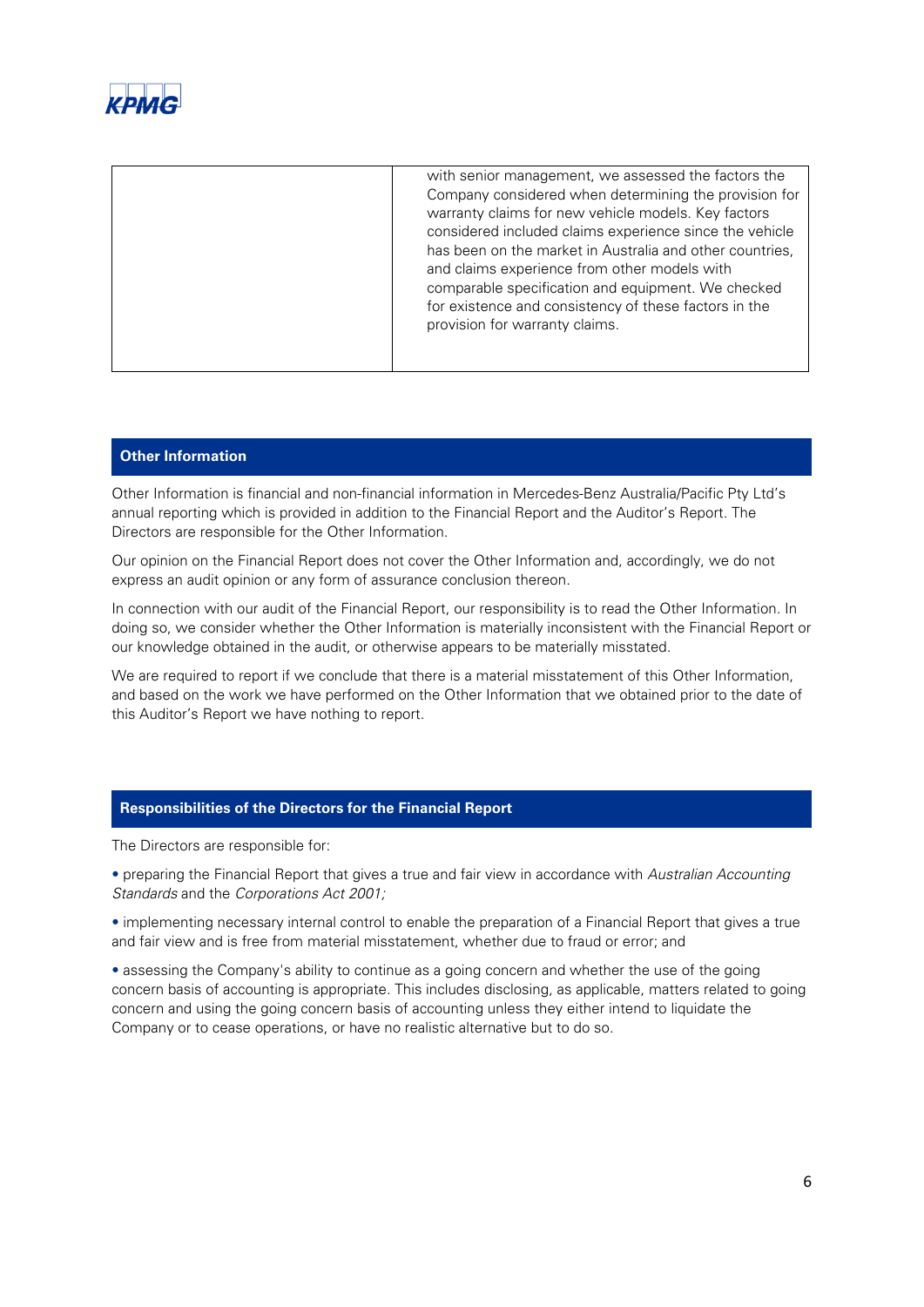

#### **Auditor's responsibilities for the audit of the Financial Report**

Our objective is:

• to obtain reasonable assurance about whether the Financial Report as a whole is free from material misstatement, whether due to fraud or error; and

• to issue an Auditor's Report that includes our opinion.

Reasonable assurance is a high level of assurance, but is not a guarantee that an audit conducted in accordance with *Australian Auditing Standards* will always detect a material misstatement when it exists.

Misstatements can arise from fraud or error. They are considered material if, individually or in the aggregate, they could reasonably be expected to influence the economic decisions of users taken on the basis of the Financial Report.

A further description of our responsibilities for the audit of the Financial Report is located at the *Auditing and Assurance Standards Board* website at: http://www.auasb.gov.au/auditors\_responsibilities/ar2.pdf. This description forms part of our Auditor's Report.

vPMC

 $\leftarrow$  Darf

KPMG **James Dent** *Partner*  Melbourne 30 April 2019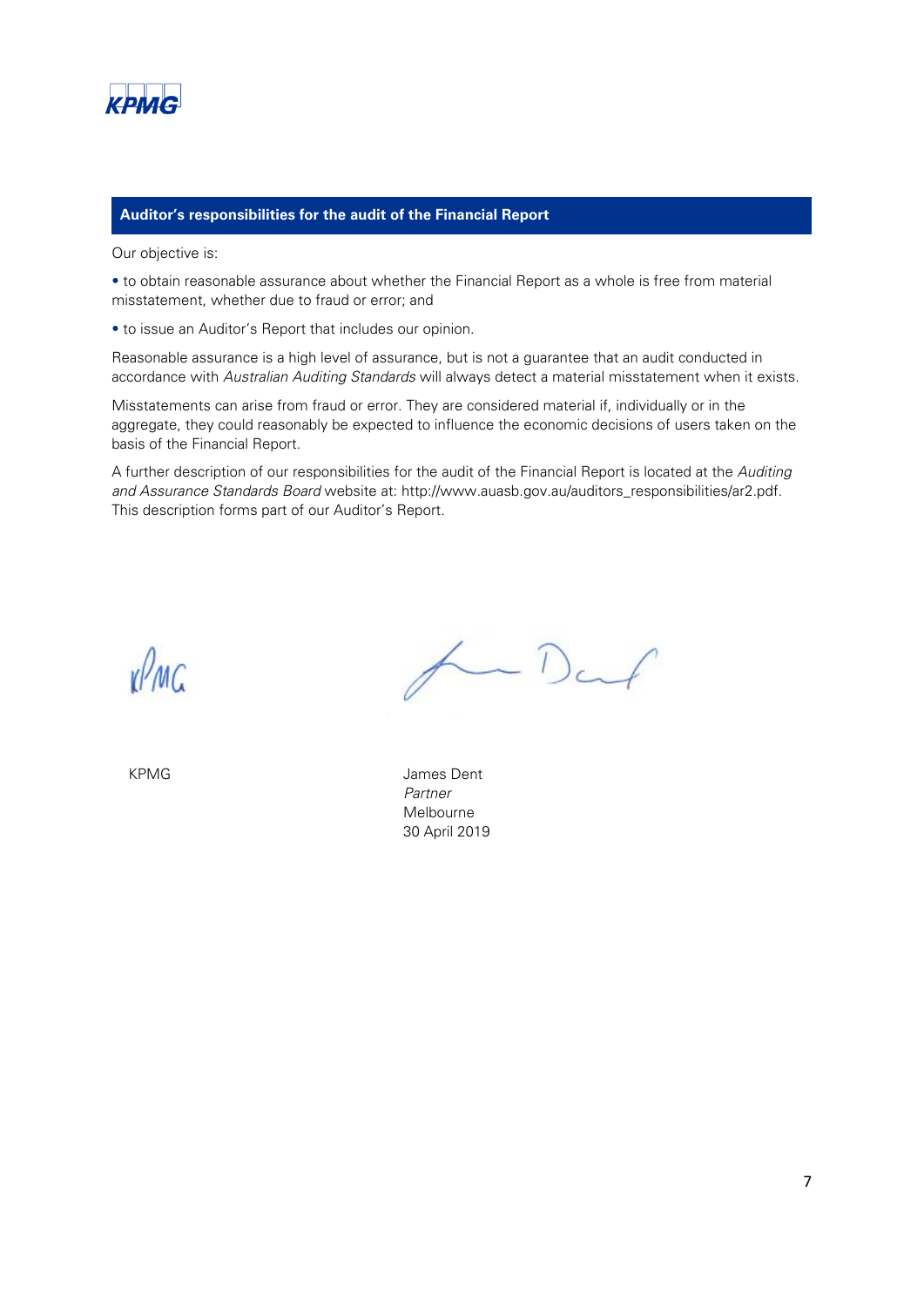

# Lead Auditor's Independence Declaration under Section 307C of the Corporations Act 2001

# To the Directors of Mercedes-Benz Australia/Pacific Pty Ltd

I declare that, to the best of my knowledge and belief, in relation to the audit of Mercedes-Benz Australia/Pacific Pty Ltd for the financial year ended 31 December 2018 there have been:

- i. no contraventions of the auditor independence requirements as set out in the *Corporations Act 2001* in relation to the audit; and
- ii. no contraventions of any applicable code of professional conduct in relation to the audit.

vPMC

Darf

KPMG James Dent *Partner*  Melbourne 30 April 2019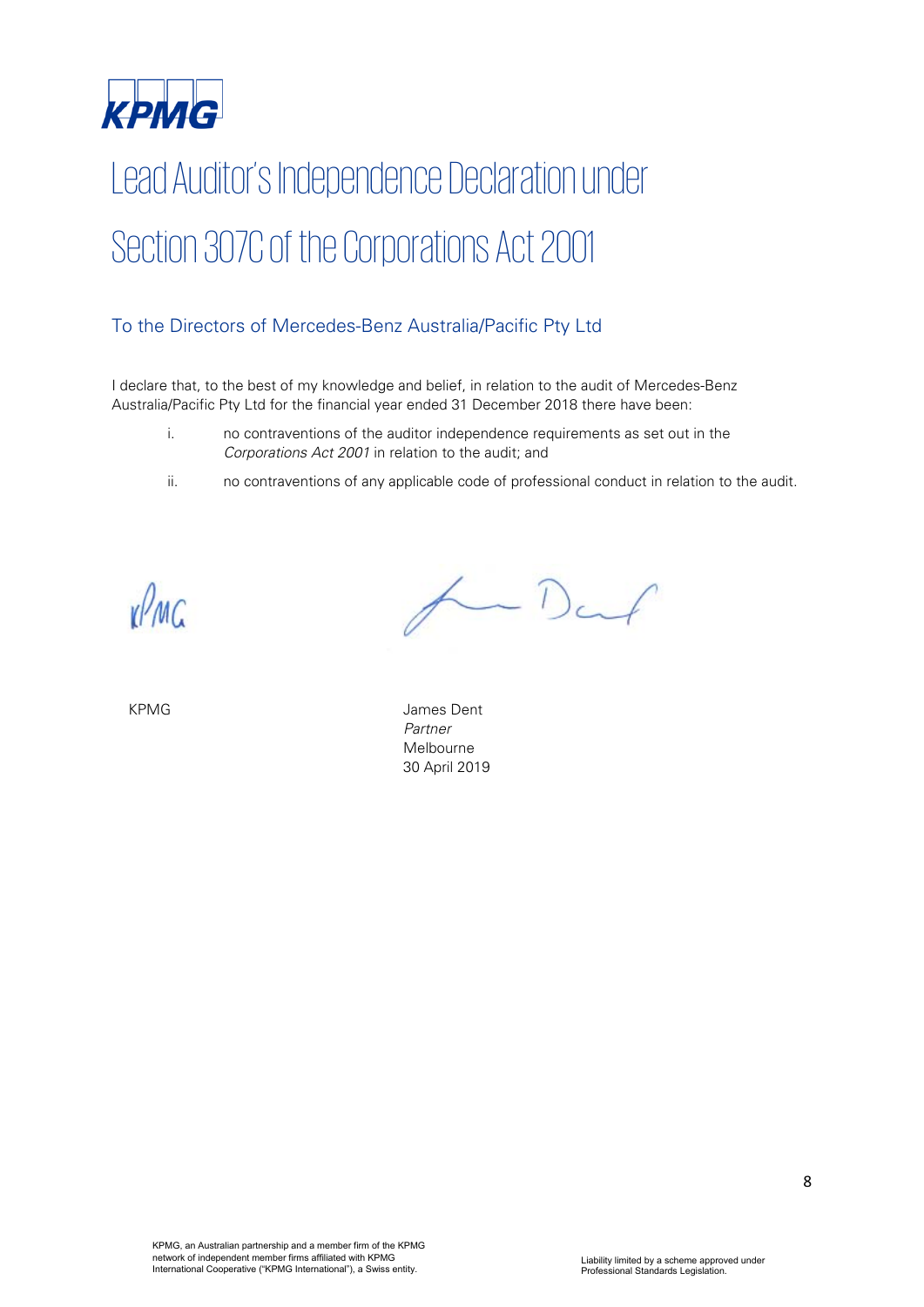1. The directors of the Company certify to the best of their knowledge that:

- (a) the financial statements and notes set out on pages 10 to 71 are in accordance with the Corporations Act 2001 (Cth), including:
	- (i) giving a true and fair view of the Company's financial position as at 31 December 2018 and of its performance for the financial year ended on that date; and
	- (ii) complying with Australian Accounting Standards and the Corporations Regulations 2001; and
- (b) the Company directors' report (where necessary read together with the financial report and notes to the financial statements which accompany the directors' report) provides a fair review of the development and performance of the business and the position of the Company for the financial year ended 31 December 2018, together with a description of the principal opportunities and risks associated with the expected development of the Company; and
- (c) there are reasonable grounds to believe that the Company will be able to pay its debts as and when they become due and payable.

The directors draw attention to Note 2(a) to the financial statements, which includes a statement of compliance with International Financial Reporting Standards.

Signed in accordance with a resolution of the directors:

Mr. Horst von Sanden CEO and Director

Melbourne *i )()/o* <sup>y</sup>*/17* 

Mr. Volker Malzahn CFO and Director

Melbourne , **30/ &'ft 'lcMj**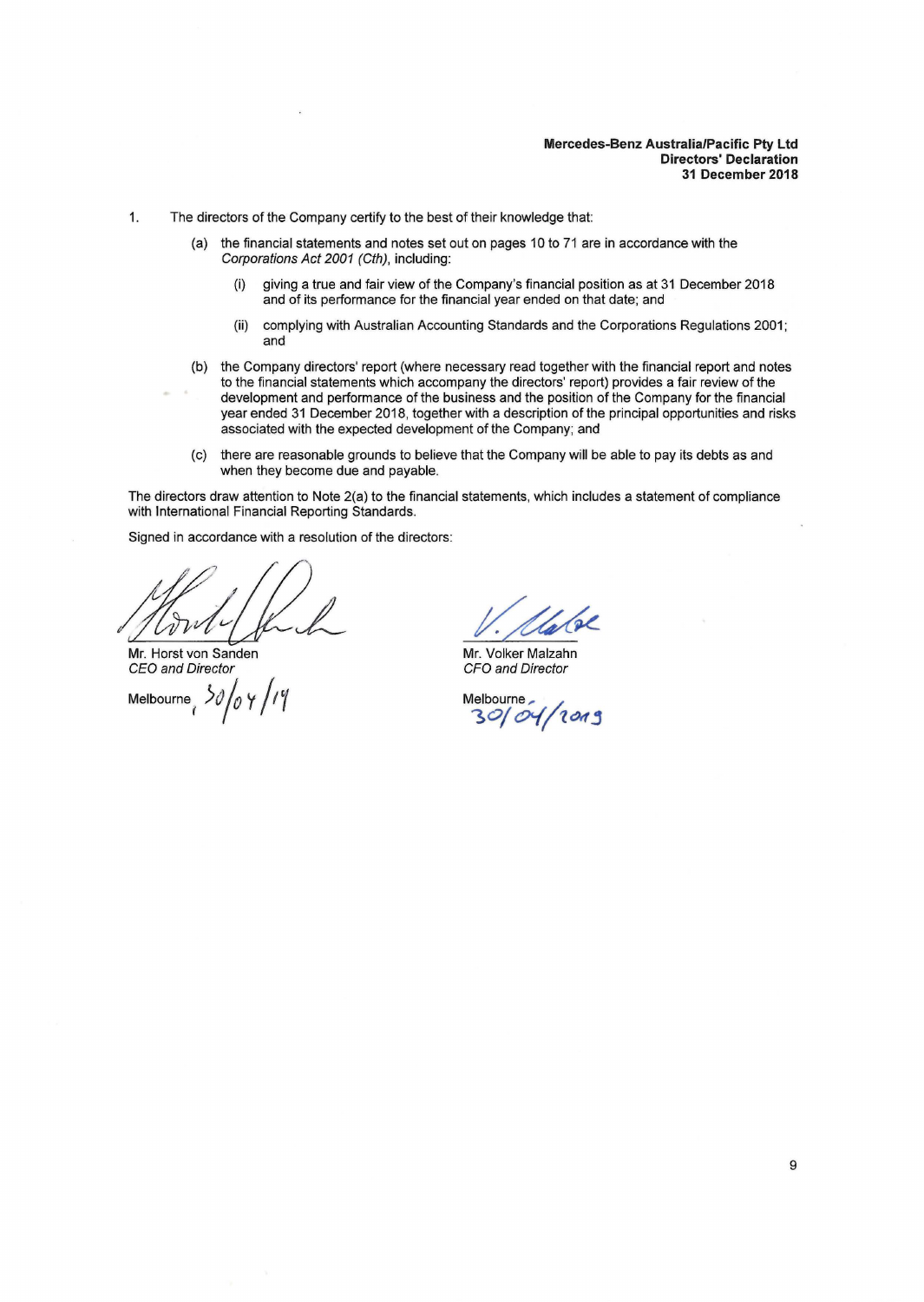#### **Mercedes-Benz Australia/Pacific Pty Ltd Statement of Financial Position As at 31 December 2018**

|                                                                                                                                                                                                                                    | <b>Notes</b>               | 2018<br>\$'000                                                     | 2017<br>reinstated<br>\$'000                                       |
|------------------------------------------------------------------------------------------------------------------------------------------------------------------------------------------------------------------------------------|----------------------------|--------------------------------------------------------------------|--------------------------------------------------------------------|
| <b>Current assets</b><br>Cash and cash equivalents<br>Trade and other receivables<br>Inventories<br>Derivative financial instruments                                                                                               | 13<br>14<br>15<br>21       | 124,677<br>2,540,704<br>693,425<br>20,200                          | 170,589<br>2,774,314<br>526,444<br>230                             |
| <b>Total current assets</b>                                                                                                                                                                                                        |                            | 3,379,006                                                          | 3,471,577                                                          |
| <b>Non-current assets</b><br>Trade and other receivables<br>Deferred tax assets<br>Intangible assets<br>Property, plant and equipment<br>Derivative financial instruments<br><b>Total non-current assets</b>                       | 14<br>18<br>16<br>17<br>21 | 1,340,480<br>59,955<br>4,234<br>61,191<br>290<br>1,466,150         | 1,401,257<br>69,311<br>3,184<br>74,716<br>10,346<br>1,558,814      |
| Total assets                                                                                                                                                                                                                       |                            | 4,845,156                                                          | 5,030,391                                                          |
| <b>LIABILITIES</b><br><b>Current liabilities</b><br>Trade and other payables<br>Loans and borrowings<br>Derivative financial instruments<br>Employee benefits<br>Provisions<br>Deferred income<br><b>Total current liabilities</b> | 19<br>20<br>21<br>23<br>24 | 604,949<br>2,023,988<br>466<br>2,637<br>36,189<br>819<br>2,669,048 | 695,772<br>1,868,900<br>230<br>2,388<br>40,636<br>185<br>2,608,111 |
| <b>Non-current liabilities</b><br>Trade and other payables<br>Loans and borrowings<br>Derivative financial instruments<br>Employee benefits<br>Provisions<br>Deferred income<br>Total non-current liabilities                      | 19<br>20<br>21<br>23<br>24 | 32,172<br>1,340,480<br>290<br>4,491<br>52,568<br>7<br>1,430,008    | 30,400<br>1,407,816<br>3,346<br>4,390<br>73,959<br>6<br>1,519,917  |
| <b>Total liabilities</b>                                                                                                                                                                                                           |                            | 4,099,056                                                          | 4,128,028                                                          |
| <b>Net assets</b>                                                                                                                                                                                                                  |                            | 746,100                                                            | 902,363                                                            |
| <b>Equity</b><br>Share capital<br>Reserves<br>Retained earnings                                                                                                                                                                    | 25                         | 70,000<br>64<br>676,036                                            | 70,000<br>(144)<br>832,507                                         |
| <b>Total equity</b>                                                                                                                                                                                                                |                            | 746,100                                                            | 902,363                                                            |

*The notes on pages [14](#page-15-0) to [71](#page-15-0) are an integral part of these financial statements.*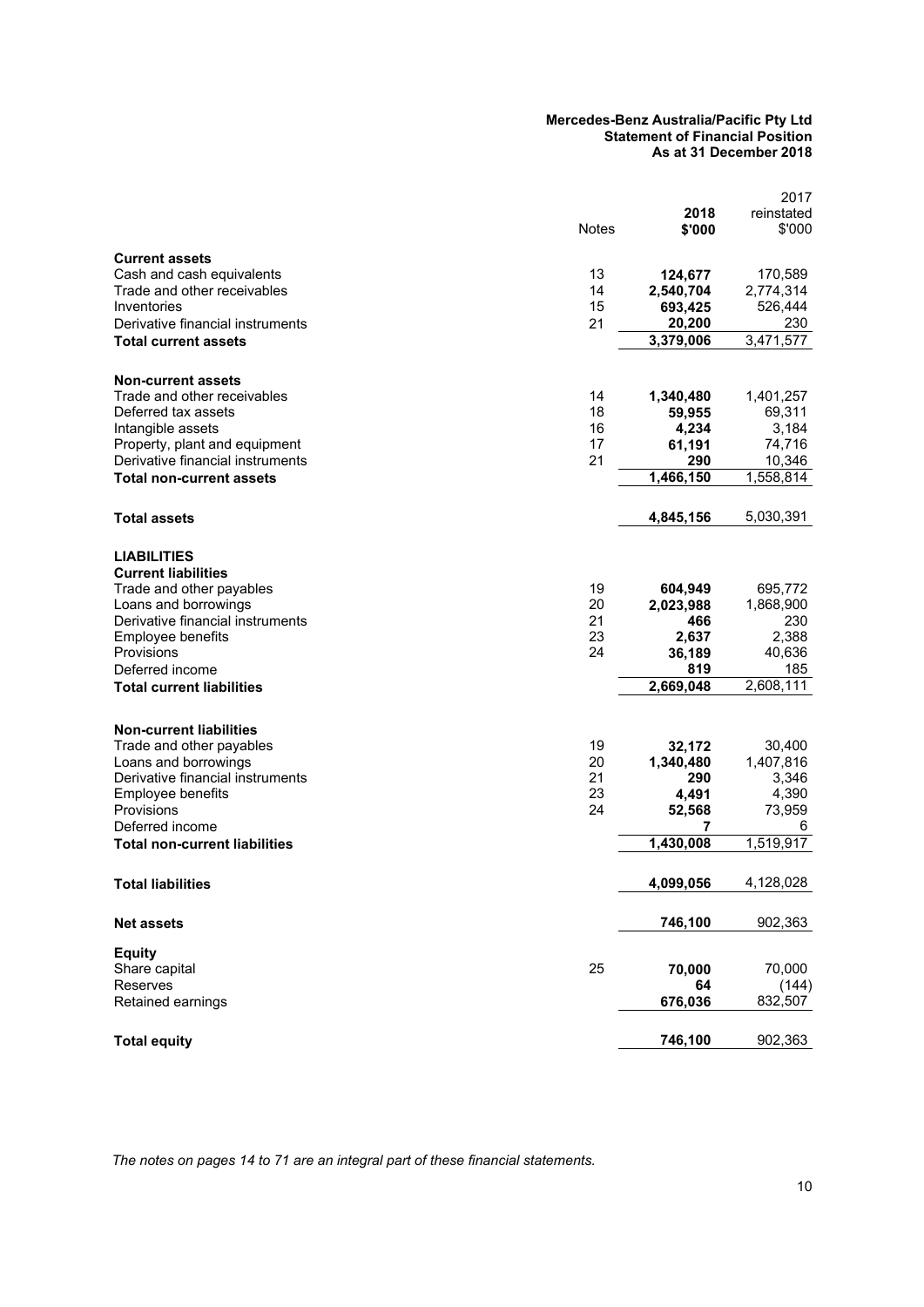#### **Mercedes-Benz Australia/Pacific Pty Ltd Statement of Profit or Loss & Other Comprehensive Income For the year ended 31 December 2018**

|                                                                                                     |              |                    | 2017                   |
|-----------------------------------------------------------------------------------------------------|--------------|--------------------|------------------------|
|                                                                                                     |              | 2018               | reinstated             |
|                                                                                                     | <b>Notes</b> | \$'000             | \$'000                 |
| <b>Continuing operations</b>                                                                        |              |                    |                        |
| Revenue                                                                                             | 6            | 2,281,497          | 3,065,723              |
| Cost of sales                                                                                       | 9(a)         | (2, 132, 005)      | (2,899,742)            |
| <b>Gross Profit</b>                                                                                 |              | 149,492            | 165,981                |
| Other income                                                                                        | 7            | 49,724             | 28,801                 |
| Employee expenses                                                                                   | 8            | (34, 431)          | (77, 119)              |
| Amortisation                                                                                        | 16           | (998)              | (150)                  |
| Depreciation expense                                                                                | 17           | (5,848)            | (10, 837)              |
| Impairment losses                                                                                   | 9(b)         | (2,810)            | (3,298)                |
| Other expenses                                                                                      | 9(c)         | (98, 833)          | (42, 815)              |
| <b>Result from operating activities</b>                                                             |              | 56,296             | 60,563                 |
|                                                                                                     |              |                    |                        |
| Finance income                                                                                      | 11           | 89,608             | 102,827                |
| Finance costs                                                                                       | 11<br>11     | (85, 049)<br>4,559 | (105, 230)<br>(2, 403) |
| Net finance (cost) / income                                                                         |              |                    |                        |
| Profit before income tax                                                                            |              | 60,855             | 58,160                 |
| Income tax expense                                                                                  | 12           | (17, 326)          | (18, 887)              |
| <b>Profit from continuing operations</b>                                                            |              | 43,529             | 39,273                 |
| Profit from discontinued operations net of tax                                                      |              |                    | 63,185                 |
| Profit for the period                                                                               |              | 43,529             | 102,458                |
|                                                                                                     |              |                    |                        |
| Other comprehensive income/(loss)<br>Items that may be reclassified subsequently to profit or loss: |              |                    |                        |
| Cash flow hedges - reclassified to profit or loss                                                   |              |                    | 25                     |
| Effective portion of changes in fair value of cash flow hedges                                      | 11           | 297                | (205)                  |
| Tax on items that may be reclassified subsequently to profit or loss                                | 12           | (89)               | 61                     |
| Total items that may be reclassified subsequently to profit or loss                                 |              | 208                | (119)                  |
|                                                                                                     |              |                    |                        |
| Other comprehensive income for the period, net of tax                                               |              | 208                | (119)                  |
| Total comprehensive income for the period                                                           |              | 43,737             | 102,339                |
|                                                                                                     |              |                    |                        |

*The notes on pages [14](#page-15-0) to [71](#page-15-0) are an integral part of these financial statements.*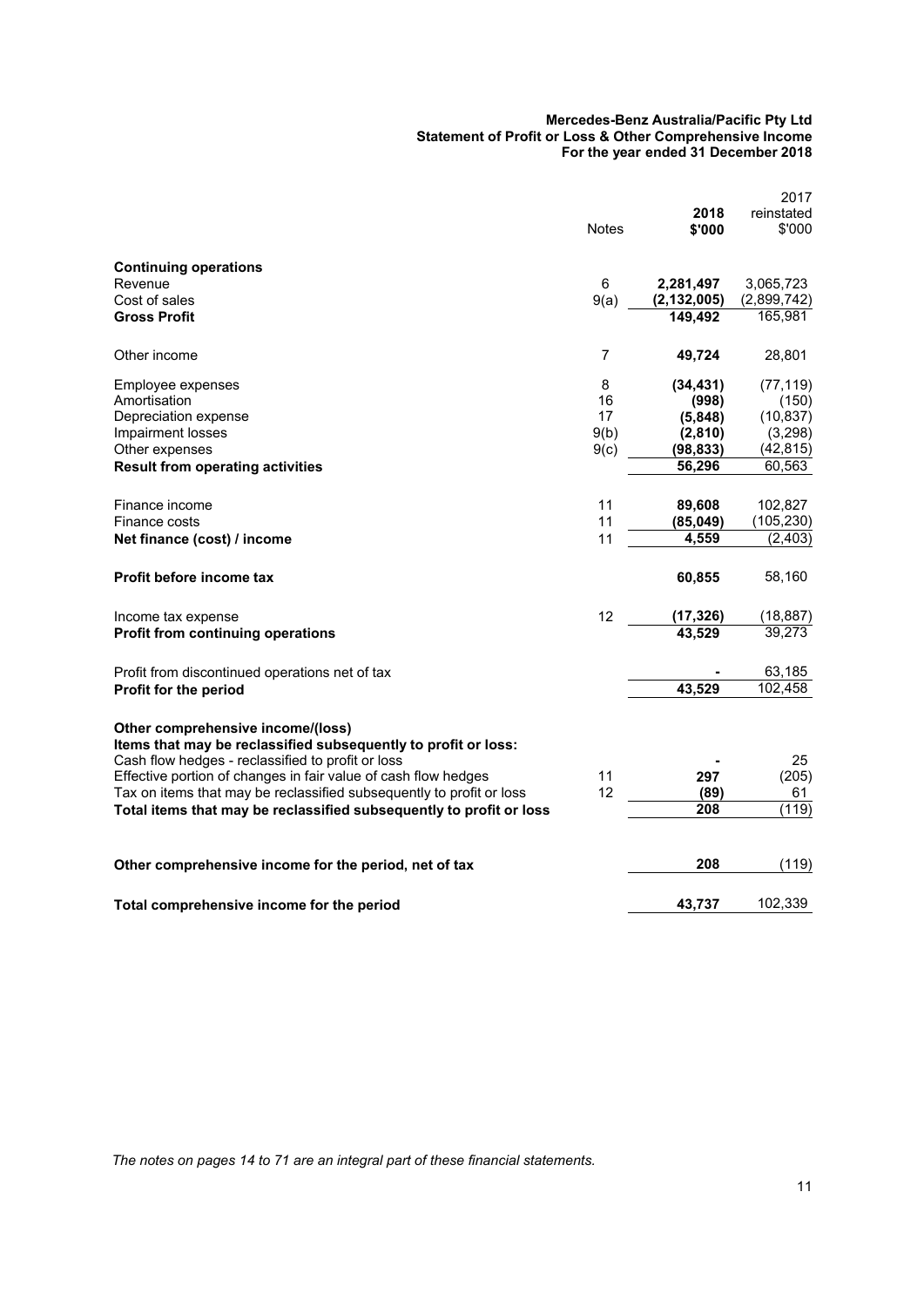#### **Mercedes-Benz Australia/Pacific Pty Ltd Statement of Changes in Equity For the year ended 31 December 2018**

|                                                                                                              | Share capital<br>\$'000 | Hedging<br>reserves<br>\$'000 | <b>Share</b><br>\$'000   | <b>Retained</b><br>earnings<br>reserves reinstated<br>\$'000 | Total<br>\$'000 |
|--------------------------------------------------------------------------------------------------------------|-------------------------|-------------------------------|--------------------------|--------------------------------------------------------------|-----------------|
| <b>Balance at 1 January 2017</b>                                                                             | 70.000                  | (25)                          |                          | 836,453                                                      | 906,428         |
| Profit for the period<br>Other comprehensive income                                                          |                         |                               |                          | 102,458                                                      | 102,458         |
| Cash flow hedges - reclassified to profit or loss                                                            |                         | 25                            |                          |                                                              | 25              |
| Effective portion of changes in fair value of cash flow<br>hedges, net of income tax                         |                         | (144)                         |                          |                                                              | (144)           |
| Total other comprehensive income/(loss)                                                                      |                         | (119)                         |                          |                                                              | (119)           |
| Total comprehensive income/(loss) for the period                                                             |                         | (119)                         |                          | 102,458                                                      | 102,339         |
| Dividends to owners of the Company                                                                           |                         |                               |                          | (114,000)                                                    | (114,000)       |
| <b>LED</b> restructuring reserve                                                                             |                         |                               |                          | 7,596                                                        | 7,596           |
| Balance at 31 December 2017                                                                                  | 70,000                  | (144)                         | ٠                        | 832,507                                                      | 902,363         |
| <b>Balance at 1 January 2018</b>                                                                             | 70,000                  | (144)                         |                          | 832,507                                                      | 902,363         |
| Profit for the period<br>Other comprehensive income                                                          |                         |                               |                          | 43,529                                                       | 43,529          |
| Cash flow hedges - reclassified to profit or loss<br>Effective portion of changes in fair value of cash flow |                         |                               |                          |                                                              |                 |
| hedges, net of income tax                                                                                    |                         | 208                           |                          |                                                              | 208             |
| Total other comprehensive income/(loss)                                                                      |                         | 208                           |                          |                                                              | 208             |
| Total comprehensive income/(loss) for the period                                                             |                         | 208                           | ٠                        | 43,529                                                       | 43,737          |
| Dividends to owners of the Company                                                                           |                         | $\overline{\phantom{a}}$      |                          | (200,000)                                                    | (200,000)       |
| LED restructuring reserve                                                                                    |                         |                               |                          |                                                              |                 |
| <b>Balance at 31 December 2018</b>                                                                           | 70,000                  | 64                            | $\overline{\phantom{a}}$ | 676,036                                                      | 746,100         |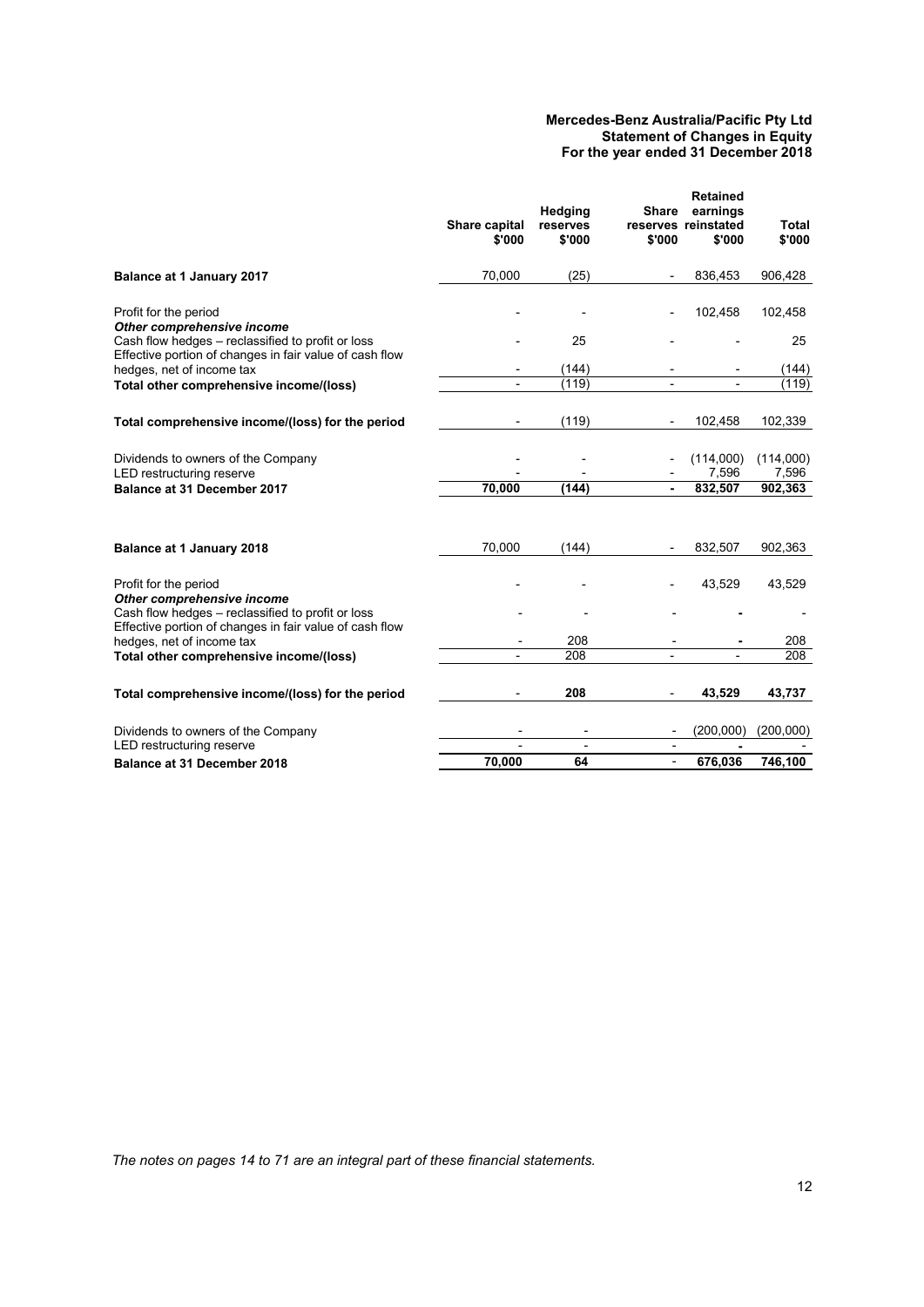#### **Mercedes-Benz Australia/Pacific Pty Ltd Statement of Cash Flows For the year ended 31 December 2018**

|                                                          | <b>Notes</b> | 2018<br>\$'000 | 2017<br>\$'000 |
|----------------------------------------------------------|--------------|----------------|----------------|
|                                                          |              |                |                |
| Cash flows from operating activities                     |              |                |                |
| Cash receipts from customers                             |              | 2,568,411      | 3,367,839      |
| Cash paid to suppliers and employees                     |              | (2,753,250)    | (3,436,946)    |
| Cash generated from operations                           |              | (184, 839)     | (69, 107)      |
| Interest received                                        |              | 85,646         | 107,470        |
| Interest paid                                            |              | (86, 949)      | (111, 839)     |
| Income taxes paid                                        |              | (39, 737)      | (53, 826)      |
| Net cash (outflow) from operating activities             | 26(b)        | (225, 879)     | (127, 302)     |
| Cash flows (used in)/from investing activities           |              |                |                |
| Payment for acquisition of property, plant and equipment |              | (4, 755)       | (12, 825)      |
| Proceeds from sale of property, plant and equipment      |              | 513            | 51,236         |
| Proceeds from sale of investments                        |              |                | 90,006         |
| Net cash (outflow) inflow from investing activities      |              | (4, 242)       | 128,417        |
| Cash flows from financing activities                     |              |                |                |
| Proceeds from borrowings                                 |              | 6,786,404      | 9,495,229      |
| Repayment of borrowings                                  |              | (6,750,765)    | (9,596,000)    |
| Proceeds from borrowings from ultimate parent entity     |              | 1,276,141      | 1,849,540      |
| Repayment of borrowings from ultimate parent entity      |              | (1, 134, 095)  | (1,899,928)    |
| Proceeds from borrowings from other related entities     |              | 2,425          | 624,572        |
| Repayment of borrowings from other related entities      |              | (141, 137)     | (470,000)      |
| Loans to other related entities                          |              | (14, 882, 985) | (14, 993, 253) |
| Loans repaid by other related entities                   |              | 15,184,914     | 15,202,428     |
| Loans to external parties                                |              | (928, 393)     |                |
| Loans repaid by external parties                         |              | 971,700        |                |
| Dividends paid                                           |              | (200, 000)     | (114,000)      |
| Net cash inflow from financing activities                |              | 184.209        | 98,588         |
| Net (decrease) increase in cash and cash equivalents     |              | (45, 912)      | 99,703         |
| Cash and cash equivalents at the beginning of the period |              | 170,589        | 70,886         |
| Cash and cash equivalents at end of year                 |              | 124,677        | 170.589        |

*The notes on pages [14](#page-15-0) to [71](#page-15-0) are an integral part of these financial statements.*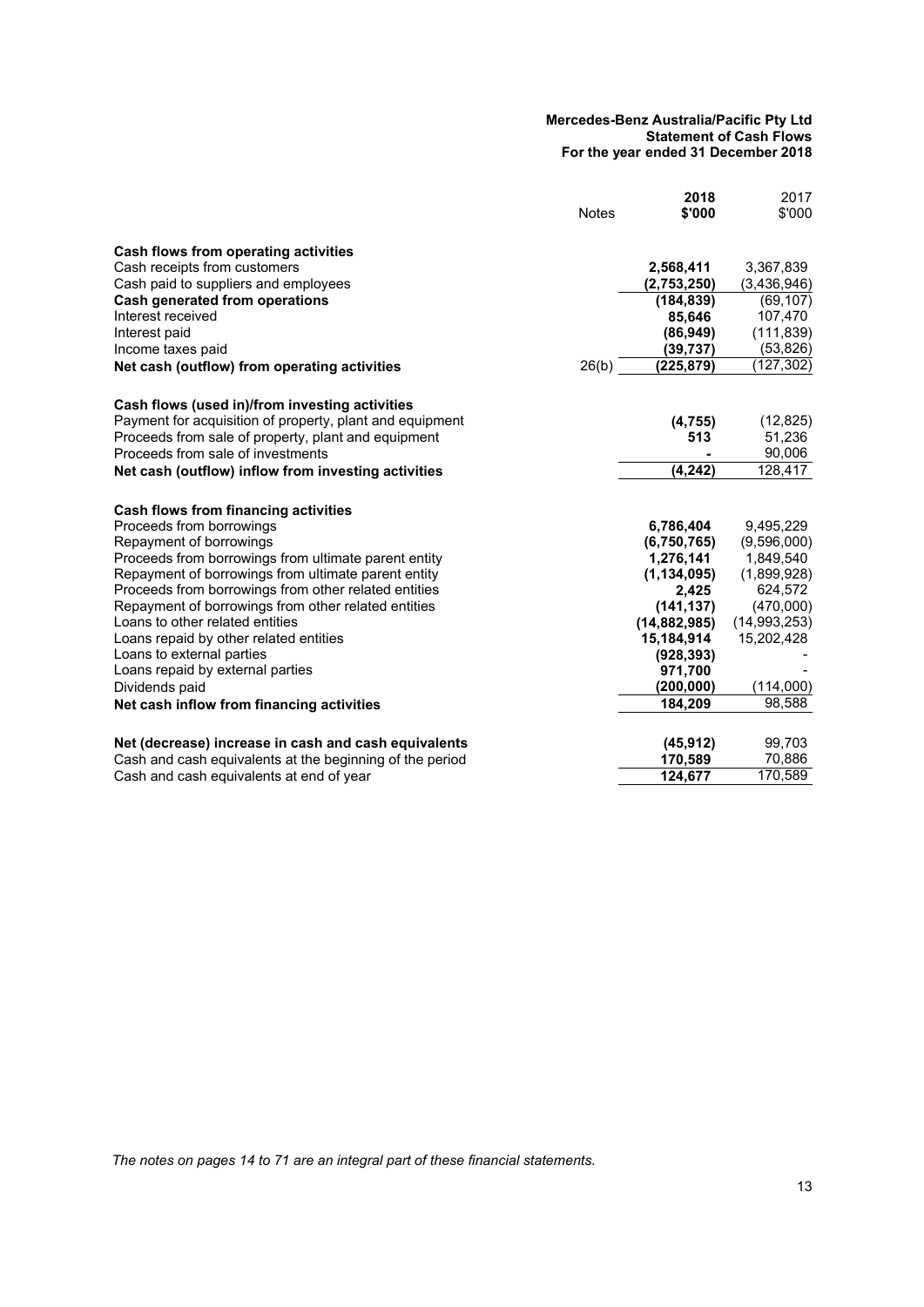#### **Mercedes-Benz Australia/Pacific Pty Ltd Notes to the Financial Statements 31 December 2018**

# <span id="page-15-0"></span>**1. REPORTING ENTITY**

Mercedes-Benz Australia/Pacific Pty Ltd ("the Company") is a for-profit company domiciled in Australia. The address of the Company's registered office is Lexia Place, Mulgrave, Victoria 3170.

The Company is primarily involved in the importation, marketing and distribution of passenger vehicles and their component parts.

# **2. BASIS OF PREPARATION**

#### **(a) Statement of compliance**

The financial statements are general purpose financial statements which have been prepared in accordance with Australian Accounting Standards (AASBs) adopted by the Australian Accounting Standards Board (AASB) and the *Corporations Act 2001*. The financial statements of the Company comply with International Financial Reporting Standards (IFRS) adopted by the International Accounting Standards Board (IASB).

The financial statements were authorised for issue by the Board of Directors on 30 April 2019.

#### **(b) Basis of measurement**

The financial statements have been prepared on the historical cost basis except for the following material items in the statement of financial position:

- derivative financial instruments are measured at fair value;
- liabilities for cash-settled share-based payment arrangements are measured at fair value.

The methods used to measure fair value are discussed further in Note [5](#page-31-0).

The financial statements have been prepared on a going concern basis.

#### **(c) Functional and presentation currency**

The financial statements are presented in Australian dollars which is the Company's functional currency.

The Company is of a kind referred to in *ASIC Corporations (Rounding in Financial/ Directors' Reports) Instrument 2016/191* and in accordance with that, all financial information presented in Australian dollars has been rounded to the nearest thousand, unless otherwise stated.

#### **(d) Use of estimates and judgements**

The preparation of financial statements in conformity with AASBs requires management to make judgements, estimates and assumptions that affect the application of accounting policies and the reported amounts of assets, liabilities, income and expenses. Actual results may differ from these estimates. Estimates and underlying assumptions are reviewed on an ongoing basis. Revisions to accounting estimates are recognised in the period in which the estimates are revised and in any future periods affected.

Information about critical judgements in applying accounting policies that have the most significant effect on the amounts recognised in the financial statements is included in the following notes:

- Note [18](#page-41-0) Tax assets and liabilities
- Notes [20,](#page-44-1) [21](#page-47-0) and [22](#page-44-2) Loans and borrowings, Derivative Financial Instruments and Financial Instruments
- Note [24](#page-64-0) Provisions
- Note [28](#page-67-0) Operating Leases
- Note [29](#page-69-0) Contingencies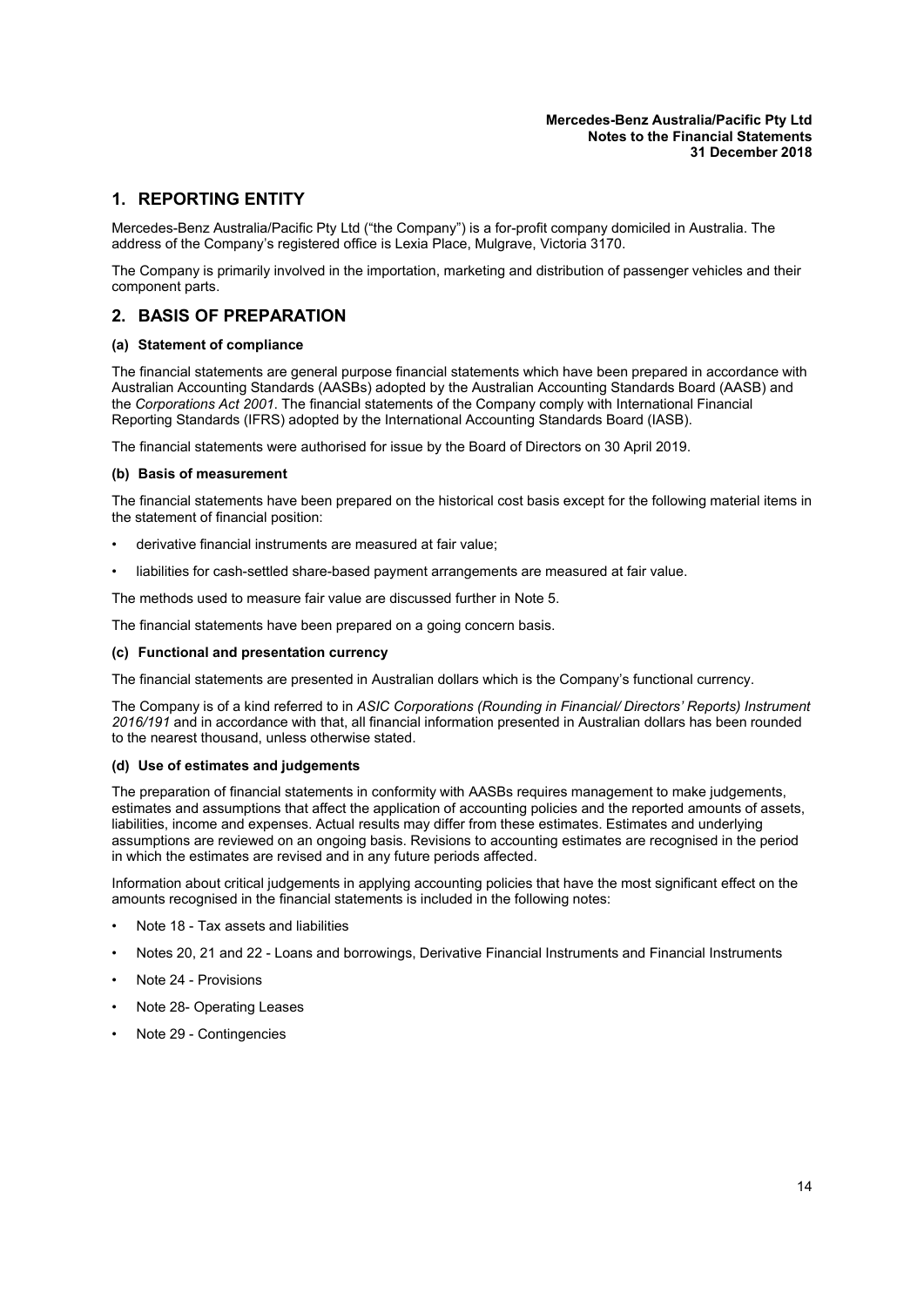# **3. CHANGES TO SIGNIFICANT ACCOUNTING POLICIES**

#### **(a) AASB 15 Revenue from Contracts with Customers**

#### *Application of AASB 15 Revenue from Contracts with Customers*

The Company applies AASB 15 for the first time for the financial year beginning on 1 January 2018. First-time adoption has been conducted retrospectively. The figures reported for the previous year have been adjusted by the effects arising from the adoption of AASB 15.

The Company uses the following practical expedients available under AASB 15 for retrospective first-time adoption:

- Contracts concluded until 31 December 2016 (in application of previously relevant accounting standards) were not reassessed under AASB 15. The impact on the Company's profitability, liquidity and capital resources or financial position is assessed to be not material.

- Contracts that were modified before January 1, 2017 have not been reassessed pursuant to the provisions of AASB 15 for contract modifications. The application of this practical expedient did not have any major impact on the Company's profitability, liquidity and capital resources or financial position.

- At December 31, 2017, the amount of the transaction price allocated to the remaining performance obligations is not disclosed and an explanation of when that amount is expected to be recognised as revenue is not given.

First-time adoption of AASB 15 particularly affects the Company in the following areas:

#### Contract liabilities

AASB 15 includes guidance on the presentation of contract fulfilment and contract obligations. These are assets and liabilities from contracts with customers which arise dependent on the relationship between the entity's performance and the customer's payment. Therefore, a contract liability is an entity's obligation to transfer goods or services to a customer for which the entity has received consideration (or the amount is due) from the customer.

The guidance led to reclassifications in the Statement of Financial Position from deferred income and other liabilities into contract liabilities classified under trade and other payables.

#### Sale of vehicles for which the Company enters into a repurchase obligation

AASB 15 differentiates between three forms of repurchase agreements: a forward (an entity's obligation to repurchase the asset), a call option (an entity's right to repurchase the asset) and a put option (an entity's obligation to repurchase the asset at the customer's request). The latter can lead to accounting changes since under AASB 15, such vehicle sales might necessitate the reporting of a sale with the right of return. Such transactions have so far been reported as operating leases.

#### Sale of vehicles with a residual-value guarantee

Under AASB 15, arrangements such as when an entity provides its customer with a guaranteed minimum resale value that he receives on resale do not constraint the customer in its ability to direct the use of, and obtain substantially all of the benefits from the asset. At contract inception of a sale with a residual-value guarantee an entity therefore has to recognize revenue. However, a potential compensation payment to the customer has to be considered (revenue deferral).

#### Accounting of contract manufacturing

Under a contract manufacturing agreement, the Company sells assets to a third-party manufacturer from which the Company buys back the manufactured products after completion of the commissioned work. If the sale of the assets is not accompanied by the transfer of control to the third-party manufacturer, no revenue is recognised under AASB 15.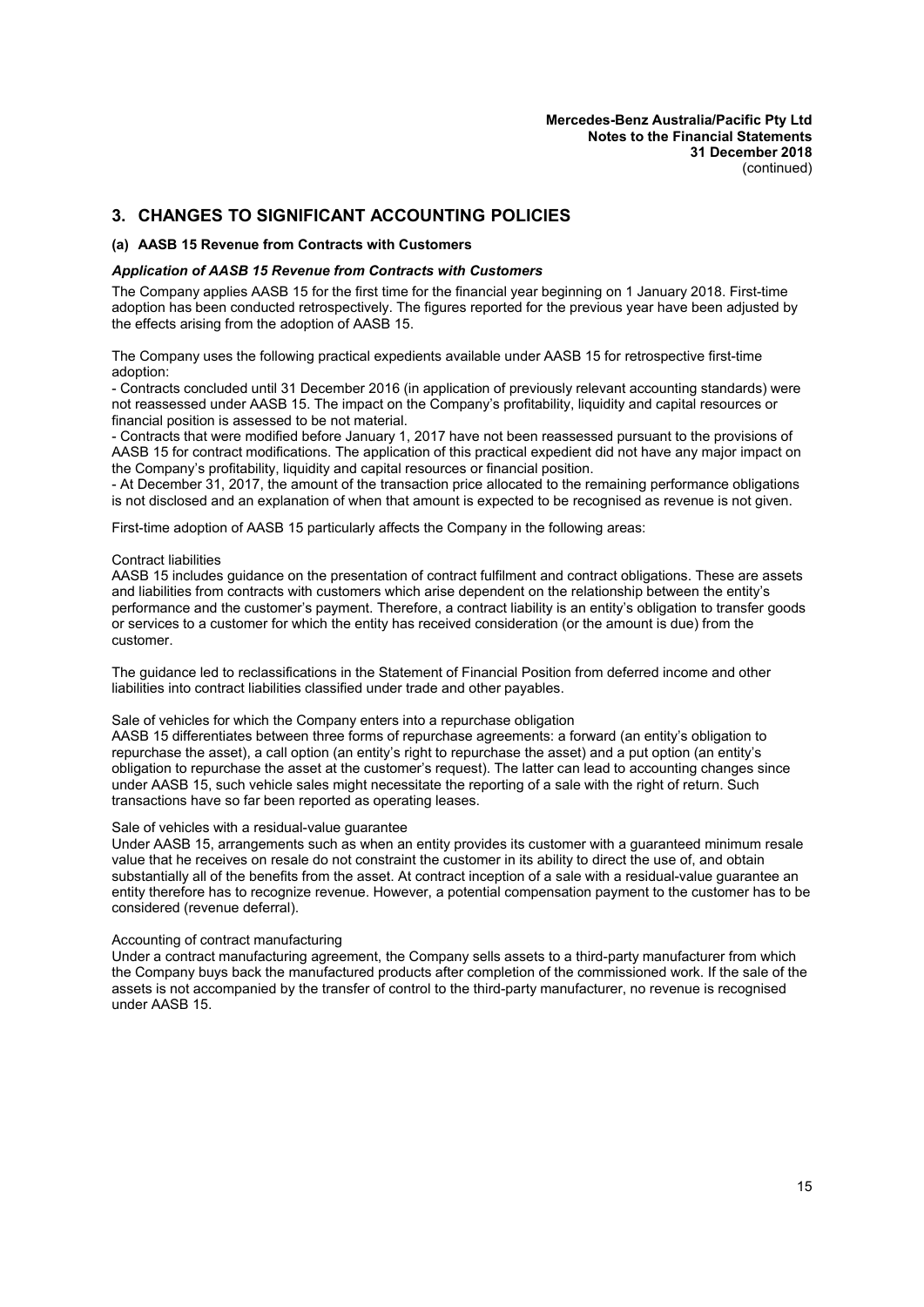#### **(a) AASB 15 Revenue from Contracts with Customers (continued)**

#### *Application of AASB 15 Revenue from Contracts with Customers (continued)*

Date of recognition of sales incentives

Under AASB 15, obligations from sales transactions are presented by the Company as contract liabilities. Obligations from sales transactions which have previously been accounted for as a provision might necessitate earlier recognition as contract liabilities under AASB 15 due to different recognition principles.

The following tables summarise the impacts of adopting AASB 15 on the financial statements.

Statement of financial position

| <b>Adjustments</b><br>reported<br>As restated<br>\$'000<br>As at 31 December 2017<br>\$'000<br>Trade and other receivables<br>452<br>2,773,862<br>3,471,125<br>452<br><b>Total current assets</b><br>Deferred Tax asset<br>61,370<br>7,941<br>1,550,873<br><b>Total non-current assets</b><br>7,941<br>5,021,998<br>8,393<br><b>Total assets</b><br>Trade and other payables<br>(123, 596)<br>(695, 772)<br>(572, 176)<br>Provisions<br>(112,904)<br>72,268<br>Deferred income<br>(24, 555)<br>24,370<br>(2,581,153)<br>(26,958)<br><b>Total current liabilities</b><br>(44)<br>(30, 356)<br>Trade and other payables<br>(75, 993)<br>Provisions<br>2.034<br>Deferred Income<br>(28,328)<br>28,322<br><b>Total Non-Current Liabilities</b> |               |
|--------------------------------------------------------------------------------------------------------------------------------------------------------------------------------------------------------------------------------------------------------------------------------------------------------------------------------------------------------------------------------------------------------------------------------------------------------------------------------------------------------------------------------------------------------------------------------------------------------------------------------------------------------------------------------------------------------------------------------------------|---------------|
|                                                                                                                                                                                                                                                                                                                                                                                                                                                                                                                                                                                                                                                                                                                                            | \$'000        |
|                                                                                                                                                                                                                                                                                                                                                                                                                                                                                                                                                                                                                                                                                                                                            | 2,774,314     |
|                                                                                                                                                                                                                                                                                                                                                                                                                                                                                                                                                                                                                                                                                                                                            | 3,471,577     |
|                                                                                                                                                                                                                                                                                                                                                                                                                                                                                                                                                                                                                                                                                                                                            | 69,311        |
|                                                                                                                                                                                                                                                                                                                                                                                                                                                                                                                                                                                                                                                                                                                                            | 1,558,814     |
|                                                                                                                                                                                                                                                                                                                                                                                                                                                                                                                                                                                                                                                                                                                                            | 5.030.391     |
|                                                                                                                                                                                                                                                                                                                                                                                                                                                                                                                                                                                                                                                                                                                                            |               |
|                                                                                                                                                                                                                                                                                                                                                                                                                                                                                                                                                                                                                                                                                                                                            | (40, 636)     |
|                                                                                                                                                                                                                                                                                                                                                                                                                                                                                                                                                                                                                                                                                                                                            | (185)         |
|                                                                                                                                                                                                                                                                                                                                                                                                                                                                                                                                                                                                                                                                                                                                            | (2,608,111)   |
|                                                                                                                                                                                                                                                                                                                                                                                                                                                                                                                                                                                                                                                                                                                                            | (30, 400)     |
|                                                                                                                                                                                                                                                                                                                                                                                                                                                                                                                                                                                                                                                                                                                                            | (73, 959)     |
|                                                                                                                                                                                                                                                                                                                                                                                                                                                                                                                                                                                                                                                                                                                                            | (6)           |
| (1,519,917)<br>۰                                                                                                                                                                                                                                                                                                                                                                                                                                                                                                                                                                                                                                                                                                                           | (1,519,917)   |
| <b>Total liabilities</b><br>(4,101,070)<br>(26,958)                                                                                                                                                                                                                                                                                                                                                                                                                                                                                                                                                                                                                                                                                        | (4, 128, 028) |
| 920,928<br>(18, 565)<br><b>Net assets</b>                                                                                                                                                                                                                                                                                                                                                                                                                                                                                                                                                                                                                                                                                                  | 902,363       |
| 851,072<br>(18, 565)<br>Retained earnings                                                                                                                                                                                                                                                                                                                                                                                                                                                                                                                                                                                                                                                                                                  | 832,507       |
| 920.928<br>(18,565)<br><b>Total equity</b>                                                                                                                                                                                                                                                                                                                                                                                                                                                                                                                                                                                                                                                                                                 | 902,363       |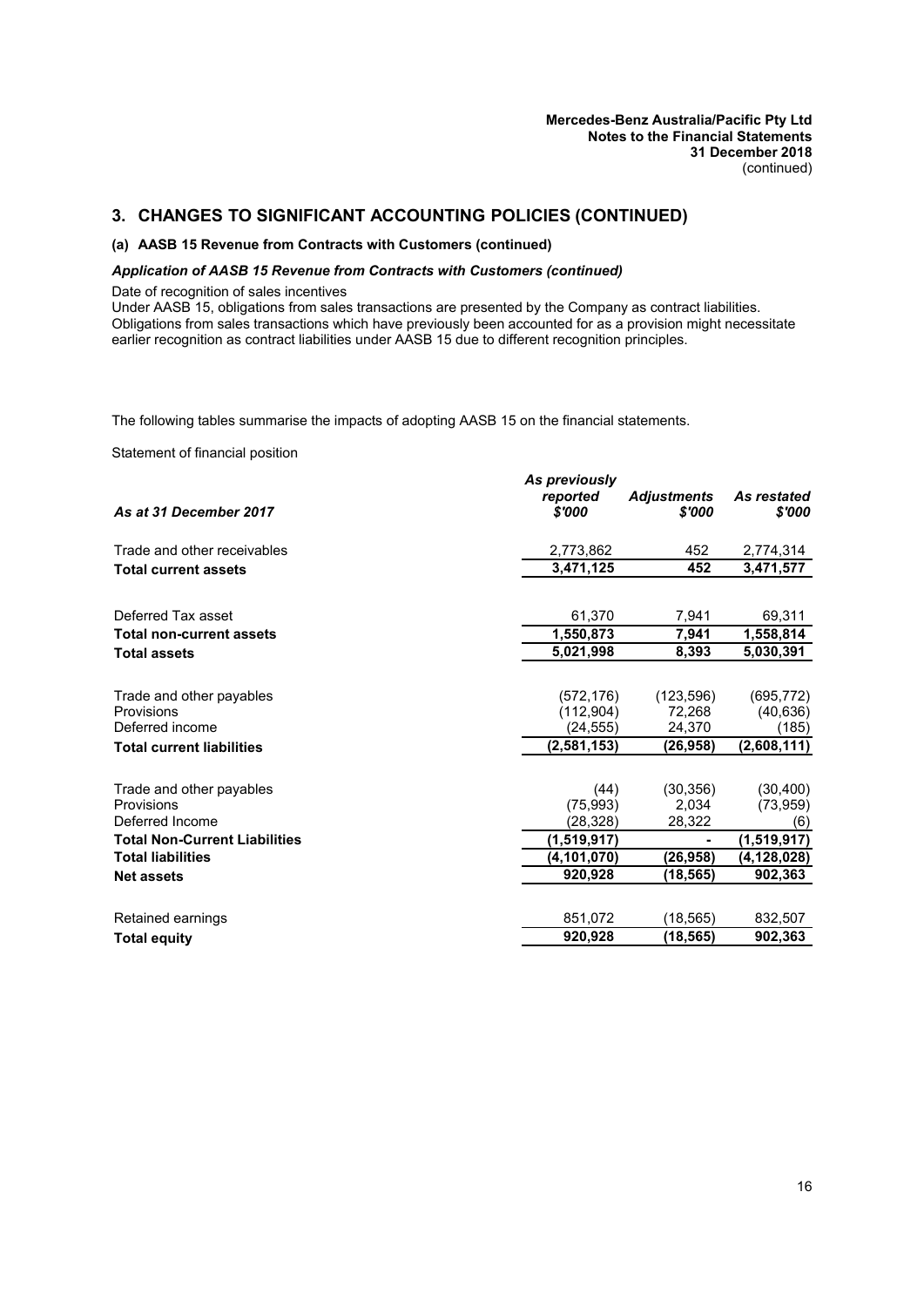#### **(a) AASB 15 Revenue from Contracts with Customers (continued)**

*Application of AASB 15 Revenue from Contracts with Customers (continued)*

|                        | reported | <b>Adjustments</b> As restated |        |
|------------------------|----------|--------------------------------|--------|
| As at 31 December 2017 | \$'000   | \$'000                         | \$'000 |

*As previously*

Statement of profit or loss and other comprehensive income

#### **For the period 31 December 2017**

| Revenue                             | 3,092,649   | (26, 926) | 3,065,723   |
|-------------------------------------|-------------|-----------|-------------|
| Cost of Sales                       | (2,900,161) | 419       | (2,899,742) |
| Other Income                        | 28.801      | -         | 28,801      |
| Total expenses                      | (134, 219)  |           | (134, 219)  |
| Net finance Cost                    | (2, 403)    | ٠         | (2, 403)    |
| Profit before income tax            | 84.667      | (26, 507) | 58,160      |
| Income tax expense                  | (26,829)    | 7,942     | (18, 887)   |
| Profit from continuing operations   | 57,838      | (18, 565) | 39,273      |
| Profit from discontinued operations | 63,185      |           | 63,185      |
| <b>Profit for the period</b>        | 121.023     | (18, 565) | 102,458     |

There has been no material impact on other comprehensive income and statement of cash flows on transition to AASB 15.

#### **(b) AASB 9 Financial Instruments**

#### *Application of AASB 9*

The Company applies AASB 9 initially for reporting periods beginning on and after January 1, 2018. Initial application is made retrospectively. In accordance with the transition requirements, the Company chose to present prior periods in accordance with AASB 139. As an exception, the transition for recognition of fair-value changes of certain non-designated components of derivatives through other comprehensive income is to be applied retrospectively to the comparative figures.

Initial application of AASB 9 lead to the following major changes:

*Financial assets*. AASB 9 introduces a comprehensive classification model for financial assets that classifies financial assets into three categories: financial assets at amortised cost, financial assets at fair value through other comprehensive income and financial assets at fair value through profit or loss. Under AASB 139, financial assets were classified as loans and receivables, available-for-sale financial assets and financial assets at fair value through profit or loss.

Financial assets that give rise to cash flows consisting only of payments of principal and interest are classified in accordance with the Company's business model for holding these instruments. Financial assets that are held in a business model with the objective to hold them until maturity and collect the contractual cash flows are measured at amortised cost. These business models are managed principally based on interest-rate structure and credit risk. If the business model comprises the intention to hold the financial assets to collect the contractual cash flows but expects to sell these financial assets if this is necessary, e.g. to fulfil a specific need for liquidity, then these instruments are measured at fair value through other comprehensive income. Financial assets that have only cash flows of principal and interest but are not held within one of the business models described above are measured at fair value through profit or loss.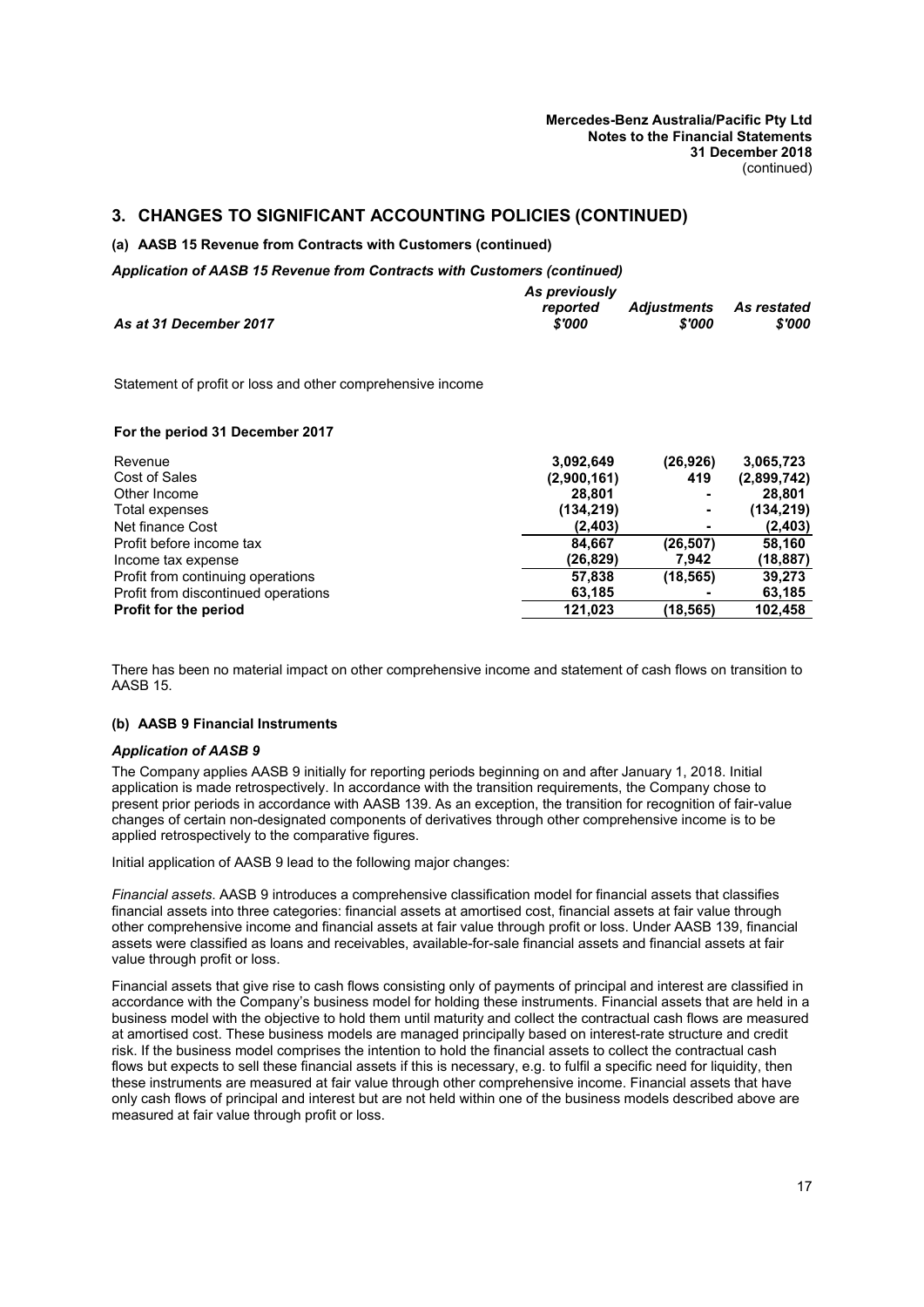#### **(b) AASB 9 Financial Instruments (continued)**

#### *Application of AASB 9 (continued)*

Financial assets that contain cash flows other than those of principal and interest, such as interests in money-market funds or derivatives including separated embedded derivatives, are measured at fair value through profit or loss.

Trade receivables and receivables from financial services are non-derivative financial assets with fixed or determinable payments that are not quoted in an active market. They were categorised as loans and receivables under AASB 139 and therefore measured at amortised cost. All of these instruments are categorised as measured at amortised cost using the effective interest rate method.

*Impairment model based on expected credit losses.* AASB 9 introduces the expected credit loss impairment approach to be applied on all financial assets (debt instruments) at amortised cost or at fair value through other comprehensive income. Under AASB 139, these instruments were assessed to determine whether there has been objective evidence of impairment. Objective evidence may exist for example if a debtor is facing serious financial difficulties or there is a substantial change in the debtor's technological, economic, legal or market environment. Under AASB 9 the new approach takes projections of the future into consideration.

Expected credit losses are measured as the probability-weighted present value of all cash shortfalls over the expected life of each financial asset. For receivables from financial services, expected credit losses are mainly calculated with a statistical model using three major risk parameters: probability of default, loss given default and exposure at default. Under AASB 139, the amount of the loss on loans and receivables was the difference between the asset's carrying amount and the present value of estimated future cash flows (excluding expected future credit losses not yet incurred), discounted at the financial asset's original effective interest rate.

The effect of adopting AASB 9 on the carrying amounts of financial assets at 1 January 2018 relates solely to the new impairment requirements. The Company uses the following practical expedients available under AASB 9 for retrospective first-time adoption:

- Calculation of the expected credit losses on trade receivables using a provision matrix. The Company used its historical credit loss experience (adjusted as appropriate to reflect of the current and forecast conditions and remove the effect of historical conditions not relevant to the future contractual cash flows) for trade receivables to estimate the 12-month expected credit losses or the lifetime expected credit losses on the financial assets as relevant. The impact on the Company's profitability, liquidity and capital resources or financial position is assessed to be not material.

The original measurement categories and carrying amounts of financial instruments according to AASB 39 as well as the new measurement categories and carrying amounts of financial instruments according to AASB 9 are summarised in the following table.

There has been no material impact on the impairment allowance and on the components of equity from first-time adoption of AASB 9.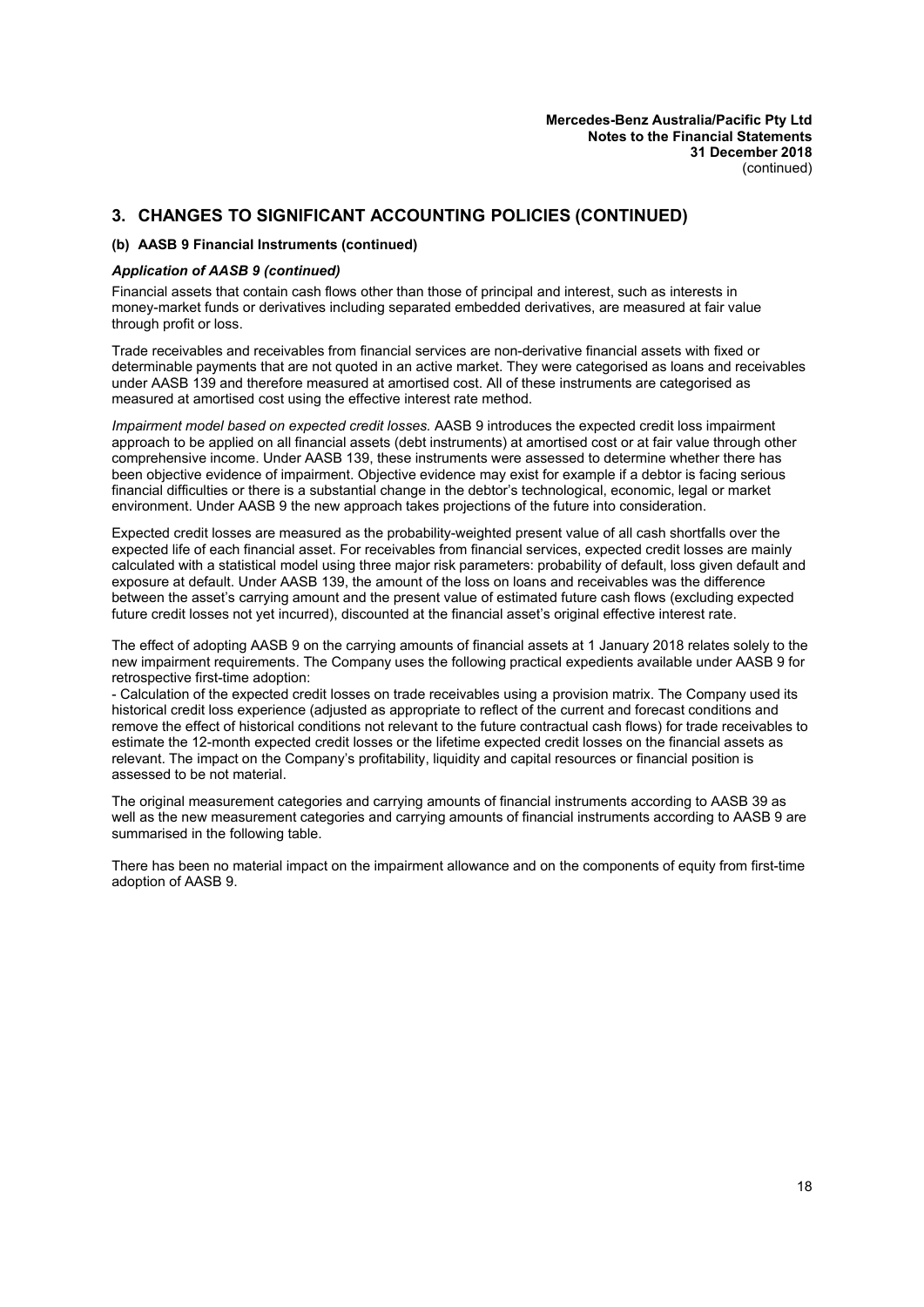# **(b) AASB 9 Financial Instruments (continued)**

## *Application of AASB 9 (continued)*

|                                 | <b>Measurement category **</b> |                        | <b>Carrying amount</b> |               |                   |
|---------------------------------|--------------------------------|------------------------|------------------------|---------------|-------------------|
|                                 | Original (AASB 139)            | New (AASB 9)           | Original               | <b>New</b>    | <b>Difference</b> |
|                                 |                                |                        | $$000*$                | $$000*$       |                   |
| <b>Financial</b>                |                                |                        |                        |               |                   |
| assets                          |                                |                        |                        |               |                   |
| Interest rate                   |                                |                        |                        |               |                   |
| swap                            | Cash flow - hedging            | Cash flow - hedging    |                        |               |                   |
| contracts                       | instrument                     | instrument             | 2,820                  | 2,820         |                   |
| Interest rate                   |                                |                        |                        |               |                   |
| swap                            | Fair value - hedging           | Fair value - hedging   |                        |               |                   |
| contracts                       | instrument                     | instrument             | 757                    | 757           |                   |
| Cross                           |                                |                        |                        |               |                   |
| currency                        |                                |                        |                        |               |                   |
| swap                            | Cash flow - hedging            | Cash flow - hedging    |                        |               |                   |
| contracts                       | instrument                     | instrument             | 6,999                  | 6,999         |                   |
| Cash and                        |                                |                        |                        |               |                   |
| cash                            |                                |                        |                        |               |                   |
| equivalents                     | Loans and receivables          | Other financial assets | 170,589                | 170,589       |                   |
| Trade and                       |                                |                        |                        |               |                   |
| other                           |                                |                        |                        |               |                   |
| receivables                     | Loans and receivables          | Other financial assets | 3,881,184              | 3,881,184     |                   |
| <b>Total</b>                    |                                |                        |                        |               |                   |
| financial                       |                                |                        |                        |               |                   |
| assets                          |                                |                        | 4,062,349              | 4,062,349     |                   |
|                                 |                                |                        |                        |               |                   |
| Financial<br><b>liabilities</b> |                                |                        |                        |               |                   |
|                                 |                                |                        |                        |               |                   |
| Interest rate                   | Cash flow - hedging            | Cash flow - hedging    |                        |               |                   |
| swap<br>contracts               | instrument                     | instrument             | (2,819)                | (2,819)       |                   |
| Interest rate                   |                                |                        |                        |               |                   |
| swap                            | Fair value - hedging           | Fair value - hedging   |                        |               |                   |
| contracts                       | instrument                     | instrument             | (757)                  | (757)         |                   |
| <b>Bank loans</b>               | Other financial                | Other financial        |                        |               |                   |
| (secured)                       | liabilities                    | liabilities            | (1,615,000)            | (1,615,000)   |                   |
| Notes issued                    | Other financial                | Other financial        |                        |               |                   |
| (secured)                       | liabilities                    | liabilities            | (1,227,508)            | (1, 227, 508) |                   |
| Commercial                      |                                |                        |                        |               |                   |
| papers                          | Other financial                | Other financial        |                        |               |                   |
| secured                         | liabilities                    | liabilities            | (279, 636)             | (279, 636)    |                   |
| Loans from                      |                                |                        |                        |               |                   |
| other related                   | Other financial                | Other financial        |                        |               |                   |
| parties                         | liabilities                    | liabilities            | (154, 572)             | (154, 572)    | $\sim$            |
| Trade and                       |                                |                        |                        |               |                   |
| other                           | Other financial                | Other financial        |                        |               |                   |
| payables                        | liabilities                    | liabilities            | (572, 220)             | (572, 220)    |                   |
| <b>Total</b>                    |                                |                        |                        |               |                   |
| financial                       |                                |                        |                        |               |                   |
| liabilities                     |                                |                        | (3,852,512)            | (3,852,512)   |                   |
|                                 |                                |                        |                        |               |                   |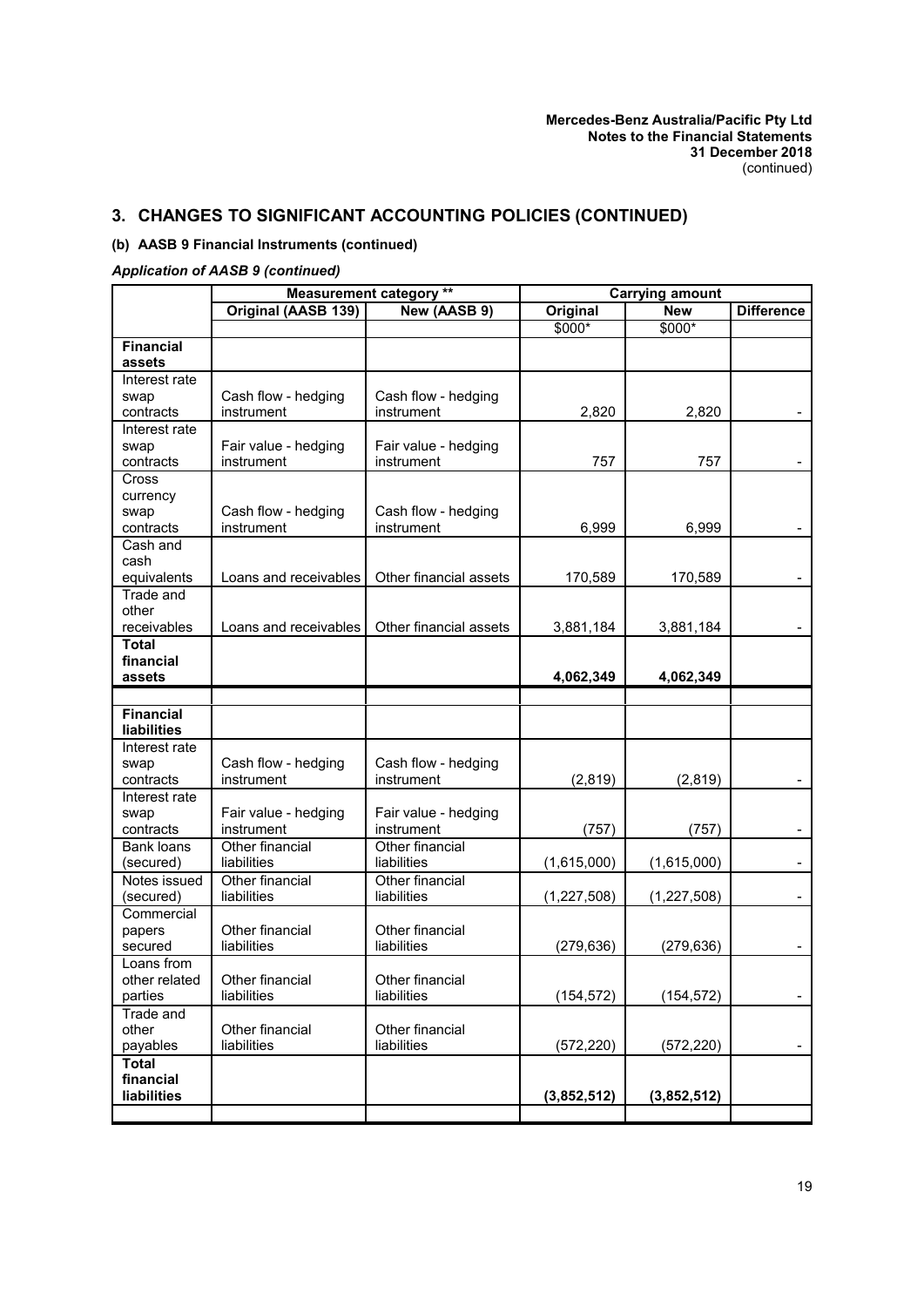# **4. STATEMENT OF SIGNIFICANT ACCOUNTING POLICIES**

Except as described in Note 3, the accounting policies set out below have been applied consistently to all periods presented in these financial statements.

#### **(a) Foreign currencies**

#### *Transactions*

Transactions in foreign currencies are translated to the Company's functional currency at the foreign exchange rates at the dates of the transactions. Monetary assets and liabilities denominated in foreign currencies at the reporting date are retranslated to Australian dollars at the foreign exchange rate at that date. The foreign currency gain or loss on monetary items is the difference between amortised cost in functional currency at the beginning of the period, adjusted for effective interest and payments during the period, and the amortised cost in foreign currency translated at the exchange rate at the end of the period. Non-monetary assets and liabilities that are measured in terms of historical cost in a foreign currency are translated using the exchange rate at the date of the transaction.

Foreign exchange differences arising on retranslation are recognised in profit or loss except for qualifying cash flow hedges which are recognised directly in other comprehensive income to the extent the hedge is effective.

#### **(b) Financial instruments**

#### *Financial Instruments*

A financial instrument is any contract that gives rise to a financial asset of one entity and a financial liability or equity instrument of another entity. Financial instruments in the form of financial assets and financial liabilities are generally presented separately. Financial instruments are recognised as soon as the Company becomes a party to the contractual provisions of the financial instrument.

Upon initial recognition, financial instruments are measured at fair value. For the purpose of subsequent measurement, financial instruments are allocated to one of the categories mentioned in AASB 9 Financial Instruments (financial assets measured at amortized cost, financial assets measured at fair value through other comprehensive income and financial assets measured at fair value through profit or loss). Transaction costs directly attributable to acquisition or issuance are considered by determining the carrying amount if the financial instruments are not measured at fair value through profit or loss.

#### *Non-derivative financial assets*

Financial assets primarily comprise trade receivables and derivative financial assets. The classification of financial instruments is based on the business model in which these instruments are held and on their contractual cash flows. The determination of the business model is made at the portfolio level and is based on management's intention and past transaction patterns. Assessments of the contractual cash flows are made on an instrument by instrument basis.

#### *Financial assets at amortised cost*

Financial assets at amortised cost are non-derivative financial assets with contractual cash flows that consist solely of payments of principal and interest on the nominal amount outstanding and which are held with the aim of collecting the contractual cash flows, such as trade receivables or cash and cash equivalents. Cash and cash equivalents consist primarily of cash on hand, demand deposits at banks, as well as debt instruments and certificates of deposits with a remaining term when acquired of up to three months, which are not subject to any material value fluctuations. Cash and cash equivalents correspond with the classification in the Statement of Cash Flows.

#### *Non-derivative financial liabilities*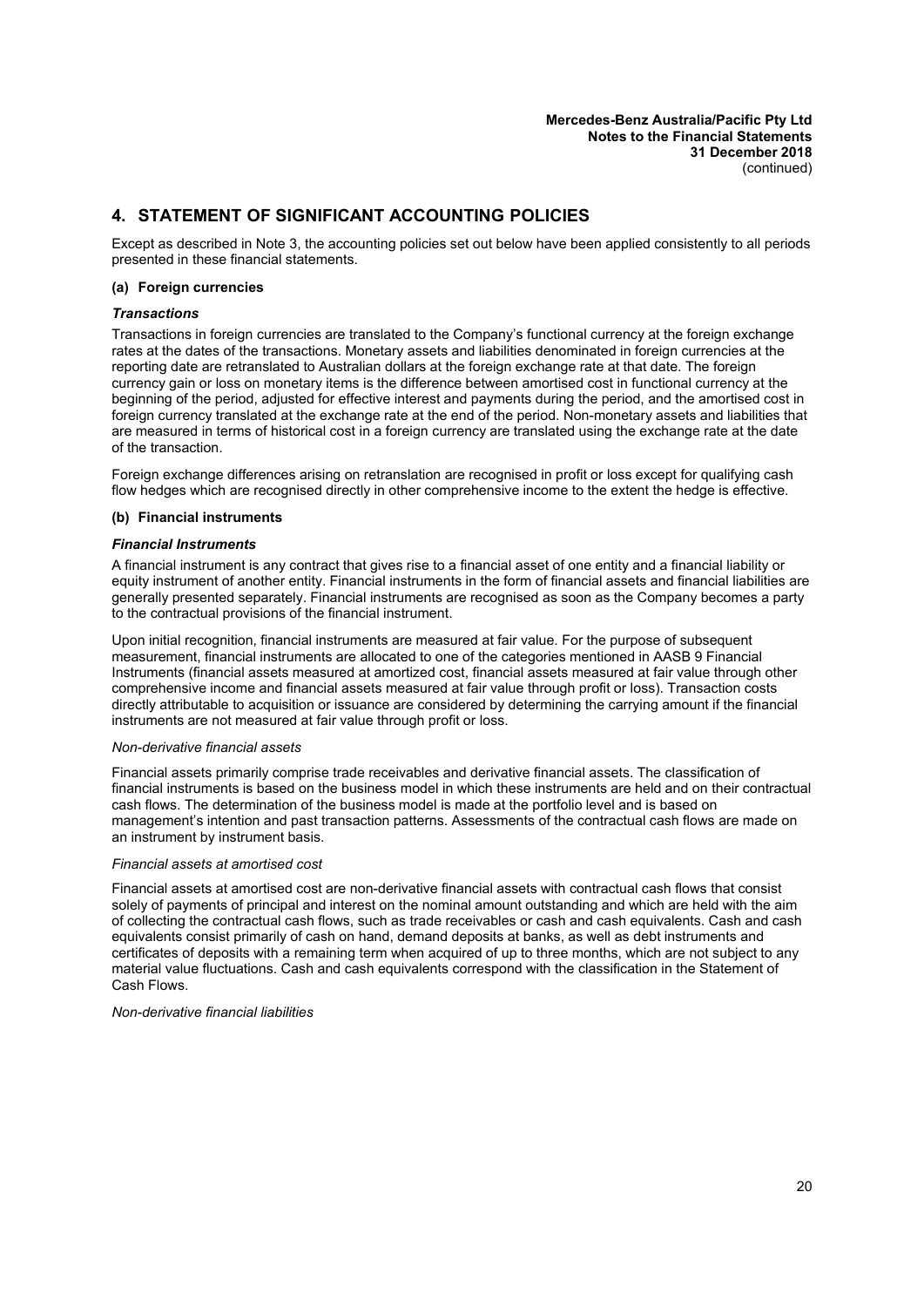#### **(b) Financial instruments (continued)**

#### *Financial Instruments (continued)*

#### Non-derivative financial liabilities (continued)

The Company initially recognises debt securities issued and subordinated liabilities on the date that they are originated. All other financial liabilities (including liabilities designated at fair value through profit or loss) are initially recognised on the trade date at which the Company becomes a party to the contractual provisions of the instrument. The Company derecognises a financial liability when its contractual obligations are discharged or cancelled or expire.

The Company has the following non-derivative financial liabilities: loans and borrowings and trade and other payables. Loans, borrowings and other payables due within 12 months are classified as current. All other loans, borrowings and payables are classified as non-current.

#### *Financial liabilities measured at amortised cost*

The non-derivative financial liabilities are initially recognised at fair value less directly attributable transaction costs. Subsequent to initial recognition, these financial liabilities are stated at amortised cost using the effective interest rate method.

#### *Offsetting of financial instruments*

Financial assets and liabilities are offset and the net amount presented in the statement of financial position when, and only when, the Company has a legal right to offset the amounts and intends either to settle on a net basis or to realise the asset and settle the liability simultaneously.

#### *Derivative financial instruments, including hedge accounting*

The Company holds derivative financial instruments to hedge its exposure to foreign exchange and interest rate risks arising from operational, financing and investment activities. In accordance with Daimler AG's treasury policy, the Company does not hold or issue derivative financial instruments for trading purposes.

On initial designation of the derivative as the hedging instrument, the Company formally documents the relationship between the hedging instrument(s) and hedged item(s), including the risk management objectives and strategy in undertaking the hedge transaction and the hedged risk, together with the methods that will be used to assess the effectiveness of the hedging relationship.

Derivative financial instruments are recognised initially at fair value and attributable transaction costs are recognised in profit or loss when incurred. Subsequent to initial recognition, derivative financial instruments are measured at fair value and changes therein are accounted for as described below.

#### *Cash flow hedges*

When a derivative is designated as the hedging instrument in a hedge of the variability in cash flows attributable to a particular risk associated with a recognised asset or liability or a highly probable forecast transaction that could affect profit or loss, the effective portion of changes in the fair value of the derivative is recognised in other comprehensive income and presented in the hedging reserve in equity. Any ineffective portion of changes in the fair value of the derivative is recognised immediately in profit or loss.

When the hedged item is a non-financial asset, the amount recognised in equity is included in the carrying amount of the asset when the asset is recognised. In other cases the amount accumulated in equity is reclassified to profit or loss in the same period that the hedged item affects profit or loss. If the hedging instrument no longer meets the criteria for hedge accounting, expires or is sold, terminated or exercised, or the designation is revoked, then hedge accounting is discontinued prospectively. If the forecast transaction is no longer expected to occur, then the balance in equity is reclassified in profit or loss.

#### *Other non-trading derivatives*

When a derivative financial instrument is not held designated in a hedge relationship that qualifies for hedge accounting, all changes in its fair value are recognised immediately in profit or loss.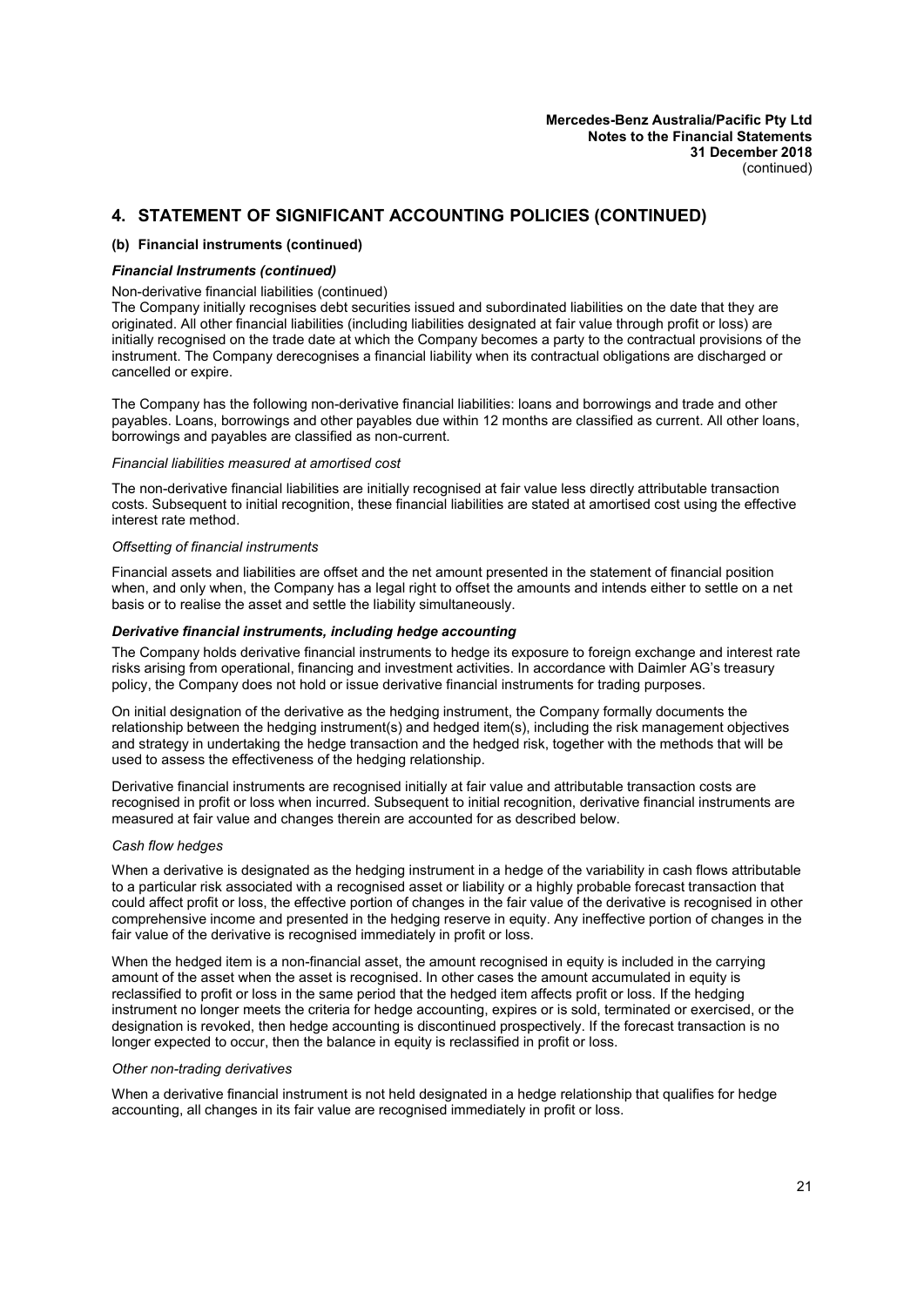#### **(b) Financial instruments (continued)**

#### *Share capital*

#### *Ordinary shares*

Ordinary shares are classified as equity. Incremental costs directly attributable to the issue of ordinary shares and share options are recognised as a deduction from equity, net of any tax effects.

#### *Dividends*

Dividends are recognised as a liability in the period in which they are declared.

#### **(c) Property, plant and equipment**

#### *Recognition and measurement*

Items of property, plant and equipment are measured at cost less accumulated depreciation and impairment losses.

Cost includes expenditure that is directly attributable to the acquisition of the asset. The cost of self-constructed assets includes the cost of materials and direct labour, any other costs directly attributable to bringing the asset to a working condition for its intended use, and the costs of dismantling and removing items and restoring the site on which they are located. Purchased software that is integral to the functionality of the related equipment is capitalised as part of that equipment.

In respect of borrowing costs relating to qualifying assets for which the commencement date for capitalisation is on or after 1 January 2009, the Company capitalises borrowing costs directly attributable to the acquisition, construction or production of a qualifying asset as part of the cost of that asset.

Where parts of an item of property, plant and equipment have different useful lives, they are accounted for as separate items of property, plant and equipment.

Gains and losses on disposal of an item of property, plant and equipment are determined by comparing the proceeds from disposal with the carrying amount of property, plant and equipment and are recognised net within other income in profit or loss.

#### *Depreciation*

Depreciation is calculated over the depreciable amount, which is the cost of an asset, or other amount substituted for cost, less its residual value.

Depreciation is recognised in profit or loss on a straight line basis over the estimated useful lives of each part of an item of property, plant and equipment, since this most closely reflects the expected pattern of consumption of the future economic benefits embodied in the asset. Leased assets are depreciated over the shorter of the lease term and their useful lives unless it is reasonably certain that the Company will obtain ownership by the end of the lease term. Land is not depreciated.

The estimated useful lives in the current and comparative periods are as follows:

| Motor vehicles subject to operating leases, the |               |
|-------------------------------------------------|---------------|
| Company as lessor                               | 1-5 years     |
| Office furniture, fittings, plant & equipment   | 3-23 years    |
| Freehold land and improvements                  | 12-25 years   |
| <b>Buildings</b>                                | $20-40$ years |

Depreciation methods, useful lives and residual values are reviewed at each financial year-end and adjusted if appropriate.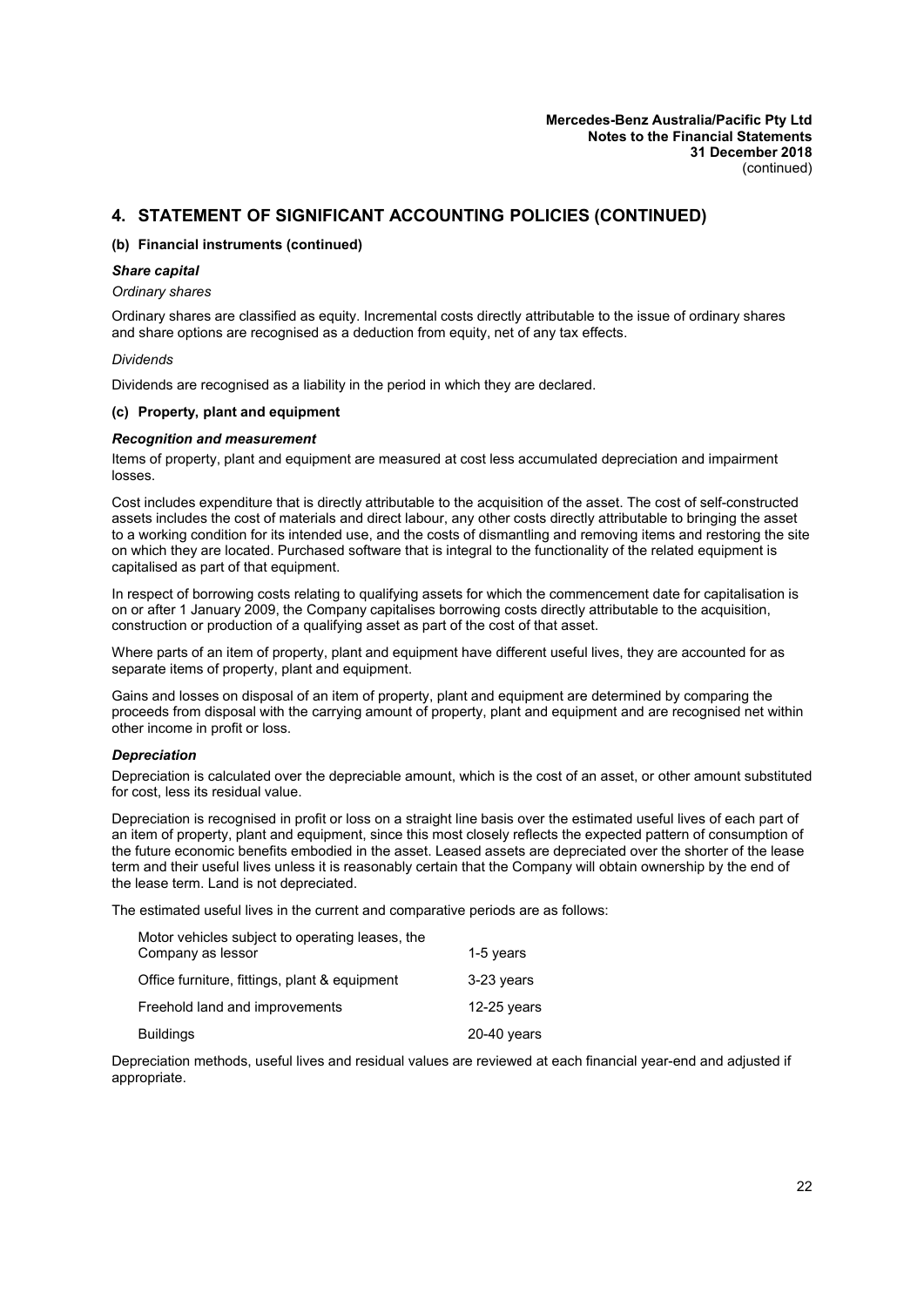#### **(c) Property, plant and equipment (continued)**

#### *Subsequent costs*

The cost of replacing a component of an item of property, plant and equipment is recognised in the carrying amount of the item if it is probable that the future economic benefits embodied within the part will flow to the Company and its cost can be measured reliably. The carrying amount of the replaced part is derecognised. The costs of the day to day servicing of property, plant and equipment are recognised in profit or loss as incurred.

## **(d) Leased assets**

Leases in terms of which the Company assumes substantially all the risks and rewards of ownership are classified as finance leases. Upon initial recognition, the leased asset is measured at an amount equal to the lower of its fair value and the present value of the minimum lease payments. Subsequent to initial recognition, the asset is accounted for in accordance with the accounting policy applicable to that asset.

#### **(e) Inventories**

Inventories are measured at the lower of cost and net realisable value. The cost of inventories is based on the first-in first-out principle, and includes expenditure incurred in acquiring the inventories, production or conversion costs and other costs incurred in bringing them to their existing location and condition. Cost may also include transfers from other comprehensive income of any gain or loss on qualifying cash flow hedges of foreign currency purchases of inventories.

Net realisable value is the estimated selling price in the ordinary course of business, less the estimated costs of completion and selling expenses.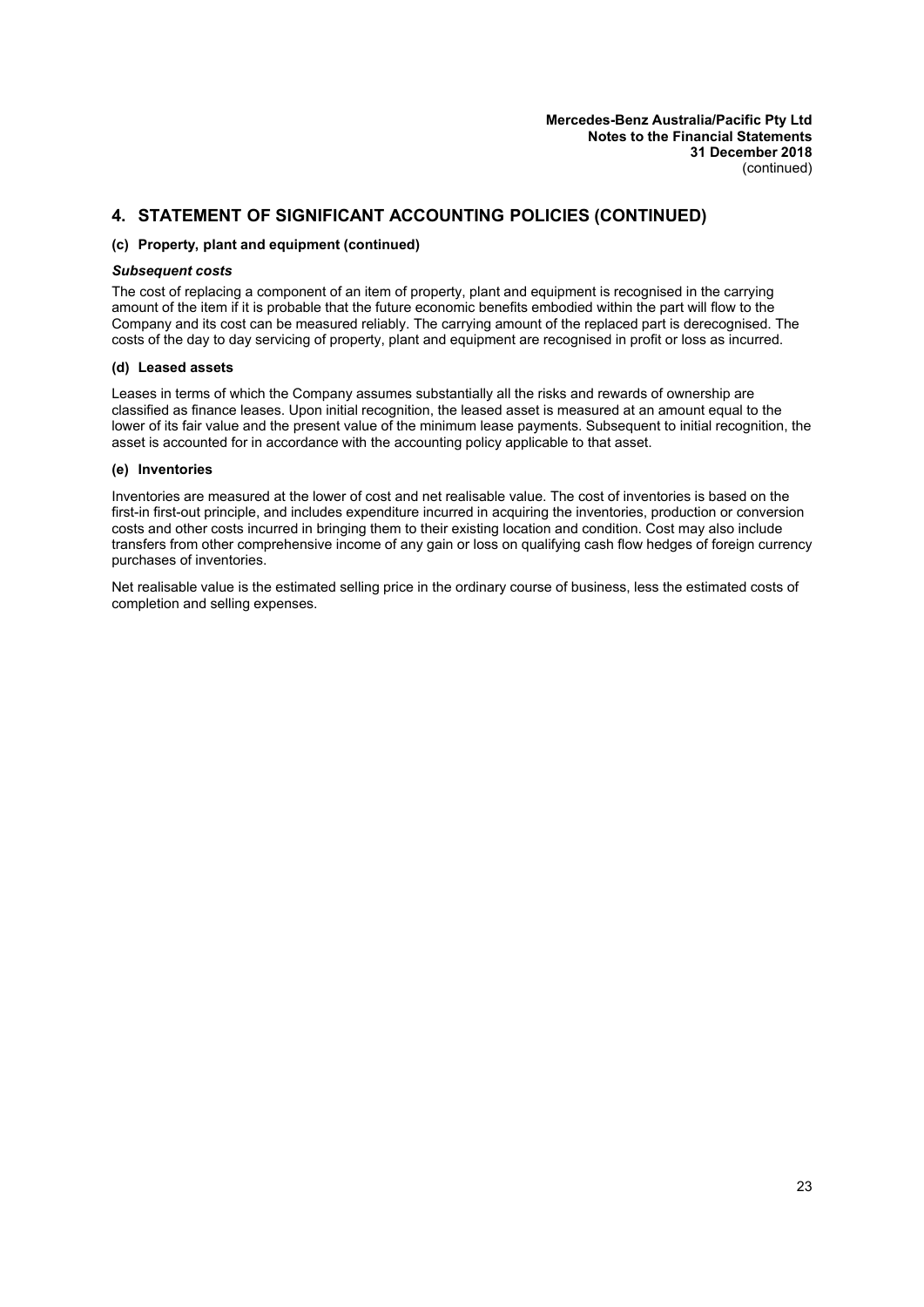#### **(f) Impairment**

#### *Non-derivative financial assets*

At each reporting date, a loss allowance is recognised for financial assets, loan commitments and financial guarantees other than those to be measured at fair value through profit or loss reflecting expected losses for these instruments. The same method is used for the impairment of non-revocable loan commitments and financial guarantees. Expected credit losses are allocated using three stages:

Stage 1: expected credit losses within the next twelve months.

Stage 1 includes all contracts with no significant increase in credit risk since initial recognition and usually includes new acquisitions and contracts with fewer than 31 days past due date. The portion of the lifetime expected credit losses resulting from default events possible within the next 12 months is recognised.

Stage 2: expected credit losses over the lifetime - not credit impaired

If a financial asset has a significant increase in credit risk since initial recognition but is not yet credit impaired, it is moved to stage 2 and measured at lifetime expected credit loss, which is defined as the expected credit loss that results from all possible default events over the expected life of a financial instrument.

Stage 3: expected credit losses over the lifetime - credit impaired

If a financial asset is defined as credit-impaired or in default, it is transferred to stage 3 and measured at lifetime expected credit loss. Objective evidence for a credit-impaired financial asset includes 91 days past due date and other information about significant financial difficulties of the borrower.

The determination of whether a financial asset has experienced a significant increase in credit risk is based on an assessment of the probability of default, which is made at least quarterly, incorporating external credit rating information as well as internal information on the credit quality of the financial asset. For debt instruments that are not receivables from financial services, a significant increase in credit risk is assessed mainly based on past-due information or the probability of default.

A financial asset is migrated to stage 2 if the asset's credit risk has increased significantly compared to its credit risk at initial recognition. The credit risk is assessed based on the probability of default. For trade receivables, the simplified approach is applied whereby all trade receivables are allocated to stage 2 initially. Hence, no determination of significant increases in credit risk is necessary.

In stage 1 and 2, the effective interest revenue is calculated based on gross carrying amounts. If a financial asset become credit impaired in stage 3, the effective interest revenue is calculated based on its net carrying amount (gross carrying amount adjusted for any loss allowance).

Measurement of expected credit losses

Expected credit losses are measured in a way that reflects:

a) the unbiased and probability-weighted amount;

b) the time value of money; and

c) reasonable and supportable information (if available without undue cost or effort) at the reporting date about past events, current conditions and forecasts of future economic conditions.

Expected credit losses are measured as the probability-weighted present value of all cash shortfalls over the expected life of each financial asset.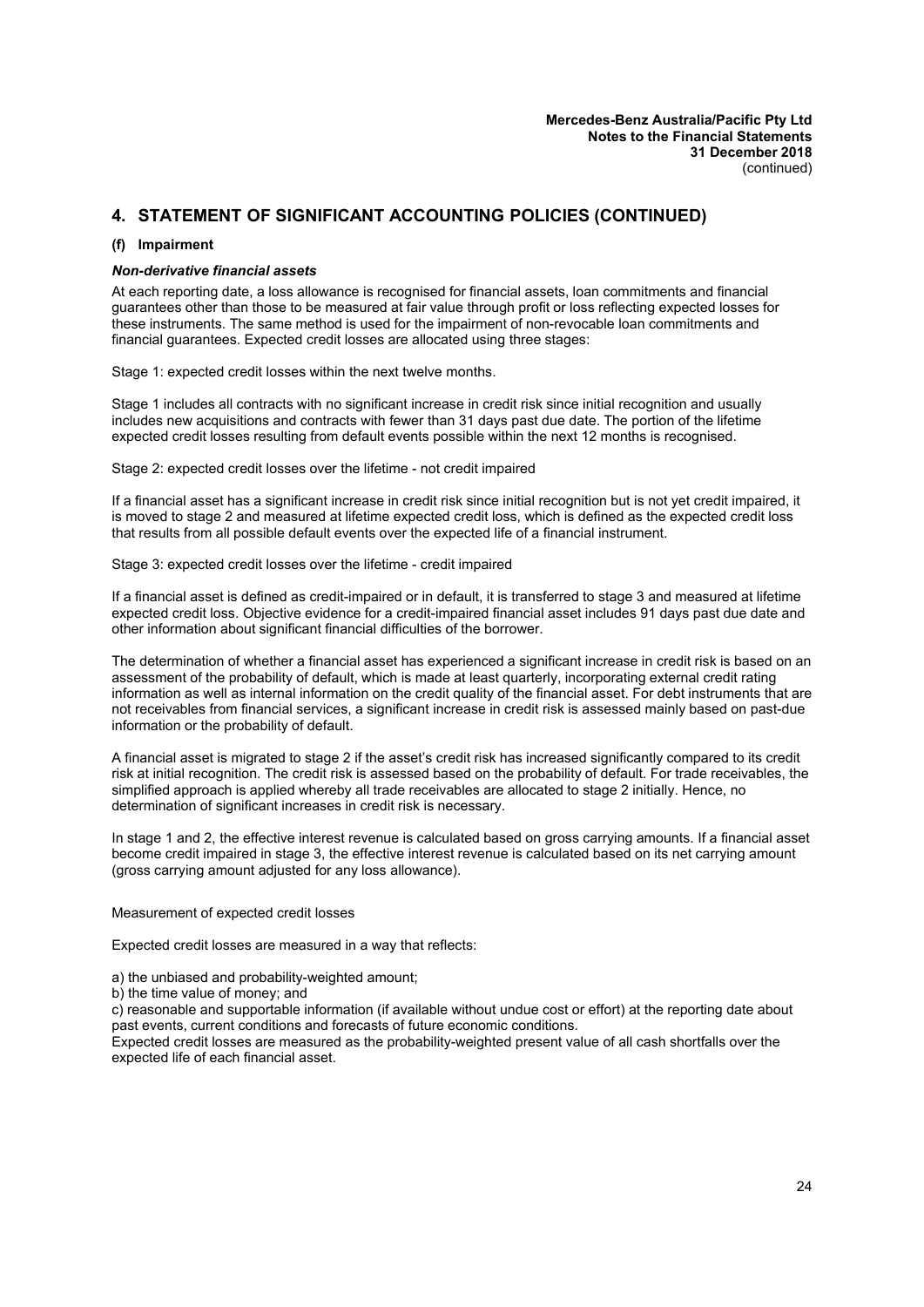#### **(f) Impairment (continued)**

#### *Non-derivative financial assets (continued)*

The estimation of these risk parameters incorporates all available relevant information, not only historical and current loss data, but also reasonable and supportable forward-looking information reflected by the future expectation factors. This information includes macroeconomic factors (e.g., gross domestic product growth, unemployment rate, cost performance index) and forecasts of future economic conditions. For receivables from financial services, these forecasts are performed using a scenario analysis (base case, adverse and optimistic scenarios). For trade receivables, the calculation uses a provision matrix based on historical credit loss experience. The impairment amount for trade receivables is predominantly determined on a collective basis.

A financial instrument is written off when there is no reasonable expectation of recovery, for example at the end of insolvency proceedings or after a court decision of uncollectibility.

Significant modification (e.g., that leads to a change in the present value of the contractual cash flows of 10%) leads to derecognition of financial assets. If the terms of a contract are renegotiated or modified and this does not result in derecognition of the contract, then the gross carrying amount of the contract has to be recalculated and a modification gain or loss has to be recognised in profit or loss.

#### *Non-financial assets*

The carrying amounts of the Company's non-financial assets, other than inventories and deferred tax assets, are reviewed at each reporting date to determine whether there is any indication of impairment. If any such indication exists then the asset's recoverable amount is estimated.

The recoverable amount of an asset or cash-generating unit is the greater of its value in use and its fair value less costs to sell. In assessing value in use, the estimated future cash flows are discounted to their present value using a pre-tax discount rate that reflects current market assessments of the time value of money and the risks specific to the asset. For the purpose of impairment testing, assets that cannot be tested individually are grouped together into the smallest group of assets that generate cash inflows from continuing use that are largely independent of the cash inflows of other assets or groups of assets (the "cash-generating unit (CGU)").

The Company's corporate assets do not generate separate cash inflows. If there is an indication that a corporate asset may be impaired, then the recoverable amount is determined for the CGU to which the corporate asset belongs.

An impairment loss is recognised if the carrying amount of an asset or its CGU exceeds its recoverable amount. Impairment losses are recognised in profit or loss. Impairment losses recognised in respect of CGUs are allocated, first to reduce the carrying amount of any goodwill allocated to the units, and then to reduce the carrying amounts of the other assets in the unit (group of units) on a pro rata basis.

## **(g) Employee benefits**

#### *Other long-term employee benefit obligations*

The Company's net obligation in respect of long-term employee benefits, other than defined benefit plans, is the amount of future benefit that employees have earned in return for their service in the current and prior periods. The obligation is calculated using expected future increases in wage and salary rates including related on-costs and expected settlement dates, and is discounted to its present value using the rates attached to the corporate bonds at the reporting date which have maturity dates approximating to the terms of the Company's obligations.

#### *Termination benefits*

Termination benefits are recognised as an expense when the Company is demonstrably committed, without realistic possibility of withdrawal, to a formal detailed plan to either terminate employment before the normal retirement date, or to provide termination benefits as a result of an offer made to encourage voluntary redundancy. Termination benefits for voluntary redundancies are recognised as an expense if the Company has made an offer of voluntary redundancy, it is probable that the offer will be accepted, and the number of acceptances can be estimated reliably. If benefits are payable more than 12 months after the reporting period, then they are discounted to their present value.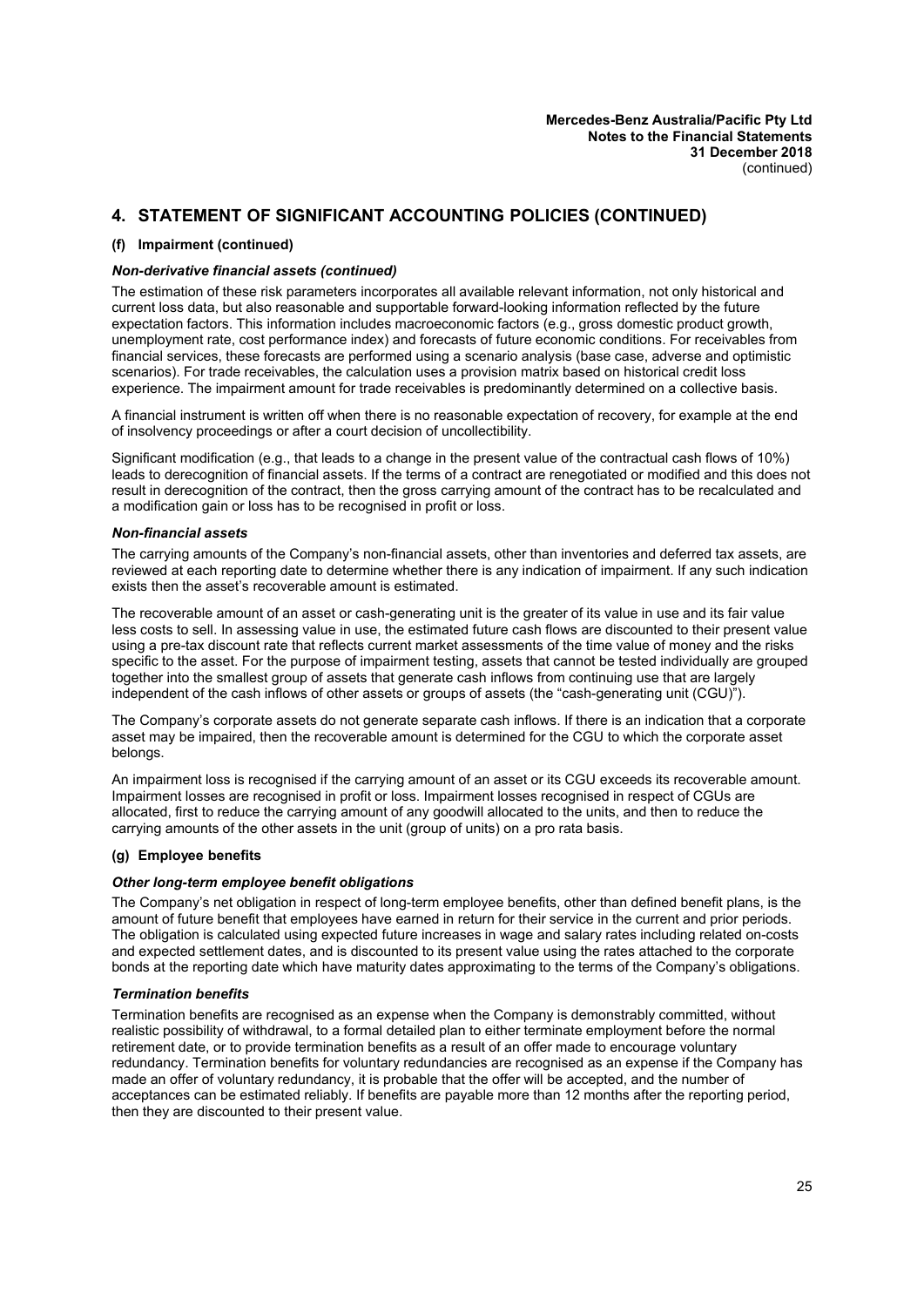#### **(g) Employee benefits (continued)**

#### *Short-term employee benefits*

Short-term employee benefit obligations are measured on an undiscounted basis and are expensed as the related service is provided. A liability is recognised for the amount expected to be paid under short-term cash bonus or profit-sharing plans if the Company has a present legal or constructive obligation to pay this amount as a result of past service provided by the employee and the obligation can be estimated reliably.

#### *Share-based payment transactions*

The Performance Phantom Share Plan allows the Company to arrange the issue of shares or the equivalent value of shares of the ultimate parent, Daimler AG, to employees of the Company.

In 2006 Daimler AG adopted the "Performance Phantom Share Plan" under which virtual shares (phantom shares) are granted to eligible employees entitling them to receive cash payment after four years of service.

The fair value of the amounts payable to employees in respect of the Performance Phantom Share Plan, which are settled in cash, are recognised as an employee expense, with a corresponding increase in liabilities over the period in which the employees become unconditionally entitled to the payment. The liabilities are re-measured at each reporting date and at settlement date. Any changes in the fair value of the liability are recognised as an employee expense in profit or loss.

Fair value is measured with reference to the quoted price of one ordinary share in Daimler AG and the estimated target achievement grades as of reporting date.

#### **(h) Provisions**

A provision is recognised if, as a result of a past event, the Company has a present legal or constructive obligation that can be estimated reliably and it is probable that an outflow of economic benefits will be required to settle the obligation. If the effect is material, provisions are determined by discounting the expected future cash flows at a pre-tax rate that reflects current market assessments of the time value of money and, where appropriate, the risks specific to the liability. The unwinding of the discount is recognised as finance cost.

#### *Warranties*

A provision for warranties is recognised when the underlying products or services are sold. The provision is based on historical warranty data and a weighting of all possible outcomes against their associated probabilities.

#### *Legal*

Provisions for legal costs are only recognised when the Company has a legal obligation to pay a legal settlement and legal costs to parties subject to litigation. The provision is a best estimate of the present value of the expenditure required to settle these legal commitments at the reporting date.

#### *Onerous contracts*

A provision for onerous contracts is recognised when the expected benefits to be derived by the Company from a contract are lower than the unavoidable cost of meeting its obligations under the contract. The provision is measured at the present value of the lower of the expected cost of terminating the contract and the expected net cost of continuing with the contract. Before a provision is established, the Company recognises any impairment loss on the assets associated with that contract.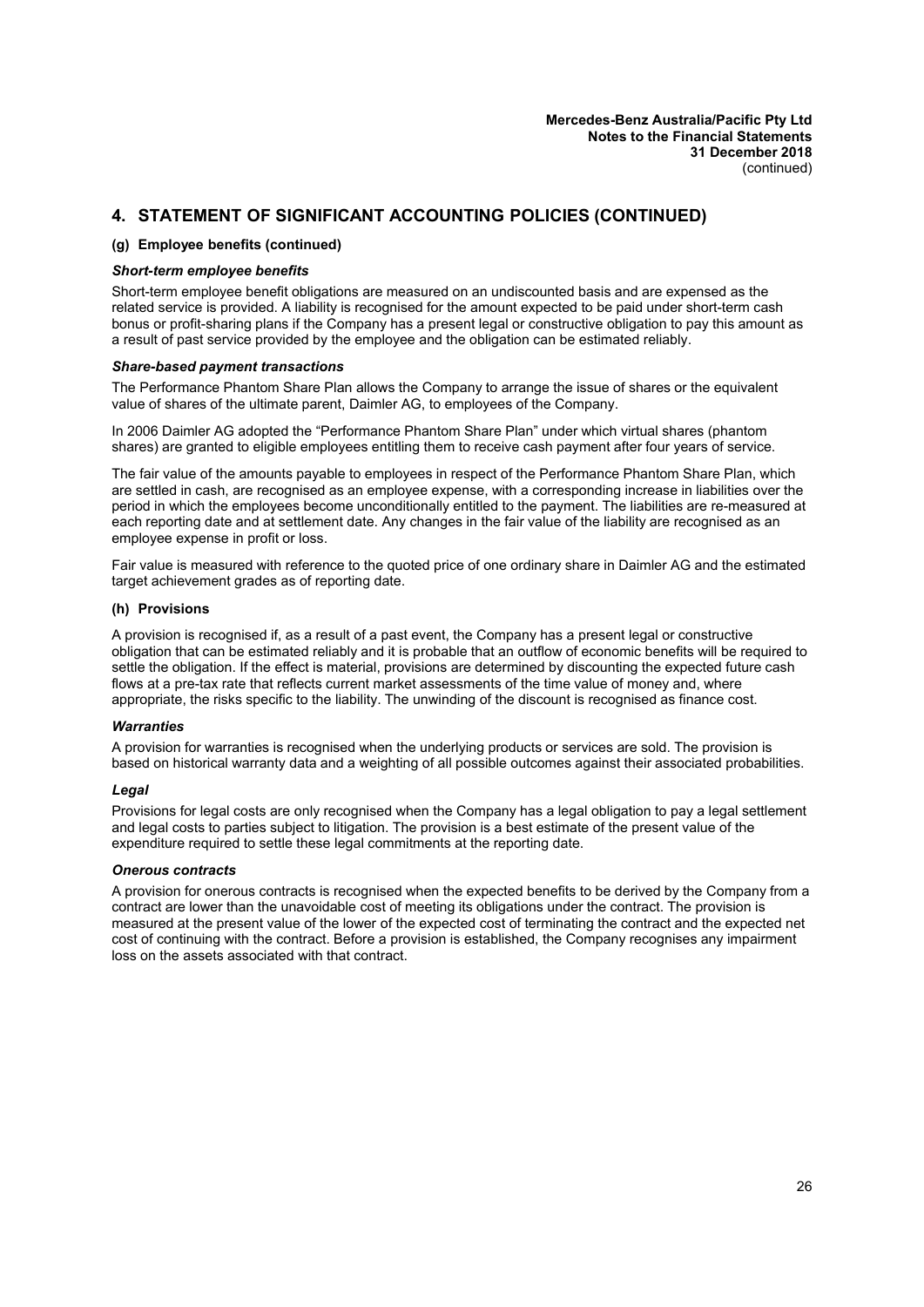#### **(i) Revenue**

#### *Goods sold*

Revenue from sales of vehicles, service parts and other related products is recognised when control of the goods is transferred to the customer. This generally occurs at the time the customer takes possession of the products. Generally, payment from sales of vehicles, service parts and other related product is made when the customer obtains control of these products.

Revenue recognition from the sale of vehicles for which the Company enters into a repurchase obligation is dependent on the form of the repurchase agreement:

- Sales of vehicles in the form of a forward (an entity's obligation to repurchase the asset) and a call option (an entity's right to repurchase the asset) are reported as operating leases.

- Sales of vehicles including a put option (an entity's obligation to repurchase the asset at the customer's request) are reported as operating leases if the customer has a significant economic incentive to exercise that right. Otherwise a sale with a right of return is reported. The Company considers several factors when assessing whether the customer has a significant economic incentive to exercise his right. Amongst others, these are the relation between repurchase price and the expected future market value (at the time of repurchase) of the asset, or historical return rates.

Arrangements such as when the Company provides customers with a guaranteed minimum resale value that they receive on resale (residual-value guarantee) do not constraint the customers in their ability to direct the use of, and obtain substantially all of the benefits from, the asset. At contract inception of a sale with a residual-value guarantee, revenue therefore has to be recognised. However, a potential compensation payment to the customer has to be considered (revenue deferral).

Under a contract manufacturing agreement, the Company sells assets to a third-party manufacturer from which the Company buys back the manufactured products after completion of the commissioned work. If the sale of the assets is not accompanied by the transfer of control to the third-party manufacturer, no revenue will be recognised under AASB 15.

The Company offers extended, separately priced warranties for certain products as well as service and maintenance contracts. Revenue from these contracts is deferred insofar as a customer has made an advance payment and is generally recognised over the contract period in proportion to the costs expected to be incurred based on historical information. A loss on these contracts is recognised in the current period if the sum of the expected costs for services under the contract exceeds unearned revenue. Usually those contracts are paid in advance or in equal instalments over the contract term.

Bill-and-hold arrangements occur when the Company bills a customer for a product but retains physical possession of the product until it is transferred to the customer at a future point in time. Revenue from bill and hold arrangements is recognised when the control of the goods is transferred to the customer. Control is transferred when all the following criteria are met:

- the reason for the bill-and-hold arrangement is substantive;

- the goods can be identified separately as belonging to the customer;
- the product is ready for physical transfer to the customer; and
- the Company cannot use the product or direct it to another customer.

The Company uses a variety of sales promotion programs dependent on various market conditions as well as the respective product life cycles and product-related factors (such as amounts of discounts offered by competitors, excess industry production capacity, the intensity of market competition and consumer demand for the products). These programs comprise cash offers to dealers and customers as well as lease subsidies or loans at reduced interest rates which are reported as follows:

- Revenue is recognised net of sales reductions such as cash discounts and sales incentives granted.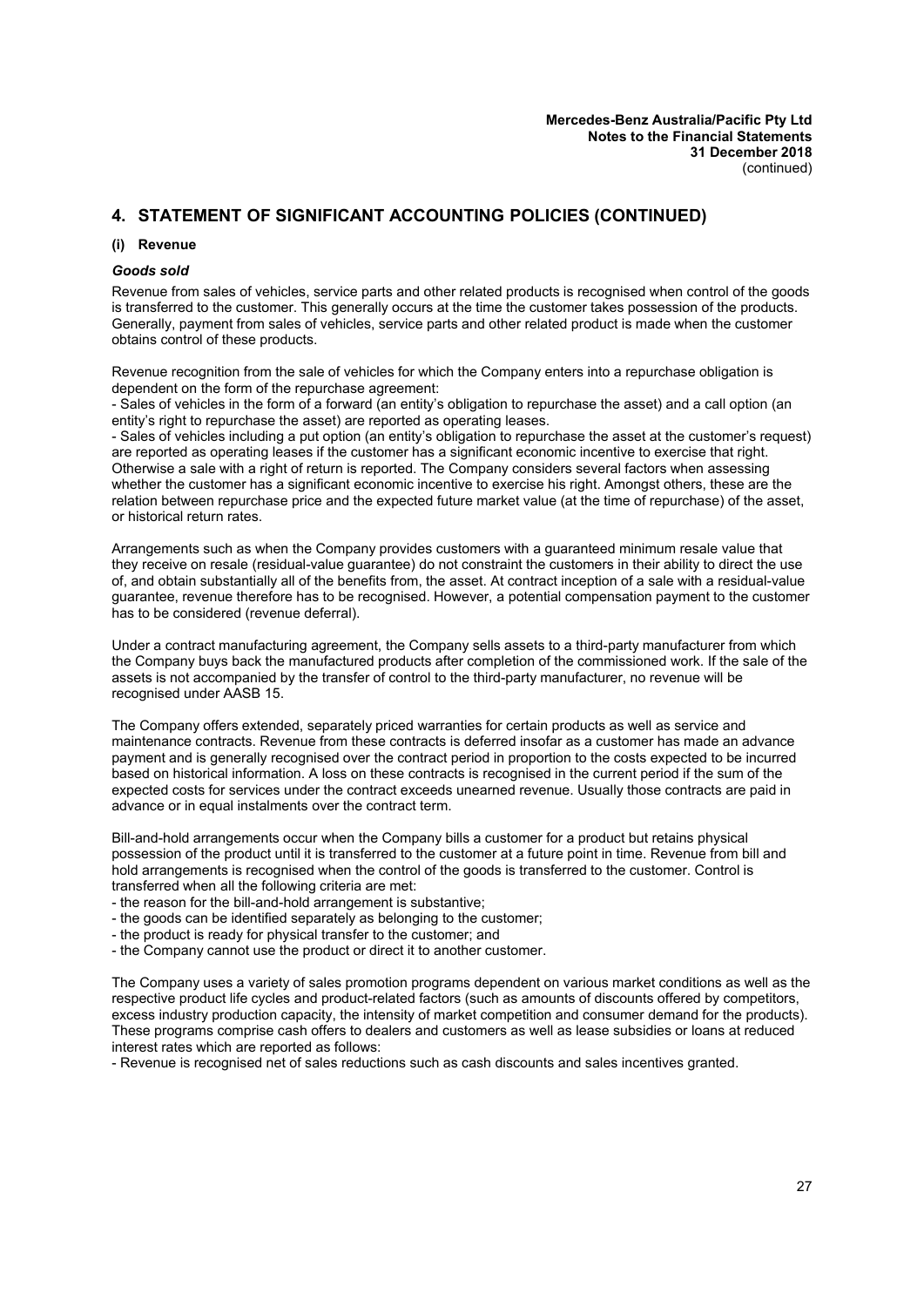#### **(i) Revenue (continued)**

#### *Rental income*

Where the Company has agreed to provide residual value guarantees for operating leases entered into between Mercedes-Benz Financial Services Australia Pty Ltd and their external customers, rental income from these leases is recognised as other income on a straight-line basis over the term of the lease. Lease income prepaid by Mercedes-Benz Financial Services Australia Pty Ltd is classified as deferred income.

#### *Services income*

Where the Company has agreed to provide services to certain external and other related parties, income from these agreements is recognised on a straight-line basis over the term of the agreement.

The Company has also agreed to provide services to other external parties. Income from these agreements is recognised as other income when the services are provided.

#### **(j) Lease payments**

Payments made under operating leases are recognised in profit or loss on a straight-line basis over the term of the lease. Lease incentives received are recognised as an integral part of the total lease expense and spread over the lease term.

#### *Determining whether an arrangement contains a lease*

At inception of an arrangement, the Company determines whether such an arrangement is or contains a lease. A specific asset is the subject of a lease if fulfilment of the arrangement is dependent on the use of that specified asset. An arrangement conveys the right to use the asset if the arrangement conveys to the Company the right to control the use of the underlying asset. At inception or upon reassessment of the arrangement, the Company separates payments and other consideration required by such an arrangement into those for the lease and those for other elements on the basis of their relative fair values. If the Company concludes for a finance lease that it is impractical to separate the payments reliably, an asset and a liability are recognised at an amount equal to the fair value of the underlying asset.

Subsequently the liability is reduced as payments are made and an imputed finance charge on the liability is recognised using the Company's incremental borrowing rate.

#### **(k) Finance income and expenses**

Finance income comprises interest income on funds invested, dividend income, changes in fair value of financial assets at fair value through profit or loss, and gains on hedging instruments that are recognised in profit or loss. Interest income is recognised in profit or loss as it accrues, using the effective interest rate method. Dividend income is recognised in profit or loss on the date the entity's right to receive payment is established.

Finance expenses comprise interest expense on borrowings, unwinding of the discount on provisions, changes in the fair value of financial assets at fair value through profit or loss, impairment losses recognised on financial assets and losses on hedging instruments that are recognised in profit or loss. All borrowing costs that are not directly attributable to acquisition, construction or production of a qualifying asset are recognised in profit or loss using the effective interest method.

Foreign currency gains and losses are reported on a net basis.

#### **(l) Taxation**

#### *Tax Consolidation*

The Company is a wholly owned Australian subsidiary in a tax-consolidated group, with Daimler Australia/Pacific Pty Ltd as the head entity. As a consequence, all members of the tax-consolidated group are taxed as a single entity from January 2003.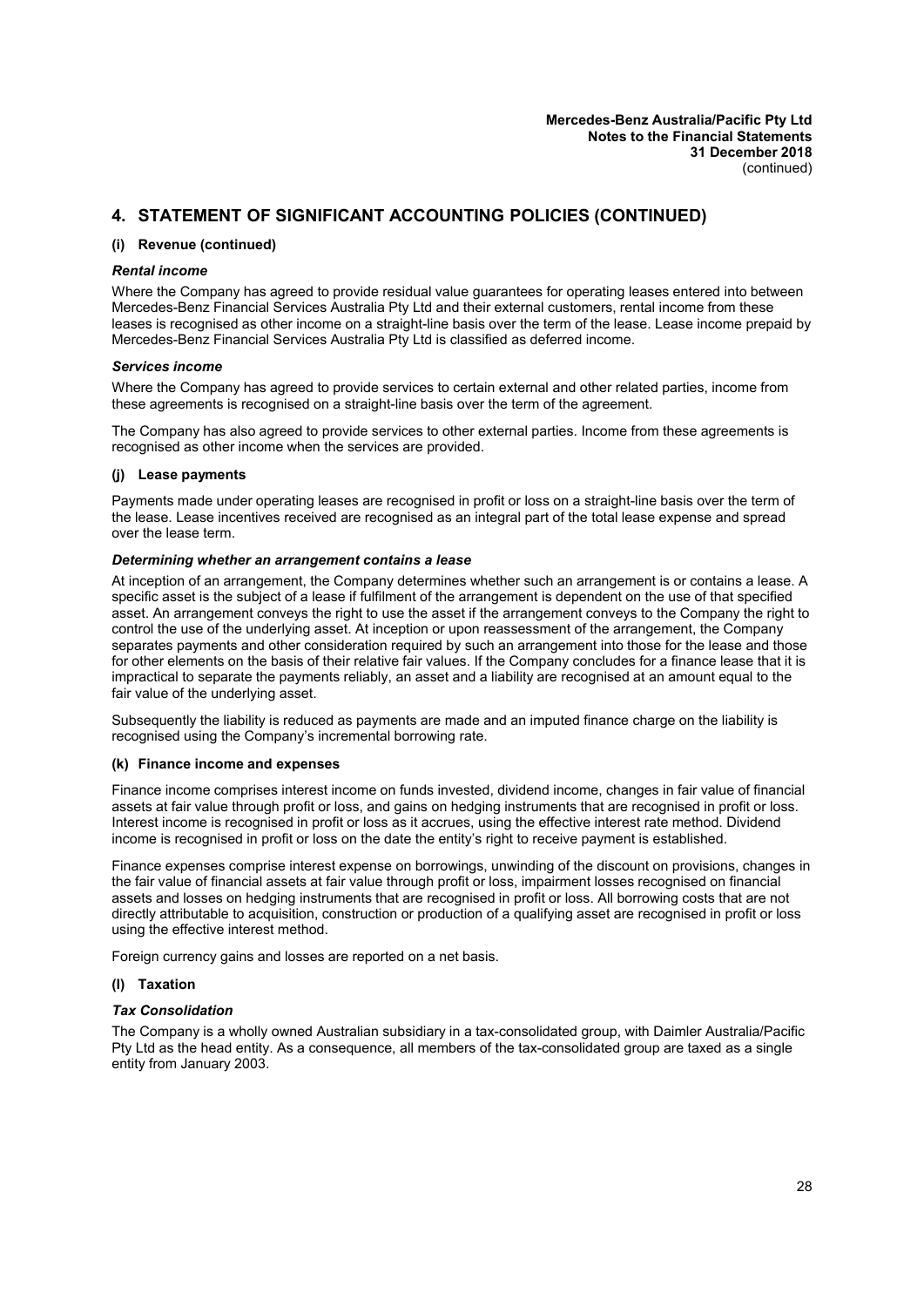#### **(l) Taxation (continued)**

#### *Tax Consolidation (continued)*

Current and deferred tax expense / income, deferred tax liabilities and deferred tax assets arising from temporary differences of the members of the tax-consolidated group are recognised in the separate financial statements of the members of the tax-consolidated group using the "separate taxpayer within group" approach by reference to the carrying amounts of assets and liabilities in the separate financial statements of each entity and the tax values applying under tax consolidation.

Any current tax liabilities (or assets) and deferred tax assets arising from unused tax losses of the members of the tax-consolidated group are assumed by the head entity and are recognised by the Company as amounts payable (receivable) to (from) the head entity in conjunction with any tax funding arrangement amounts (refer below). Any difference between these amounts is recognised as an equity contribution or distribution.

#### *Income tax*

Income tax expense comprises current and deferred tax. Current and deferred tax is recognised in profit or loss except to the extent that it relates to items recognised directly in equity or in other comprehensive income.

Current tax is the expected tax payable or receivable on the taxable income or loss for the year, using tax rates enacted or substantively enacted at the reporting date, and any adjustment to tax payable in respect of previous years. Deferred tax is recognised in respect of temporary differences between the carrying amounts of assets and liabilities for financial reporting purposes and the amounts used for taxation purposes.

Deferred tax is measured at the tax rates that are expected to be applied to temporary differences when they reverse, based on the laws that have been enacted or substantively enacted by the reporting date.

Deferred tax assets and liabilities are offset if there is a legally enforceable right to offset current tax liabilities and assets, and they relate to income taxes levied by the same tax authority on the same taxable entity, or on different tax entities, but they intend to settle current tax liabilities and assets on a net basis or their tax assets and liabilities will be realised simultaneously.

A deferred tax asset is recognised for unused tax losses, tax credits and deductible temporary differences, to the extent that it is probable that future taxable profits will be available against which they can be utilised. Deferred tax assets are reviewed at each reporting date and are reduced to the extent that it is no longer probable that the related tax benefit will be realised.

The Company does not distribute non-cash assets as dividends to its shareholders.

#### *Nature of tax funding and sharing arrangements*

The Company and the head entity, in conjunction with other members of the tax-consolidated group, have entered into a tax funding agreement which sets out the funding obligations of members of the tax-consolidated group in respect of tax amounts. The tax funding arrangements require payments to / (from) the head entity equal to the current tax liability / (asset) and any tax-loss deferred tax asset assumed by the head entity, resulting in the head entity recognising an inter-entity receivable / (payable) equal in amount to the tax liability / (asset) assumed. The inter-entity payable / (receivable) is at call.

Contributions to fund the current tax liabilities are payable as per the tax funding arrangement, and reflect the timing of the head entity's obligation to make payments for tax liabilities to the relevant tax authorities.

The head entity and other members of the tax-consolidated group have also entered into a tax sharing agreement. The tax sharing agreement provides for the determination of the allocation of income tax liabilities between the entities should the head entity default on its tax payment obligations. No amounts have been recognised in the financial statements in respect of this agreement as payment of any amounts under the tax sharing agreement is considered remote.

The tax funding and sharing agreements provide that, where on the date of consolidation an attribute was transferred to the head entity by a subsidiary, the head entity must make a compensating payment to the subsidiary. As a result, Daimler Australia/Pacific Pty Ltd will make compensating payments to the Company on consolidation in relation to the elimination of intra-group profits.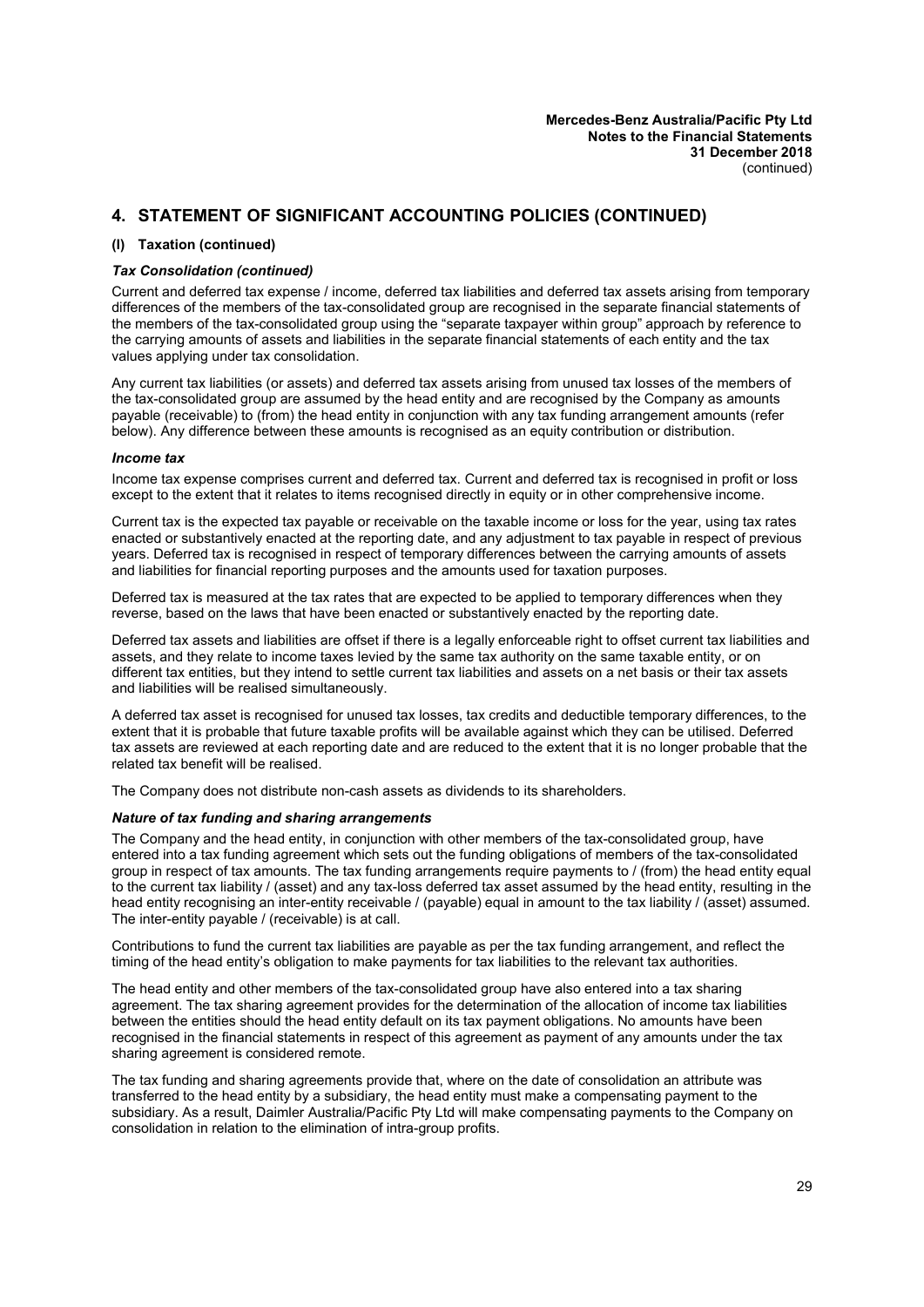#### **(m) Segment reporting**

#### *Determination and presentation of operating segments*

An operating segment is a component of the Company that engages in business activities from which it may earn revenues and incur expenses, including revenues and expenses that relate to transactions with any of the Company's other components. All operating segments' operating results are regularly reviewed by the Company's CEO to make decisions about resources to be allocated to the segment and assess its performance, and for which discrete financial information is available.

Segment results that are reported to the CEO include items directly attributable to a segment as well as those that can be allocated on a reasonable basis.

Segment capital expenditure is the total cost incurred during the period to acquire property, plant and equipment, and intangible assets other than goodwill.

#### **(n) Goods and Services Tax**

Revenue, expenses and assets are recognised net of the amount of goods and services tax (GST), except where the amount of GST incurred is not recoverable from the taxation authority. In these circumstances, the GST is recognised as part of the cost of acquisition of the asset or as part of the expense.

Receivables and payables are stated with the amount of GST included. The net amount of GST recoverable from, or payable to, the ATO is included as a current asset or liability in the statement of financial position.

Cash flows are included in the Statement of Cash Flows on a gross basis. The GST components of cash flows arising from investing and financing activities which are recoverable from, or payable to, the ATO are classified as operating cash flows.

#### **(o) New standards and interpretations not yet adopted**

The Company has identified the following accounting standards, effective for annual reporting periods beginning on or after 1 January 2019 that are available for early adoption at 31 December 2018, which may impact the Company in the period of initial application:

#### *AASB 16 Leases:*

AASB 16 Leases becomes mandatory for the Company's 2019 financial statements and could bring certain operating leases onto the balance sheet. The Company has not early adopted this standard and the extent of the impact has not yet been determined.

<span id="page-31-0"></span>The Company is assessing the potential impact on its financial statements resulting from the application of AASB 16.

#### **5. DETERMINATION OF FAIR VALUES**

A number of the Company's accounting policies and disclosures require the determination of fair value, for both financial and non-financial assets and liabilities. Fair values have been determined for measurement and / or disclosure purposes based on the following methods. Where applicable, further information about the assumptions made in determining fair values is disclosed in Note 4 or the notes specific to that asset or liability.

#### **(a) Trade and other receivables**

The fair value of trade and other receivables is estimated as the present value of future cash flows, discounted at the market rate of interest at the reporting date.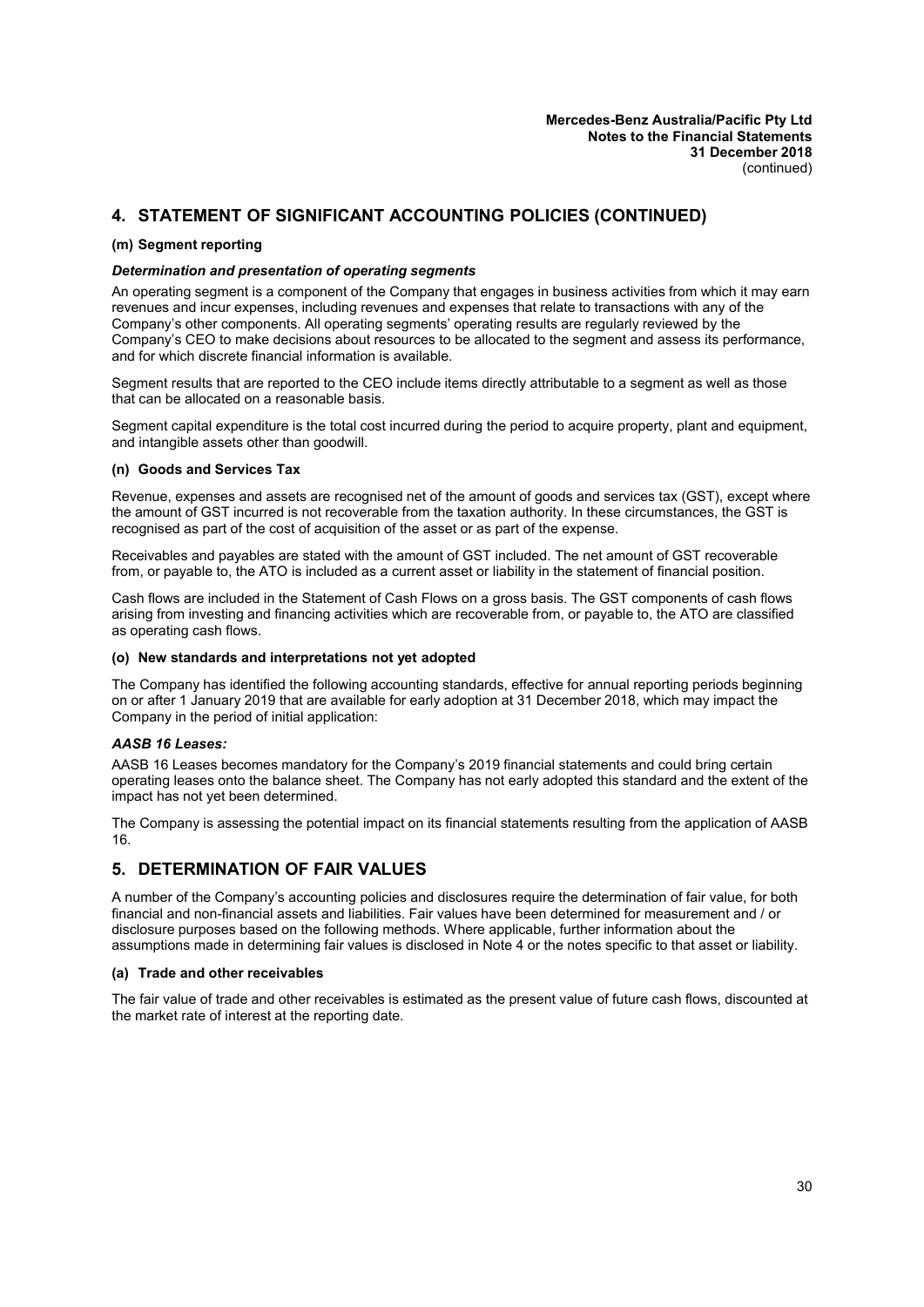# **5. DETERMINATION OF FAIR VALUES (CONTINUED)**

#### **(b) Loans and borrowings**

Fair value of loans and borrowings is determined for disclosure purposes (Note [20\)](#page-44-1). The fair value of loans and borrowings that are readily traded are revalued at reporting date to market value using quoted market prices or, if not readily traded, are measured based on present value of future expected principal and interest cash flows, discounted at the market rate of interest at the reporting date.

#### **(c) Derivatives**

The fair value of forward exchange contracts is estimated by discounting the difference between the contractual forward price and the current forward price for the residual maturity of the contract using a market rate of interest at the reporting date.

The fair value of interest rate and cross currency swaps are based on market values which approximate estimated future cash flows based on the terms of maturity of each contract and using observable market interest and foreign exchange rates at the reporting date.

Fair values reflect the credit risk of the instrument and include adjustments to take account of the credit risk of the entity and counterparty when appropriate. Refer to Note [22](#page-44-2) for more information.

Fair values are based on Level 2 valuation methodology which requires inputs, other than quoted prices in active markets for identical assets and liabilities, that are observable for the asset or liability, either directly (i.e. as prices) or indirectly (i.e. derived from prices).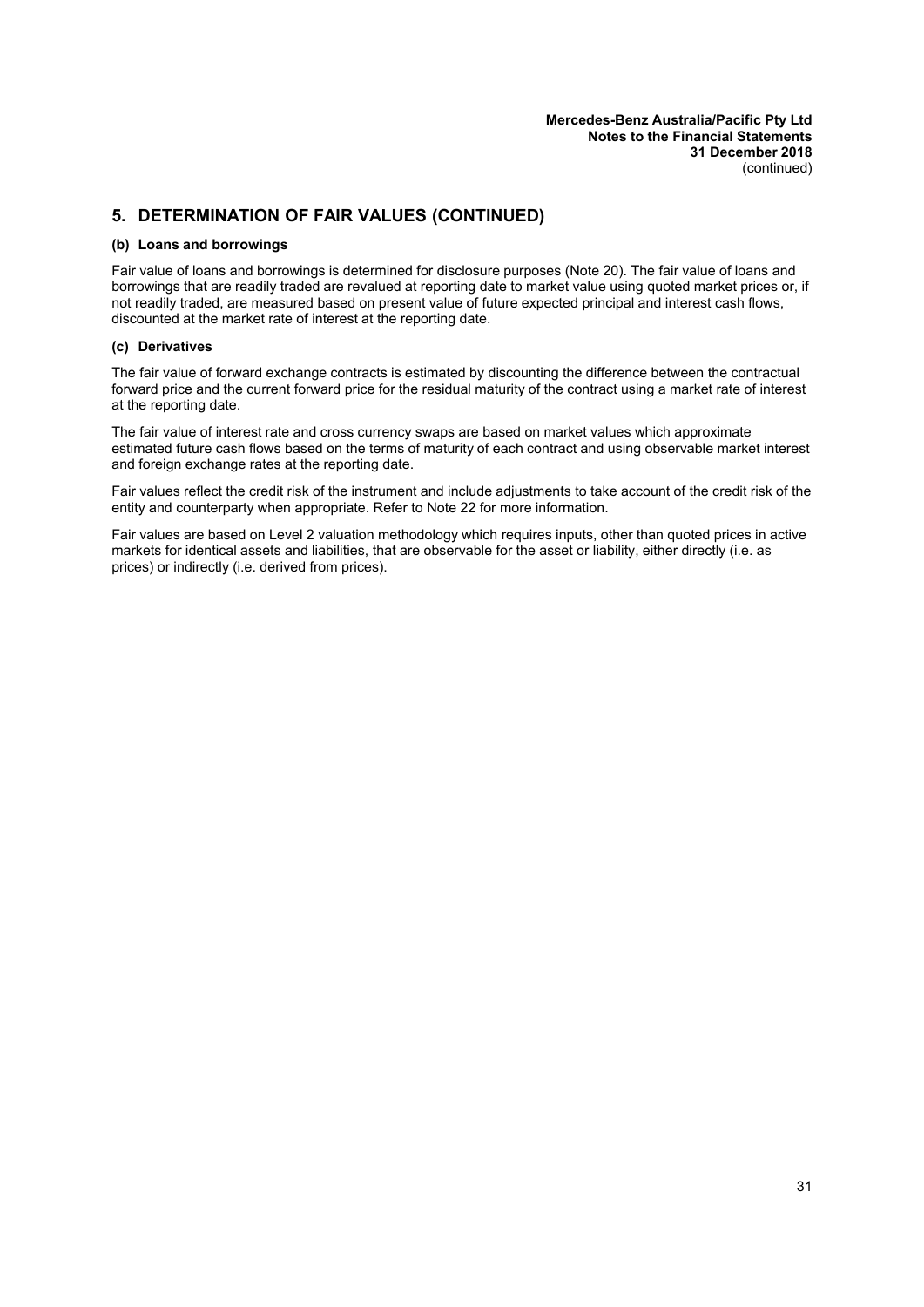# <span id="page-33-0"></span>**6. REVENUE**

Revenue disclosed in the Statement of Profit or Loss includes revenue from contracts with customers and other revenue not in the scope of AASB 15. Other revenue primarily comprises revenue from the rental and leasing business (AASB 17) and interest from the financing services business .

Revenue according to AASB 15 includes revenue that was included in the contract liabilities at 31 December 2018 in an amount of \$41.372m (2017: \$43.244m)

The following table, revenue from contracts with customers (including revenue related to a discontinued operation) is disaggregated by major products and service lines. The table also includes a reconciliation of the disaggregated revenue with the Group's reportable segments.

| 2018                         |           |                   | <b>Trucks and</b> |              |              |  |
|------------------------------|-----------|-------------------|-------------------|--------------|--------------|--|
|                              | Cars      | Vans              | <b>Buses</b>      | Other        | <b>Total</b> |  |
|                              | \$'000    | \$'000            | \$'000            | \$'000       | \$'000       |  |
| Revenue according to AASB 15 | 2,005,954 | -                 | ٠                 | 274.018      | 2,279,972    |  |
| Other Revenue                |           |                   | ۰                 | 1,525        | 1,525        |  |
| <b>Total revenue</b>         | 2,005,954 |                   | ٠                 | 275.543      | 2,281,497    |  |
|                              |           | <b>Trucks and</b> |                   |              |              |  |
|                              | Cars      | <b>Vans</b>       | <b>Buses</b>      | <b>Other</b> | <b>Total</b> |  |
| 2017 reinstated              | \$'000    | \$'000            | \$'000            | \$'000       | \$'000       |  |
| Revenue according to AASB 15 | 2,002,726 | 253,653           | 550,913           | 247,660      | 3,054,952    |  |
| Other Revenue                |           |                   |                   | 10,771       | 10,771       |  |
| <b>Total revenue</b>         | 2,002,726 | 253,653           | 550,913           | 258.431      | 3,065,723    |  |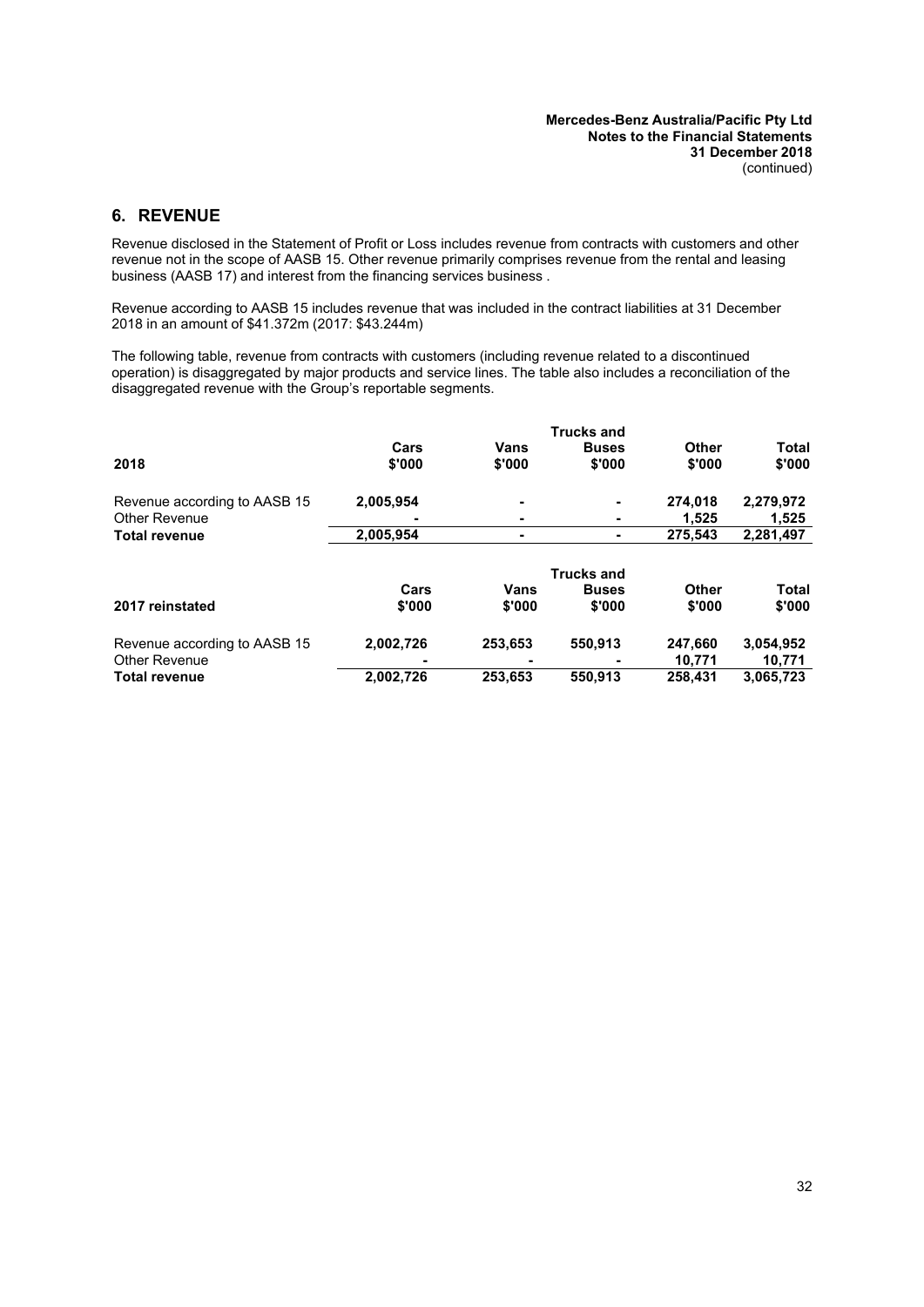| Mercedes-Benz Australia/Pacific Pty Ltd<br><b>Notes to the Financial Statements</b> |  |
|-------------------------------------------------------------------------------------|--|
| 31 December 2018                                                                    |  |
| (continued)                                                                         |  |

# <span id="page-34-1"></span>**7. OTHER INCOME**

<span id="page-34-4"></span><span id="page-34-3"></span><span id="page-34-2"></span><span id="page-34-0"></span>

|                                                                                    | <b>Notes</b>       | 2018<br>\$'000         | 2017<br>\$'000        |
|------------------------------------------------------------------------------------|--------------------|------------------------|-----------------------|
| <b>Rental income</b><br>Employee lease program                                     |                    | 1,799                  | 1,742                 |
| <b>External customers</b><br>Rendering of services                                 |                    | 20,323                 | 583<br>3,993          |
| Other                                                                              |                    |                        |                       |
| From other related parties                                                         | $33(b)$ ,<br>33(c) | 23,921                 | 7,543                 |
| <b>External parties</b><br>Gain on disposal of property, plant and equipment       |                    | 3,681                  | 11,650<br>3,290       |
| Total other income                                                                 |                    | 49,724                 | 28,801                |
| 8. EMPLOYEE EXPENSES                                                               |                    |                        |                       |
|                                                                                    |                    | 2018                   | 2017                  |
|                                                                                    |                    | \$'000                 | \$'000                |
| Wages and salaries                                                                 |                    | (27, 492)              | (58, 208)             |
| Other associated personnel expenses<br>Contributions to defined contribution plans |                    | (3,532)                | (6, 861)              |
| Long service leave expense                                                         |                    | (2, 295)<br>(398)      | (5, 428)<br>(1, 584)  |
| Annual leave expense                                                               |                    | (379)                  | (4, 391)              |
| <b>Termination benefits</b>                                                        |                    | (135)                  | (647)                 |
| Personnel restructuring expense                                                    |                    | (200)<br>(34, 431)     | (77, 119)             |
| Total employee expenses                                                            |                    |                        |                       |
| <b>EXPENSES</b><br>9.                                                              |                    |                        |                       |
| (a) Cost of sales                                                                  |                    |                        |                       |
|                                                                                    |                    | 2018<br>\$'000         | 2017<br>\$'000        |
|                                                                                    |                    |                        |                       |
| Cost of sales                                                                      |                    | (2, 124, 008)          | (2,799,453)           |
| Warranty, maintenance and repair expenses                                          |                    | (7, 997)               | (100, 289)            |
| Total cost of sales                                                                |                    | (2, 132, 005)          | (2,899,742)           |
| (b) Impairment losses incurred on value of inventories                             |                    |                        |                       |
| Impairment losses                                                                  | 15                 | (2,810)                | (3, 298)              |
| (c) Other expenses:                                                                |                    |                        |                       |
| Operating leases                                                                   | 28                 | (3,989)                | (6,881)               |
| Loss on disposal of property, plant and equipment                                  |                    | (54)                   | (840)                 |
| Other expenses<br>Total other expenses                                             |                    | (94, 790)<br>(98, 833) | (35,094)<br>(42, 815) |
|                                                                                    |                    |                        |                       |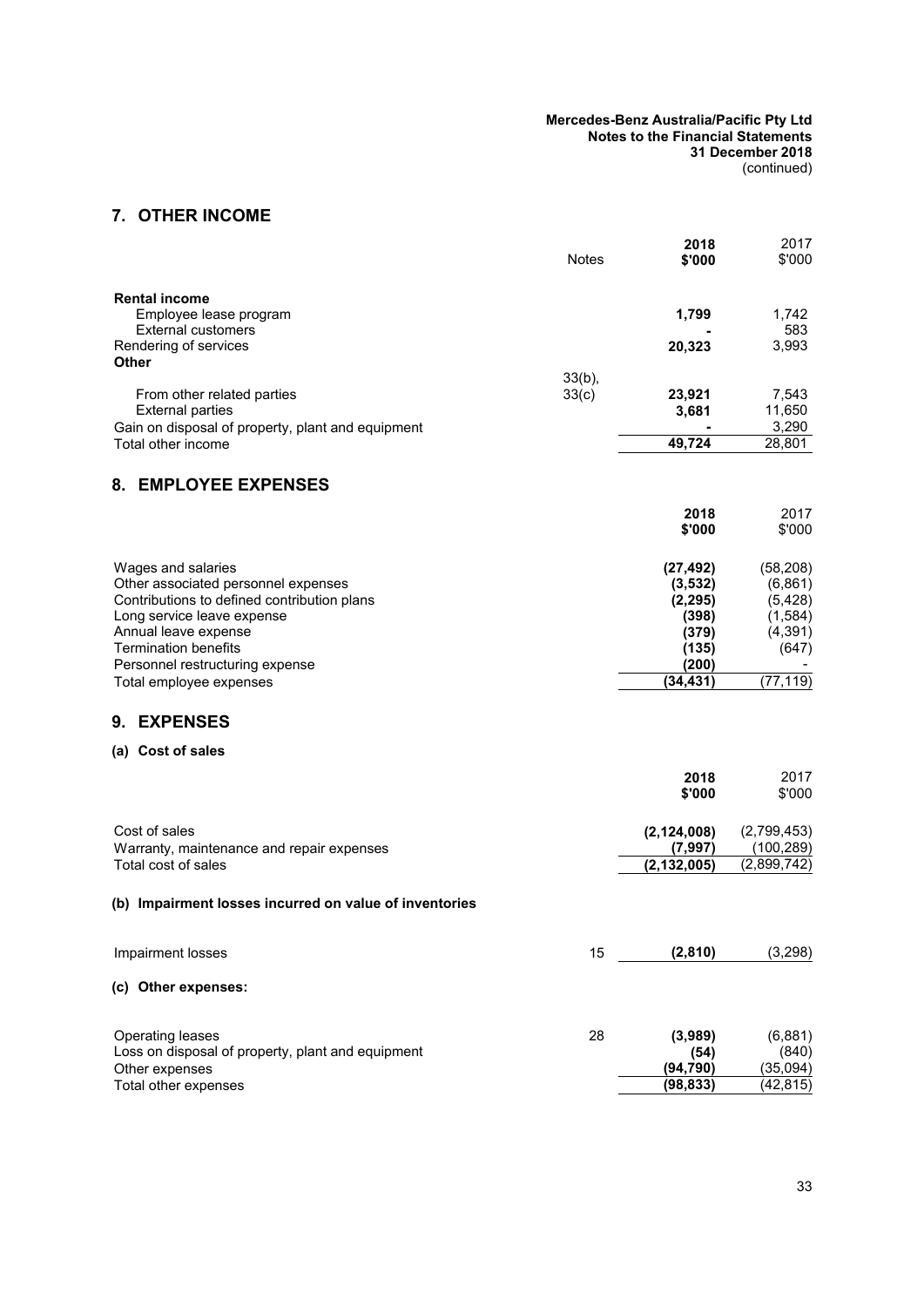#### **Mercedes-Benz Australia/Pacific Pty Ltd Notes to the Financial Statements 31 December 2018** (continued)

# **10. AUDITORS' REMUNERATION**

<span id="page-35-0"></span>

|                                                                                                                                                                                   |              | 2018                   | 2017<br>\$              |
|-----------------------------------------------------------------------------------------------------------------------------------------------------------------------------------|--------------|------------------------|-------------------------|
| <b>Audit services</b>                                                                                                                                                             |              |                        |                         |
| Auditors of the Company - KPMG Australia<br>Audit and review of financial statements<br>Other regulatory audit services                                                           |              | (259, 518)             | (594, 403)<br>(43,048)  |
|                                                                                                                                                                                   |              | (259, 518)             | (637, 451)              |
| Auditors of the Company - KPMG Overseas                                                                                                                                           |              |                        |                         |
| Audit and review of financial reports                                                                                                                                             |              | (30, 482)<br>(290,000) | (29, 465)<br>(666, 916) |
| <b>11. NET FINANCING COSTS</b>                                                                                                                                                    |              |                        |                         |
|                                                                                                                                                                                   | <b>Notes</b> | 2018<br>\$'000         | 2017<br>\$'000          |
| Recognised in profit or loss<br>Interest income from:                                                                                                                             |              |                        |                         |
| <b>Related parties</b><br><b>External parties</b>                                                                                                                                 |              | 88,259<br>1,349        | 101,269<br>1,558        |
| Finance income                                                                                                                                                                    |              | 89,608                 | 102,827                 |
| Interest expense from:                                                                                                                                                            |              |                        |                         |
| <b>Related parties</b><br><b>External parties</b>                                                                                                                                 |              | (11, 776)<br>(65, 484) | (12, 276)<br>(83, 125)  |
| Net fair value loss on other financial assets at fair value through profit or<br>loss                                                                                             |              |                        | (1,600)                 |
| Net foreign exchange loss<br>Net unwind of discount on provisions                                                                                                                 | 24           | (3,949)<br>(2,875)     | (5,682)<br>(2, 423)     |
| Impairment losses incurred on value of trade receivables<br>Finance cost                                                                                                          | 14           | (965)<br>(85, 049)     | (124)<br>(105, 230)     |
|                                                                                                                                                                                   |              |                        |                         |
| Net finance (costs)/income                                                                                                                                                        |              | 4,559                  | (2, 403)                |
|                                                                                                                                                                                   | <b>Notes</b> | 2018<br>\$'000         | 2017<br>\$'000          |
| Recognised in other comprehensive income<br>Effective portion of changes in fair value of cash flow hedges<br>Income tax on income and expenses recognised in other comprehensive |              | 297                    | (205)                   |
| income                                                                                                                                                                            | 12           | (89)<br>208            | 61<br>(144)             |
|                                                                                                                                                                                   |              |                        |                         |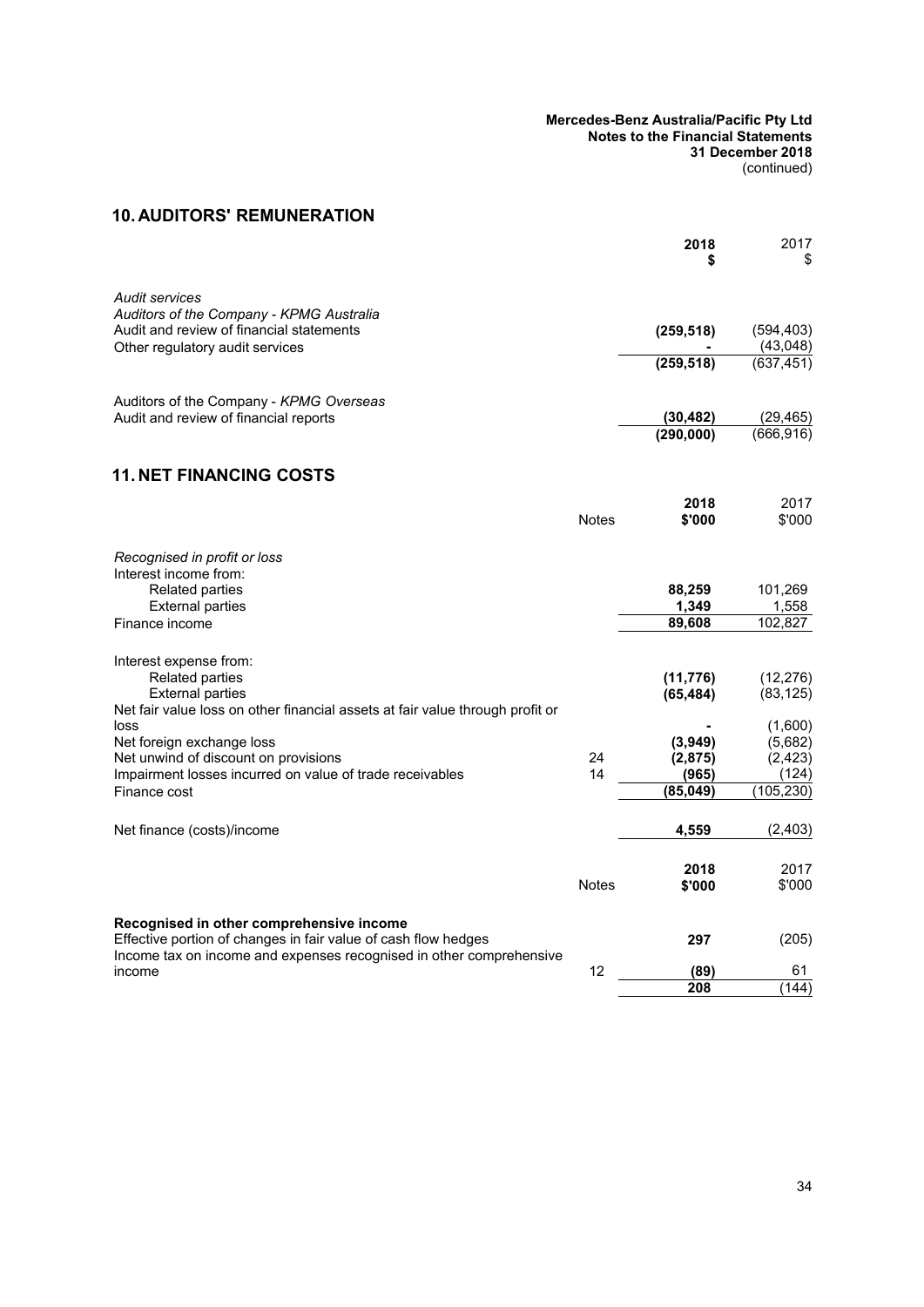# <span id="page-36-1"></span>**12. INCOME TAX EXPENSE**

|                                                                              |              |           | 2017       |
|------------------------------------------------------------------------------|--------------|-----------|------------|
|                                                                              |              | 2018      | reinstated |
|                                                                              |              | \$'000    | \$'000     |
| Current tax benefit/(expense)                                                |              |           |            |
| Current year                                                                 |              | (6, 512)  | (41, 918)  |
| Adjustments for prior years                                                  |              | (1, 547)  | 1,137      |
|                                                                              |              | (8,059)   | (40, 781)  |
| Deferred tax benefit/(expense)                                               |              |           |            |
| Origination and reversal of temporary differences                            |              | (9,598)   | 21,894     |
| Adjustments for prior years                                                  |              | 331       |            |
|                                                                              |              | (9, 267)  | 21,894     |
| Total income tax benefit/(expense)                                           |              | (17, 326) | (18, 887)  |
| Numerical reconciliation between tax benefit/(expense) and pre-tax net       |              |           |            |
| profit/(loss)                                                                |              | (17, 326) | (18, 887)  |
|                                                                              |              |           |            |
| Profit for the period                                                        |              | 43,529    | 39,273     |
| Total income tax expense                                                     |              | 17,326    | 18,887     |
| Profit before income tax                                                     |              | 60,855    | 58,160     |
| Income tax expense using the Company's domestic tax rate of 30% (2017 - 30%) |              | (18, 257) | (17, 448)  |
| Increase/(decrease) in income tax benefit/(expense) due to:                  |              |           |            |
| Non-deductible expenses                                                      |              | 2,146     | (2, 566)   |
| Income tax over/(under) provided in prior year                               |              | (1, 547)  | 1,137      |
| Sundry items                                                                 |              | 332       | (10)       |
| Income tax expense on pre-tax net profit on continuing operations            |              | (17, 326) | (18, 887)  |
| Deferred tax recognised in other comprehensive income                        |              |           |            |
| Relating to gains and losses on cash flow hedges                             |              | (89)      | 61         |
| Relating to defined benefit plan                                             |              |           |            |
| Total deferred tax recognised in other comprehensive income                  |              | (89)      | 61         |
|                                                                              |              |           |            |
| <b>13. CASH AND CASH EQUIVALENTS</b>                                         |              |           |            |
|                                                                              |              | 2018      | 2017       |
|                                                                              | <b>Notes</b> | \$'000    | \$'000     |
| <b>Bank balances</b>                                                         |              |           |            |
| Bank balances                                                                |              | 64,677    | 78,942     |
| Call deposits                                                                |              | 60,000    | 91,647     |
| Cash and cash equivalents in the statement of cash flows                     | 26(a)        | 124,677   | 170,589    |

<span id="page-36-0"></span>The Company's exposure to interest rate risk and a sensitivity analysis for financial assets and liabilities are disclosed in Note [22](#page-44-0). Call deposits relate to funds with maturities of less than 3 months from inception.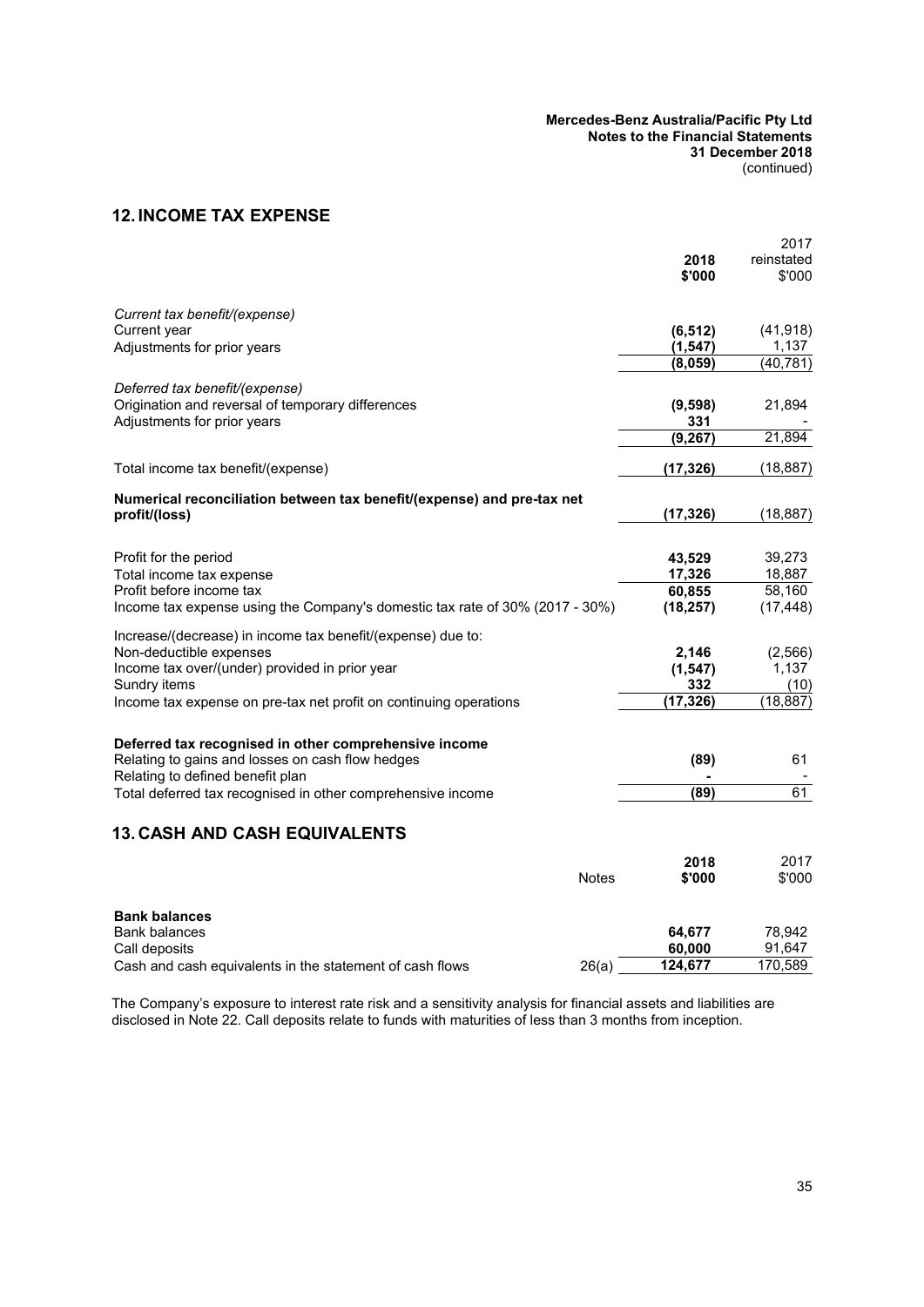# <span id="page-37-1"></span><span id="page-37-0"></span>**14. TRADE AND OTHER RECEIVABLES**

|                                              | <b>Notes</b> | 2018<br>\$'000    | 2017<br>reinstated<br>\$'000 |
|----------------------------------------------|--------------|-------------------|------------------------------|
| <b>Current</b>                               |              |                   |                              |
| <b>Non-interest bearing</b>                  |              |                   |                              |
| Net trade receivables                        |              | 67,501            | 34,428                       |
| Receivables due from ultimate parent entity  | 33(a)        | 5,834             | 10,744                       |
| Receivables due from immediate parent entity | 33(b)        | 42,715            | 30,842                       |
| Receivables due from other related entities  | 33(c)        | 491,441           | 529,666                      |
| Prepayments and other assets                 |              | 14,969            | 8,123                        |
|                                              |              | 622,460           | 613,803                      |
| <b>Interest bearing</b>                      |              |                   |                              |
| Loans due from other related entities        |              | $33(c)$ 1,918,244 | 2,160,511                    |
|                                              |              | 1,918,244         | 2,160,511                    |
|                                              |              | 2,540,704         | 2,774,314                    |
| Non-current                                  |              |                   |                              |
| Non-interest bearing                         |              |                   |                              |
| Receivables due from ultimate parent entity  | 33(a)        |                   | 645                          |
|                                              |              |                   | 645                          |
| <b>Interest bearing</b>                      |              |                   |                              |
| Loans due from other related entities        |              | $33(c)$ 1,340,480 | 1,400,612                    |
|                                              |              | 1,340,480         | 1,400,612                    |
|                                              |              | 1,340,480         | 1,401,257                    |

Trade receivables are shown net of impairment losses. Impairment losses on trade receivables recognised in the current year amount to \$964,840 (2017: \$124,000) and relate to a high probability of not collecting debts from a number of customers (refer Note [11\)](#page-35-0).

The Company's exposure to credit risk for financial assets is disclosed in Note [22](#page-44-0).

### **15. INVENTORIES**

|                                          | 2018<br>\$'000 | 2017<br>\$'000 |
|------------------------------------------|----------------|----------------|
| Work in progress                         | 7,367          |                |
| Finished goods                           | 265,665        | 303,112        |
| Goods in transit                         | 420,393        | 223,332        |
|                                          | 693,425        | 526,444        |
| Finished goods – at cost                 | 213,307        | 209,846        |
| Finished goods - at net realisable value | 52,358         | 93,266         |
|                                          | 265,665        | 303,112        |

During the year consumables and changes in finished goods recognised as cost of sales amounted to \$2.139 billion (2017: \$2.900 billion) and write-down of inventories to net realisable value amounted to \$2.810 million (2017: \$3.298 million) for continuing operations, primarily relating to obsolete parts stock and vehicle provisions (refer [9\(b\)\)](#page-34-0). Inventories are shown net of impairment losses.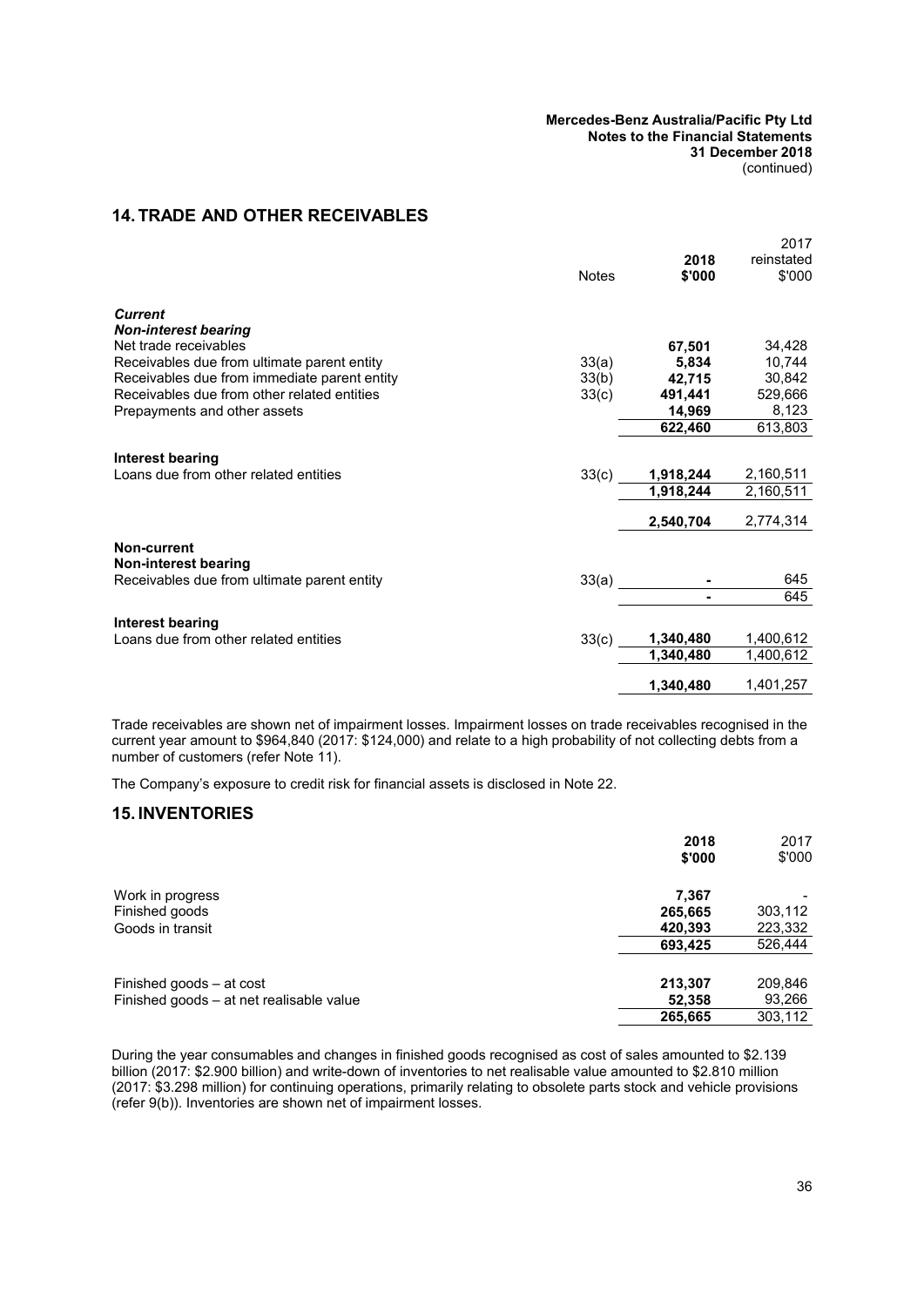# **16. INTANGIBLE ASSETS**

|                                                                        | <b>Software</b><br>development<br>costs<br>\$'000 |
|------------------------------------------------------------------------|---------------------------------------------------|
| Cost<br>Balance at 1 January 2017                                      |                                                   |
| <b>Transfers</b><br>LED migrated balance                               | 3,799<br>(250)                                    |
| Balance at 31 December 2017                                            | 3,549                                             |
| Balance at 1 January 2018                                              | 3,549                                             |
| Acquisitions<br><b>Transfers</b>                                       | 587                                               |
| LED migrated balance                                                   | 1,461                                             |
| Balance at 31 December 2018                                            | 5,597                                             |
| <b>Amortisation and impairment losses</b><br>Balance at 1 January 2017 |                                                   |
| Amortisation charge for the year                                       | (150)                                             |
| <b>Transfers</b>                                                       | (315)                                             |
| LED migrated balance<br>Balance at 31 December 2017                    | 100<br>(365)                                      |
|                                                                        |                                                   |
| Balance at 1 January 2018                                              | (365)                                             |
| Amortisation charge for the year<br><b>Transfers</b>                   | (998)                                             |
| LED migrated balance                                                   |                                                   |
| Balance at 31 December 2018                                            | (1, 363)                                          |
| <b>Carrying amounts</b>                                                |                                                   |
| Balance at 1 January 2017                                              |                                                   |
| Balance at 31 December 2017                                            | 3,184                                             |
| Balance at 1 January 2018<br>Balance at 31 December 2018               | 3,184<br>4,234                                    |
|                                                                        |                                                   |

The Company had intangible assets subject to amortisation which comprise software developed or obtained to facilitate certain transactions between the Company and its dealer network.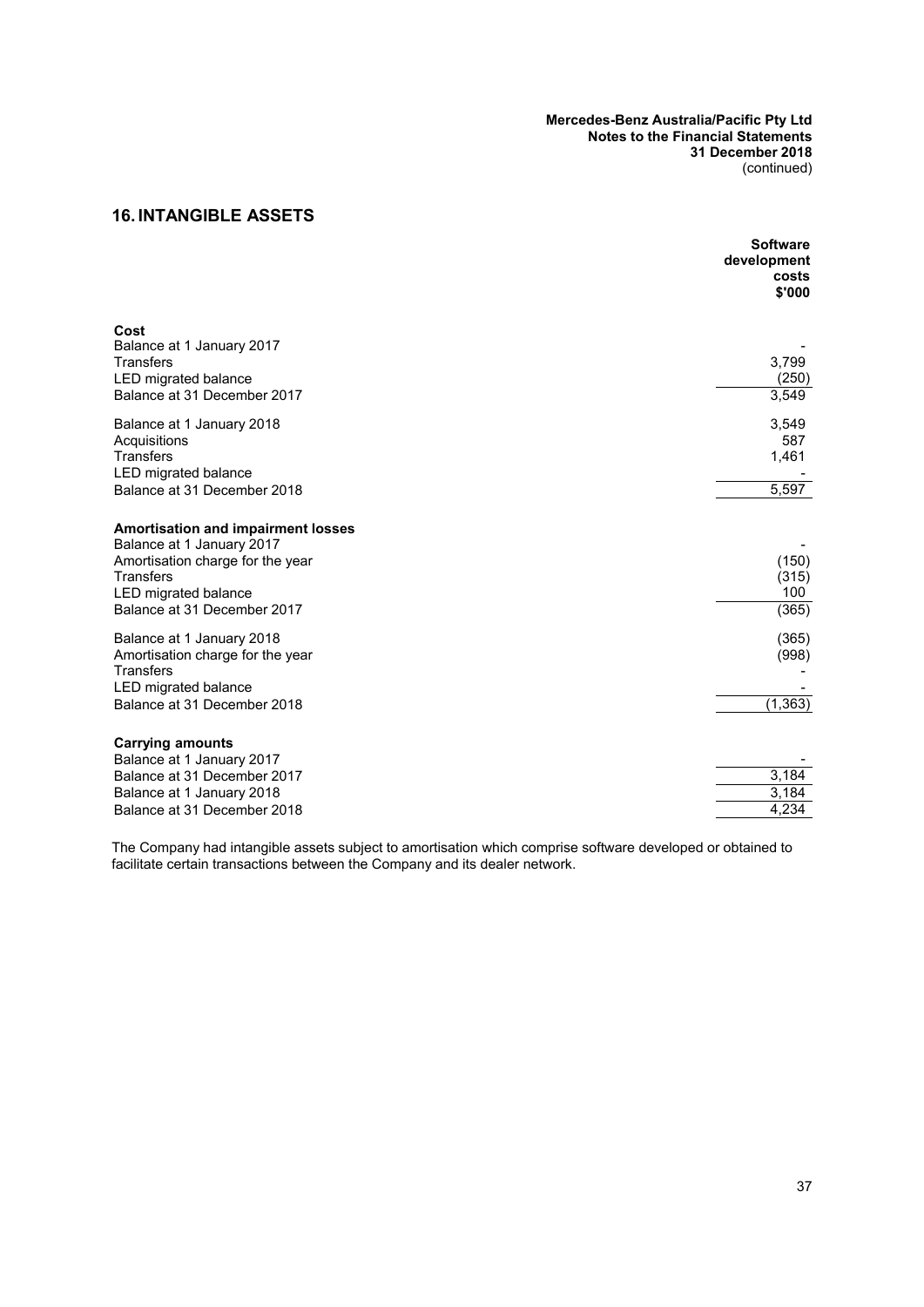# **17.PROPERTY, PLANT AND EQUIPMENT**

<span id="page-39-0"></span>

|                                  | Land and<br>improvements<br>\$'000 | <b>Buildings</b><br>\$'000 | \$'000    | <b>Plant and Assets under</b><br>equipment construction<br>\$'000 | Total<br>\$'000 |
|----------------------------------|------------------------------------|----------------------------|-----------|-------------------------------------------------------------------|-----------------|
| Cost                             |                                    |                            |           |                                                                   |                 |
| Balance at 1 January 2017        | 12,879                             | 67,636                     | 111,195   | 7,518                                                             | 199,228         |
| Acquisitions                     |                                    | 731                        | 59,686    | 11,063                                                            | 71,480          |
| Transfers                        |                                    | 7,336                      | (335)     | (10, 800)                                                         | (3,799)         |
| LED migrated balance             | (157)                              | (513)                      | (34, 815) | (78)                                                              | (35, 563)       |
| Disposals                        | (10, 621)                          | (40, 895)                  | (76, 321) | (3, 139)                                                          | (130, 976)      |
| Balance at 31 December 2017      | 2,101                              | 34,295                     | 59,410    | 4,564                                                             | 100,370         |
| Cost                             |                                    |                            |           |                                                                   |                 |
| Balance at 1 January 2018        | 2,101                              | 34,295                     | 59,410    | 4,564                                                             | 100,370         |
| Acquisitions                     |                                    | 945                        | 59,286    | 201                                                               | 60,432          |
| <b>Transfers</b>                 |                                    | 2,860                      | 237       | (4, 559)                                                          | (1, 462)        |
| Disposals                        |                                    |                            | (71, 299) |                                                                   | (71, 299)       |
| Balance at 31 December 2018      | 2,101                              | 38,100                     | 47,634    | 206                                                               | 88,041          |
| <b>Depreciation</b>              |                                    |                            |           |                                                                   |                 |
| Balance at 1 January 2017        | (302)                              | (27, 349)                  | (45, 352) | $\blacksquare$                                                    | (73,003)        |
| Depreciation charge for the year | (6)                                | (995)                      | (9,836)   |                                                                   | (10, 837)       |
| <b>Transfers</b>                 |                                    |                            | 315       |                                                                   | 315             |
| LED migrated balance             | 143                                | 259                        | 16,774    |                                                                   | 17,176          |
| Disposals                        | 78                                 | 11,474                     | 29,143    |                                                                   | 40,695          |
| Balance at 31 December 2017      | (87)                               | (16, 611)                  | (8,956)   | $\overline{\phantom{a}}$                                          | (25, 654)       |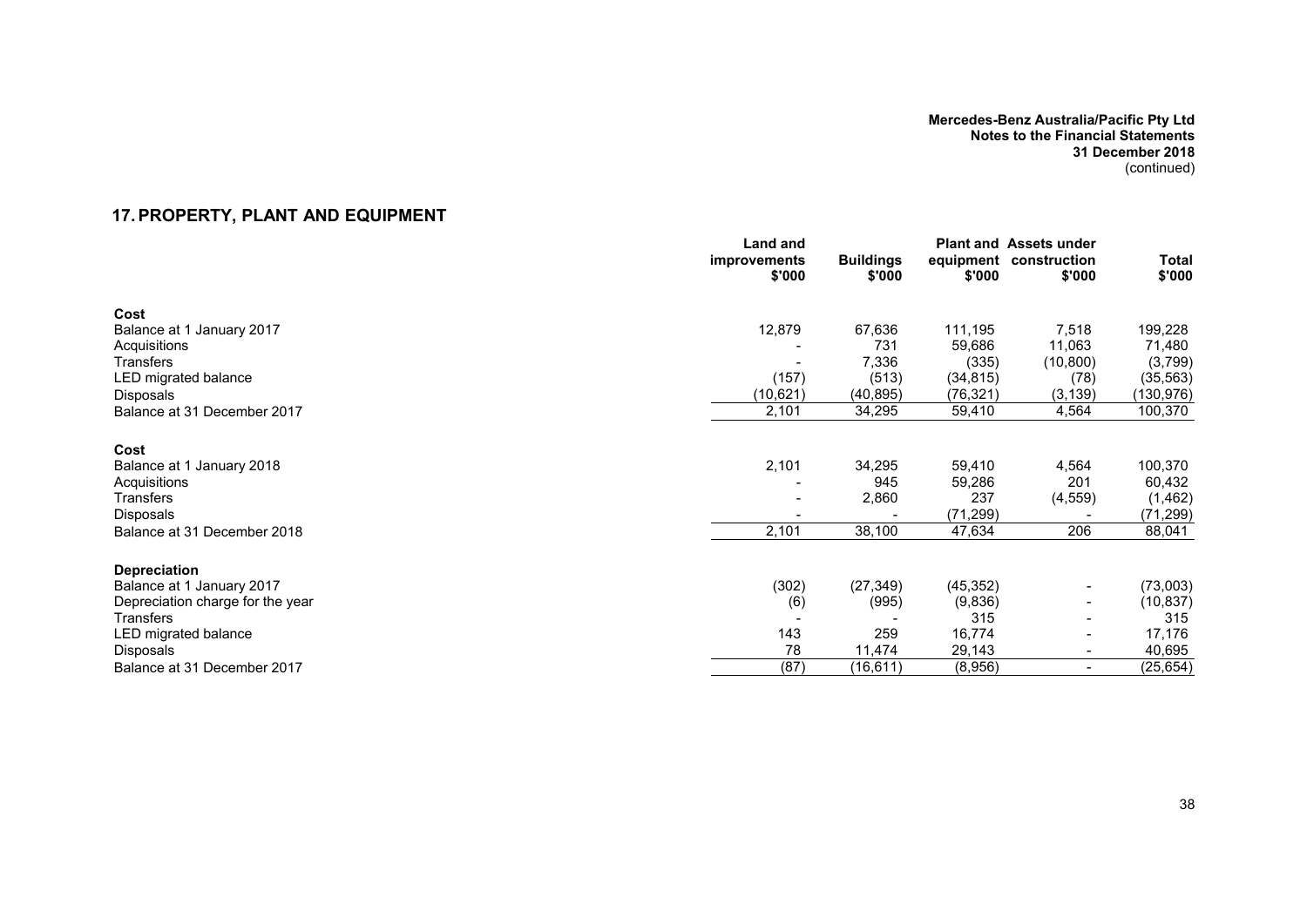# **17.PROPERTY, PLANT AND EQUIPMENT (CONTINUED)**

|                                  | Land and<br><i>improvements</i><br>\$'000 | <b>Buildings</b><br>\$'000 | \$'000   | <b>Plant and Assets under</b><br>equipment construction<br>\$'000 | Total<br>\$'000 |
|----------------------------------|-------------------------------------------|----------------------------|----------|-------------------------------------------------------------------|-----------------|
| <b>Depreciation</b>              |                                           |                            |          |                                                                   |                 |
| Balance at 1 January 2018        | (87)                                      | (16, 611)                  | (8,956)  | $\overline{\phantom{0}}$                                          | (25, 654)       |
| Depreciation charge for the year |                                           | (1,589)                    | (4, 259) | $\qquad \qquad \blacksquare$                                      | (5,848)         |
| <b>Disposals</b>                 |                                           |                            | 4.652    | $\,$                                                              | 4,652           |
| Balance at 31 December 2018      | (87)                                      | (18, 200)                  | (8, 563) |                                                                   | (26, 850)       |
| <b>Carrying amounts</b>          |                                           |                            |          |                                                                   |                 |
| Balance at 1 January 2017        | 12,577                                    | 40.287                     | 65,843   | 7,518                                                             | 126,225         |
| Balance at 31 December 2017      | 2,014                                     | 17.684                     | 50,454   | 4,564                                                             | 74.716          |
| Balance at 1 January 2018        | 2,014                                     | 17,684                     | 50,454   | 4,564                                                             | 74,716          |
| Balance at 31 December 2018      | 2,014                                     | 19.900                     | 39,071   | 206                                                               | 61,191          |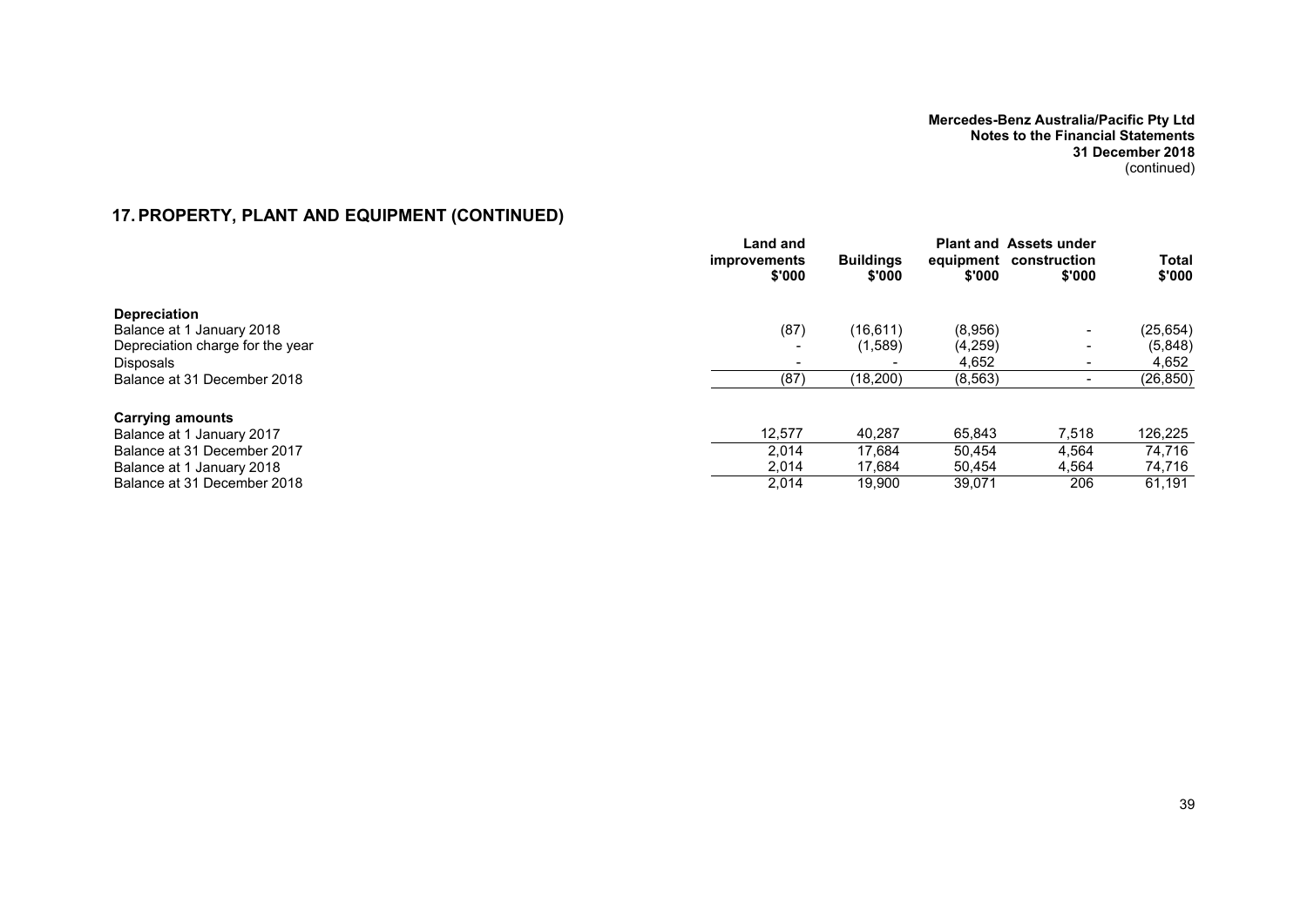# <span id="page-41-0"></span>**17.PROPERTY, PLANT AND EQUIPMENT (CONTINUED)**

#### **Assets under construction**

Assets under construction at reporting date totalling \$0.206 million (2017: \$4.564 million) primarily relate to IT upgrades.

#### *Operating lease transactions*

Vehicles that are subject to operating leases between a related party, Mercedes-Benz Financial Services Australia Pty Ltd ("MBFSAu") and their external customers, and where the Company has agreed to provide residual value guarantees, are accounted for as plant and equipment. The written down value of the vehicles under operating leases is \$33.473 million (2017: \$46.515 million). Additions for plant and equipment amounting to \$56.282 million (2017: \$56.954 million) related to the new operating lease arrangements entered into by MBFSAu with their external customers. These additions are reflected as non-cash acquisitions as prior to the operating lease arrangements being entered into, these vehicles have been purchased as inventory as part of the normal operating activities of the Company.

Similarly, disposals of plant and equipment with an initial acquisition cost of \$70.704 million (2017: \$51.603 million) and a carrying value of \$66.058 million related to the expired operating lease arrangements entered into by MBFSAu with their external customers. Upon expiry of the operating lease arrangements, these vehicles were transferred to inventory of the Company. These disposals are reflected as non-cash disposals.

### **18. TAX ASSETS AND LIABILITIES**

#### *Recognised deferred tax assets*

Net deferred tax assets are attributable to the following:

|                                                            |           | 2017       |
|------------------------------------------------------------|-----------|------------|
|                                                            | 2018      | reinstated |
|                                                            | \$'000    | \$'000     |
| Recognised deferred tax assets                             |           |            |
| Net deferred tax assets are attributable to the following: |           |            |
| Provisions and contract liabilities                        | 63,600    | 76,738     |
| Employee benefits                                          | 3.620     | 2,285      |
| Payable to other related entities                          | 10,499    | 14,947     |
| Provision for doubtful debts                               | 92        | 38         |
| Provision for diminution of inventories                    | 2,843     | 1,726      |
| Depreciation timing differences                            | 742       | 688        |
| Other payables                                             | 2,255     | 2,371      |
| Derivative financial instruments                           | (28)      | 61         |
| Operating leases as lessor                                 | (10, 042) | (13, 955)  |
| Prepayments                                                | 133       | 59         |
| Profit deferral for tax purposes                           | (13, 921) | (15,685)   |
| Other items                                                | 162       | 38         |
| Net deferred tax assets                                    | 59,955    | 69,311     |
|                                                            |           |            |

In accordance with the tax consolidation legislation, Daimler Australia/Pacific Pty Ltd (the head entity) has assumed the current tax liability or asset initially recognised by the Company which is a member of the tax consolidated group.

Under the tax funding arrangement the Company and the head entity recognise an inter-entity payable or receivable equal in amount to the current tax liability or asset assumed. The Company continues to recognise income tax expense or benefit even though it has derecognised its current tax liability or asset.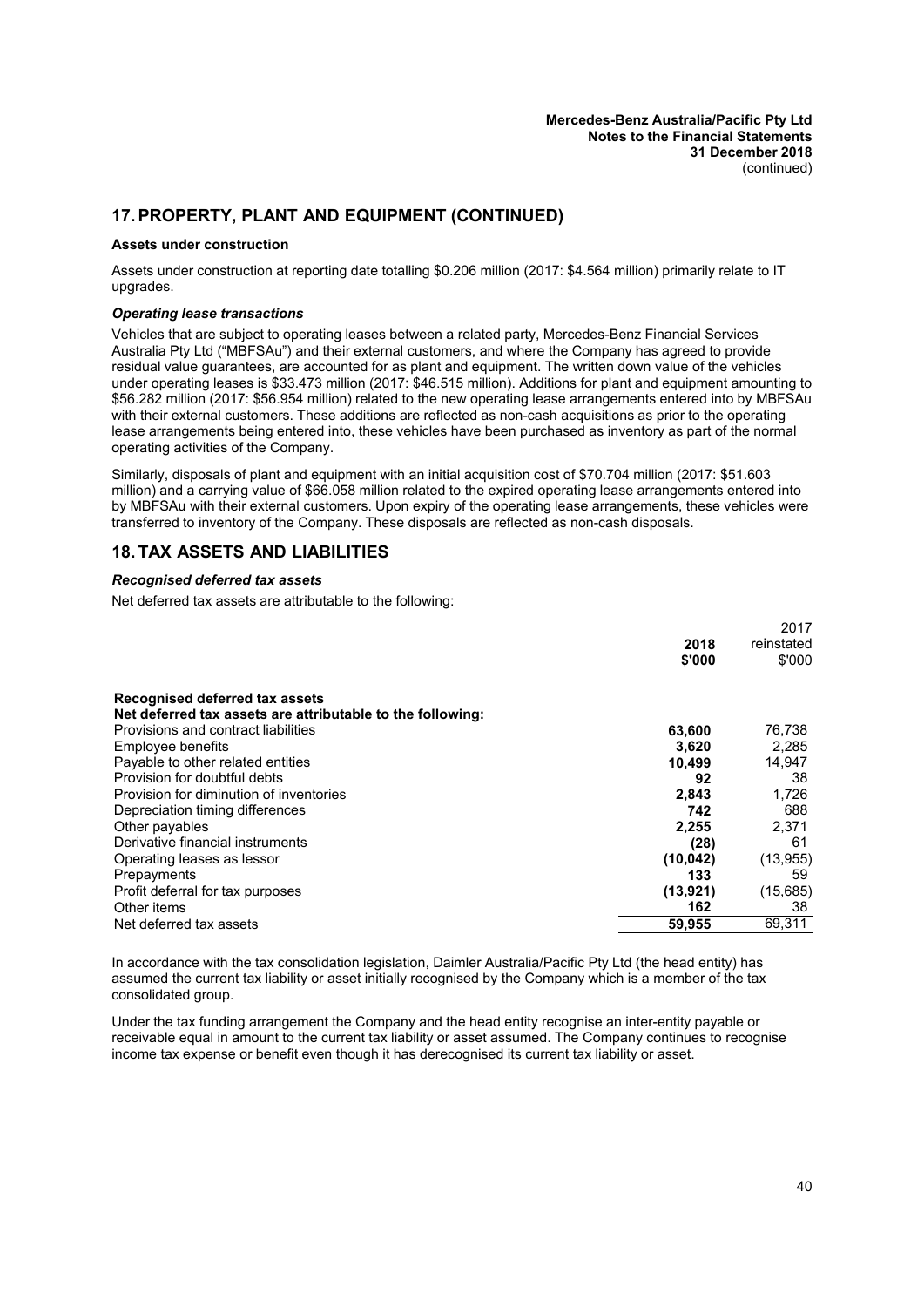# **18. TAX ASSETS AND LIABILITIES (CONTINUED)**

### *Recognised deferred tax assets (continued)*

At 31 December 2018 the Company had an intercompany receivable of \$35.918 million (2017: receivable of \$30.644 million) relating to a current tax receivable assumed by the head entity which is included in Trade and other receivables (refer to Note [14\)](#page-37-0).

**2018**

*Movement in temporary differences during the year*

|                                         |                        | Recognised in<br>other Balance at 31                         |                  |                            |  |
|-----------------------------------------|------------------------|--------------------------------------------------------------|------------------|----------------------------|--|
|                                         | January 2018<br>\$'000 | Balance at 1 Recognised in comprehensive<br>income<br>\$'000 | income<br>\$'000 | December<br>2018<br>\$'000 |  |
| Provisions and contract liabilities     | 76,738                 | (13, 138)                                                    |                  | 63,600                     |  |
| Employee benefits                       | 2,285                  | 1,335                                                        |                  | 3,620                      |  |
| Payable to other related entities       | 14,947                 | (4, 448)                                                     |                  | 10,499                     |  |
| Provision for doubtful debts            | 38                     | 54                                                           |                  | 92                         |  |
| Provision for diminution of inventories | 1,726                  | 1,117                                                        |                  | 2,843                      |  |
| Depreciation timing differences         | 688                    | 54                                                           |                  | 742                        |  |
| Other payables                          | 2,371                  | (116)                                                        |                  | 2,255                      |  |
| Derivative financial instruments        | 61                     |                                                              | (89)             | (28)                       |  |
| Operating leases as lessor              | (13, 955)              | 3,913                                                        |                  | (10, 042)                  |  |
| Prepayments                             | 59                     | 74                                                           |                  | 133                        |  |
| Profit deferral for tax purposes        | (15,685)               | 1,764                                                        |                  | (13, 921)                  |  |
| Other items                             | 38                     | 124                                                          |                  | 162                        |  |
| Deferred tax assets/(liabilities)       | 69.311                 | (9,267)                                                      | (89)             | 59,955                     |  |
|                                         |                        |                                                              |                  |                            |  |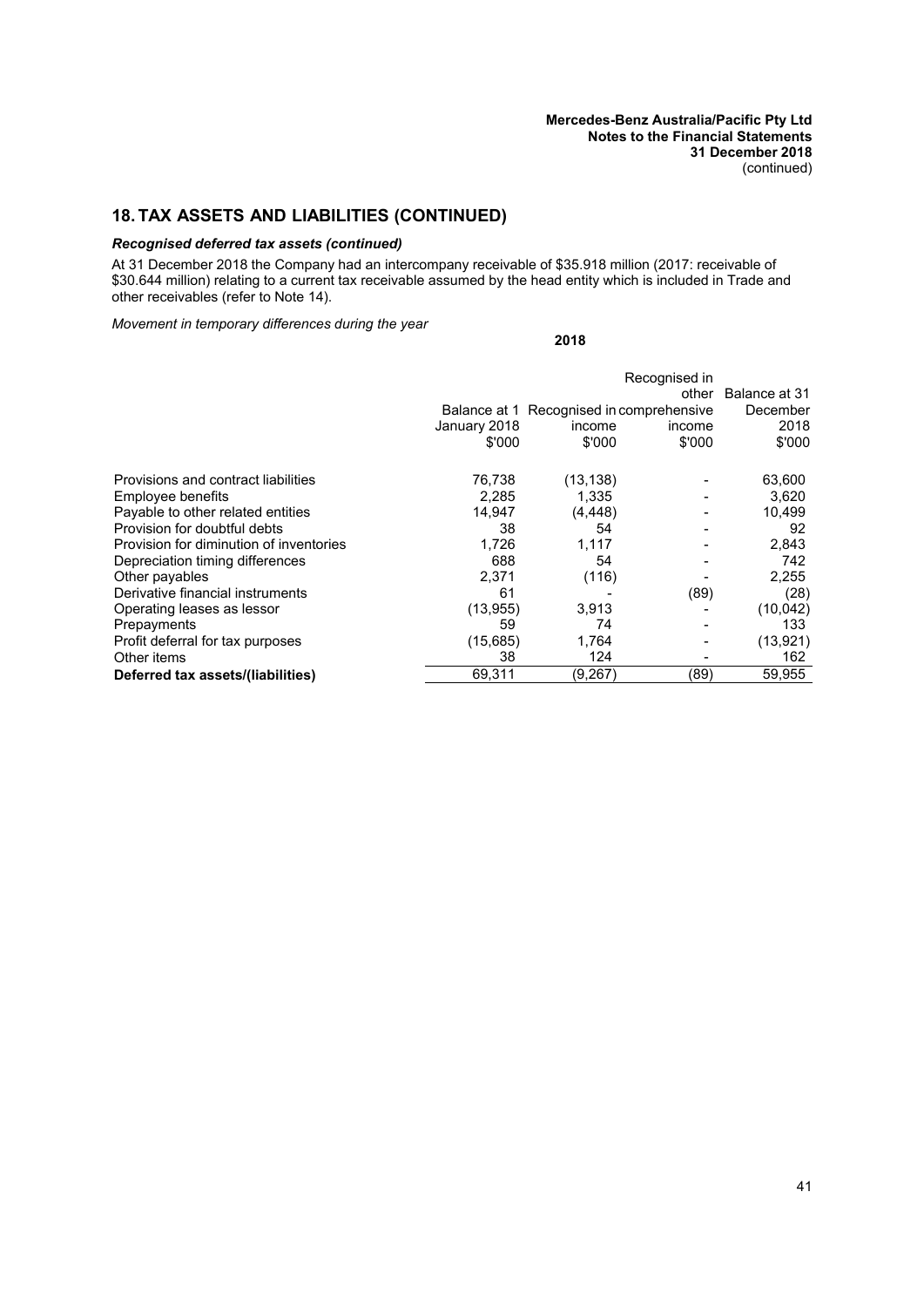# **18. TAX ASSETS AND LIABILITIES (CONTINUED)**

# *Recognised deferred tax assets (continued)*

Movement in temporary differences during the year (continued)

**2017**

|                                         |              |               |                                     | Recognised in<br>other |              |              | Balance at 31<br>December |
|-----------------------------------------|--------------|---------------|-------------------------------------|------------------------|--------------|--------------|---------------------------|
|                                         | Balance at 1 |               | AASB 15 Recognised in comprehensive |                        | LED split to | LED split to | 2017                      |
|                                         | January 2017 | reinstatement | income                              | income                 | <b>DTB</b>   | <b>MBV</b>   | reinstated                |
|                                         | \$'000       | \$'000        | \$'000                              | \$'000                 | \$'000       | \$'000       | \$'000                    |
| Provisions and contract liabilities     | 76,968       | 7,941         | 15,048                              |                        | (14,429)     | (8,790)      | 76,738                    |
| Employee benefits                       | 5,110        |               | 335                                 | $\blacksquare$         | (2,262)      | (898)        | 2,285                     |
| Payable to other related entities       | 19,160       |               | 991                                 |                        | (5,204)      |              | 14,947                    |
| Provision for doubtful debts            |              |               | 57                                  |                        | (21          | (7)          | 38                        |
| Provision for diminution of inventories | 9,866        |               | (2,785)                             |                        | (4, 548)     | (807)        | 1,726                     |
| Depreciation timing differences         | .305         |               | (603)                               |                        | (14)         |              | 688                       |
| Other payables                          | 7,981        |               | (3, 582)                            |                        | (897)        | (1, 131)     | 2,371                     |
| Derivative financial instruments        |              |               | (11)                                | 61                     |              |              | -61                       |
| Operating leases as lessor              | (17, 171)    |               | (293)                               |                        | 3,509        |              | (13, 955)                 |
| Prepayments                             | 565          |               |                                     |                        | (498)        | (12)         | 59                        |
| Profit deferral for tax purposes        | (30, 479)    |               | 4,252                               |                        | 7,409        | 3,133        | (15,685)                  |
| Other items                             | (280)        |               | 539                                 |                        | (182)        | (39)         | 38                        |
| Deferred tax assets/(liabilities)       | 73,045       | 7,941         | 13,952                              | 61                     | (17, 137)    | (8, 551)     | 69,311                    |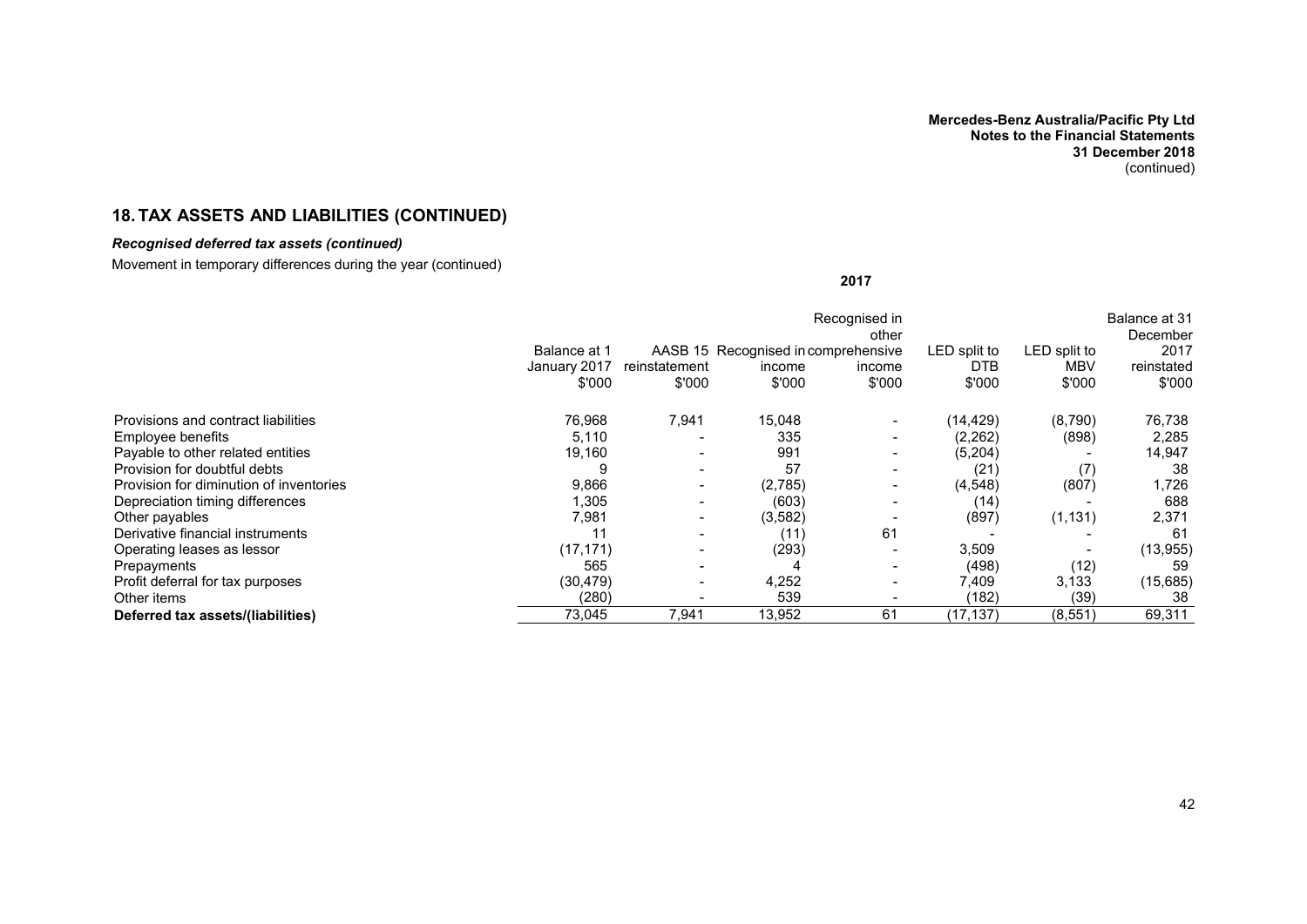# <span id="page-44-4"></span><span id="page-44-2"></span><span id="page-44-0"></span>**19. TRADE AND OTHER PAYABLES**

<span id="page-44-1"></span>

| 2018<br><b>Notes</b><br>\$'000                        | reinstated<br>\$'000 |
|-------------------------------------------------------|----------------------|
| <b>Current</b>                                        |                      |
| 59,785<br>Trade payables                              | 21,364               |
| 33(a)<br>Payable to ultimate parent entity<br>326.307 | 387,101              |
| Payable to immediate parent entity<br>33(b)<br>219    | 18,177               |
| Payable to other related entities<br>33(c)<br>69,314  | 97,217               |
| Other payables<br>46,426                              | 48,316               |
| <b>Contract Liabilities</b><br>102,898                | 123,597              |
| 604.949                                               | 695,772              |
| Non-current                                           |                      |
| 33(c)<br>Payable to other related entities<br>44      | 44                   |
| <b>Contract Liabilities</b><br>32.128                 | 30,356               |
| 32.172                                                | 30,400               |

Trade and other payables are non-interest bearing and current trade and other payables are due and payable within 30 days from receipt of invoice.

<span id="page-44-3"></span>The Company's exposure to liquidity and currency risks related to trade and other payables are disclosed in Note [22.](#page-44-0)

# **20. LOANS AND BORROWINGS**

| <b>Notes</b> | 2018<br>\$'000 | 2017<br>\$'000 |
|--------------|----------------|----------------|
|              |                |                |
| 20(b)        | 1,075,000      | 1,035,000      |
| 20(c)        | 512.175        | 399,692        |
| 20(d)        | 279,463        | 279,636        |
| 33(a)        | 154,925        |                |
|              | 2.425          | 154,572        |
|              | 2,023,988      | 1,868,900      |
|              |                |                |
| 20(b)        |                | 580,000        |
| 20(c)        | 1,340,480      | 827,816        |
|              | 1.340.480      | 1,407,816      |
|              | 33(c)          |                |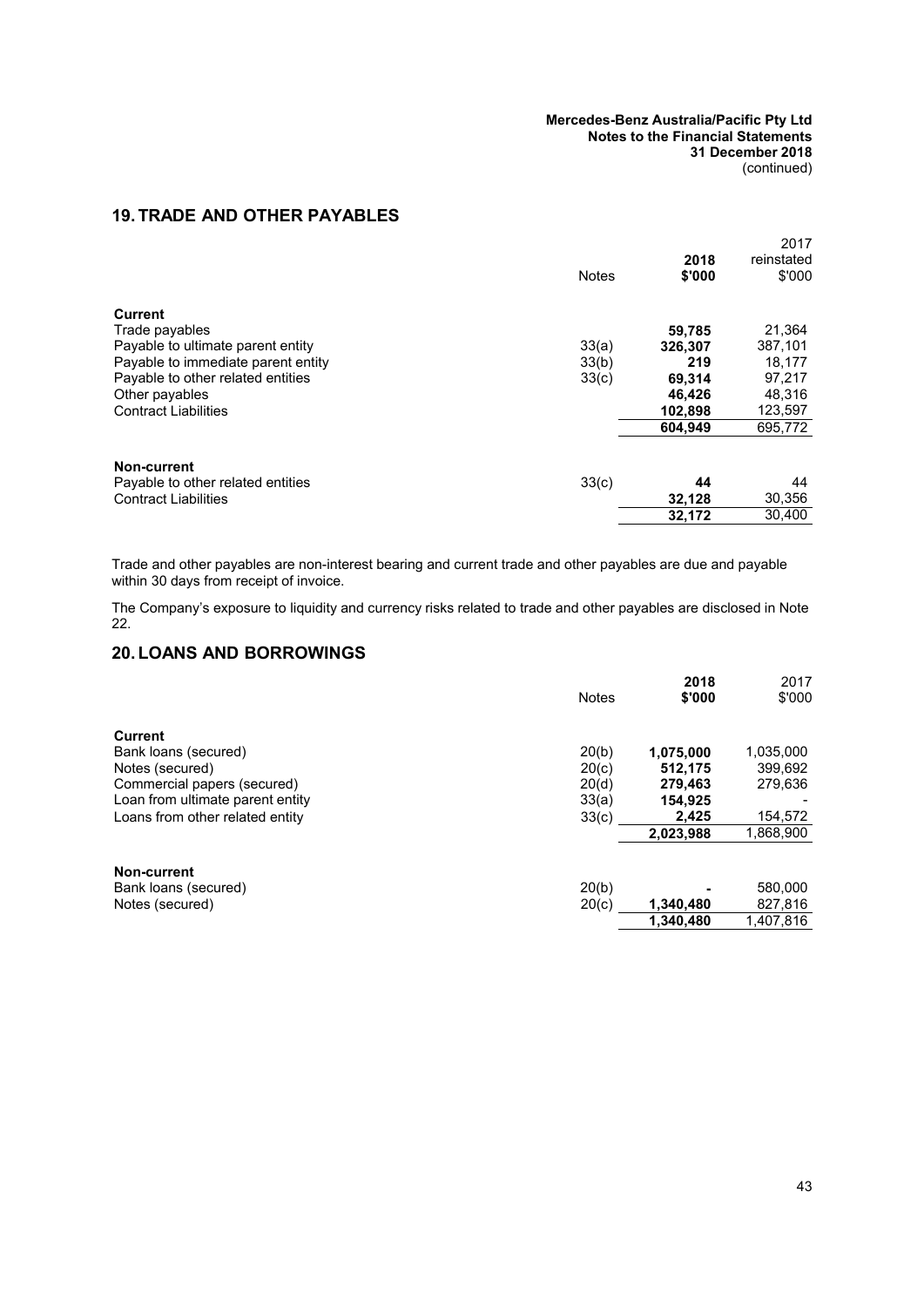### **20. LOANS AND BORROWINGS (CONTINUED)**

|                                                          | <b>Notes</b> | 2018<br>\$'000 | 2017<br>\$'000 |
|----------------------------------------------------------|--------------|----------------|----------------|
| The Company has access to the following lines of credit: |              |                |                |
| Bank overdraft (unsecured)                               | 20(a)        | 50,000         | 75,000         |
| Bank loans (secured)                                     | 20(b)        | 2,295,000      | 2,020,000      |
| Notes (secured)                                          | 20(c)        | 1,852,655      | 1,227,508      |
| Commercial papers (secured)                              | 20(d)        | 279,463        | 279,636        |
| Loans from ultimate parent entity                        | 20(e)        | 154,925        |                |
| Loans from other related entity                          | 20(f)        | 2,425          | 154,572        |
|                                                          |              | 4.634.468      | 3,756,716      |
|                                                          |              | 2018           | 2017           |
|                                                          | <b>Notes</b> | \$'000         | \$'000         |
| Facilities utilised at reporting date                    |              |                |                |
| Bank loans (secured)                                     | 20(b)        | 1,075,000      | 1,615,000      |
| Notes (secured)                                          | 20(c)        | 1,852,655      | 1,227,508      |
| Commercial papers (secured)                              | 20(d)        | 279,463        | 279,636        |
| Loans from ultimate parent entity                        | 20(e)        | 154,925        |                |
| Loans from other related entity                          | 20(f)        | 2,425          |                |
|                                                          |              | 3.364,468      | 3,122,144      |
|                                                          |              | 2018           | 2017           |
|                                                          | <b>Notes</b> | \$'000         | \$'000         |
| Facilities not utilised at reporting date                |              |                |                |
| Bank overdraft (unsecured)                               | 20(a)        | 50,000         | 75,000         |
| Bank loans (unsecured)                                   | 20(b)        | 1,220,000      | 405,000        |
|                                                          |              | 1,270,000      | 480,000        |
|                                                          |              |                |                |

The proceeds from interest bearing loans and borrowings have been used predominantly to finance the activities of related parties and to meet the Company's working capital needs. Interest payable on loans and borrowings and interest receivable from related parties have been included in profit or loss as finance costs and income respectively.

Current portion of bank loans, notes, commercial papers and loans from the ultimate parent entity and other related entity are payable within one year from the reporting date.

Non-current portion of bank loans, notes and loans from ultimate parent entity are payable on or before 10 August 2021, but after one year from the balance date of these financial statements.

<span id="page-45-1"></span>The Company's exposure to credit, liquidity and market rate risks and a sensitivity analysis for financial assets and liabilities are disclosed in Note [22](#page-44-0).

#### *(a) Bank overdraft (unsecured)*

<span id="page-45-0"></span>The Company's bank overdraft is denominated in AUD and is payable on demand and subject to annual review. Interest is charged at prevailing market rates.

#### *(b) Bank loans (secured)*

The Company's bank loans are denominated in AUD. The Company has access to credit facilities which are subject to annual renewal. Interest is charged at prevailing market rates. The Company has the following bank loans (secured) outstanding at 31 December 2018 which are guaranteed by the ultimate parent entity: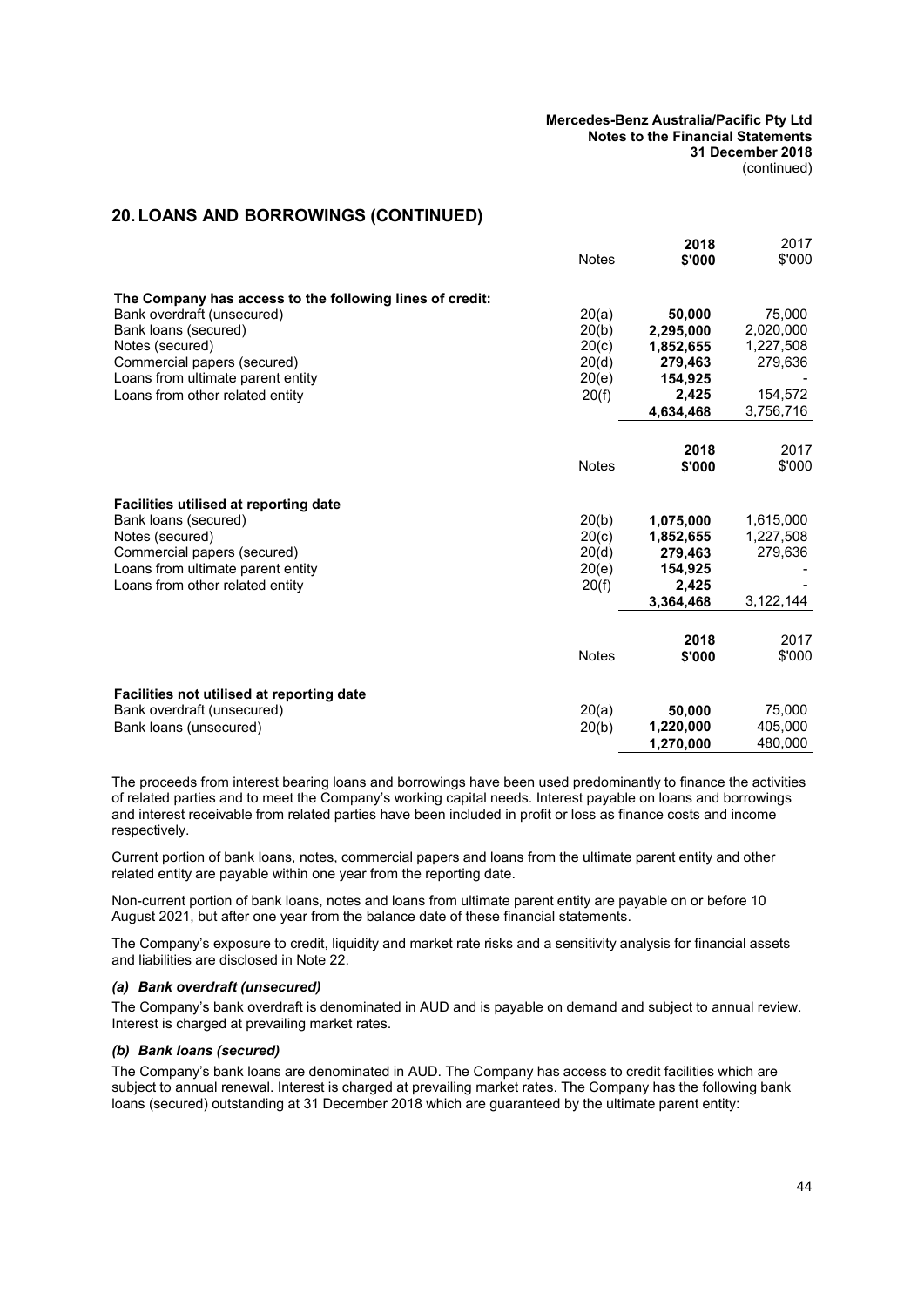### **20. LOANS AND BORROWINGS (CONTINUED)**

#### *(b) Bank loans (secured) (continued)*

| <b>Currency of Loan</b> | Value of Ioan | Due Date | Interest re-pricing |
|-------------------------|---------------|----------|---------------------|
| AUD                     | 100,000,000   | $Jan-19$ | On maturity         |
| <b>AUD</b>              | 80.000.000    | Jan-19   | On maturity         |
| <b>AUD</b>              | 50,000,000    | $Jan-19$ | On maturity         |
| <b>AUD</b>              | 100.000.000   | $Jan-19$ | On maturity         |
| <b>AUD</b>              | 60.000.000    | Feb-19   | On maturity         |
| <b>AUD</b>              | 315,000,000   | Mar-19   | On maturity         |
| AUD                     | 20,000,000    | Apr-19   | On maturity         |
| <b>AUD</b>              | 100,000,000   | Apr-19   | On maturity         |
| <b>AUD</b>              | 25,000,000    | Apr-19   | On maturity         |
| AUD                     | 50,000,000    | Apr-19   | On maturity         |
| <b>AUD</b>              | 25.000.000    | Apr-19   | On maturity         |
| <b>AUD</b>              | 50,000,000    | $Oct-19$ | On maturity         |
| <b>AUD</b>              | 100,000,000   | $Dec-19$ | On maturity         |
|                         |               |          |                     |

### <span id="page-46-0"></span>*(c) Notes (secured)*

The Company has authorised the following note issues outstanding at 31 December 2018 denominated in EUR and AUD which are guaranteed by the ultimate parent entity:

| Currency   | <b>Value of Notes</b> | Due Date      | Currency<br>Swap | On-lending | <b>Interest Rate Swap</b>       | <b>Interest</b><br>re-pricing |
|------------|-----------------------|---------------|------------------|------------|---------------------------------|-------------------------------|
|            |                       |               |                  |            | Quarterly Floating to Quarterly |                               |
| <b>EUR</b> | 100.000.000           | $May-19$      | EUR to AUD       | <b>AUD</b> | Floating                        | Quarterly                     |
| <b>EUR</b> | 200.000.000           | Mar-20        |                  | <b>EUR</b> |                                 | Quarterly                     |
| <b>EUR</b> | 100.000.000           | May-20        |                  | <b>EUR</b> |                                 | Quarterly                     |
| <b>EUR</b> | 125.000.000           | Aug-20        |                  | <b>EUR</b> |                                 | Yearly                        |
| <b>AUD</b> | 100.000.000           | May-19        |                  |            |                                 | On maturity                   |
| <b>AUD</b> | 125.000.000           | Aug-19        |                  |            |                                 | On maturity                   |
| <b>AUD</b> | 25.000.000            | Aug-19        |                  |            |                                 | On maturity                   |
| <b>AUD</b> | 100.000.000           | <b>Nov-19</b> |                  |            |                                 | On maturity                   |
| <b>AUD</b> | 125.000.000           | Mar-20        |                  |            |                                 | On maturity                   |
| <b>AUD</b> | 100,000,000           | Jun-20        |                  |            |                                 | On maturity                   |
| <b>AUD</b> | 100.000.000           | <b>Nov-20</b> |                  |            |                                 | On maturity                   |
| <b>AUD</b> | 100.000.000           | $Jan-21$      |                  |            |                                 | On maturity                   |
| <b>AUD</b> | 125,000,000           | Mar-21        |                  |            |                                 | On maturity                   |
| <b>AUD</b> | 100.000.000           | Aug-21        |                  |            |                                 | On maturity                   |

All issues are listed on the Luxembourg Stock Exchange and guaranteed by Daimler AG. Interest rates on AUD fixed interest notes are agreed at the inception of the notes. Interest rates on EUR floating interest notes are agreed at the inception of the notes and re-priced on a quarterly basis. Average interest rates are set out in Note [22.](#page-44-0)

### <span id="page-46-1"></span>*(d) Commercial papers (secured)*

The Company has authorised the following commercial papers issues outstanding at 31 December 2018 denominated in AUD which are guaranteed by the ultimate parent entity:

| Currencv   | <b>Value of Commercial</b><br><b>Papers</b> | <b>Due Date</b> | <b>Interest</b><br>re-pricing |
|------------|---------------------------------------------|-----------------|-------------------------------|
| <b>AUD</b> | 15,000,000                                  | Jan-19          | On maturity                   |
| <b>AUD</b> | 55,000,000                                  | $Jan-19$        | On maturity                   |
| <b>AUD</b> | 15.000.000                                  | $Jan-19$        | On maturity                   |
| <b>AUD</b> | 55,000,000                                  | $Jan-19$        | On maturity                   |
| <b>AUD</b> | 20,000,000                                  | Feb-19          | On maturity                   |
| <b>AUD</b> | 50,000,000                                  | Feb-19          | On maturity                   |
| <b>AUD</b> | 10.000.000                                  | Feb-19          | On maturity                   |
| <b>AUD</b> | 60.000.000                                  | Feb-19          | On maturity                   |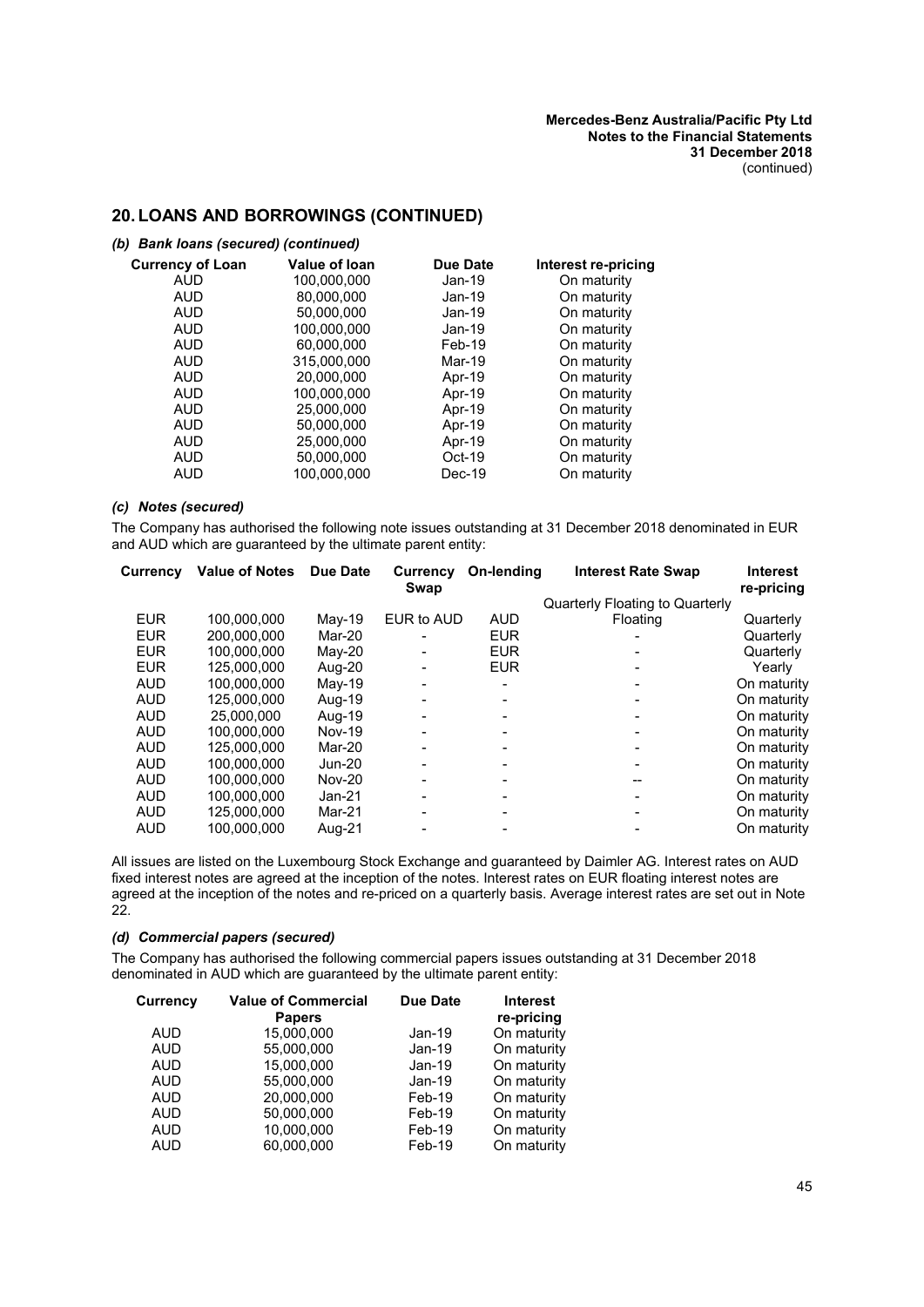# <span id="page-47-2"></span>**20. LOANS AND BORROWINGS (CONTINUED)**

#### <span id="page-47-0"></span>*(d) Commercial papers (secured) (continued)*

#### *(e) Loans from ultimate parent entity*

All issues are from Daimler AG (refer Note [33\(a\)\)](#page-69-0). Interest rates on related party loans are re-priced annually to market rates as indicated. Interest rates on fixed interest related party loans are agreed at the inception of the loans.

### <span id="page-47-1"></span>*(f) Loans from other related entity*

The Company has authorised the following loans from other related entities outstanding at 31 December 2018 denominated in AUD:

| Currency | <b>Value of Loan</b> | Due Date | Interest    |
|----------|----------------------|----------|-------------|
|          |                      |          | re-pricing  |
| AUD      | 2.425.228            | Jan-19   | On maturity |

<span id="page-47-3"></span>Loans from other related entities in 2018 relate to loans from Daimler Trucks and Buses Pacific Pty Ltd, a related party of the Company. The AUD loan from Daimler Trucks and Buses Pacific Pty Ltd is related to the cash pool balance with Mercedes-Benz Australia Pacific Pty Ltd.

# **21. DERIVATIVE FINANCIAL INSTRUMENTS**

|                                                                                                        | 2018<br>\$'000  | 2017<br>\$'000 |
|--------------------------------------------------------------------------------------------------------|-----------------|----------------|
|                                                                                                        |                 |                |
| <b>Derivative Assets</b><br>Current                                                                    |                 |                |
| Cross currency swap contracts - cash flow hedges<br>Foreign exchange swap contracts - cash flow hedges | 15,130<br>4,604 |                |
| Interest rate swap contracts - cash flow hedges                                                        | 75              | 106            |
| Interest rate swap contracts - fair value hedges                                                       | 391             | 124            |
|                                                                                                        | 20,200          | 230            |
| Non-current                                                                                            |                 |                |
| Interest rate swap contracts - cash flow hedges                                                        | 290             | 2,714          |
| Interest rate swap contracts - fair value hedges                                                       |                 | 633            |
| Cross currency swap contracts - cash flow hedges                                                       |                 | 6,999          |
|                                                                                                        | 290             | 10,346         |
| <b>Derivative Liabilities</b><br>Current                                                               |                 |                |
| Interest rate swap contracts - cash flow hedges                                                        | 75              | 106            |
| Interest rate swap contracts - fair value hedges                                                       | 391             | 124            |
|                                                                                                        | 466             | 230            |
| Non-current                                                                                            |                 |                |
| Interest rate swap contracts - cash flow hedges                                                        | 290             | 2,713          |
| Interest rate swap contracts - fair value hedges                                                       |                 | 633            |
|                                                                                                        | 290             | 3,346          |

The Company's exposure to credit, liquidity and market rate risks and a sensitivity analysis for financial assets and liabilities are disclosed in Note [22](#page-44-0). Contracts are classified as current where maturity dates are less than 12 months. All other contracts are classified as non-current.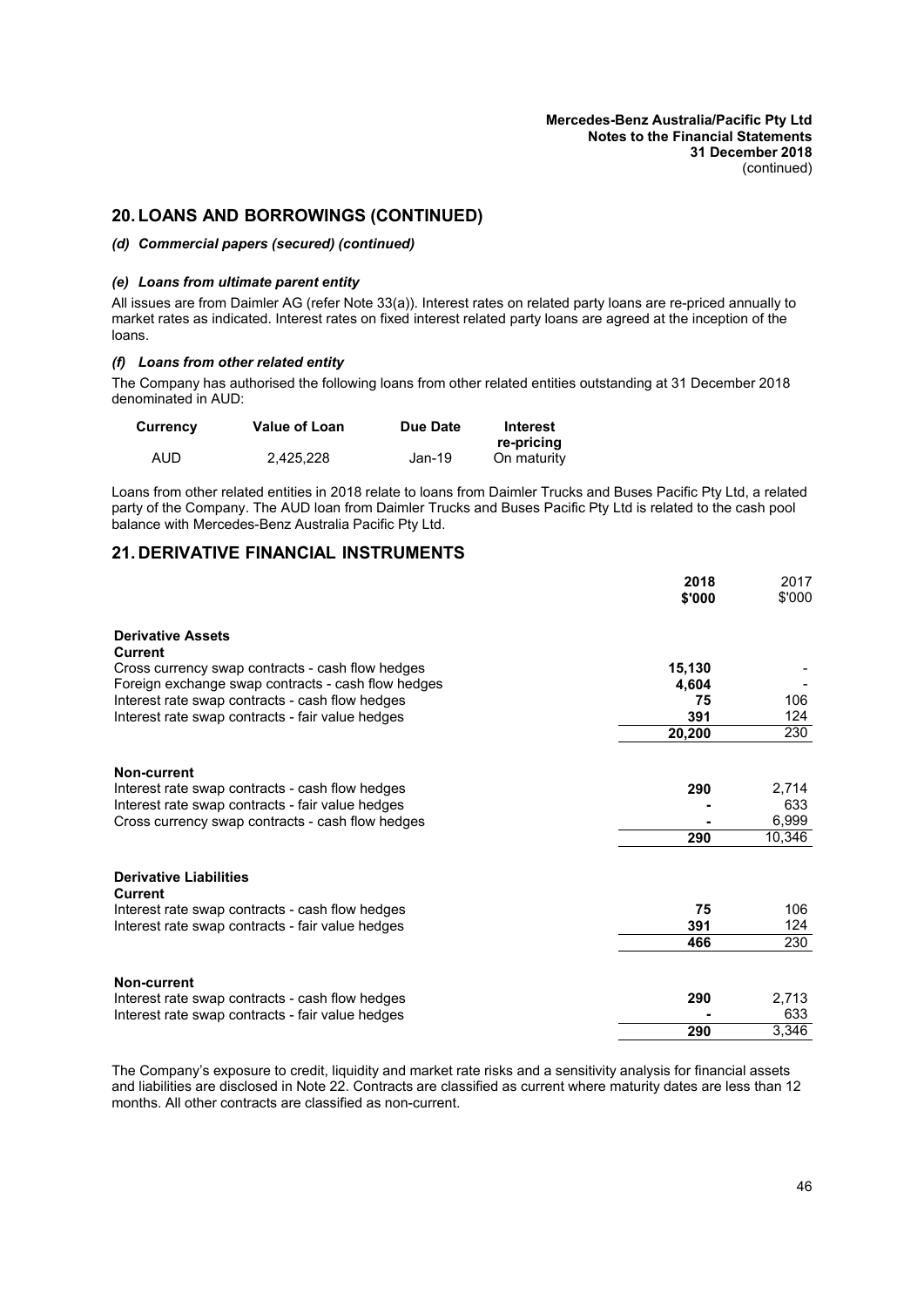### **22. FINANCIAL INSTRUMENTS**

The Company has exposure to credit, liquidity and market risks from its use of financial instruments.

This note presents information about the Company's exposure to each of the above risks, its objectives, policies and processes for measuring and managing risk, and the management of capital. Further quantitative disclosures are also included in this note and throughout this financial report.

The Board of Directors has overall responsibility for the establishment and oversight of the risk management framework and is also responsible for developing and monitoring risk management policies.

Risk management policies are established to identify and analyse the risks faced by the Company to set appropriate risk limits and controls, and to monitor risks and adherence to limits. Risk management policies and systems are reviewed regularly to reflect changes in market conditions and the Company's activities. The Company, through its training and management standards and procedures, aims to develop a disciplined and constructive control environment in which all employees understand their roles and obligations.

The Board oversees how management monitors compliance with the Company's risk management policies and procedures and reviews the adequacy of the risk management framework in relation to the risks faced by the Company.

#### **Credit risk**

Management has a credit policy in place and the exposure to credit risk is monitored on an ongoing basis. Credit evaluations are performed on all customers and certain key suppliers. Credit risk represents the loss that would be recognised if counterparties failed to perform as contracted.

Swap and foreign exchange contracts are subject to credit risk in relation to the relevant counterparties, which is principally Daimler AG. At 31 December 2018 the credit rating of Daimler AG was as follows:

| <b>Standard &amp; Poors</b> | А  |
|-----------------------------|----|
| Moody's                     | A2 |
| Fitch                       | А- |

The Company also has derivative contracts with external counterparties. The Company's ultimate parent Daimler AG determines which counterparties are contracted with. Typically this will only be with A rated external counterparties.

The maximum credit risk exposure on foreign currency contracts is the full amount of the foreign currency the Company pays when settlement occurs, should the counterparty fail to pay the amount which it is committed to pay the Company.

#### *Exposure to credit risk*

The carrying amount of the Company's financial assets represents the maximum credit exposure. The Company's maximum exposure to credit risk at the reporting date was:

|                                  | <b>Notes</b> | 2018<br>\$'000 | 2017<br>reinstated<br>\$'000 |
|----------------------------------|--------------|----------------|------------------------------|
| Trade and other receivables      | 14           | 3,881,184      | 4,175,571                    |
| Cash and cash equivalents        | 13           | 124,677        | 170,589                      |
| Derivative financial instruments |              | 20.490         | 10,576                       |
|                                  |              | 4.026.351      | 4,356,736                    |

The Company minimises concentration of credit risk by undertaking transactions with a large number of customers and counterparties, and is not materially exposed to any individual third party customer as at the reporting date.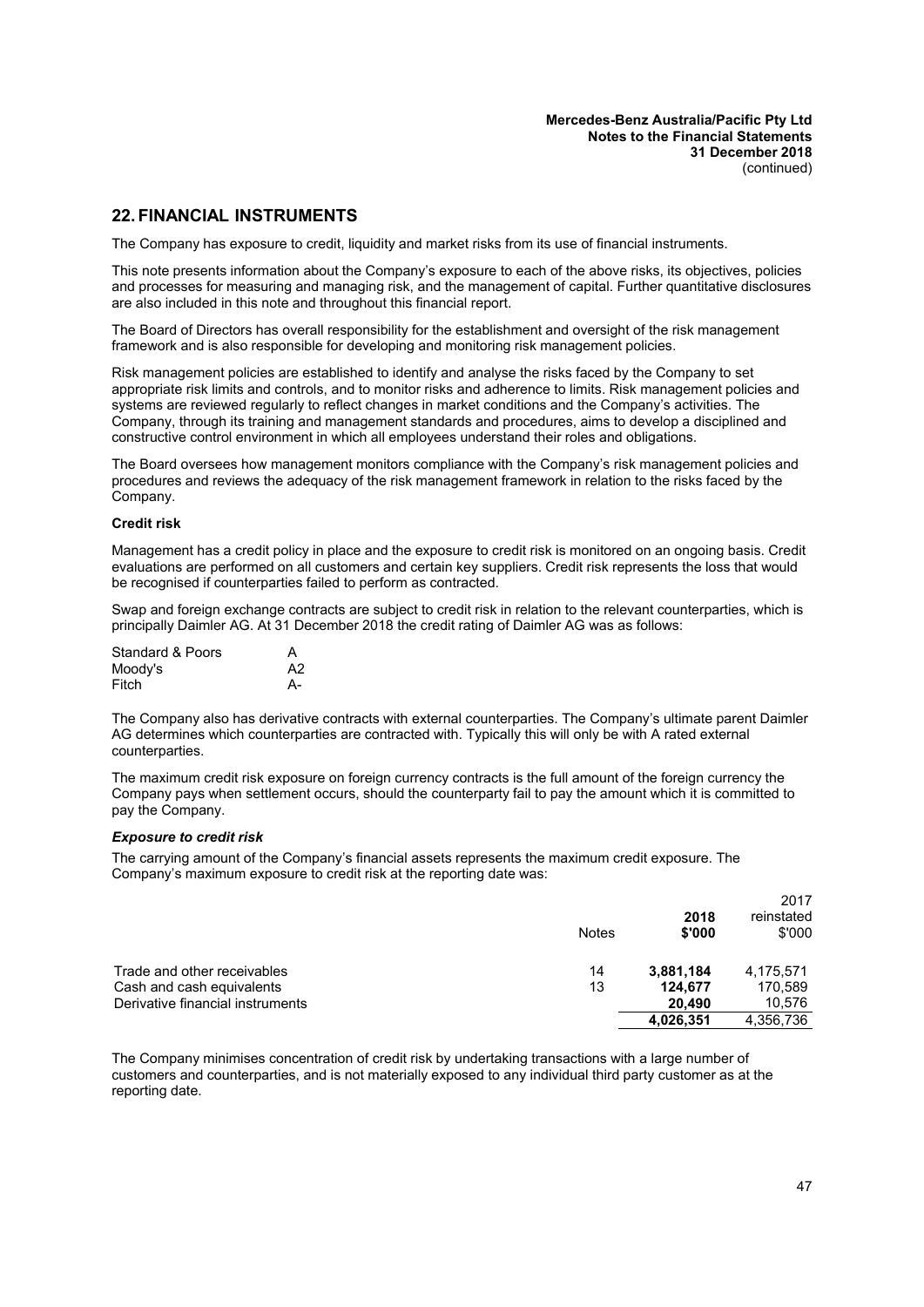#### **Credit risk (continued)**

#### *Exposure to credit risk (continued)*

At reporting date 83% (2017: 89%) of trade and other receivables related to a related party, Mercedes-Benz Financial Services Australia Pty Ltd. Mercedes-Benz Financial Services Australia Pty Ltd is subject to a commitment from DAuP to ensure it has sufficient funds available to meet its debts. Other than this, there were no significant concentrations of credit risk relating to the Company's trade and other receivables.

The Company's maximum exposure to credit risk for trade and other receivables at the reporting date by geographic region was:

|             | 2018<br>\$'000           | 2017<br>reinstated<br>\$'000 |
|-------------|--------------------------|------------------------------|
| Australia   | 3,874,695                | 4,149,018                    |
| Europe      | 5,978                    | 17,570                       |
| New Zealand | 503                      | 1,195                        |
| Asia        | 8                        | 481                          |
| Americas    | $\overline{\phantom{0}}$ | 7,302                        |
| Africa      | $\overline{\phantom{0}}$ | 5                            |
|             | 3,881,184                | 4,175,571                    |
|             |                          |                              |

The Company's maximum exposure to credit risk for trade and other receivables at the reporting date by type of customer was:

|                     | 2018<br>\$'000 | 2017<br>reinstated<br>\$'000 |
|---------------------|----------------|------------------------------|
| Wholesale customers | 3,881,184      | 4,175,571                    |

#### *Impairment losses*

The provision relates to lifetime expected credit losses on short term trade receivables.

The movement in the allowance for impairment in respect of the trade and other receivables during the year was:

|                                           | 2018<br>\$'000 | 2017<br>\$'000 |
|-------------------------------------------|----------------|----------------|
| Balance at 1 January                      | 124            | 30             |
| Impairment losses recognised / (reversed) | 965            | 124            |
| Allowance (utilised) / amount recovered   | (784)          | (30)           |
| Balance at 31 December                    | 305            | 124            |

Impairment losses incurred in respect of trade and other receivables for the reporting period primarily related to a high probability of not collecting debts from external retail customers (refer Note [14](#page-37-0)).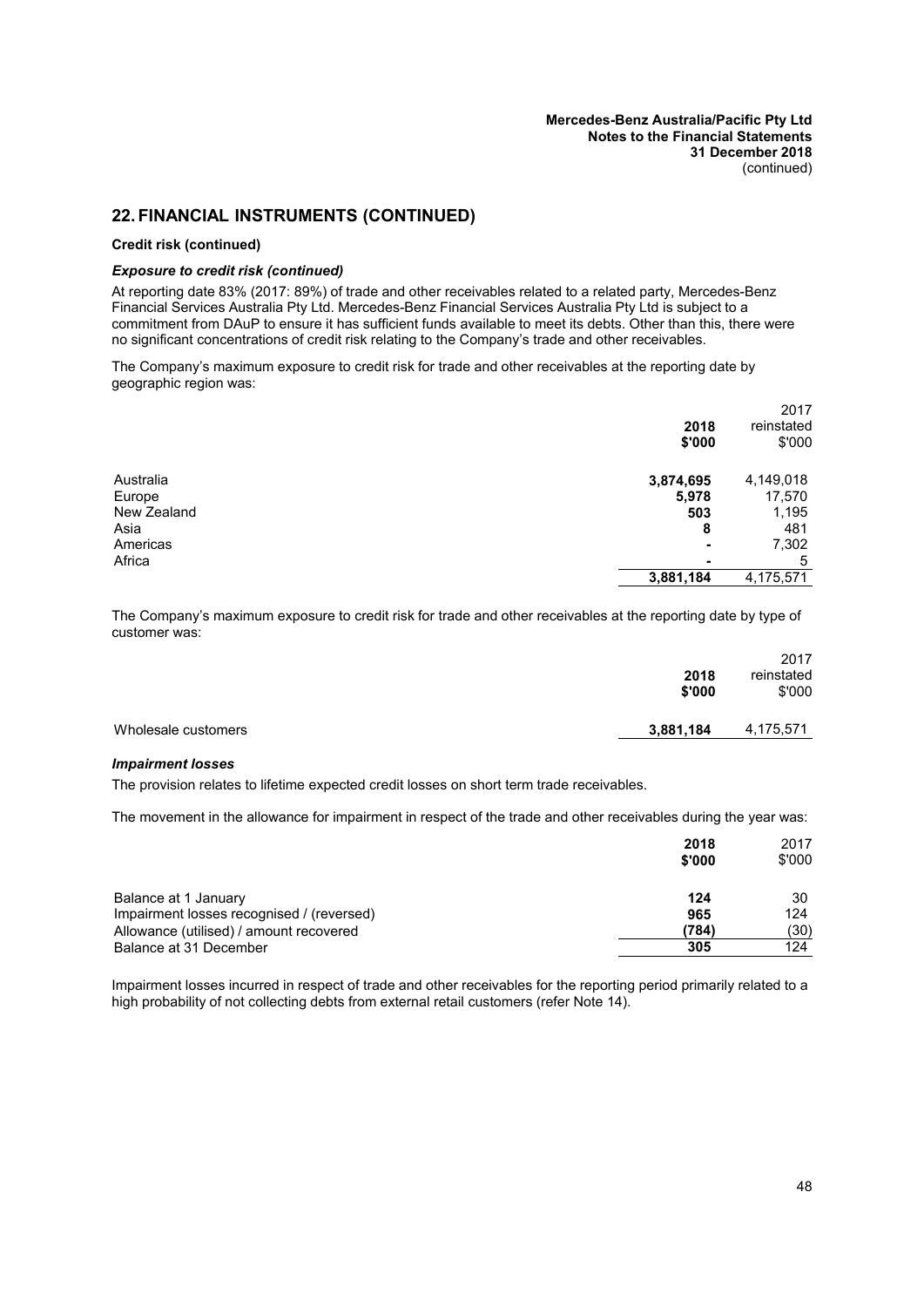#### **Credit risk (continued)**

#### *Impairment losses (continued)*

The ageing of the Company's trade and other receivables at the reporting date was:

|                      |                        |                      | 2017            |                      |  |
|----------------------|------------------------|----------------------|-----------------|----------------------|--|
|                      |                        | 2018                 |                 | reinstated           |  |
|                      | <b>Gross</b><br>\$'000 | Impairment<br>\$'000 | Gross<br>\$'000 | Impairment<br>\$'000 |  |
| Not past due         | 3,868,421              |                      | 4,142,122       |                      |  |
| Past due 1-30 days   | 12,359                 | ۰                    | 21.294          | $\blacksquare$       |  |
| Past due 30-60 days  |                        | -                    | 2,171           |                      |  |
| Past due 60-90 days  | 164                    | ۰                    | 1,362           |                      |  |
| Past due 90-120 days | 60                     | -                    | 4,581           |                      |  |
| Past due 120+ days   | 485                    | (305)                | 4,165           | (124)                |  |
|                      | 3,881,489              | (305)                | 4,175,695       | (124)                |  |

### **Liquidity risk**

Liquidity risk is the risk that the Company will not be able to meet its financial obligations as they fall due. The Company's approach to managing liquidity is to ensure, as far as possible, that it will always have sufficient liquidity to meet its liabilities when due, under both normal and stressed conditions, without incurring unacceptable losses or risking damage to the Company's reputation. The Company monitors cash flow requirements to ensure that it has sufficient cash on demand to meet expected operational expenses on an on-going basis.

Daimler AG applies a cash concentration method for cash and asset management throughout the global Daimler group. The overriding principle of cash management is to concentrate cash at the highest possible level to maximise investment returns and to minimise borrowing costs.

Daimler AG Group treasury develops proposals concerning the allocation of financial assets on the basis of the global Daimler group's liquidity planning; the CFO is to determine the final asset allocation.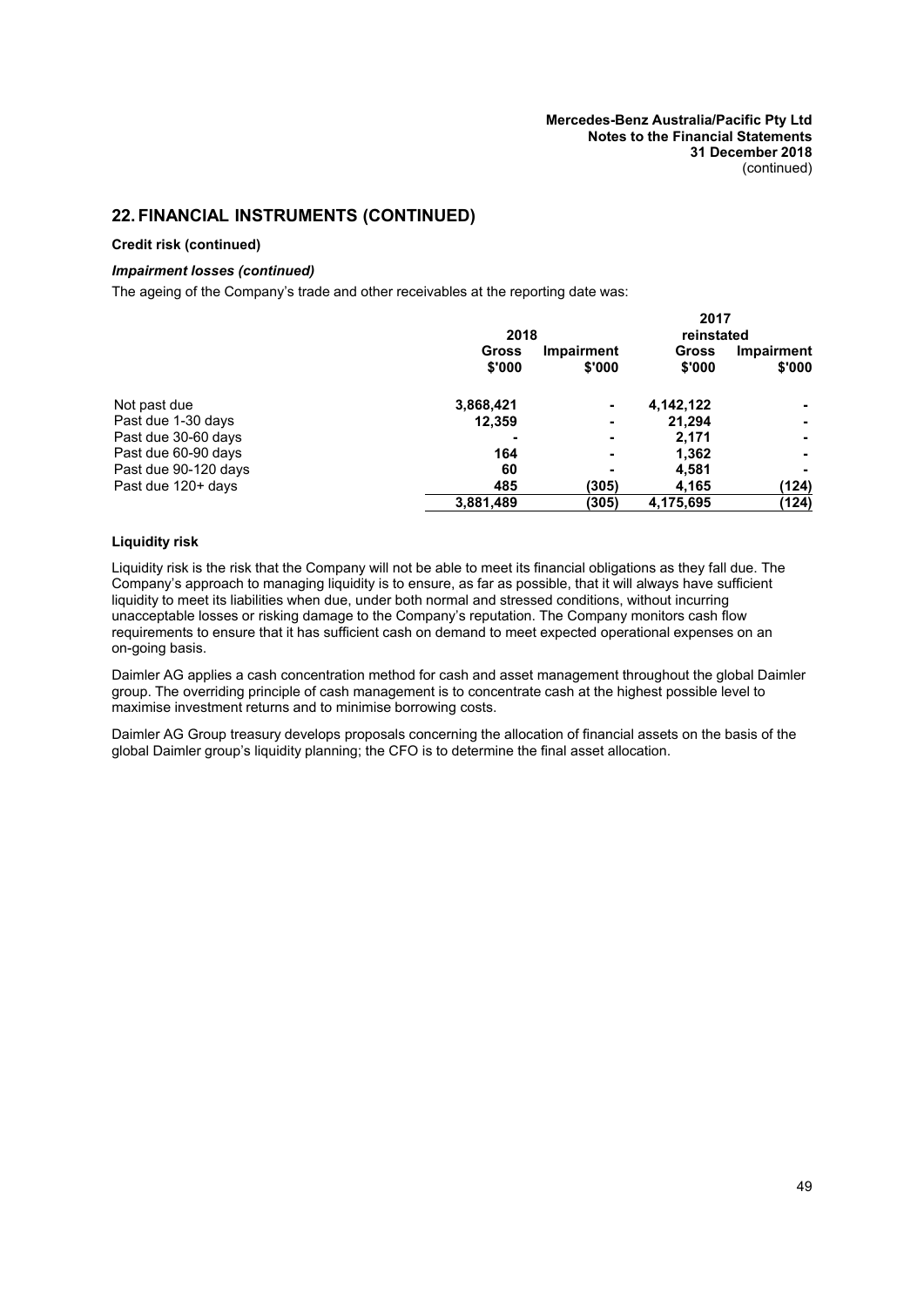### **Liquidity risk (continued)**

The following are the contractual maturities of financial assets and liabilities, including estimated interest receipts or payments:

| 2018<br>\$'000                                              | Notes | Carrying<br>amount<br>\$'000 | Contractual<br>\$'000 | cash flows 1 year or less<br>\$'000 | 1 to 2 years<br>\$'000 | 2 to 5 years<br>\$'000 | More than 5<br>years<br>\$'000 |
|-------------------------------------------------------------|-------|------------------------------|-----------------------|-------------------------------------|------------------------|------------------------|--------------------------------|
| Non derivative financial assets                             |       |                              |                       |                                     |                        |                        |                                |
| Loans and other receivables due from other related entities | 14    | 2,981,938                    | 2,983,498             | 1,642,340                           | 1,016,158              | 325,000                |                                |
| Treasury sweep                                              | 14    | 276,786                      |                       |                                     |                        |                        |                                |
|                                                             |       | 3,258,724                    | 2,983,498             | 1,642,340                           | 1,016,158              | 325,000                |                                |
| Non derivative financial assets                             |       |                              |                       |                                     |                        |                        |                                |
| Bank loans (secured)                                        | 20    | (1,075,000)                  | (1,075,000)           | (1,075,000)                         |                        |                        |                                |
| Notes issued (secured)                                      | 20    | (1,852,655)                  | (1,853,500)           | (512, 342)                          | (1,016,158)            | (325,000)              |                                |
| Loans from other related entities                           | 20    | (2, 425)                     |                       |                                     |                        |                        |                                |
| Commercial papers (secured)                                 | 20    | (279, 463)                   | (280,000)             | (280,000)                           |                        |                        |                                |
| Loans from the ultimate parent entity                       | 20    | (154, 925)                   | (154, 918)            | (154, 918)                          |                        |                        |                                |
| Trade and other payables                                    | 19    | (637, 121)                   | (637, 121)            | (637,121)                           |                        |                        |                                |
|                                                             |       | (4,001,589)                  | (4,000,539)           | (2,659,381)                         | (1,016,158)            | (325,000)              |                                |
| Derivative financial assets                                 |       |                              |                       |                                     |                        |                        |                                |
| Interest rate swap contracts – cash flow hedges             | 21    | 365                          |                       |                                     |                        |                        |                                |
| Interest rate swap contracts - fair value hedges            | 21    | 391                          |                       |                                     |                        |                        |                                |
| Cross currency swap - cash flow hedges                      | 21    |                              |                       |                                     |                        |                        |                                |
| Receive legs                                                |       | 15,130                       | 162,400               | 162,400                             |                        |                        |                                |
| Pay legs                                                    |       |                              | (146, 037)            | (146, 037)                          |                        |                        |                                |
| Foreign exchange swap contracts - cash flow hedges          | 21    |                              |                       |                                     |                        |                        |                                |
| Receive legs                                                |       | 4,604                        | 155,141               | 155,141                             |                        |                        |                                |
| Pay legs                                                    |       |                              | (150,307)             | (150,307)                           |                        |                        |                                |
|                                                             |       | 20,490                       | 21,197                | 21,197                              | $\blacksquare$         | $\blacksquare$         |                                |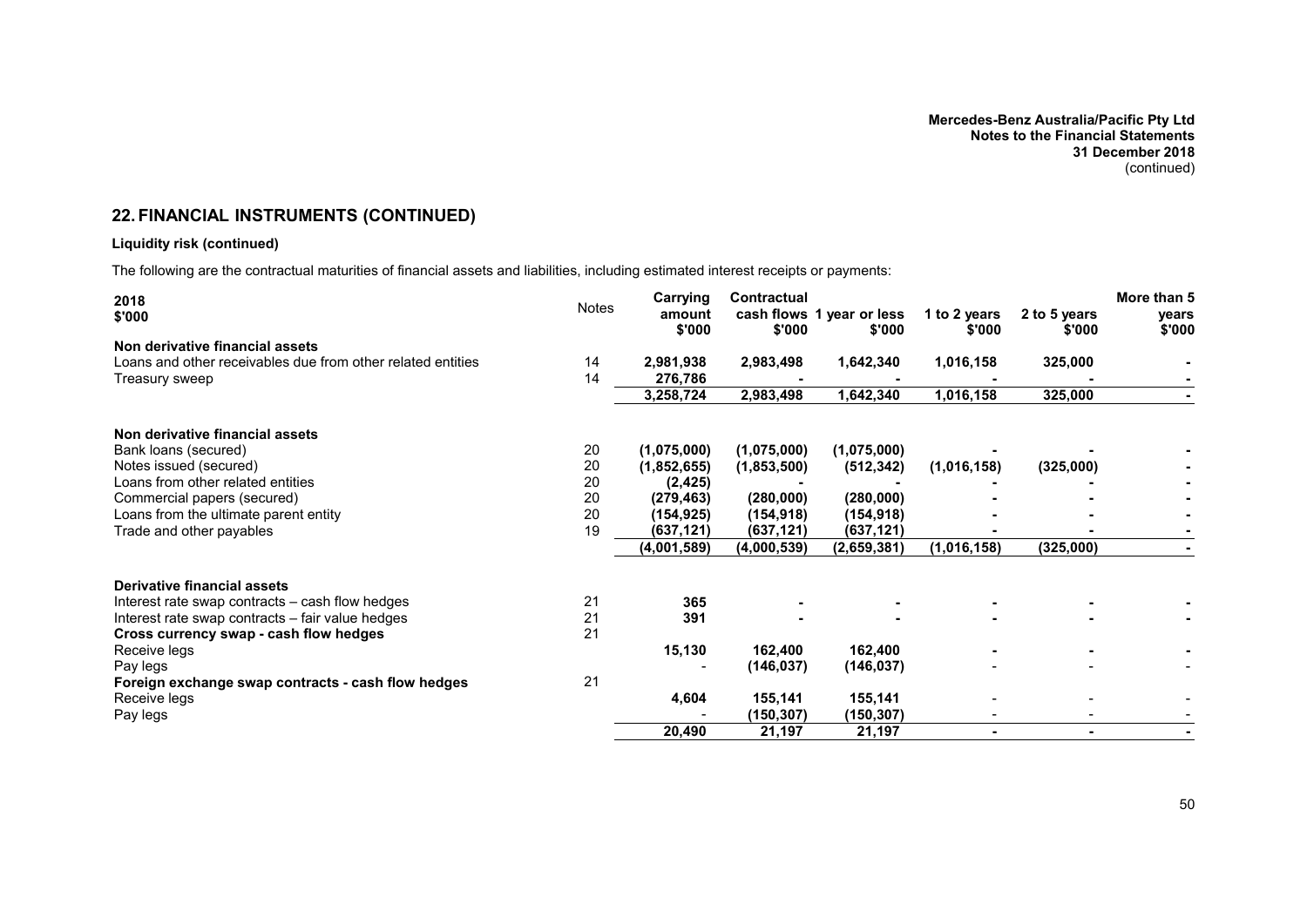**Liquidity risk (continued)**

| 2018<br>\$'000                                                                      | <b>Notes</b> | Carrving<br>amount<br>\$'000 | <b>Contractual</b><br>\$'000 | cash flows 1 year or less<br>\$'000 | 1 to 2 years<br>\$'000 | 2 to 5 years<br>\$'000 | More than 5<br>vears<br>\$'000 |
|-------------------------------------------------------------------------------------|--------------|------------------------------|------------------------------|-------------------------------------|------------------------|------------------------|--------------------------------|
| Derivative financial liabilities<br>Interest rate swap contracts – cash flow hedges | 21           | (365)                        |                              |                                     |                        |                        |                                |
| Interest rate swap contracts – fair value hedges                                    | ว 1          | (391)                        |                              | $\overline{\phantom{a}}$            |                        | $\sim$                 |                                |
|                                                                                     |              | (756)                        |                              |                                     |                        |                        |                                |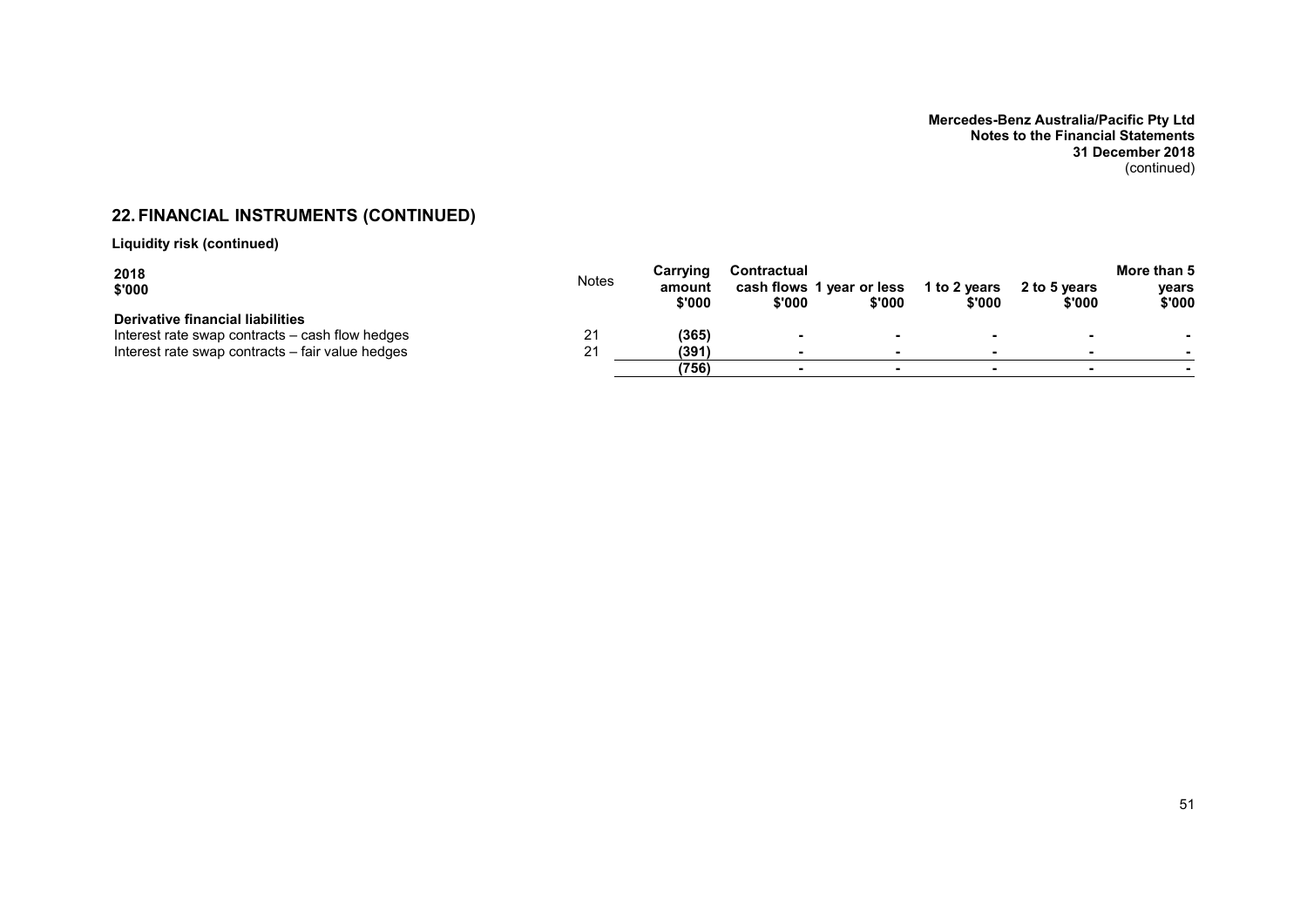# **22. FINANCIAL INSTRUMENTS (CONTINUED)**

# **Liquidity risk (continued)**

| 2017<br>\$'000                                              | <b>Notes</b> | Carrying<br>amount<br>\$'000 | Contractual<br>cash flows<br>\$'000 | year or less<br>\$'000 | 1 to 2 years<br>\$'000 | 2-5 years<br>\$'000 | More than 5<br>years<br>\$'000 |
|-------------------------------------------------------------|--------------|------------------------------|-------------------------------------|------------------------|------------------------|---------------------|--------------------------------|
| Non derivative financial assets                             |              |                              |                                     |                        |                        |                     |                                |
| Loans and other receivables due from other related entities | 14           | 3,236,310                    | 3,316,255                           | 1,875,284              | 1,106,721              | 334,250             |                                |
| Treasury sweep                                              | 14           | 324,813                      |                                     |                        |                        |                     |                                |
|                                                             |              | 3,561,123                    | 3,316,255                           | 1,875,284              | 1,106,721              | 334,250             |                                |
| Non derivative financial liabilities                        |              |                              |                                     |                        |                        |                     |                                |
| Bank loans (secured)                                        | 20           | (1,615,000)                  | (1,650,925)                         | (1,059,413)            | (589, 234)             | (1, 196)            | (1,082)                        |
| Notes issued (secured)                                      | 20           | (1,227,508)                  | (1,284,949)                         | (429, 465)             | (521, 640)             | (333, 844)          |                                |
| Loans from other related entities                           | 20           | (154, 572)                   | (13, 436)                           | (13, 436)              |                        |                     |                                |
| Commercial papers (secured)                                 | 20           | (279, 636)                   | (280,000)                           | (280,000)              |                        |                     |                                |
| Trade and other payables                                    | 19           | (572, 220)                   | (572, 220)                          | (572, 220)             |                        |                     |                                |
|                                                             |              | (3,848,936)                  | (3,801,530)                         | (2, 354, 534)          | (1, 110, 874)          | (335, 040)          | (1,082)                        |
| Derivative financial assets                                 |              |                              |                                     |                        |                        |                     |                                |
| Interest rate swap contracts – cash flow hedges             | 21           | 2,820                        | 2,953                               | 812                    | 1,621                  | 520                 |                                |
| Interest rate swap contracts - fair value hedges            | 21           | 757                          | 677                                 | 1,112                  | (435)                  |                     |                                |
| Cross currency swap - cash flow hedges                      |              |                              |                                     |                        |                        |                     |                                |
| Receive legs                                                | 21           | 6,999                        | 154,292                             | 496                    | 153,796                |                     |                                |
| Pay legs                                                    |              |                              | (152, 949)                          | (3,750)                | (149, 199)             |                     |                                |
| Foreign exchange swap contracts - no hedge accounting       |              |                              |                                     |                        |                        |                     |                                |
| Receive legs                                                | 21           |                              |                                     |                        |                        |                     |                                |
| Pay legs                                                    |              |                              |                                     |                        |                        |                     |                                |
| Foreign exchange swap contracts - cash flow hedges          |              |                              |                                     |                        |                        |                     |                                |
| Receive legs                                                | 21           |                              |                                     |                        |                        |                     |                                |
| Pay legs                                                    |              |                              |                                     |                        |                        |                     |                                |
|                                                             |              | 10,576                       | 4,973                               | (1, 330)               | 5,783                  | 520                 |                                |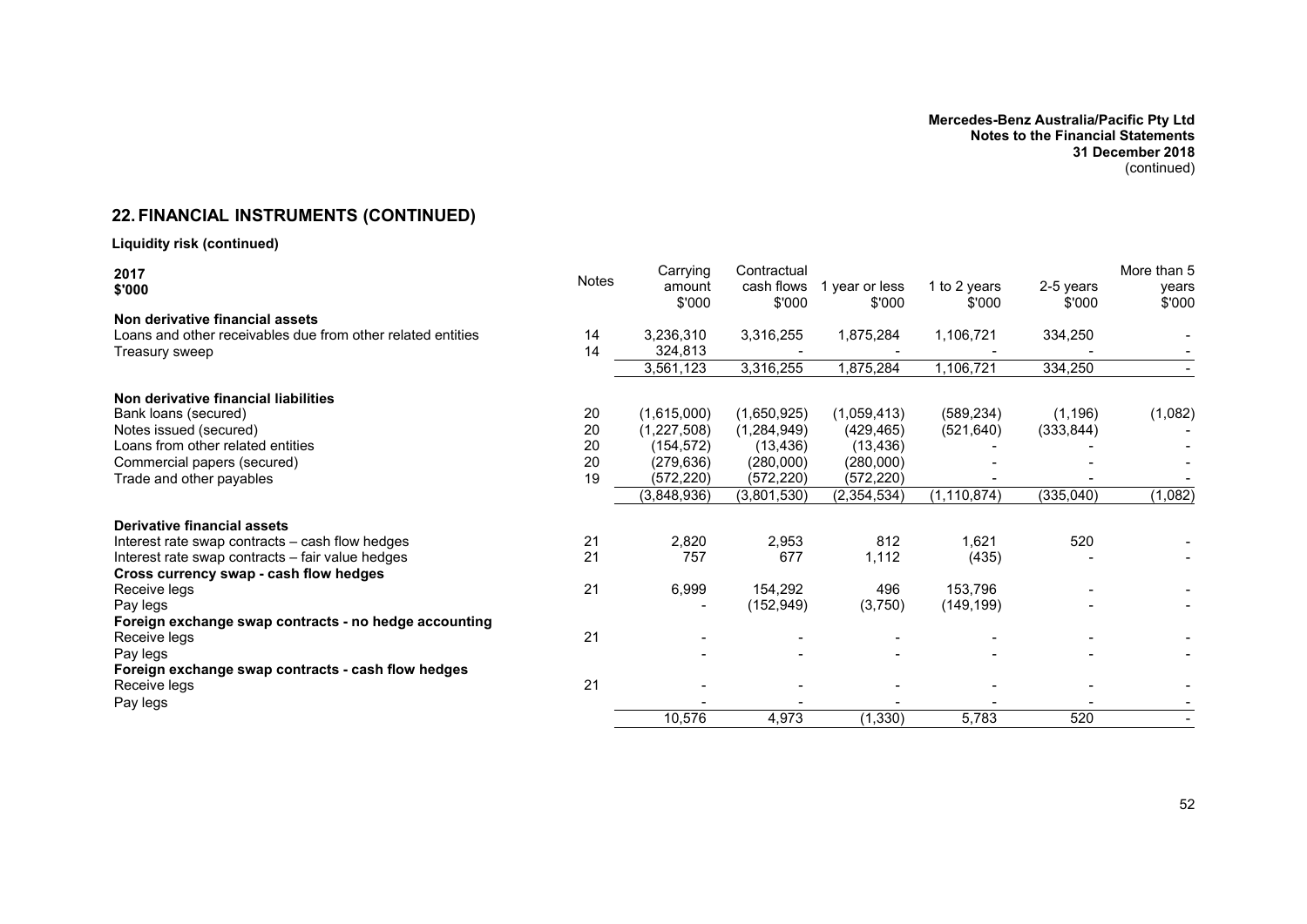**Liquidity risk (continued)**

| 2017<br>\$'000                                           | <b>Notes</b> | Carrying<br>amount<br>\$'000 | Contractual<br>cash flows<br>\$'000 | year or less<br>\$'000 | I to 2 years<br>\$'000 | 2-5 vears<br>\$'000 | More than 5<br>years<br>\$'000 |
|----------------------------------------------------------|--------------|------------------------------|-------------------------------------|------------------------|------------------------|---------------------|--------------------------------|
| <b>Derivative financial liabilities</b>                  |              |                              |                                     |                        |                        |                     |                                |
| Interest rate swap contracts – cash flow hedges          | 21           | (2,819)                      | (2,953)                             | (812)                  | (1,621)                | (520)               |                                |
| Interest rate swap contracts – fair value hedges         | 21           | (757)                        | (677)                               | (1, 112)               | 435                    |                     |                                |
| Cross currency swap - cash flow hedges                   |              |                              |                                     |                        |                        |                     |                                |
| Receive legs                                             | 21           |                              | $\overline{\phantom{0}}$            |                        |                        |                     |                                |
| Pay legs                                                 |              |                              | $\overline{\phantom{0}}$            |                        |                        |                     |                                |
| Forward foreign exchange contracts - no hedge accounting |              |                              |                                     |                        |                        |                     |                                |
| Receive legs                                             | 21           |                              |                                     |                        |                        |                     |                                |
| Pay legs                                                 |              |                              |                                     |                        |                        |                     |                                |
|                                                          |              | (3,576)                      | (3,630)                             | (1,924)                | (1,186)                | (520)               |                                |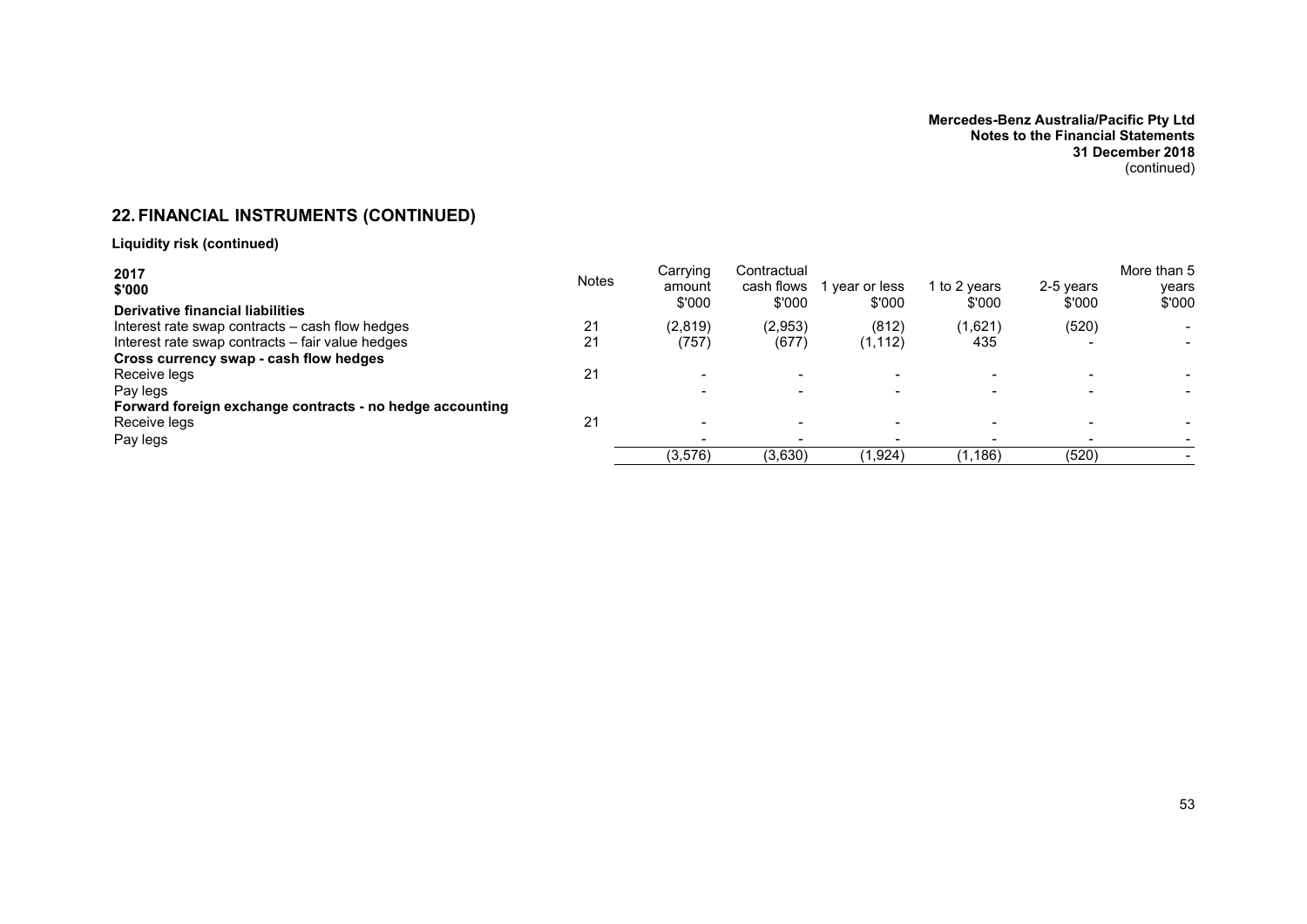#### **Currency risk**

The Company is exposed to foreign currency risk on purchases and funding transactions that are denominated in a currency other than AUD. The currencies giving rise to this risk are USD (vehicle inventory purchases) and EUR (loans and borrowings, spare parts purchases or specific contracts). The Company uses forward exchange contracts to economically hedge certain firm purchase commitments denominated in foreign currencies.

In respect of other monetary assets and liabilities held in currencies other than the AUD, the Company ensures that the net exposure is kept to an acceptable level, by buying or selling foreign currencies at spot rates where necessary to address short-term imbalances. The Company uses cross currency swaps, foreign exchange swap contracts and forward exchange contracts to hedge monetary assets and liabilities held in foreign currencies.

The Company's exposure to foreign currency risk at reporting date was based on notional amounts as set out in the tables below. Note that the only material net currency exposure is with USD. As mentioned above these exposures are taken to hedge against USD firm purchase commitments. The effect of movements in foreign exchange rates on the Company's net currency exposure is disclosed in the Sensitivity Analysis below.

**2018**

|                                                                                             |                      | 20 I O               |                      |                      |                      |
|---------------------------------------------------------------------------------------------|----------------------|----------------------|----------------------|----------------------|----------------------|
|                                                                                             | <b>AUD</b><br>\$'000 | <b>EURO</b><br>€'000 | <b>USD</b><br>\$'000 | <b>SGD</b><br>\$'000 | <b>NZD</b><br>\$'000 |
| Non derivative financial assets                                                             |                      |                      |                      |                      |                      |
| Cash and cash equivalents                                                                   | 124,677              |                      |                      |                      |                      |
| Trade receivables<br>Receivables due from ultimate                                          | 67,383               | 73                   |                      |                      |                      |
| parent entity<br>Receivables due from immediate                                             | 846                  | 379                  | 3,088                |                      |                      |
| parent entity<br>Loans and other receivables due                                            | 42,715               |                      |                      |                      |                      |
| from other related entities                                                                 | 3,057,557            | 427,013              |                      |                      |                      |
| Prepayments and other assets                                                                | 14,969               |                      |                      |                      |                      |
|                                                                                             | 3,308,147            | 427,465              | 3,088                |                      |                      |
| Non derivative financial<br><b>liabilities</b>                                              |                      |                      |                      |                      |                      |
| Bank loans (secured)                                                                        | (1,075,000)          |                      |                      |                      |                      |
| Notes issued (secured)                                                                      | (997, 878)           | (525,000)            |                      |                      |                      |
| Commercial papers (secured)<br>Loans from the ultimate parent                               | (279, 463)           |                      |                      |                      |                      |
| entity                                                                                      |                      | (95, 515)            |                      |                      |                      |
| Loans from other related parties                                                            | (2, 425)             |                      |                      |                      |                      |
| Trade payables                                                                              | (625,651)            | (1,866)              | (3,997)              | (2,674)              |                      |
|                                                                                             | (2,980,417)          | (622,381)            | (3,997)              | (2,674)              |                      |
| <b>Derivative financial assets</b><br><b>Cash flow hedges</b><br><b>Cross currency swap</b> |                      |                      |                      |                      |                      |
| Receive legs                                                                                |                      | 100,000              |                      |                      |                      |
| Pay legs<br>Foreign exchange swap                                                           | (147, 340)           |                      |                      |                      |                      |
| contracts<br>Receive legs                                                                   |                      |                      |                      |                      |                      |
| Pay legs                                                                                    | (150, 433)           | 95,516               |                      |                      |                      |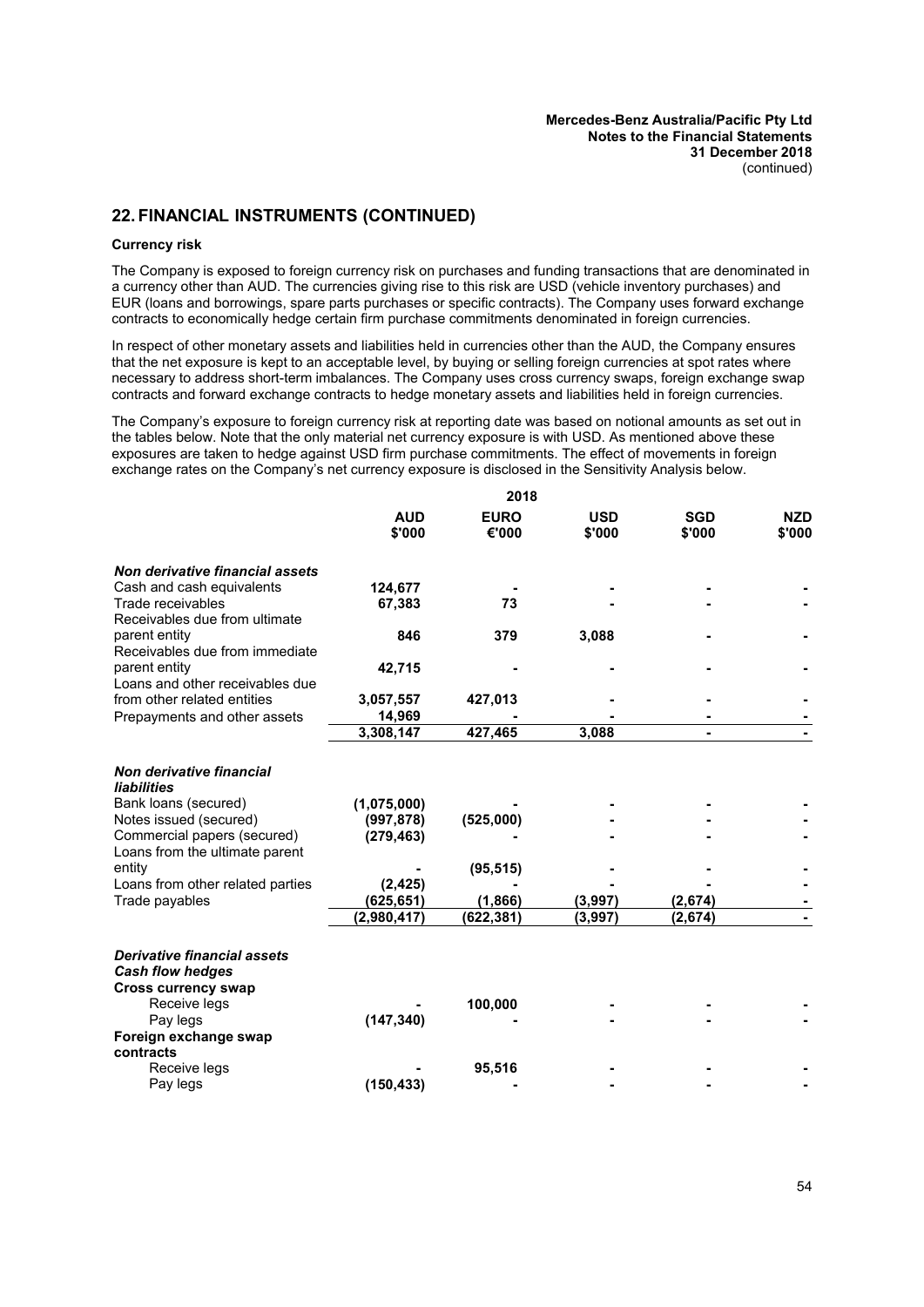**Currency risk (continued)**

|                                                  |                      | 2018                 |                      |                      |                      |
|--------------------------------------------------|----------------------|----------------------|----------------------|----------------------|----------------------|
|                                                  | <b>AUD</b><br>\$'000 | <b>EURO</b><br>€'000 | <b>USD</b><br>\$'000 | <b>SGD</b><br>\$'000 | <b>NZD</b><br>\$'000 |
| Interest rate swap contracts                     |                      |                      |                      |                      |                      |
| Receive legs                                     | 775,000              |                      |                      |                      |                      |
| Pay legs                                         | (775,000)            |                      |                      |                      |                      |
| <b>Fair value hedges</b>                         |                      |                      |                      |                      |                      |
| Interest rate swap contracts                     |                      |                      |                      |                      |                      |
| Receive legs                                     | 125,000              |                      |                      |                      |                      |
| Pay legs                                         | (125,000)            |                      |                      |                      |                      |
|                                                  | (297, 773)           | 195,516              |                      |                      |                      |
| <b>Derivative financial assets</b>               |                      |                      |                      |                      |                      |
| <b>Cash flow hedges</b>                          |                      |                      |                      |                      |                      |
| <b>Cross currency swap</b>                       |                      |                      |                      |                      |                      |
| Receive legs                                     | 775,000              |                      |                      |                      |                      |
| Pay legs<br><b>Fair value hedges</b>             | (775,000)            |                      |                      |                      |                      |
| Interest rate swap contracts                     |                      |                      |                      |                      |                      |
| Receive legs                                     | 125,000              |                      |                      |                      |                      |
| Pay legs                                         | (125,000)            |                      |                      |                      |                      |
|                                                  |                      | $\overline{a}$       |                      | $\blacksquare$       |                      |
| Net Currency Exposure                            | 29,957               | 600                  | (909)                | (2,674)              |                      |
|                                                  |                      | 2017<br>reinstated   |                      |                      |                      |
|                                                  |                      |                      |                      |                      |                      |
|                                                  | <b>AUD</b>           | <b>EURO</b>          | <b>USD</b>           | SGD                  | <b>NZD</b>           |
|                                                  | \$'000               | €'000                | \$'000               | \$'000               | \$'000               |
| Non derivative financial assets                  |                      |                      |                      |                      |                      |
| Cash and cash equivalents                        | 156,521              | 412                  | 10,500               |                      |                      |
| Trade receivables                                | 25,157               | 1,178                | 5,708                |                      |                      |
| Receivables due from ultimate                    |                      |                      |                      |                      |                      |
| parent entity                                    | 11,390               |                      |                      |                      |                      |
| Receivables due from immediate                   |                      |                      |                      |                      |                      |
| parent entity<br>Loans and other receivables due | 30,842               |                      |                      |                      |                      |
| from other related entities                      | 4,090,789            |                      |                      |                      |                      |
| Prepayments and other assets                     | 8,123                |                      |                      |                      |                      |
|                                                  | 4,322,822            | 1,590                | 16,208               |                      |                      |
|                                                  |                      |                      |                      |                      |                      |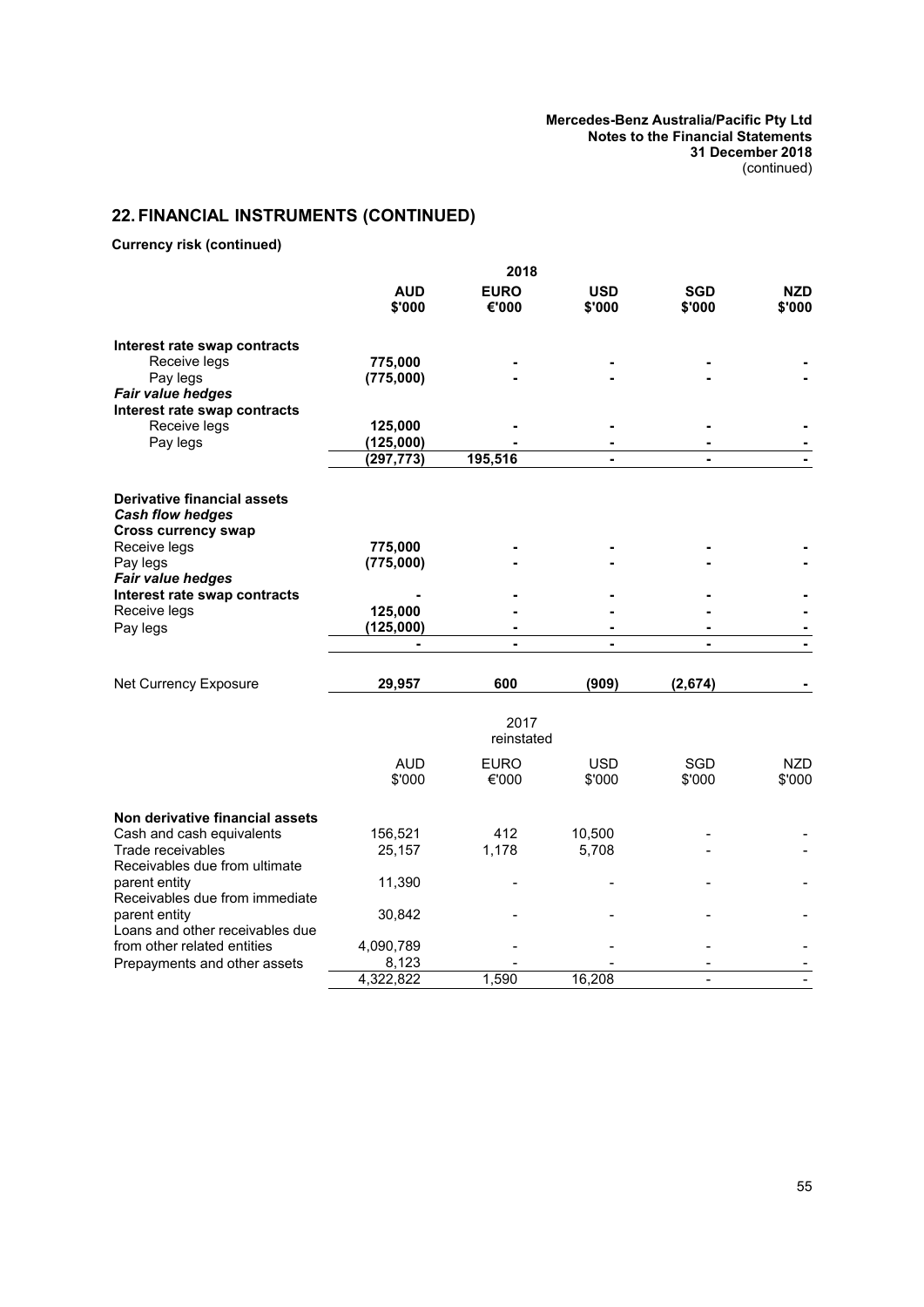**Currency risk (continued)**

|                                                | 2017<br>reinstated   |                      |                      |               |                      |
|------------------------------------------------|----------------------|----------------------|----------------------|---------------|----------------------|
|                                                | <b>AUD</b><br>\$'000 | <b>EURO</b><br>€'000 | <b>USD</b><br>\$'000 | SGD<br>\$'000 | <b>NZD</b><br>\$'000 |
| Non derivative financial<br><b>liabilities</b> |                      |                      |                      |               |                      |
| Bank loans (secured)                           | (1,615,000)          |                      |                      |               |                      |
| Notes issued (secured)                         | (1,072,964)          | (100,000)            |                      |               |                      |
| Commercial papers (secured)                    | (279, 636)           |                      |                      |               |                      |
| Loans from other related parties               | (141, 137)           |                      | (10, 500)            |               |                      |
| Trade payables                                 | (563, 396)           | (3, 537)             | (2,026)              | (812)         | (24)                 |
|                                                | (3,672,133)          | (103, 537)           | (12, 526)            | (812)         | (24)                 |
| <b>Derivative financial assets</b>             |                      |                      |                      |               |                      |
| <b>Cash flow hedges</b>                        |                      |                      |                      |               |                      |
| <b>Cross currency swap</b>                     |                      |                      |                      |               |                      |
| Receive legs                                   |                      | 100,000              |                      |               |                      |
| Pay legs                                       | (147, 340)           |                      |                      |               |                      |
| Foreign exchange swap                          |                      |                      |                      |               |                      |
| contracts                                      |                      |                      |                      |               |                      |
| Receive legs                                   |                      |                      |                      |               |                      |
| Pay legs                                       |                      |                      |                      |               |                      |
| Interest rate swap contracts                   |                      |                      |                      |               |                      |
| Receive legs                                   | 275,000              |                      |                      |               |                      |
| Pay legs                                       | (800,000)            |                      |                      |               |                      |
| Fair value hedges                              |                      |                      |                      |               |                      |
| Interest rate swap contracts                   |                      |                      |                      |               |                      |
| Receive legs                                   | 50,000               |                      |                      |               |                      |
| Pay legs                                       | (175,000)            |                      |                      |               |                      |
| No hedge accounting                            |                      |                      |                      |               |                      |
| Interest rate swap contracts<br>Receive legs   |                      |                      |                      |               |                      |
| Pay legs                                       |                      |                      |                      |               |                      |
| Forward foreign exchange                       |                      |                      |                      |               |                      |
| contracts                                      |                      |                      |                      |               |                      |
| Receive legs                                   |                      |                      |                      |               |                      |
| Pay legs                                       |                      |                      |                      |               |                      |
|                                                | (797, 340)           | 100,000              |                      |               |                      |

| Derivative financial liabilities<br><b>Cash flow hedges</b><br>Interest rate swap contracts |           |                          |  |
|---------------------------------------------------------------------------------------------|-----------|--------------------------|--|
| Receive legs                                                                                | 800.000   | $\,$                     |  |
| Pay legs                                                                                    | (275,000) | $\,$                     |  |
| Fair value hedges                                                                           |           |                          |  |
| Interest rate swap contracts                                                                | 175,000   | $\overline{\phantom{0}}$ |  |
| Receive legs                                                                                | (50,000)  |                          |  |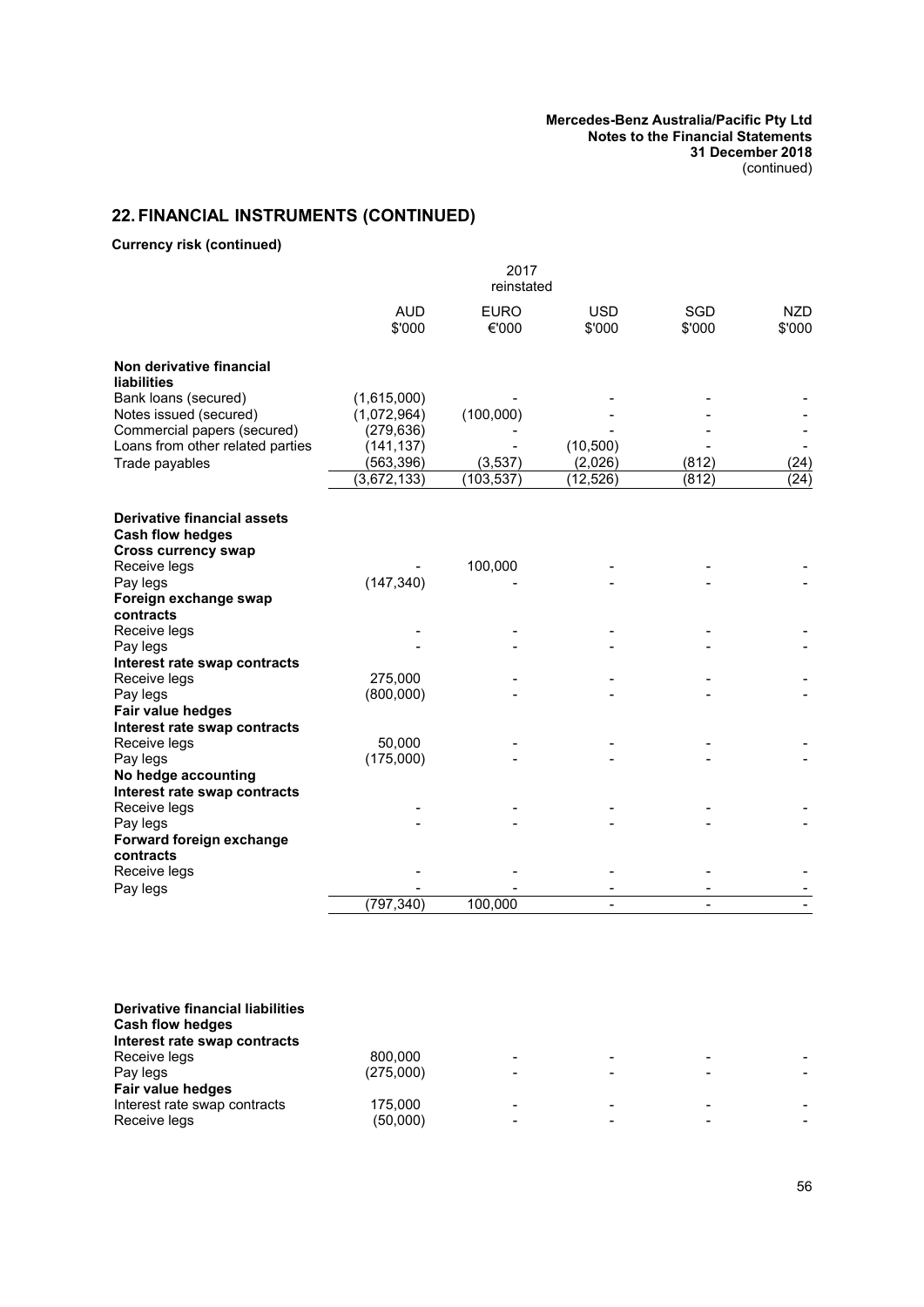**Currency risk (continued)**

|                                                     | 2017<br>reinstated   |                      |                      |                          |               |  |
|-----------------------------------------------------|----------------------|----------------------|----------------------|--------------------------|---------------|--|
|                                                     | <b>AUD</b><br>\$'000 | <b>EURO</b><br>€'000 | <b>USD</b><br>\$'000 | <b>SGD</b><br>\$'000     | NZD<br>\$'000 |  |
| No hedge accounting<br>Interest rate swap contracts |                      |                      |                      |                          |               |  |
| Receive legs                                        |                      |                      |                      |                          |               |  |
| Pay legs<br>Forward foreign exchange<br>contracts   |                      |                      |                      |                          |               |  |
| Receive legs                                        |                      |                      |                      |                          |               |  |
| Pay legs                                            |                      |                      |                      |                          |               |  |
|                                                     | 650,000              |                      |                      | $\overline{\phantom{0}}$ |               |  |
| Net Currency Exposure                               | 503,349              | (1,947)              | 3,682                | (812)                    | (24)          |  |

The following significant exchange rates were applied during and at the end of the year:

|          | Average rate |       | Reporting date spot rate |       |
|----------|--------------|-------|--------------------------|-------|
|          | 2018         | 2017  | 2018                     | 2017  |
| AUD:EURO | 0.633        | 0.679 | 0.617                    | 0.652 |
| AUD:NZD  | 1.080        | 1.079 | 1.052                    | 1.098 |
| AUD:USD  | 0.748        | 0.767 | 0.706                    | 0.782 |
| AUD:SGD  | 1.008        | 1.058 | 0.961                    | 1.044 |

### *Sensitivity analysis*

A 10 percent strengthening or weakening of the Australian dollar against the following currencies at 31 December 2018 would have increased / (decreased) profit or loss by the amounts shown below. This analysis assumes that all other variables, in particular interest rates, remain constant. The analysis is performed on the same basis for 2017.

|                     | 2018<br><b>Profit or loss</b>                       |            | 2017<br><b>Profit or loss</b> |            |  |
|---------------------|-----------------------------------------------------|------------|-------------------------------|------------|--|
|                     | \$'000                                              | \$'000     | \$'000                        | \$'000     |  |
|                     | 10% increase 10% decrease 10% increase 10% decrease |            |                               |            |  |
| AUD:EURO<br>AUD:NZD | (88)                                                | 108        | 272<br>2                      | (332)      |  |
| AUD:USD             | -<br>117                                            | ۰<br>(143) | (428)                         | (3)<br>523 |  |
| AUD:SGD             | 253                                                 | (309)      | (74)                          | (90)       |  |

The amount recognised in Equity from a 10% movement in foreign exchange rates is minimal, with spot movements on the swaps being offset against spot movements on the hedged foreign denominated loans in profit or loss.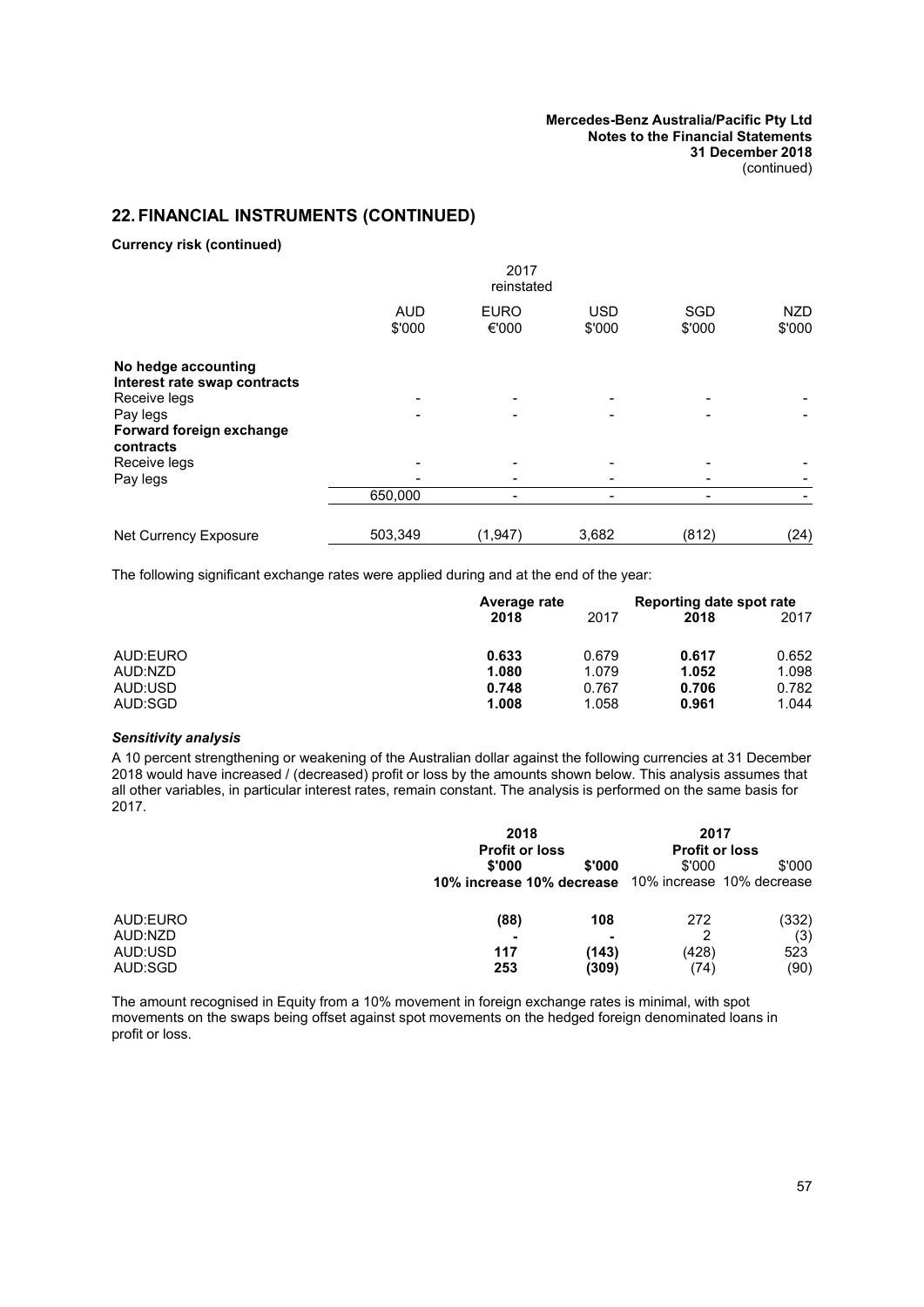### **22. FINANCIAL INSTRUMENTS (CONTINUED)**

#### **Interest Rate Risk**

The Company manages interest rate risk by entering into interest rate and cross currency swaps in order to minimise currency interest rate risks and achieve an appropriate mix of fixed and floating AUD interest rate exposure within the Company's policy. The swaps mature over the next three years following the maturity of the related loans. At 31 December 2018 the Company had interest rate and cross currency swaps with a notional contract amount of \$0.90 billion and  $\epsilon$ 100 million (2017: \$1.30 billion and  $\epsilon$ 100 million).

Where currency or AUD interest rates swaps are designated as hedges, the Company designates currency or AUD interest rate swaps that fix interest cash flows in AUD as cash flow hedges with respect to interest rate and currency risk. Currency interest rate swaps that do not fix interest cash flows in AUD are designated as cash flow hedges with respect to currency risk only. The Company measures all interest rate and cross currency swaps at fair value.

The net fair value of swaps is shown in Note [21.](#page-47-3)

#### *Interest sensitivity analysis*

As part of its risk management control systems, Daimler AG (the ultimate parent entity) employs value-at-risk analysis as recommended by the Bank for International Settlements. In performing these analyses, the market risk exposure to changes in foreign currency exchange rates, interest rates and equity prices are quantified on a continuous basis by predicting the maximum loss over a target time horizon (holding period) and confidence level. The value-at-risk calculations employed express potential losses in fair values, and are based on the variance-covariance approach, assuming a 99% confidence level and a holding period of five days.

The value-at-risk calculation is performed by Daimler AG for the Company. When the value-at-risk of the Company's portfolio of financial instruments is calculated, the current fair value of these financial instruments is first computed. Then, the sensitivity of the Company's portfolio value to changes in relevant market risk factors is quantified. Based on expected volatilities and correlations of these market risk factors (obtained from the RiskMetricsTM dataset), potential changes of the portfolio value are computed by applying the variance-covariance approach. The variance-covariance approach is a statistical method used to quantify the total impact of all relevant major risk factors on the portfolio's present value. Through these calculations and by assuming a 99% confidence level and the five day holding period, the Company's value-at-risk is obtained. The 99% confidence level and the five day holding period indicate that there is only a 1% statistical probability that the value-at-risk will be exceeded by losses at the end of the five day holding period.

The following table shows the period-end high, low and average value-at-risk ("VaR") figures for the 2018 and 2017 portfolio of interest rate sensitive financial instruments. VaR numbers reflect the quantified net fair value movements on the hedged loan payables and receivable balances. Average exposure has been computed on an end of quarter basis:

|                    | <b>Period-end</b><br>\$'000 | High<br>\$'000 | Low<br>\$'000 | Average<br>\$'000 |
|--------------------|-----------------------------|----------------|---------------|-------------------|
| Interest rate risk |                             |                |               |                   |
| 2018               | 1.955                       | 2.118          | 1,383         | 1.739             |
| 2017               | 1,384                       | 3,005          | 1,309         | 2,130             |

Cash flow exposures arising from significant portions of the loans payable to related parties are economically hedged by amounts receivable from other related parties.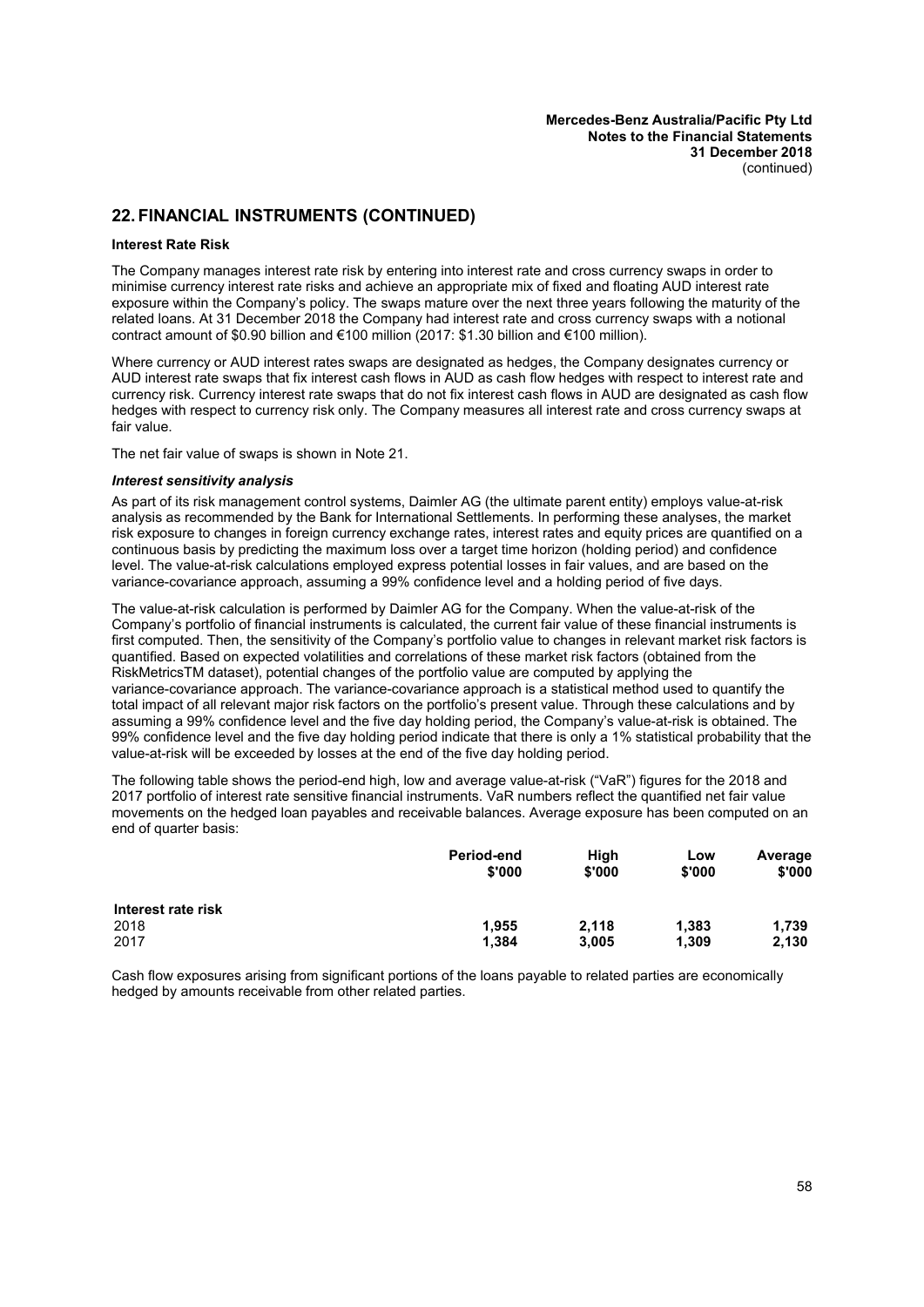#### **Hedging**

The Company hedges at least 90% of all receivables and payables denominated in foreign currency. At any point in time, the Company also hedges a varying proportion of its estimated foreign currency exposure in respect of forecast sales and purchases over the next 6 to18 months. The proportion is determined by reference model. A favourable outlook for a given currency from the Company's perspective will result in the Company hedging forward for shorter periods of time and with lower proportions. An unfavourable outlook for a given currency from the Company's perspective will result in the Company hedging forward for longer periods of time and greater proportions.

The Company uses forward exchange contracts and currency swaps to hedge its foreign currency risk. Most of these contracts have maturities of less than one year after the reporting date. Where necessary the forward foreign exchange contracts are rolled over at maturity.

In regard to the Company's EUR denominated notes and loans, the Company classifies related hedge contracts as either cash flow or fair value hedges.

The effective portion of gains and losses on revaluation of cash flow hedges are recognised in other comprehensive income. These are reclassified into profit or loss when the underlying asset acquired or liability assumed is recognised in profit or loss.

Gains and losses on revaluation of fair value hedges and their related notes or receivables are recorded in profit or loss as part of net financing costs (Note [11\)](#page-35-0).

Changes in the fair value of hedge contracts, that economically hedge forecasted transactions in foreign currencies, and for which no hedge accounting is applied, are recognised in profit or loss. Both the changes in fair value of these hedge contracts and the foreign exchange gains and losses relating to the monetary items are recognised as part of net financing costs (Note [11](#page-35-0)).

The Company has EUR denominated notes and loans (Note [20\)](#page-44-3). The Company has fully hedged the principal amounts using cross currency interest rate swaps, foreign exchange swaps and forwards that mature on the same dates as the loans are due for repayment.

#### **Fair values**

#### *Fair value versus carrying amounts*

Except for derivative financial assets and liabilities which are carried at fair values, all other monetary assets and liabilities are carried at amortised cost. The carrying values of foreign currency borrowings are determined by translating them into AUD using exchange rates prevailing at reporting date. For receivables and payables expected to be recovered or settled no more than twelve months after the reporting date, the carrying value is deemed to reflect the fair value.

All financial assets and liabilities carried at fair value are based on Level 2 valuation methodology which requires inputs, other than quoted prices in active markets for identical assets and liabilities, that are observable for the asset or liability, either directly (ie. as prices) or indirectly (ie. derived from prices).

#### *Interest rates used for determining fair value*

The entity uses the implied zero coupon yield curve as of 31 December 2018 to discount financial instruments holding credit margins constant. The interest rates used have been consistently applied using rates between 2.14% and 1.50% (2017: between 2.35% and 1.52%).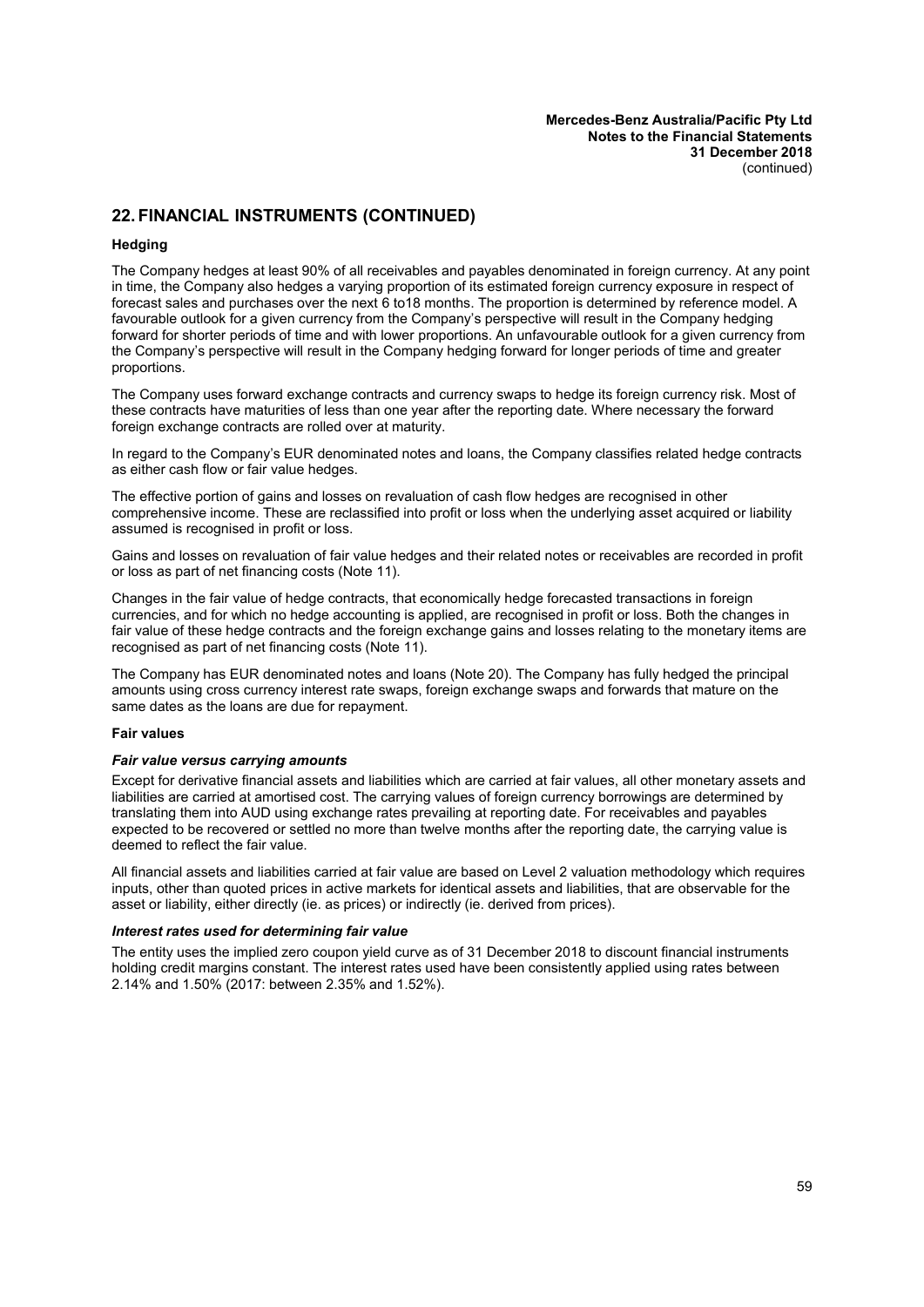#### **Fair values (continued)**

#### *Interest rates used for determining fair value (continued)*

|                                       | 2018<br>Carrying | 2017<br>Carrying            |                  |                      |
|---------------------------------------|------------------|-----------------------------|------------------|----------------------|
|                                       | amount<br>\$'000 | <b>Fair value</b><br>\$'000 | amount<br>\$'000 | Fair value<br>\$'000 |
| Non derivative financial assets       |                  |                             |                  |                      |
| Loans due from other related entities | 3,258,724        | 3,259,351                   | 3,561,123        | 3,563,011            |
| Non derivative financial liabilities  |                  |                             |                  |                      |
| Bank loans (secured)                  | (1,075,000)      | (1,075,744)                 | (1,615,000)      | (1,624,201)          |
| Notes (secured)                       | (1,852,655)      | (1, 851, 348)               | (1,227,508)      | (1,239,232)          |
| Commercial papers (secured)           | (279,463)        | (279.525)                   | (279, 636)       | (279, 699)           |
| Loans from the ultimate parent entity | (154,925)        | (154, 918)                  |                  |                      |
| Loans from other related entity       | (2, 425)         | (2, 425)                    | (154,572)        | (154,572)            |

The basis of determining fair values is disclosed in Note [5.](#page-31-0)

#### **Derivatives**

The fair value of all foreign currency and interest rate derivatives are determined by applying valuation techniques to market-sourced inputs.

Where discounted cash flow techniques are used, estimated future cash flows are based on management's best estimates and the discount rate is a market related rate for a similar instrument at the reporting date. Where other pricing models are used, inputs are based on market related data at the reporting date.

#### **Master netting or similar agreements**

The Company enters into derivative transactions under International Swaps and Derivatives Association (ISDA) master netting agreements. In general, under such agreements the amounts owed by each counterparty on a single day in respect of all transactions outstanding in the same currency are aggregated into a single net amount that is payable by one party to the other. In certain circumstances - e.g. when a credit event such as a default occurs, all outstanding transactions under the agreement are terminated, the termination value is assessed and only a single net amount is payable in settlement of all transactions.

The ISDA agreements do not meet the criteria for offsetting in the statement of financial position. This is because the Company does not have any currently legally enforceable right to offset recognised amounts, because the right to offset is enforceable only on the occurrence of future events such as a default on the bank loans or other credit events.

The following table sets out the carrying amounts of recognised financial instruments that are subject to the above agreements.

|                                                  | Gross and net<br>amounts of financial<br>instruments in the<br>statement of<br>financial position<br>\$'000 | <b>Related</b><br>financial<br>instruments<br>that are not<br>\$'000 | offset Net Amount<br>\$'000 |
|--------------------------------------------------|-------------------------------------------------------------------------------------------------------------|----------------------------------------------------------------------|-----------------------------|
| 31 December 2018<br><b>Financial assets</b>      |                                                                                                             |                                                                      |                             |
| Cross currency swaps used for hedging            | 15.130                                                                                                      | $\overline{\phantom{0}}$                                             | 15,130                      |
| Foreign exchange swap contracts used for hedging | 4,604                                                                                                       |                                                                      | 4,604                       |
| Interest rate swaps used for hedging             | 756                                                                                                         | (50)                                                                 | 706                         |
|                                                  | 20.490                                                                                                      | (50)                                                                 | 20.440                      |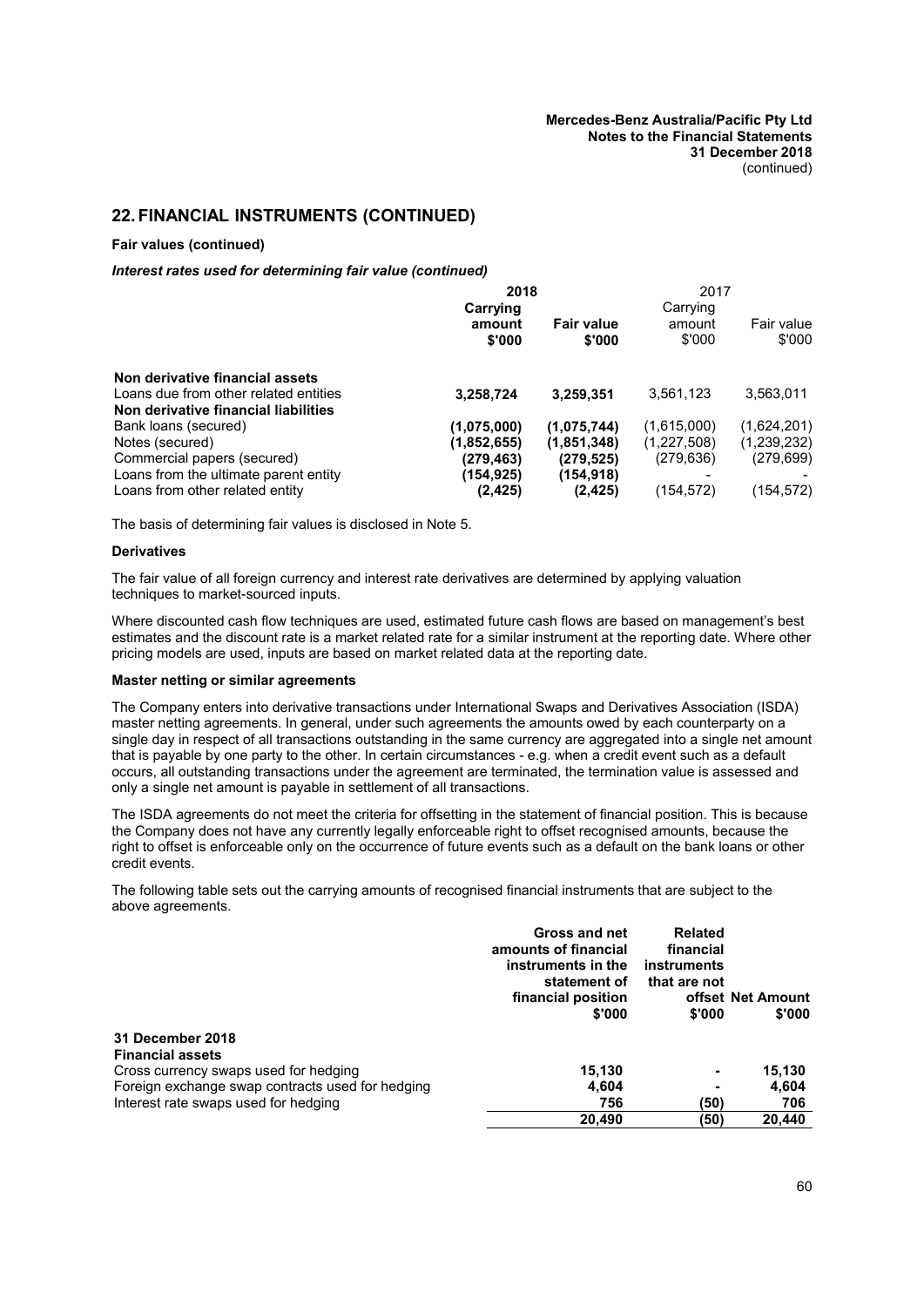**Master netting or similar agreements (continued)**

|                                                                                                                                                        | Gross and net<br>amounts of financial<br>instruments in the<br>statement of<br>financial position<br>\$'000 | <b>Related</b><br>financial<br>instruments<br>that are not<br>\$'000    | offset Net Amount<br>\$'000 |
|--------------------------------------------------------------------------------------------------------------------------------------------------------|-------------------------------------------------------------------------------------------------------------|-------------------------------------------------------------------------|-----------------------------|
| <b>Financial liabilities</b><br>Interest rate swaps used for hedging                                                                                   | (756)                                                                                                       | 50                                                                      | (706)                       |
| Other forward foreign exchange contracts                                                                                                               |                                                                                                             |                                                                         |                             |
|                                                                                                                                                        | (756)                                                                                                       | 50                                                                      | (706)                       |
|                                                                                                                                                        | Gross and net<br>amounts of financial<br>instruments in the<br>statement of financial<br>position<br>\$'000 | Related<br>financial<br>instruments<br>that are not<br>offset<br>\$'000 | Net Amount<br>\$'000        |
| 31 December 2017<br><b>Financial assets</b><br>Cross currency swaps used for hedging<br>Foreign exchange swap contracts used for hedging               | 6,999                                                                                                       |                                                                         | 6,999                       |
| Interest rate swaps used for hedging<br>Other foreign exchange swap contracts                                                                          | 3,577                                                                                                       | (107)                                                                   | 3,470                       |
| Other interest rate swap contracts                                                                                                                     |                                                                                                             |                                                                         |                             |
|                                                                                                                                                        | 10,576                                                                                                      | (107)                                                                   | 10,469                      |
| <b>Financial liabilities</b><br>Interest rate swaps used for hedging<br>Other forward foreign exchange contracts<br>Other interest rate swap contracts | (3, 576)                                                                                                    | 107<br>$\overline{\phantom{0}}$<br>$\overline{\phantom{a}}$             | (3, 469)                    |
|                                                                                                                                                        | (3, 576)                                                                                                    | 107                                                                     | (3, 469)                    |

#### **Capital management**

The Company's policy is to maintain a strong capital base so as to sustain future development of the business. The Board of Management actively monitor the financial performance of the Company to ensure adequate financial returns are generated. The Board of Management also monitors the level of dividends to ordinary shareholders.

The Board seeks to maintain a balance between the higher returns that might be possible with higher levels of borrowings and the advantages and security afforded by a sound capital position.

The Company's debt-to-adjusted capital ratio at the end of the reporting period was as follows: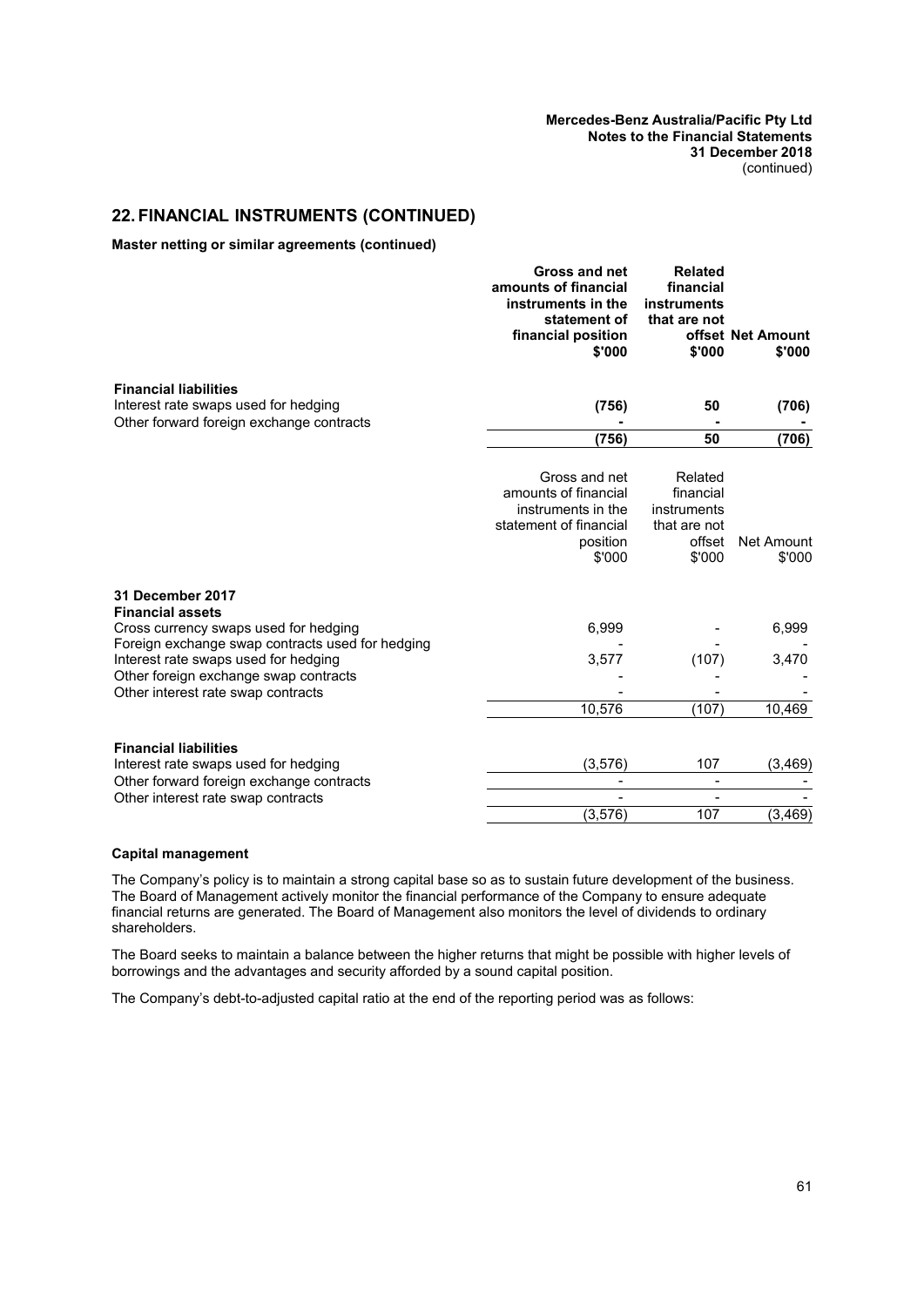#### **Capital management (continued)**

|                                                                  |           | 2017       |
|------------------------------------------------------------------|-----------|------------|
|                                                                  | 2018      | reinstated |
|                                                                  | \$'000    | \$'000     |
| <b>Total liabilities</b>                                         | 4,099,056 | 4,128,028  |
| Less: cash and cash equivalents                                  | (124,677) | (170,589)  |
| Net debt                                                         | 3,974,379 | 3,957,439  |
| Total equity                                                     | 746,100   | 902,363    |
| Less: amounts accumulated in equity relating to cash flow hedges | 64        | (144)      |
| Adjusted capital                                                 | 746,036   | 902,507    |
| Debt-to-adjusted capital ratio                                   | 5.33      | 4.38       |
|                                                                  |           |            |

There were no changes in the Company's approach to capital management during the year.

The Company is not subject to any externally imposed capital requirements.

### **23.EMPLOYEE BENEFITS**

|                                            | 2018   | 2017   |
|--------------------------------------------|--------|--------|
|                                            | \$'000 | \$'000 |
| Current                                    |        |        |
| Liability for annual leave                 | 1,771  | 1,297  |
| Liability for long service leave           | 600    | 913    |
| Cash settled share-based payment liability | 66     | 178    |
| Other employee-related liabilities         | 200    |        |
|                                            | 2,637  | 2,388  |
| Non-current                                |        |        |
| Liability for long service leave           | 4,400  | 4,173  |
| Cash settled share-based payment liability | 91     | 217    |
|                                            | 4,491  | 4,390  |

#### **Share based payments**

#### *Performance Phantom Share Plan*

In 2006 Daimler AG adopted the "2005-2007 Performance Phantom Share Plan" under which virtual shares (phantom shares) are granted to eligible employees entitling them to receive cash payment after four years of service. The amount of cash paid to eligible employees is based on the number of phantom shares that vest (determined over a three year performance period) times the quoted price of Ordinary Shares of Daimler AG (determined as an average price over a specified period at the end of the four-year service). The number of phantom shares that vest will depend on the achievement of Daimler AG performance goals as compared with competitive and internal benchmarks (return on net assets and return on sales). Daimler AG will no longer issue any common shares in connection with the Performance Phantom Share Plan.

As at 31 December 2018, the carrying amount of the liability recognised for the entitlements granted is \$157,190 (2017: \$395,265).

The number of phantom shares on-issue by Daimler AG to key management personnel of the Company as at 31 December 2018 was 5,813 (2017: 15,422).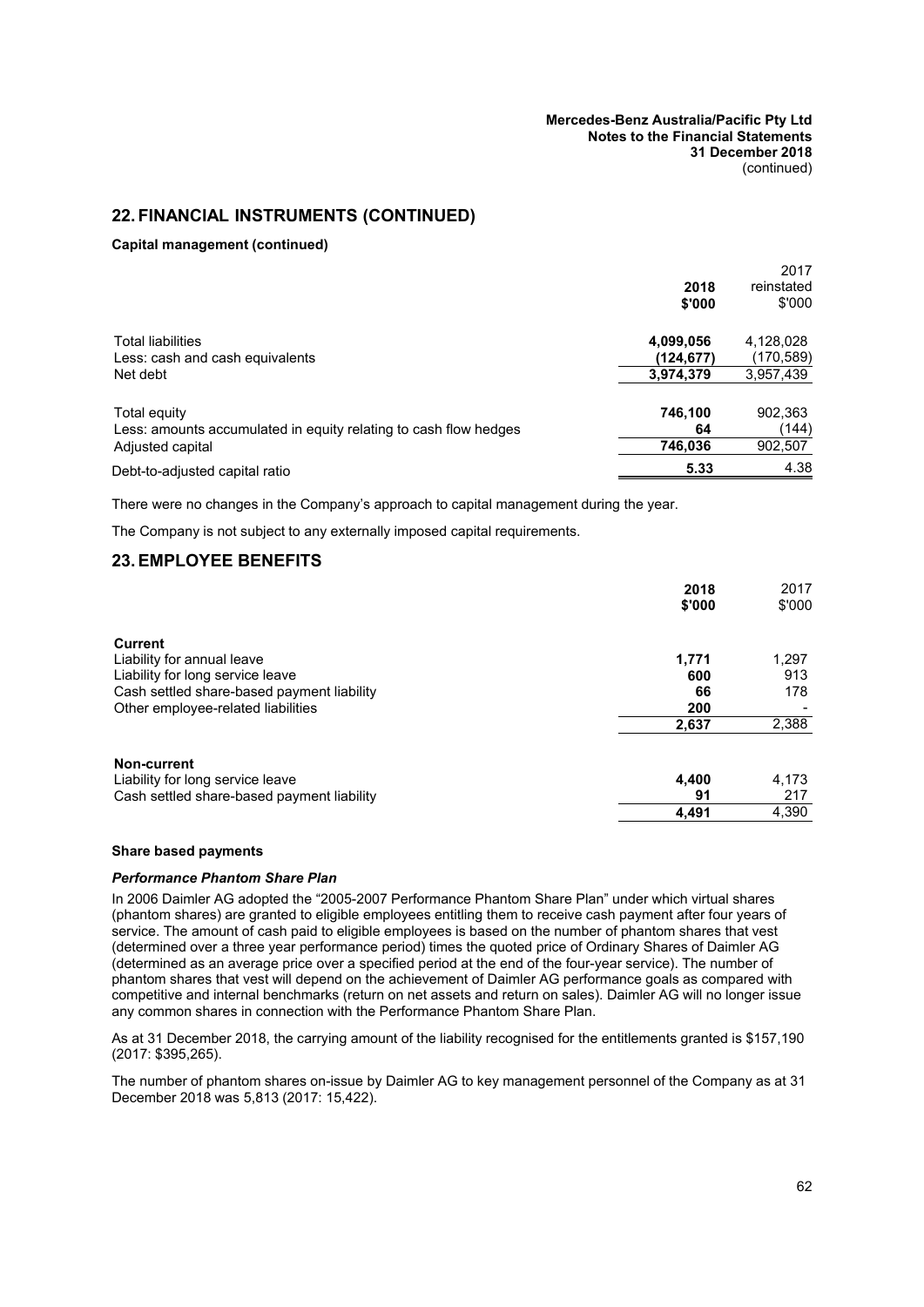### <span id="page-64-0"></span>**24.PROVISIONS**

|                                 | Warranty<br>\$'000 | Legal<br>\$'000 | Other<br>\$'000 | Total<br>\$'000 |
|---------------------------------|--------------------|-----------------|-----------------|-----------------|
| Balance at 1 January 2018       | 101.145            | 203             | 13.247          | 114,595         |
| Provisions made during the year | 21,510             | 81              | 16,159          | 37,750          |
| Provisions used during the year | (55,938)           | (107)           | (10, 418)       | (66, 463)       |
| Net unwind of discount          | 2,875              |                 |                 | 2,875           |
| Balance at 31 December 2018     | 69,592             | 177             | 18.988          | 88,757          |
| Current                         | 29,743             | 177             | 6,269           | 36,189          |
| Non-current                     | 39,849             |                 | 12,719          | 52,568          |
| Total                           | 69,592             | 177             | 18,988          | 88,757          |

#### **Warranties**

The provision for warranties relates primarily to vehicles sold during the five years to 31 December 2018. The provision is based on estimates made from historical warranty data associated with similar products and services. The Company expects to pay out the liability over the next five years. During the year, \$7.997 million was recognised as an expense in cost of sales (2017: \$100.289 million) (refer to Note [9](#page-34-1)).

#### **Legal**

The legal provision as at 31 December 2018 relates to legal actions in relation to product liability and other contractual matters in the ordinary course of business.

#### **Other provisions**

Other provisions as at 31 December 2018 relates to provisions of \$1.8m for maintenance and repairs that are dependent on the number of vehicles covered by maintenance and repair contracts, \$4.8m of bonus provisions paid out in March 2019 and \$5.4m of buyback provision to cover any expected loss between the cost of the vehicle and the wholesale selling price when buying the vehicle back from the customer.

### **25. CAPITAL AND RESERVES**

#### **Share capital**

|                                                                                                                                                          | 2018<br>\$'000 | 2017<br>\$'000 |
|----------------------------------------------------------------------------------------------------------------------------------------------------------|----------------|----------------|
| Issued and paid-up share capital 35,000,000 fully paid ordinary shares of \$2 par<br>value each (2017: 35,000,000 ordinary shares of \$2 par value each) | 70.000         | 70.000         |

Holders of ordinary shares are entitled to receive dividends as declared from time to time and are entitled to one vote per share at shareholders' meetings.

In the event of winding up of the Company, ordinary shareholders rank after creditors and are fully entitled to any proceeds of liquidation.

#### **Hedging reserve**

The hedging reserve comprises the effective portion of the cumulative net change in the fair value of cash flow hedging instruments related to hedged transactions that have not yet occurred.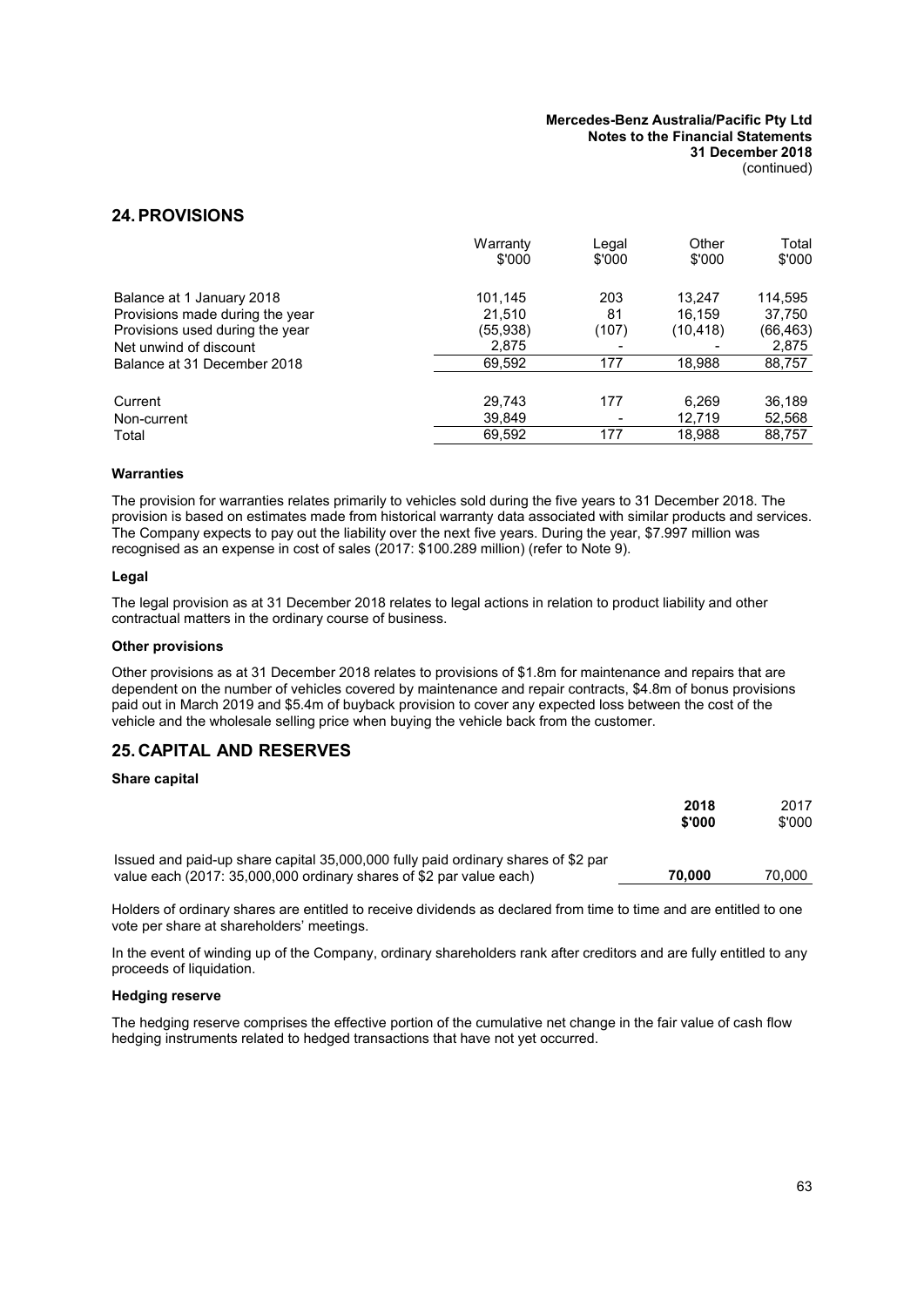# **25. CAPITAL AND RESERVES (CONTINUED)**

#### **Dividends**

As the Company is a wholly-owned subsidiary in a tax-consolidated group, the franking credits reside with the head entity in the tax-consolidated group in accordance with the tax funding and sharing agreements. Hence, the dividends recognised are franked.

Dividends totalling \$200 million were declared in the year ended 31 December 2018 (2017: \$114 million). Of the total dividend disclosed, \$200 million was a cash distribution to its immediate parent (2017: \$114 million).

|                              | Cents per | Total amount Franked/                                                                                                                                                                                                          |           | Date of    |
|------------------------------|-----------|--------------------------------------------------------------------------------------------------------------------------------------------------------------------------------------------------------------------------------|-----------|------------|
|                              | share     | $\sim$ 5 and 5 and 5 and 5 and 5 and 6 and 6 and 6 and 6 and 6 and 6 and 6 and 6 and 6 and 6 and 6 and 6 and 6 and 6 and 6 and 6 and 6 and 6 and 6 and 6 and 6 and 6 and 6 and 6 and 6 and 6 and 6 and 6 and 6 and 6 and 6 and | unfranked | payment    |
| Final 2018 ordinary dividend | 571.43    |                                                                                                                                                                                                                                |           | 07.12.2018 |

# <span id="page-65-0"></span>**26. NOTES TO THE STATEMENT OF CASHFLOWS**

#### **(a) Reconciliation of cash**

For the purposes of the Statement of Cash Flows, cash includes cash on hand and at bank and short term deposits at call, net of outstanding bank overdrafts. Cash at the end of the financial year as shown in the Statement of Cash Flows is reconciled to the related items in the statement of financial position as follows:

|                                                                   | <b>Notes</b> | 2018<br>\$'000 | 2017<br>\$'000 |
|-------------------------------------------------------------------|--------------|----------------|----------------|
| Cash and cash equivalents                                         | 13           | 124,677        | 170,589        |
| (b) Reconciliation of cash flows from operating activities        |              |                |                |
| Profit for the period<br>Adjustments for                          |              | 43,529         | 102,458        |
| (Gain)/loss on sale of property, plant and equipment              | 7, 9(c)      | 54             | (2, 450)       |
| (Gain)/loss on sale of investments                                | 7            |                | (90,006)       |
| Amortisation                                                      | 16           | 998            | 150            |
| Depreciation expenses                                             | 17           | 5,848          | 10,837         |
| Impairment losses                                                 | 9            | 2,810          | 3,298          |
| Foreign exchange (gains)/losses                                   | 11           | 3,949          | 5,682          |
| Net (gain)/loss on foreign currency derivatives not qualifying as |              |                |                |
| hedges                                                            | 11           |                | 1,600          |
| Income tax expense                                                | 12           | 17,327         | 45,966         |
| Operating profit before changes in working capital                |              | 74,515         | 77,535         |
| Change in assets and liabilities during the financial year        |              |                |                |
| (Increase)/decrease in trade and other receivables                |              | (4,696)        | (397, 134)     |
| (Increase)/decrease in inventories                                |              | (169, 790)     | 347,645        |
| Increase/(decrease) in trade and other payables                   |              | (59,380)       | 13,119         |
| Increase/(decrease) in provisions                                 |              | (25,488)       | (110, 272)     |
| Net cash from operating activities                                |              | (184,839)      | (69, 107)      |
| Net interest paid                                                 |              | (1, 303)       | (4,369)        |
| Income taxes received / (paid)                                    |              | (39,737)       | (53, 826)      |
| Net cash inflow (outflow) from operating activities               |              | (225,879)      | (127, 302)     |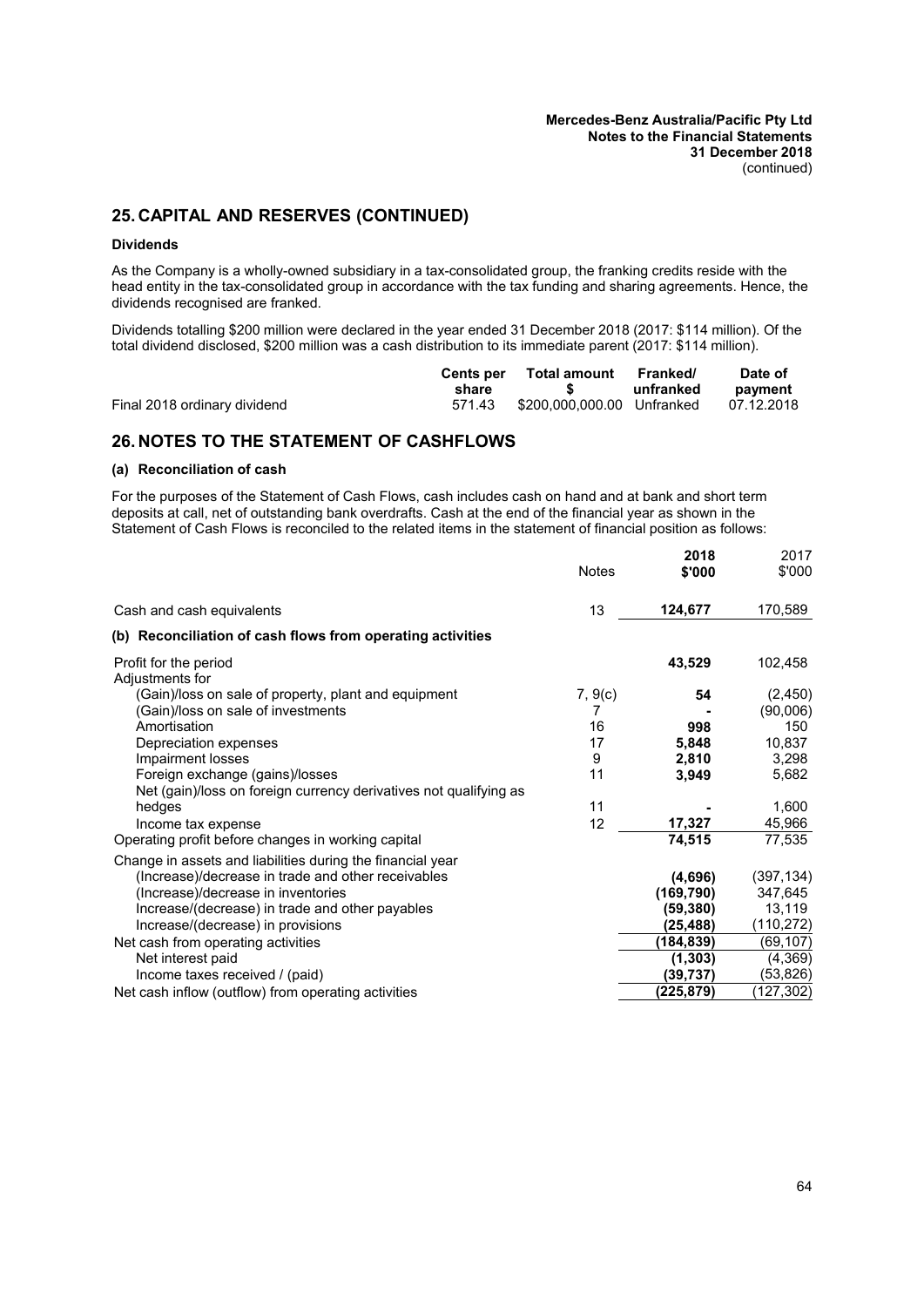# **27.SEGMENT INFORMATION**

The Company comprises the following main business segments:

- Wholesale: The importation, marketing and distribution of passenger and commercial motor vehicles and their components.
- Financing: The Company is also involved in financing activities for its working capital and capital expenditure requirements on behalf of some other related parties of the local Daimler group.
- **Retail** (discontinued)Benz Melbourne. The retail operations are classified in the prior period segment information as In June 2017, Mercedes Benz Australia Pacific sold their remaining retail outlet, Mercedes retail (discontinued). The retail operations were discontinued following a strategic decision to place greater focus on the Group's key competencies - i.e. the wholesale business.

The principal activities of the Company are based predominantly in Australia.

Segment information is presented in respect of the Company's business segments which are based on the Company's management and internal reporting structure.

Intersegment pricing is determined on an arm's length basis.

Segment results, assets and liabilities include items directly attributable to a segment as well as those that can be allocated on a reasonable basis.

Segment capital expenditure is the total cost incurred during the period to acquire segment assets that are expected to be used for more than one period.

| 2018                                        | Wholesale<br>\$'000 | <b>Financing</b><br>\$'000 | <b>Eliminations</b><br>\$'000 | <b>Total</b><br>\$'000 |
|---------------------------------------------|---------------------|----------------------------|-------------------------------|------------------------|
| External revenue and other income           | 2,331,221           | -                          |                               | 2,331,221              |
| Inter-segment revenue                       |                     |                            |                               |                        |
| Total inter-segment revenue                 | 2,331,221           |                            |                               | 2,331,221              |
| Finance income                              |                     | 89,608                     | ٠                             | 89,608                 |
| Finance expense                             |                     | (85,049)                   | ۰                             | (85, 049)              |
| Depreciation & amortisation                 | (6, 846)            |                            |                               | (6, 846)               |
| Reportable segment profit/(loss) before tax | 56.296              | 4.559                      |                               | 60,855                 |
| Reportable segment assets                   | 1,413,819           | 3,431,337                  |                               | 4,845,156              |
| Reportable segment liabilities              | 714,090             | 3,384,966                  | ۰                             | 4,099,056              |
| Capital expenditure                         | (4, 755)            |                            |                               | (4, 755)               |
| Impairment losses                           | (2,810)             |                            |                               | (2,810)                |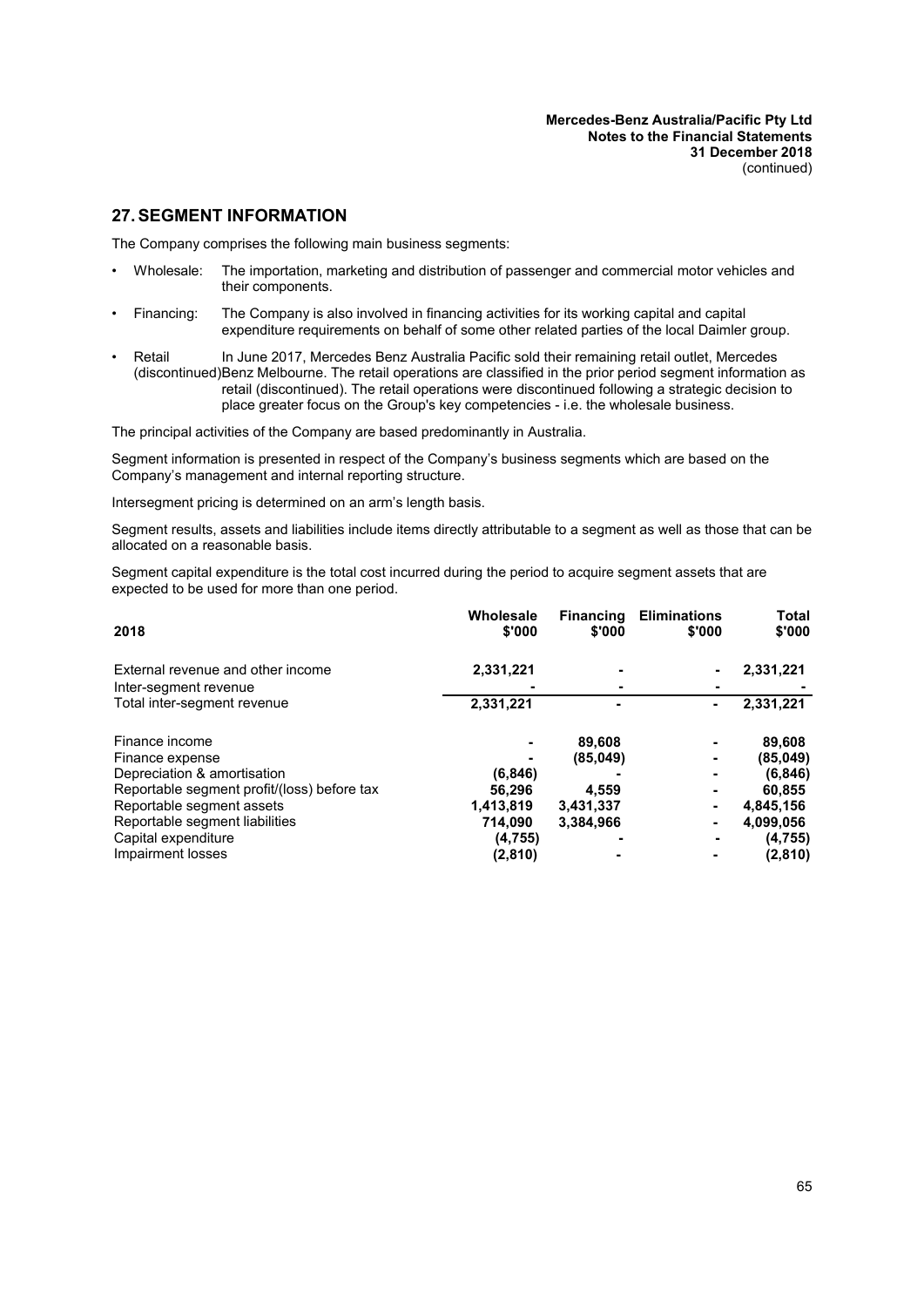# **27.SEGMENT INFORMATION (CONTINUED)**

|                                                                 |           | <b>Retail</b>  |                  |                     |              |
|-----------------------------------------------------------------|-----------|----------------|------------------|---------------------|--------------|
|                                                                 | Wholesale | (discontinued) | <b>Financing</b> | <b>Eliminations</b> | <b>Total</b> |
| 2017 reinstated                                                 | \$'000    | \$'000         | \$'000           | \$'000              | \$'000       |
| External revenue and other income                               | 3,263,508 | 285,455        |                  |                     | 3,548,963    |
| Inter-segment revenue                                           | 233,144   |                |                  | (233, 144)          |              |
| Total inter-segment revenue                                     | 3,496,652 | 285,455        | ٠                | (233, 144)          | 3,548,963    |
| Finance income                                                  |           |                | 102,827          | ۰                   | 102,827      |
| Finance expense                                                 |           |                | (105, 230)       | ۰                   | (105, 230)   |
| Depreciation & amortisation<br>Reportable segment profit/(loss) | (10, 604) | (383)          |                  | ۰                   | (10, 987)    |
| before tax                                                      | 150,570   | 257            | (2, 403)         | ۰                   | 148,424      |
| Reportable segment assets                                       | 1,266,898 |                | 3,763,493        |                     | 5,030,391    |
| Reportable segment liabilities                                  | 826,094   |                | 3.301.934        | ۰                   | 4,128,028    |
| Capital expenditure                                             | (11, 267) | (1,558)        |                  | ۰                   | (12, 825)    |
| Impairment losses                                               | (2, 487)  | (811)          |                  | ۰                   | (3, 298)     |

### **28. OPERATING LEASES**

#### **Leases as lessee**

Non-cancellable operating lease rentals are payable as follows:

|                                                  | 2018<br>\$'000 | 2017<br>\$'000 |
|--------------------------------------------------|----------------|----------------|
| Not later than one year                          | 3.148          | 3.100          |
| Later than one year or not later than five years | 8.340          | 10.047         |
| Later than five years                            | 637            | 1.791          |
|                                                  | 12.125         | 14,938         |

The Company leases a number of sites that include land and building for the purposes of operating dealerships and service departments. The leases typically run for a period of five years, with an option to renew the lease after that date. Lease payments are increased every year to reflect market rentals. The leases do not include any contingent rentals.

Leases of property generally provide the Company with the right of renewal at which time all terms are renegotiated. Lease payments comprise a base amount plus an incremental contingent rental. Contingent rentals are based on the Consumer Price Index.

During the year ended 31 December 2018 \$3.989 million was recognised as an expense in profit or loss in respect of operating leases (2017: \$6.881 million) (refer Note [9](#page-34-1)).

#### **Residual value guarantees for operating leases**

The Company agreed to provide residual value guarantees for operating leases entered into between a related party, Mercedes-Benz Financial Services Australia Pty Ltd, and their external customers for passenger vehicles, light commercial vehicles and heavy commercial vehicles. These operating leases have an average term of three years.

Vehicles subject to operating leases where the Company has provided a residual value guarantee are accounted for by the Company as plant and equipment and depreciated over a straight-line basis. Depreciation of approximately \$3.20 million (2017: \$8.033 million) was recorded for the year with respect to these leased assets.

Current and non-current liabilities for residual value guarantees have also been recorded by the Company consistent with the provision of the guarantees at the end of the lease terms.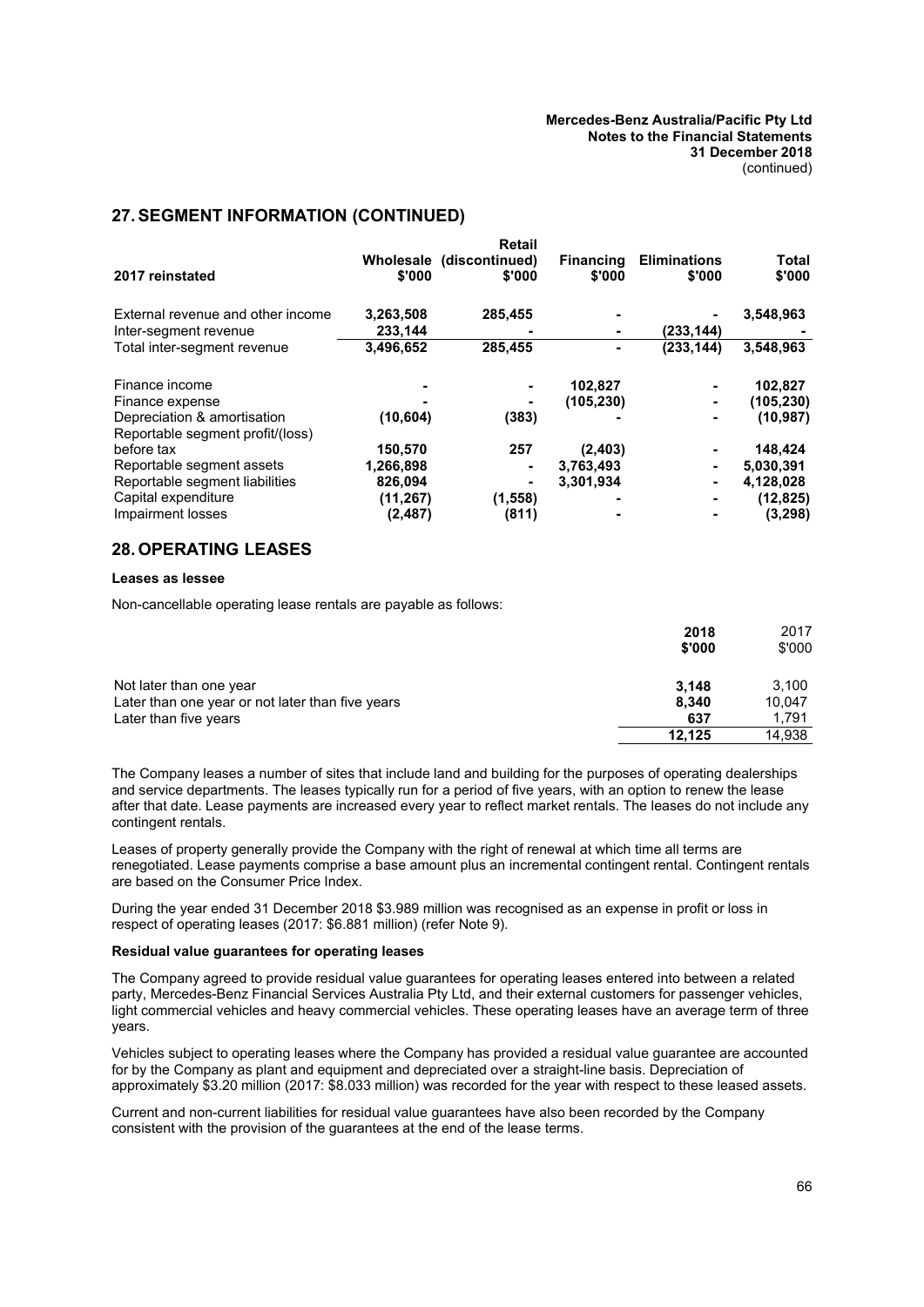# **28. OPERATING LEASES (CONTINUED)**

#### **Residual value guarantees for operating leases (continued)**

Deferred income, representing the excess of the amount financed over the amount guaranteed, is also recorded by the Company and amortised over a straight line basis over the term of the leases. During the year the Company recorded approximately \$1.524 million (2017: \$7.362 million) of income attributable to operating leases subject to a residual value guarantee.

The liabilities for residual value guarantee have been included in Payables to other related parties in Note 19.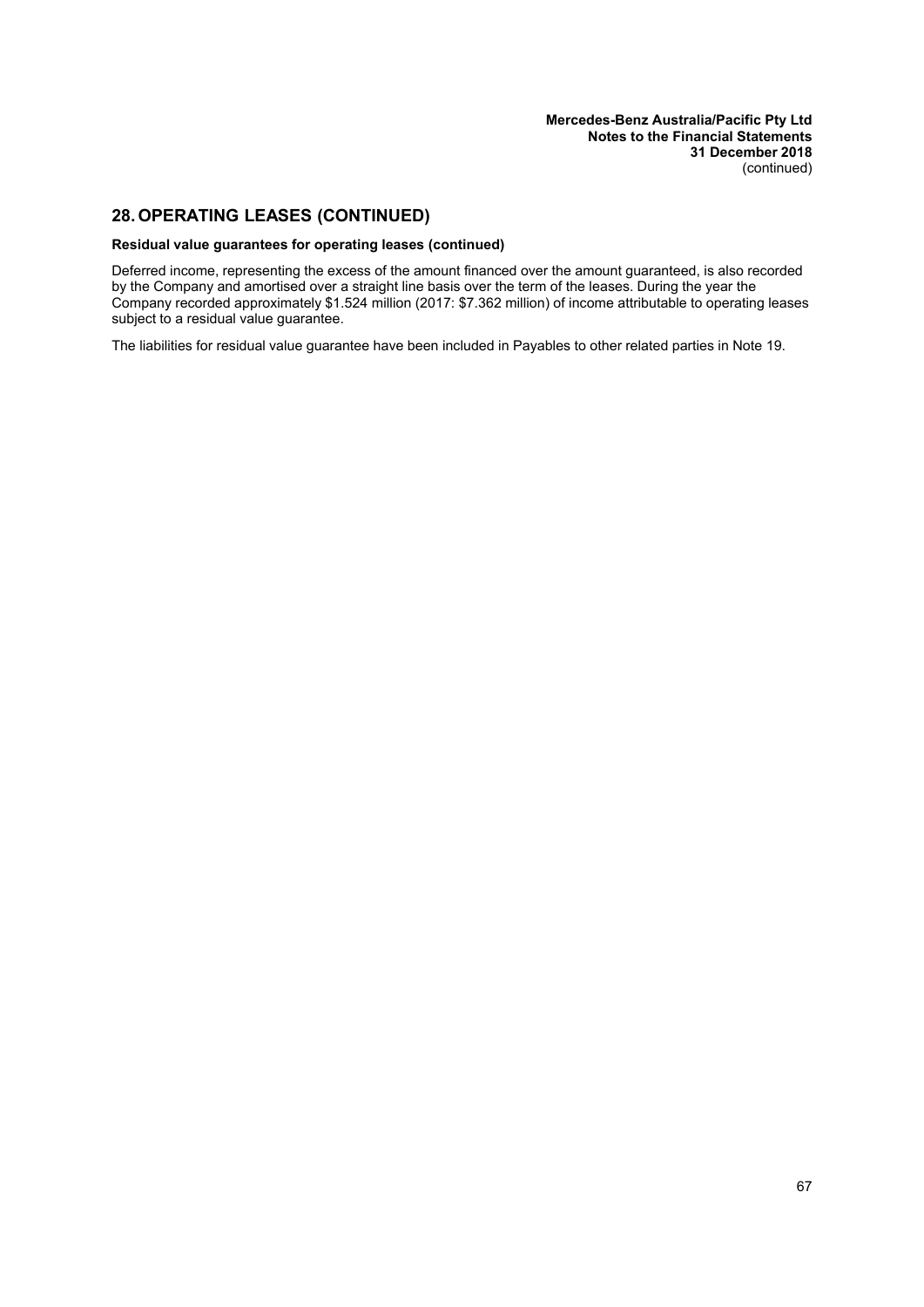### **29. CONTINGENCIES**

- (a) The Company has arranged for its bankers to guarantee its performance to third parties. The used portion of the guarantee is \$0.466 million (2017: \$82.261 million) and the maximum amount of the guarantee available is \$0.466 million (2017: \$83.853 million). The Company has also arranged for its ultimate parent entity to guarantee its performance to certain customers to a maximum of \$7.8 million (2017: \$89.642 million). This facility is fully available and not used at the reporting date (2017: nil).
- (b) The Company is involved in a number of legal actions relating to product liability and other contractual matters in the ordinary course of business. These are being contested and where it is probable that a liability will arise, a provision has been made in these accounts for estimated legal costs and settlements of potential claims. Please refer to Note [24.](#page-64-0)
- (c) The Company is a member of a tax-consolidated group ('the Group') and is jointly and severally liable for the income tax of that group in the event that the head entity defaults in its payment obligations to the Australian Tax Office. The head entity has not been in default of its payment obligations and the directors are of the opinion that the probability of default is remote.

### **30.PARENT ENTITY**

The ultimate parent entity of the Company is Daimler AG, a company incorporated in the Federal Republic of Germany. The immediate parent entity of the Company is Daimler Australia/Pacific Pty Ltd, a company incorporated in Australia.

### **31.ECONOMIC DEPENDENCY**

The Company is economically dependent on the ultimate parent entity for the supply of passenger vehicle stock for resale.

### **32. KEY MANAGEMENT PERSONNEL**

The names of each person holding the position of director of the Company during the financial year are Mr H. von Sanden, Mr K. Ebinger (Resigned 1 August 2018), Mr V. Malzahn (Commenced 1 August 2018). Apart from the Company's Directors, the Company's key management personnel during the year include Mr P. Grogan and Mr B. Lee.

In addition to their salaries, the Company provides non-cash benefits to key management personnel, share-based payment benefits. The key management personnel compensation included in employee expenses (refer Note [8\)](#page-34-4) are as follows:

|                              | 2018<br>S | 2017<br>\$ |
|------------------------------|-----------|------------|
| Short-term employee benefits | 1,686,582 | 2,449,436  |
| Other long-term benefits     | 17.836    | 30.598     |
| Post-employment benefits     | 178.870   | 330,932    |
| Share-based payments         | 105.270   | 557,198    |
|                              | 1,988,558 | 3,368,164  |

### **33. OTHER RELATED PARTY TRANSACTIONS**

<span id="page-69-0"></span>The Company transacts with its ultimate parent entity, its immediate parent entity and other related parties as disclosed below. All of the transactions are in the normal course of business and on normal terms and conditions.

#### **(a) Transactions with ultimate parent entity**

The aggregate amount due and receivable from and payable to the ultimate parent entity by the Company at reporting date: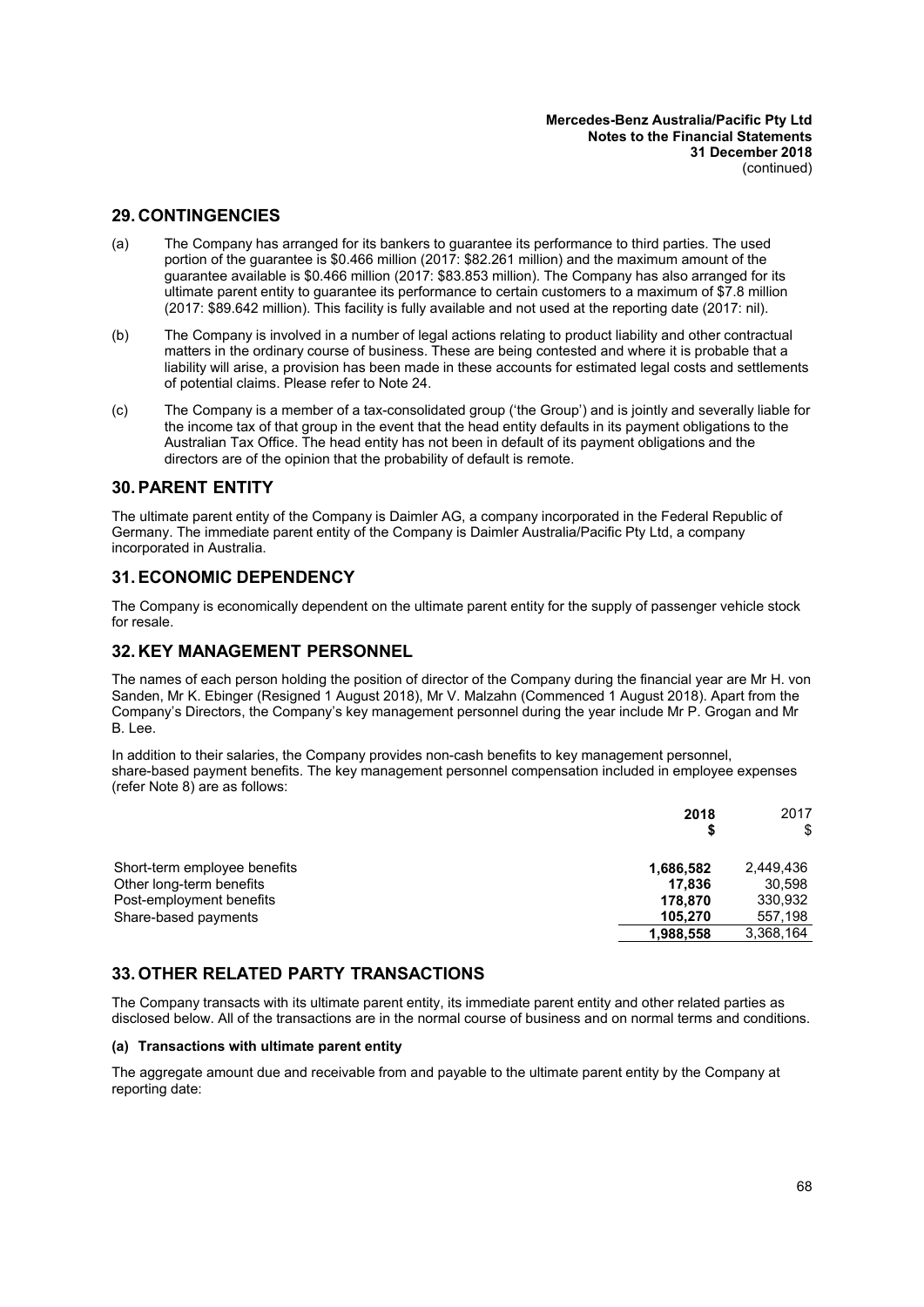# **33. OTHER RELATED PARTY TRANSACTIONS (CONTINUED)**

#### **(a) Transactions with ultimate parent entity (continued)**

|                               | <b>Notes</b> | 2018<br>\$'000 | 2017<br>\$'000 |
|-------------------------------|--------------|----------------|----------------|
| <b>Current assets</b>         |              |                |                |
| Trade and other receivables   | 14           | 5,834          | 10,744         |
| Total current assets          |              | 5,834          | 10,744         |
| <b>Non-current assets</b>     |              |                |                |
| Trade and other receivables   | 14           |                | 645            |
| Total non-current assets      |              | ۰              | 645            |
| Total assets                  |              | 5,834          | 11,389         |
| <b>Current liabilities</b>    |              |                |                |
| Trade and other payables      | 19           | 326,307        | 387,101        |
| Loans and borrowings          | 20           | 154,925        |                |
| Total current liabilities     |              | 481,232        | 387,101        |
| Total liabilities             |              | 481,232        | 387,101        |
| Net interest income/(expense) |              | (4, 166)       | (3,942)        |
| Warranty recoveries           |              | 2,276          | 1,210          |

The Company also acquires inventory from the ultimate parent entity. The cost of inventory sold during the year that was purchased from the ultimate parent entity totalled \$1,748 million (2017: \$2,727 million).

The ultimate parent entity undertakes borrowings from external parties and on-lends the proceeds to the Company. Interest is charged to the Company at rates consistent with bank rates in the countries of the currencies transacted.

The ultimate parent entity also acquires derivatives from external parties on behalf of the Company to hedge interest and currency risk of certain loans and borrowings. The derivatives passed through to the Company are on the same terms and conditions as the external derivatives acquired by the ultimate parent entity.

The ultimate parent entity provides guarantees on Euro Medium-Term Notes issued by Mercedes-Benz Australia/Pacific Pty Ltd. The face value of these guarantees as at 31 December 2018 was \$1,100 million and €425 million (2017: \$1,075 million and €100 million).

<span id="page-70-0"></span>The ultimate parent entity also provides guarantees on Commercial Papers issued by Mercedes-Benz Australia/Pacific Pty Ltd. The face value of these guarantees as at 31 December 2018 was \$280 million (2017: \$280 million).

#### **(b) Transactions with immediate parent entity**

The aggregate amount due and receivable from and payable to the immediate parent entity by the Company at reporting date: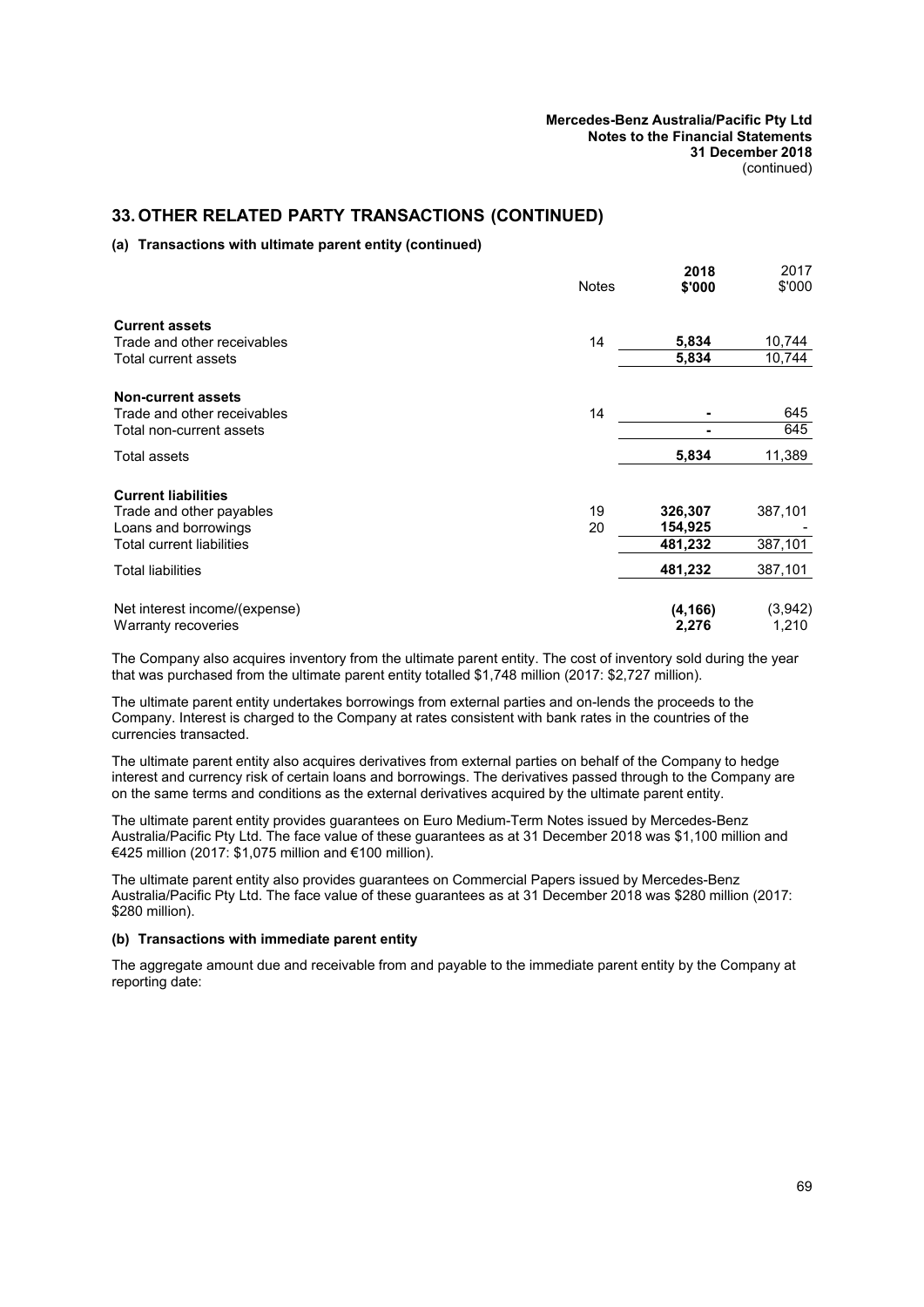# **33. OTHER RELATED PARTY TRANSACTIONS (CONTINUED)**

#### **(b) Transactions with immediate parent entity (continued)**

|                                                              | <b>Notes</b> | 2018<br>\$'000 | 2017<br>\$'000   |
|--------------------------------------------------------------|--------------|----------------|------------------|
| <b>Current assets</b><br>Trade and other receivables         | 14           | 42,715         | 30,842           |
| Total current assets                                         |              | 42,715         | 30,842           |
| <b>Total assets</b>                                          |              | 42,715         | 30,842           |
| <b>Current liabilities</b>                                   |              |                |                  |
| Trade and other payables<br><b>Total current liabilities</b> | 19           | 219<br>219     | 18,177<br>18,177 |
| <b>Total liabilities</b>                                     |              | 219            | 18,177           |
| Net interest income<br>Other income                          |              | (89)<br>102    | (130)<br>28      |

The Company is a wholly-owned subsidiary in a tax-consolidated group with its immediate parent entity, Daimler Australia/Pacific Pty Ltd, as the head entity. The Company, in conjunction with other members of the tax-consolidated group, has entered into a tax funding agreement that sets out the funding obligations of members of the tax-consolidated group in respect of tax amounts. The Company, in conjunction with other members of the tax-consolidated group, has also entered into a tax funding and sharing agreement.

At 31 December 2018 the Company had an intercompany receivable of \$35.918 million (2017: \$30.644 million) relating to current tax receivable assumed by the head entity of the tax consolidated group.

<span id="page-71-0"></span>For further details regarding tax consolidation and the nature of the tax funding and sharing agreements, refer to accounting policy Note and Note [18](#page-41-0).

#### **(c) Transactions with other related parties**

The aggregate amount due and receivable from and payable to other related parties by the Company at reporting date:

|                             | <b>Notes</b> | 2018<br>\$'000 | 2017<br>\$'000 |
|-----------------------------|--------------|----------------|----------------|
| <b>Current assets</b>       |              |                |                |
| Trade and other receivables | 14           | 2,409,685      | 2,690,177      |
| Total current assets        |              | 2,409,685      | 2,690,177      |
| <b>Non-current assets</b>   |              |                |                |
| Trade and other receivables | 14           | 1,340,480      | 1,400,612      |
| Total non-current assets    |              | 1,340,480      | 1,400,612      |
| Total assets                |              | 3,750,165      | 4,090,789      |
| <b>Current liabilities</b>  |              |                |                |
| Trade and other payables    | 19           | 69,314         | 97,217         |
| Loans and borrowings        | 20           | 2,425          | 154,572        |
| Deferred income             |              | 343            | 150            |
| Total current liabilities   |              | 72.082         | 251,939        |